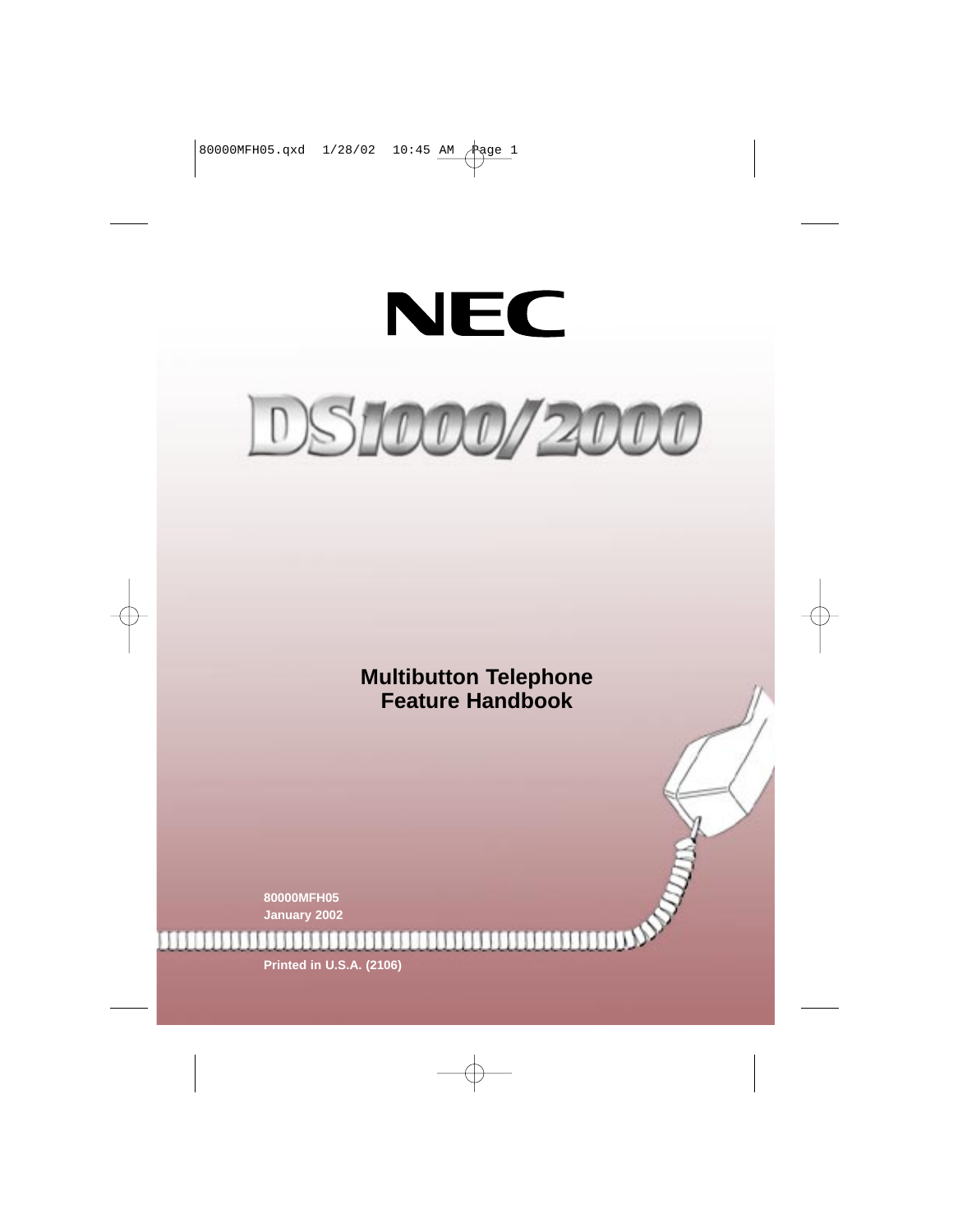

#### **Your Multibutton Display Telephone**

- Your key assignments may be different than shown. Ask your communications manager.
- See the inside back cover of this quide for an illustration of the Super Display telephone.

Nothing contained in this manual shall be deemed to be, and this manual does not constitute, a warranty of, or representation with respect to, any of the equipment covered. This manual is subject to change without notice and NEC America, Inc. has no obligation to provide any updates or corrections to this manual. Further, NEC America also reserves the right, without prior notice, to make changes in equipment design or components as it deems appropriate. No representation is made that this manual is complete or accurate in all respects and NEC America shall not be liable for any errors or omissions. In no event shall NEC America be liable for any incidental or consequential damages in connection with the use of this manual. This document contains proprietary information that is protected by copyright. All rights are reserved. No part of this document may be photocopied or reproduced without prior written consent of NEC America.

©2002 by NEC America, Inc. All Rights Reserved. Printed in U.S.A.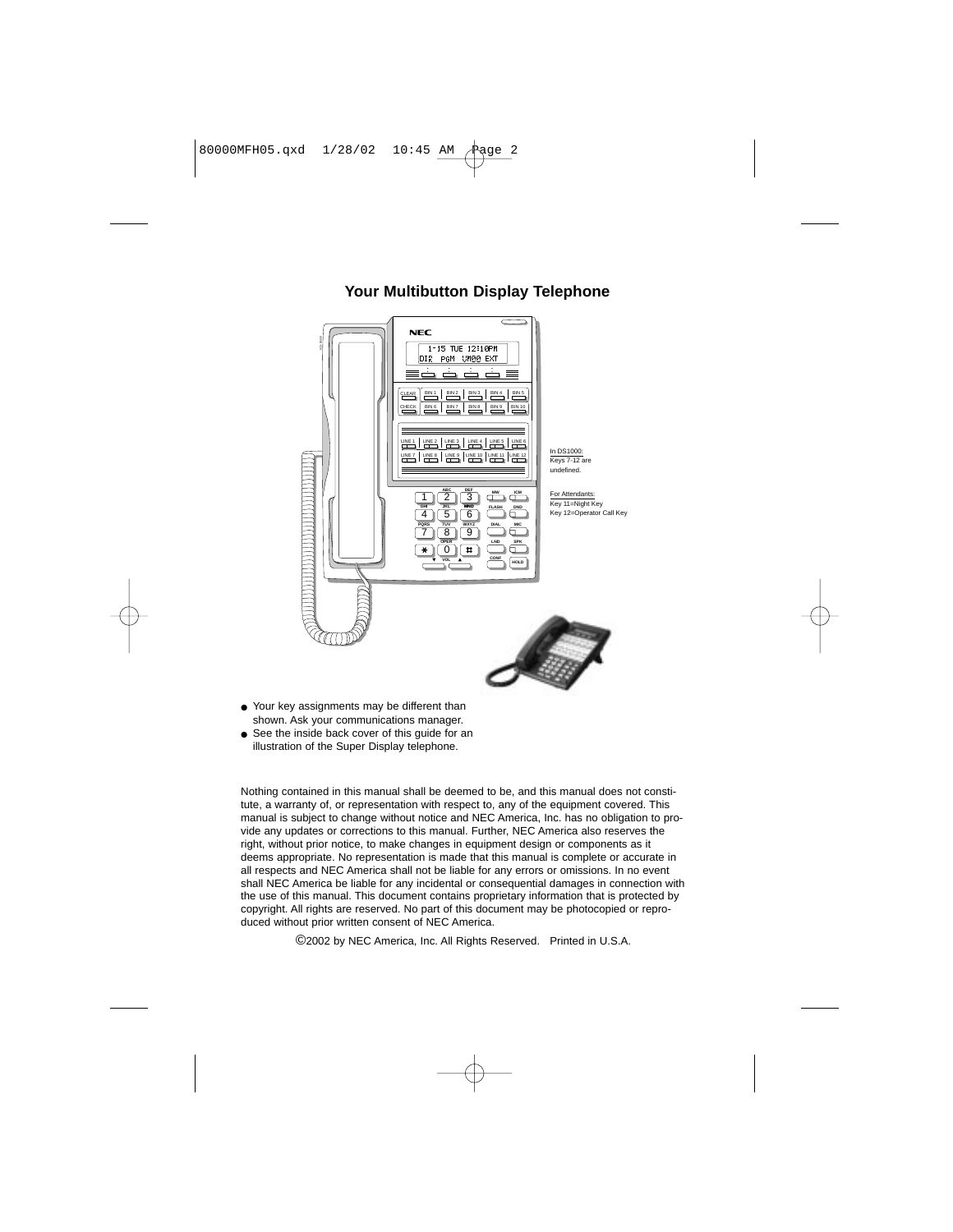SPK

#### **About Your Handsfree Options**

- **Handsfree** lets you place and answer calls by pressing instead of using the handset.
- With **Automatic Handsfree**, you can press a line key without lifting the handset. Normally, you have Automatic Handsfree.
- Use **Handsfree Answerback** to answer a voice-announced Intercom call by speaking toward your phone — without lifting the handset.

| Alphanumeric Display Contrast Control 1               |  |
|-------------------------------------------------------|--|
|                                                       |  |
|                                                       |  |
|                                                       |  |
|                                                       |  |
|                                                       |  |
|                                                       |  |
|                                                       |  |
|                                                       |  |
|                                                       |  |
|                                                       |  |
|                                                       |  |
| Single and Multiple Message Format 12                 |  |
| Caller ID and NVM-Series Voice Mail 12                |  |
| Second Call Caller ID 12                              |  |
|                                                       |  |
|                                                       |  |
| Caller ID Logging at your 22-Button or 34-Button      |  |
| Display Telephone 14                                  |  |
| Caller ID Logging at your Super Display Telephone .17 |  |
|                                                       |  |
| User Programmable Feature 20                          |  |
|                                                       |  |
|                                                       |  |
|                                                       |  |
| Correcting the Displayed Digits 27                    |  |
| Dial Number Preview Editing Example 28                |  |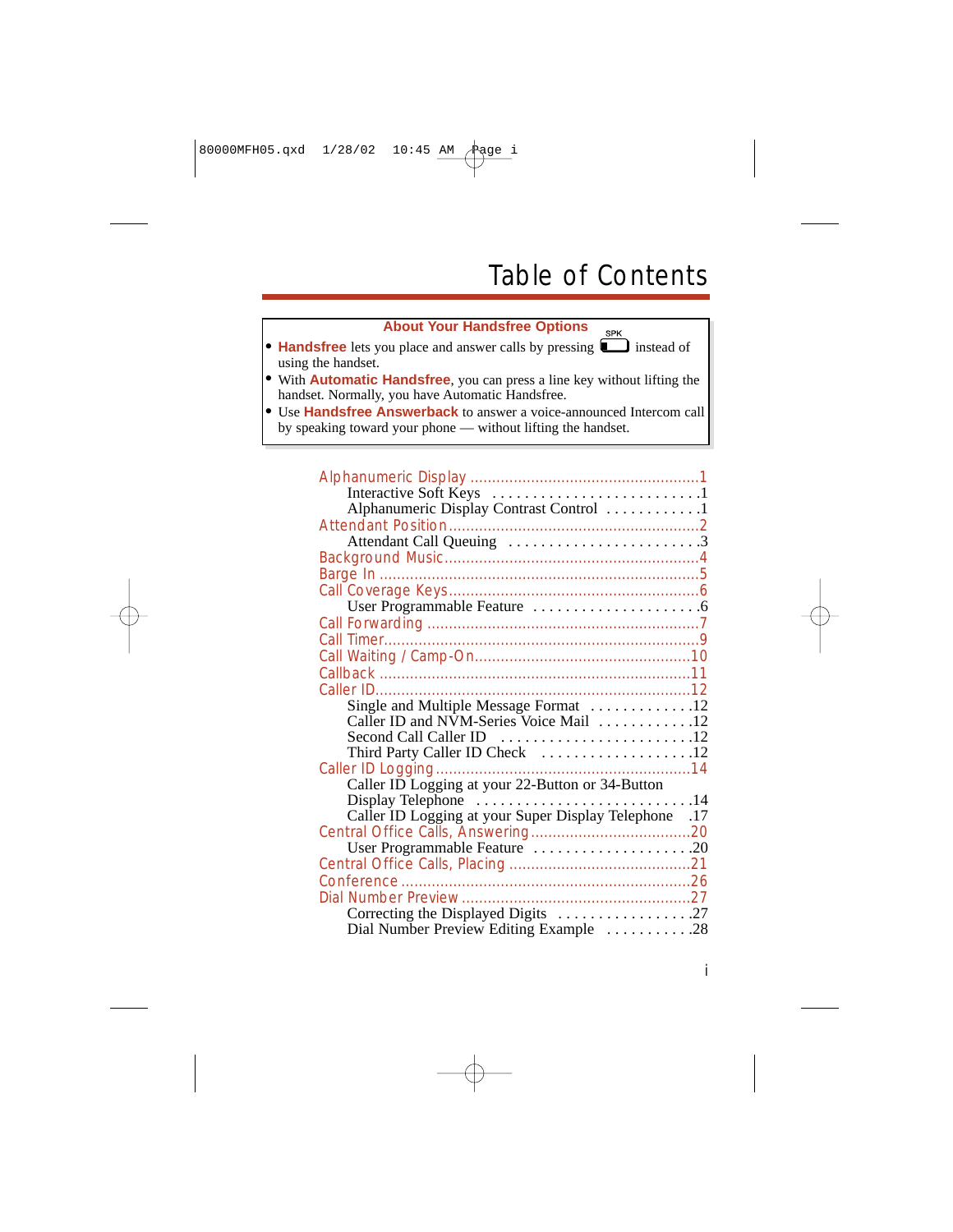### Table of Contents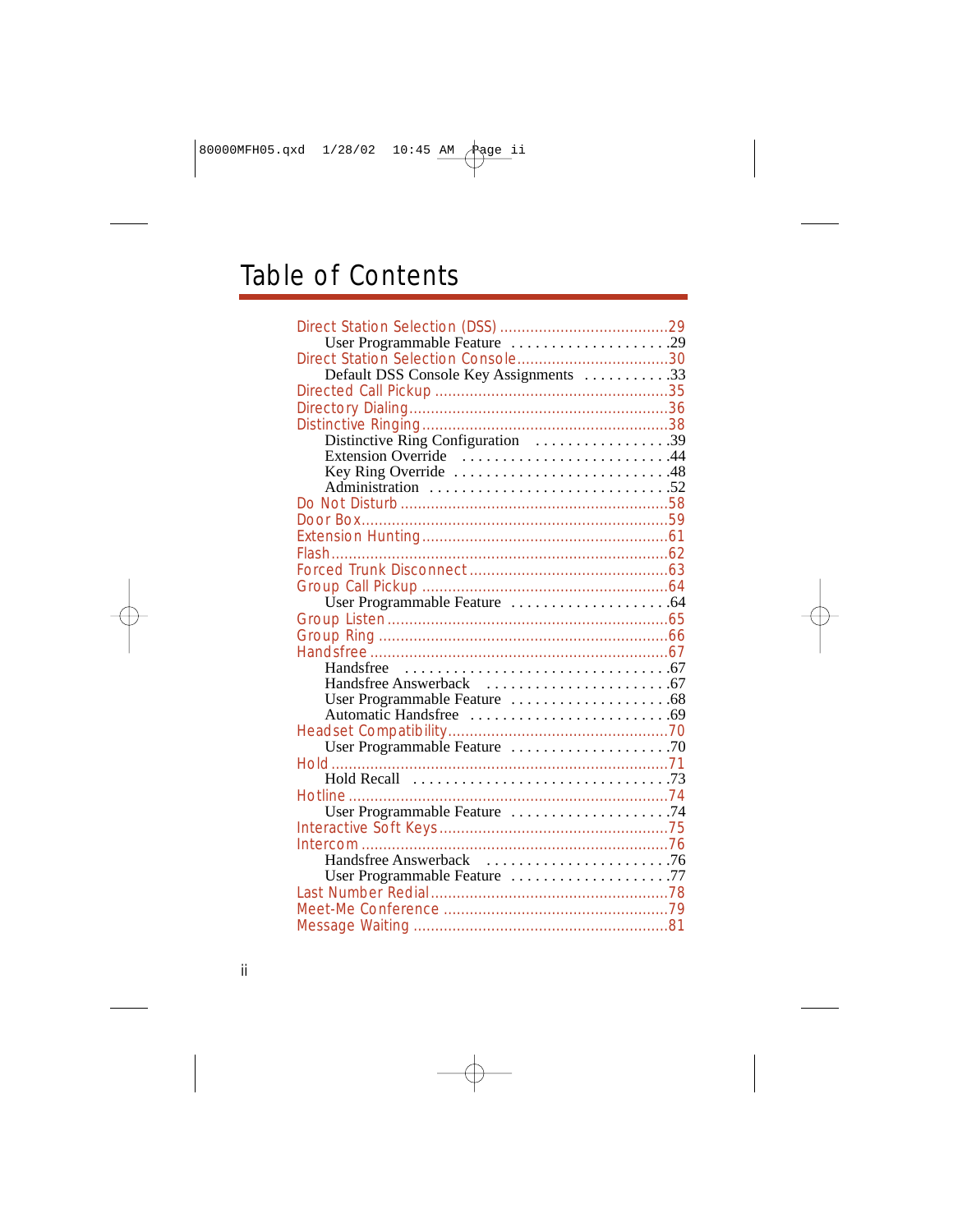| Prime Line and Ringing Line Preference 93                             |  |
|-----------------------------------------------------------------------|--|
| User Programmable Feature 93                                          |  |
|                                                                       |  |
|                                                                       |  |
| Privacy Release Groups 94                                             |  |
|                                                                       |  |
|                                                                       |  |
| User Programmable Feature 100                                         |  |
|                                                                       |  |
|                                                                       |  |
|                                                                       |  |
| Prime Line and Ringing Line Preference 104                            |  |
| User Programmable Feature 105                                         |  |
|                                                                       |  |
|                                                                       |  |
| Entering Additional Characters 109                                    |  |
|                                                                       |  |
| System Speed Dial<br>Personal Speed Dial<br>113                       |  |
|                                                                       |  |
| Entering Speed Dial Names<br>User Programmable Feature<br>116<br>2016 |  |
|                                                                       |  |
|                                                                       |  |
|                                                                       |  |
|                                                                       |  |
|                                                                       |  |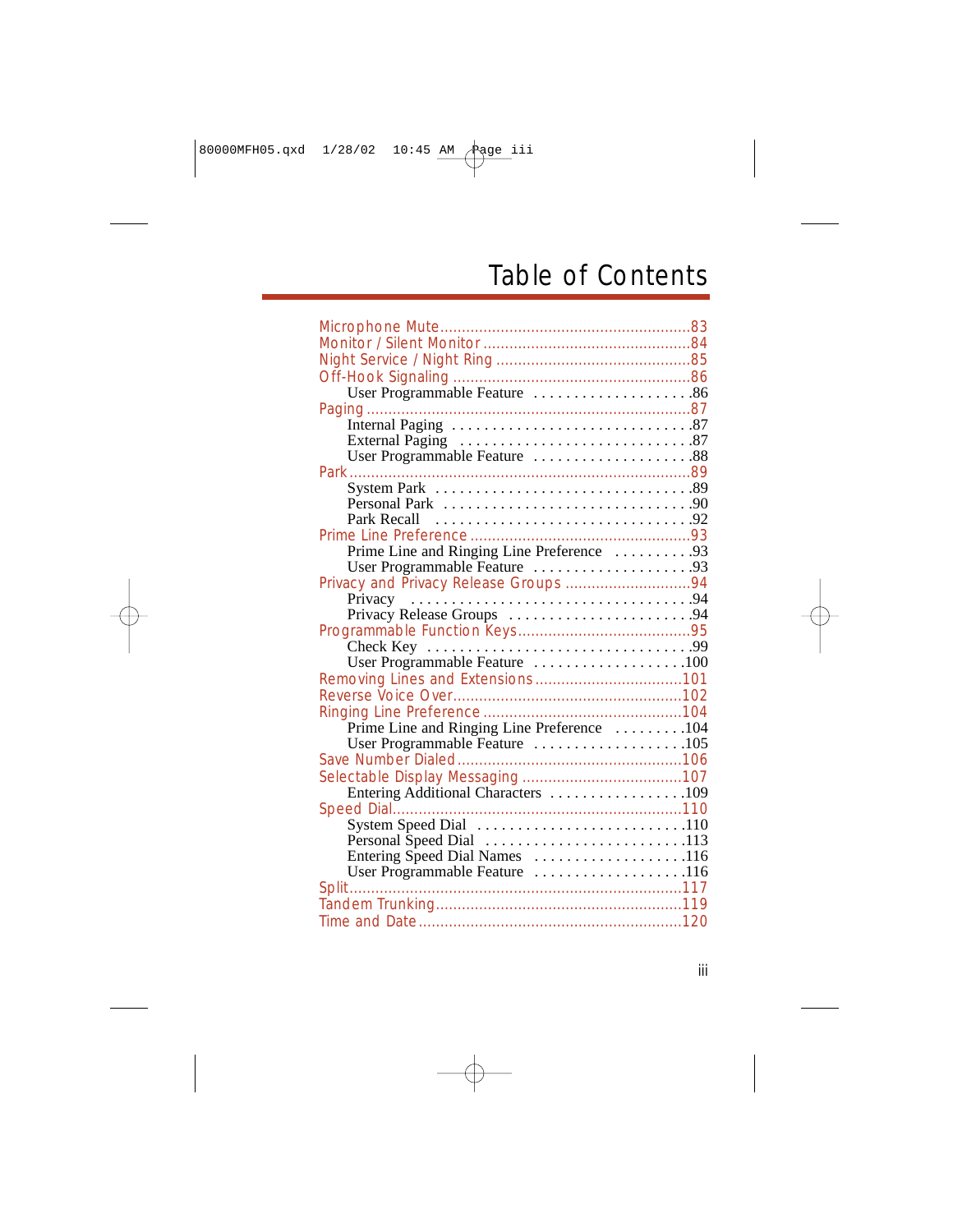| Transfer Recall 123                                                |  |
|--------------------------------------------------------------------|--|
|                                                                    |  |
| Line Queuing Priority 124                                          |  |
|                                                                    |  |
| Calling Your Mailbox 128                                           |  |
| Leaving a Message 128                                              |  |
| Forwarding Calls to your Mailbox 129                               |  |
| Transferring Calls to a Mailbox 130                                |  |
| Conversation Record 131                                            |  |
| Personal Answering Machine Emulation 131                           |  |
|                                                                    |  |
| Message Center Mailbox 133                                         |  |
|                                                                    |  |
|                                                                    |  |
| Volume Control $\dots\dots\dots\dots\dots\dots\dots\dots\dots 135$ |  |
|                                                                    |  |
|                                                                    |  |

and the control of the control of the control of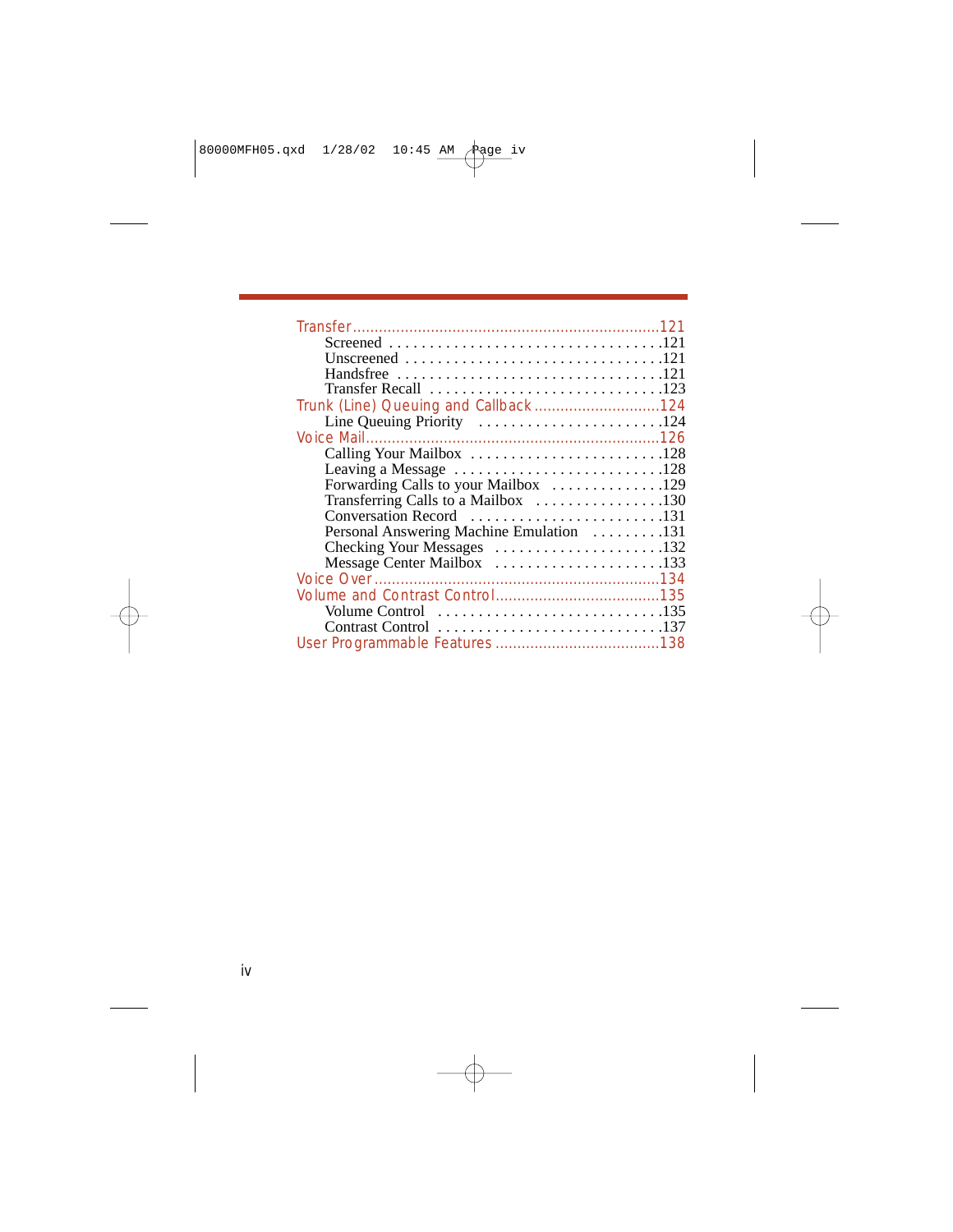### Alphanumeric Display

Display messages help you process calls, identify callers and customize features.

If you have a 22-Button or 34-Button Display telephone, it provides a two-line, 20-character per line alphanumeric display. The first line displays the date and time (while idle) and feature

status messages. The second line displays the Interactive Soft Key definitions.

If you have a 34-Button Super Display telephone, it provides an eight-line, 20-character per line alphanumeric display. The first line displays the date and time (while idle) and feature status messages, just like the 22-Button and 34-Button Display models. Lines 2-8 display the comprehensive Interactive Soft Key definitions.

#### **Interactive Soft Keys**

Interactive Soft Keys provide intuitive feature access. You'll no longer have to remember feature codes to access your telephone's most advanced features — because the function of the soft keys changes as you process your calls. For example, while you're on an outside call, just press **PARK** to park your call in an orbit. Basic Soft Key instruction is included in this guide. Refer to the Soft Key Glossary (P/N 80000GLO\*\*) for more on your Interactive Soft Keys.

#### **Alphanumeric Display Contrast Control**

When your telephone is idle (except on 34-Button Super Display), you can control the contrast of your telephone display.

#### **To adjust your display contrast:**

1. Press or .

*If the contrast adjustment doesn't work, your phone may be in the Music on Hold mode. Press* **HOLD** *and try again.*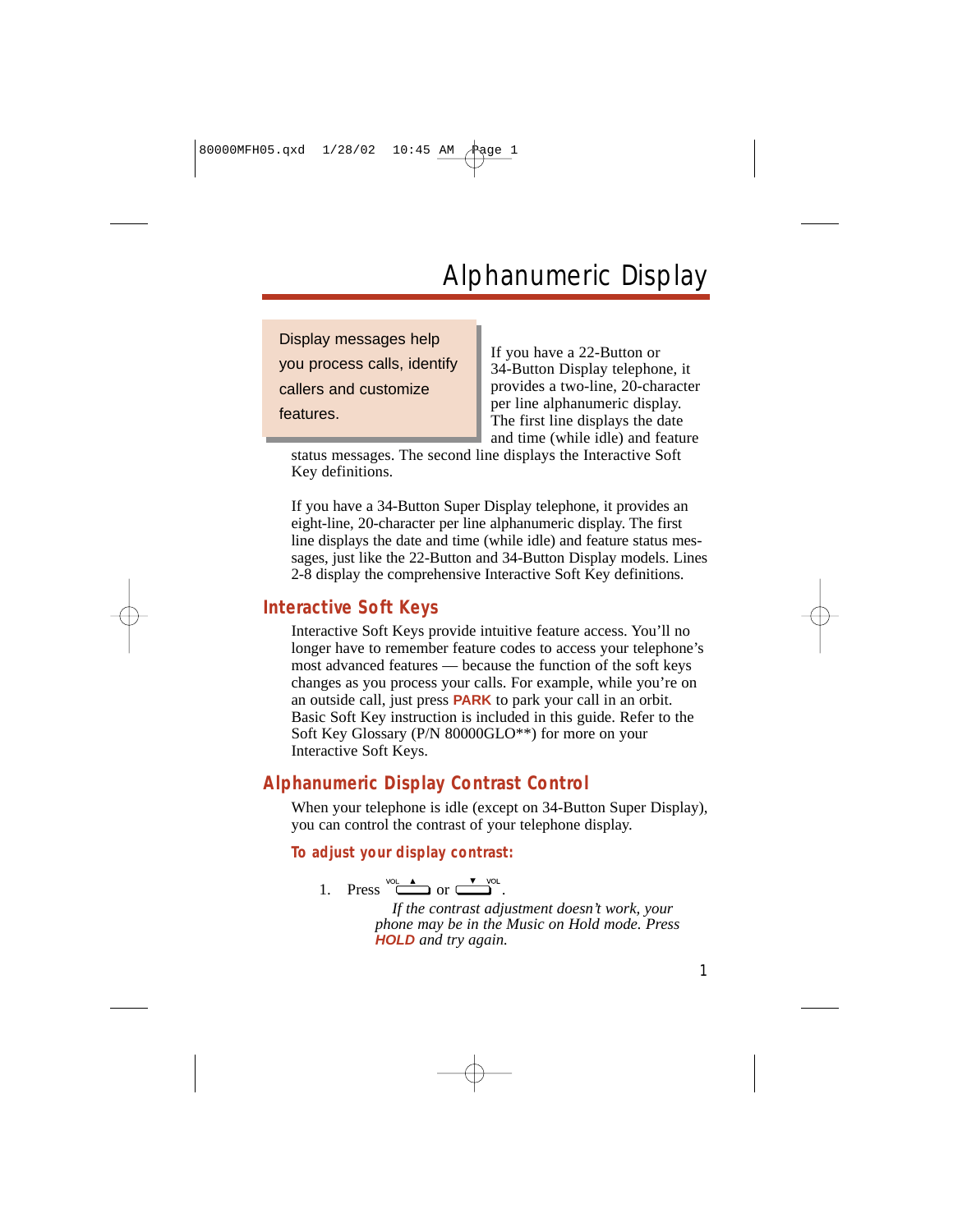### Attendant Position

The attendant is the system's call processing focal point.

If you are an attendant (also called an operator), you are the system's call processing focal point. In addition to all the features of the standard keyset, your attendant

extension also has the following unique features. Initially, only your attendant extension has these capabilities. Refer to the individual feature for the specifics.

● **Barge In** You can break into a co-worker's established call. ● **Direct Trunk Access** You can dial a code to access an individual outside line. ● **Forced Trunk Disconnect** In an emergency, you can release (disconnect) another user's active outside call. ● **Night Service / Night Ring** If your telephone has a programmed Night Key, you can press it to put the system in the Night Mode. ● **Removing Trunks and Extensions from Service** Remove problem outside lines from service — then return them to service once the problem is corrected. ● **Trunk (Line) Queuing** You can wait in line for a busy trunk to become free.

#### **To call an attendant extension:**

1. Press 
$$
\square
$$

2. Dial  $\overline{[0]}$ 

*If your system has more than one operator, you may have to dial 01-04 instead. You can also dial the attendant's extension number (e.g., 300).*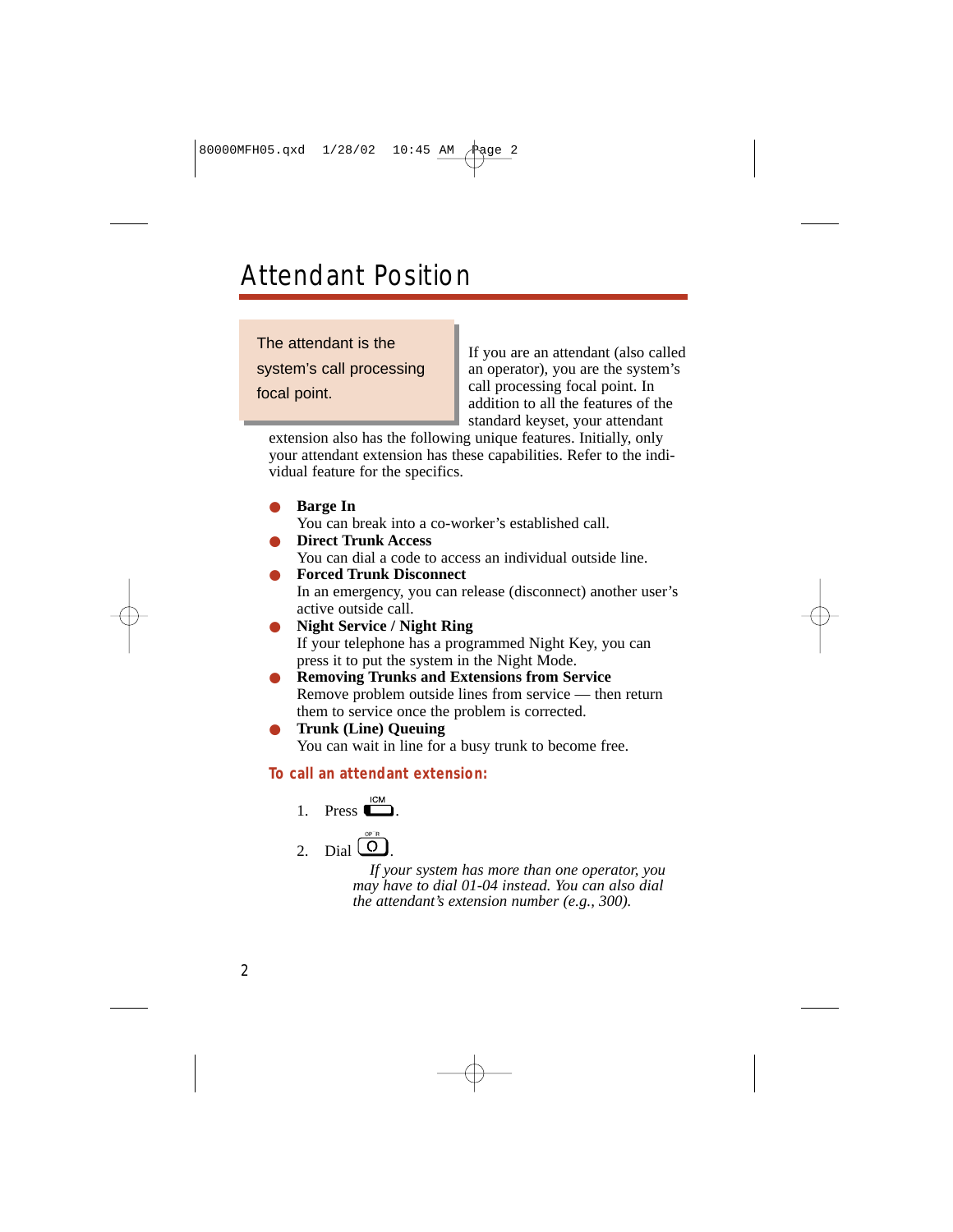### **Attendant Call Queuing**

Attendant Call Queuing helps minimize congestion if your attendant extension is the overflow destination for unanswered calls.

As an attendant, your extension is never busy to your co-workers. Instead, an unlimited number of Intercom calls can queue (i.e., wait in line) for you to become free. These calls wait on your Operator Call Key, which is the last Programmable Function Key on your telephone. This key is off when you're available and winks on (red) when co-workers are trying to get through.

#### **To answer a call on your Operator Call Key:**

*Your Operator Call Key winks on (red) when a call is waiting.*

1. Press your Operator Call Key.

*Normally, this places your active outside call on Hold and answers the waiting call.*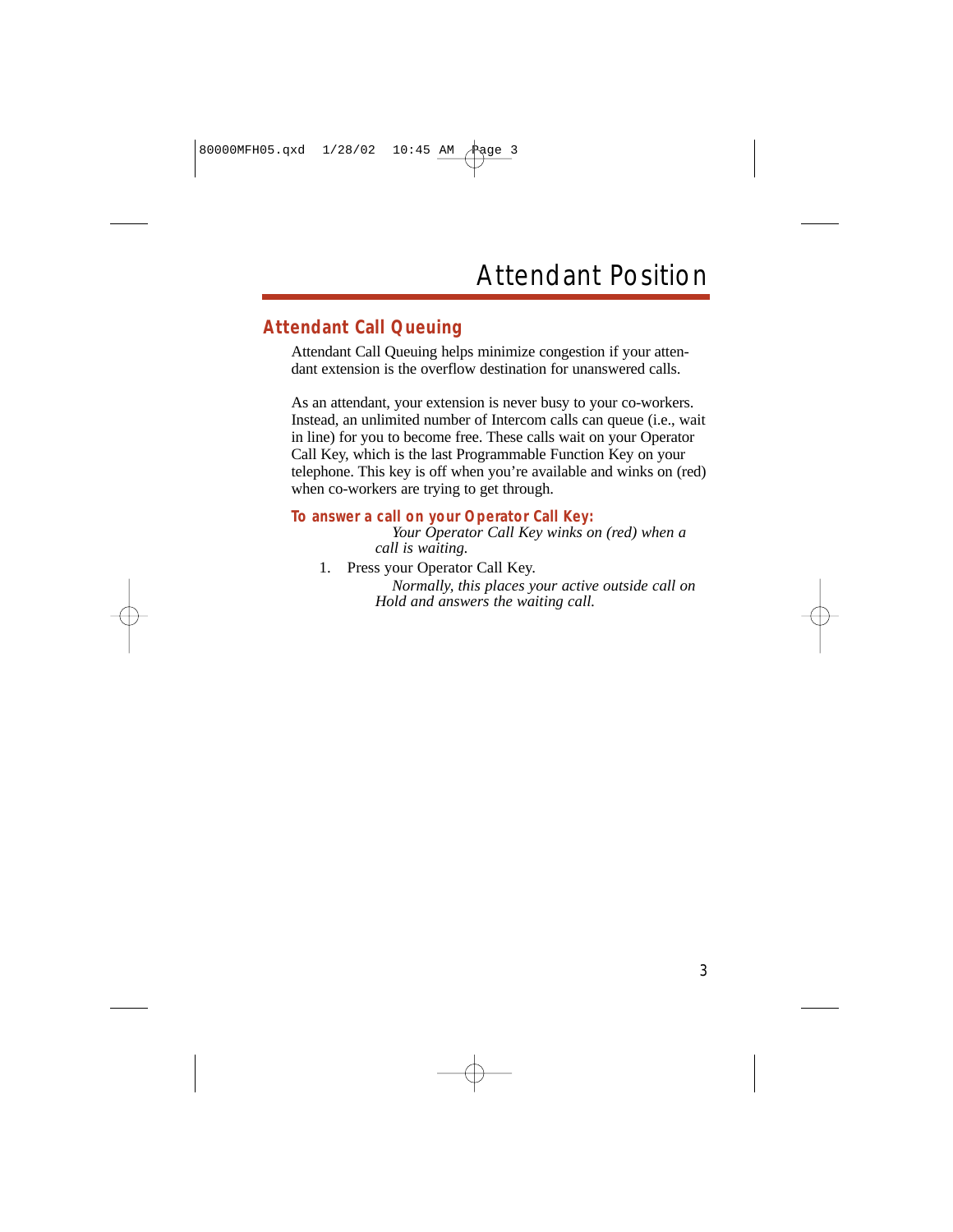### Background Music

Have your telephone broadcast music through the speaker for a more pleasing work environment.

Background Music (BGM) sends music to the speaker in your telephone while it is idle. BGM requires that your company have a music source (such as a CD player or radio) connected to

your system. Background Music automatically turns off when your phone rings or you receive a paging announcement.

#### **To turn Background Music on and off:**

- 1. Do not lift the handset or press  $\Box$ .
- 2. Press  $HOD$

Please take note of the following:

In accordance with U.S. copyright law, a license may be required from the American Society of Composers, Authors and Publishers (ASCAP) or other similar organizations, if radio, television broadcasts or music other than material not in the public domain are transmitted through the Background Music feature of telecommunications systems. The manufacturer hereby disclaims any liability arising out of the failure to obtain such a license.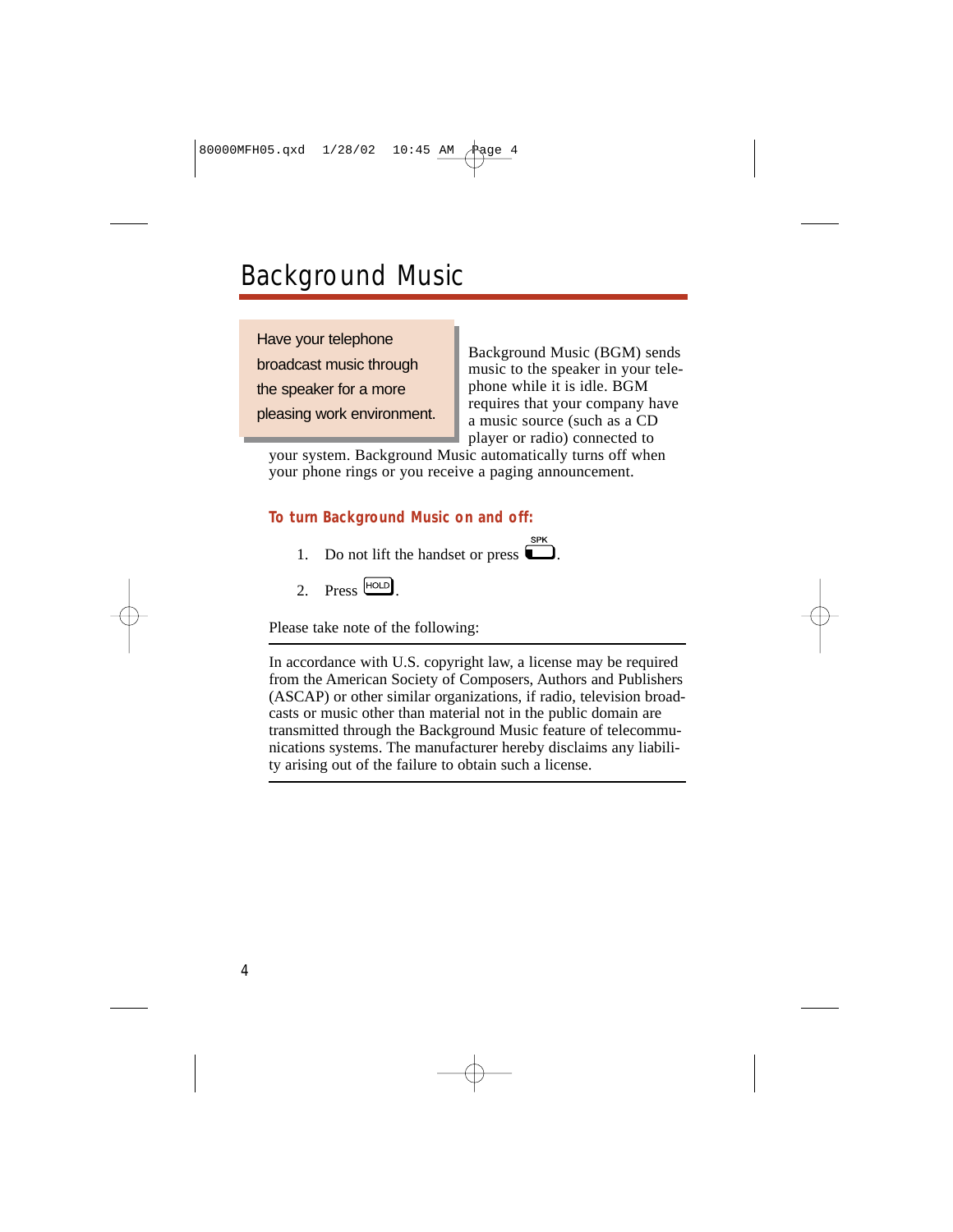In an emergency, use Barge In to get through to

a co-worker right away.

Barge In permits you to break into another extension user's established call. This sets up a three-way conversation between

you and the other two parties on the initial call. You can Barge In on an Intercom call and on an outside call.

#### **!! CAUTION !!**

Unauthorized intrusion on calls using this feature may be interpreted as an invasion of privacy.

#### **To Barge In on a call:**

- 1. Call busy extension. OR Place call on busy trunk.
- 2. Dial <sup>4</sup> or press **BARG**. *You hear two beeps.*
- 3. Join the conversation in progress.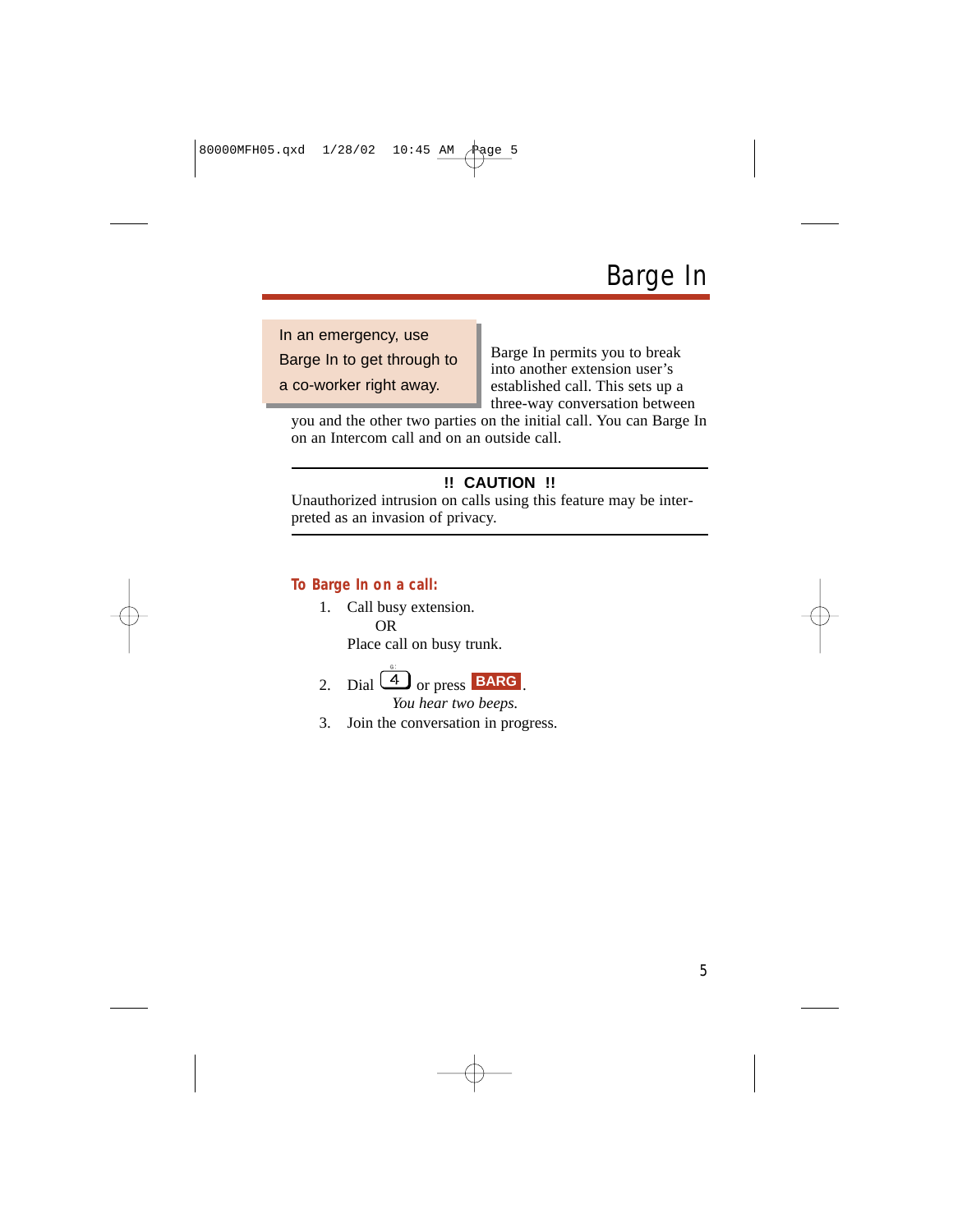### Call Coverage Keys

Cover a co-worker's calls

from your own telephone.

You can have Call Coverage Keys for co-worker's telephones, Ring Groups, and Extension Hunting UCD Groups.

Your Call Coverage Key can ring immediately when a call rings your co-worker or group, ring after a delay or just flash. In addition, the Call Coverage Key lights while your co-worker is busy, flashes fast while your co-worker is in Do Not Disturb, and flashes slowly while your co-worker is ringing.

#### **Call Coverage Key Flash Rates**

| When the key is:       | The covered extension is: |
|------------------------|---------------------------|
| Off                    | Idle or not installed     |
| On.                    | Busy                      |
| <b>Flashing Slowly</b> | Ringing                   |
| <b>Flashing Fast</b>   | In Do Not Disturb         |

**To answer a call ringing or flashing a Call Coverage Key:**

1. Press flashing Call Coverage Key.

**To use your Call Coverage Key to place a call to your idle co-worker:**

1. Press Call Coverage Key.



#### **User Programmable Feature**

**Universal Slot: # R A C Fixed Slot: # R C**

Assign the ringing mode for your Call Coverage keys. See *User Programmable Features* at the end of this guide for more.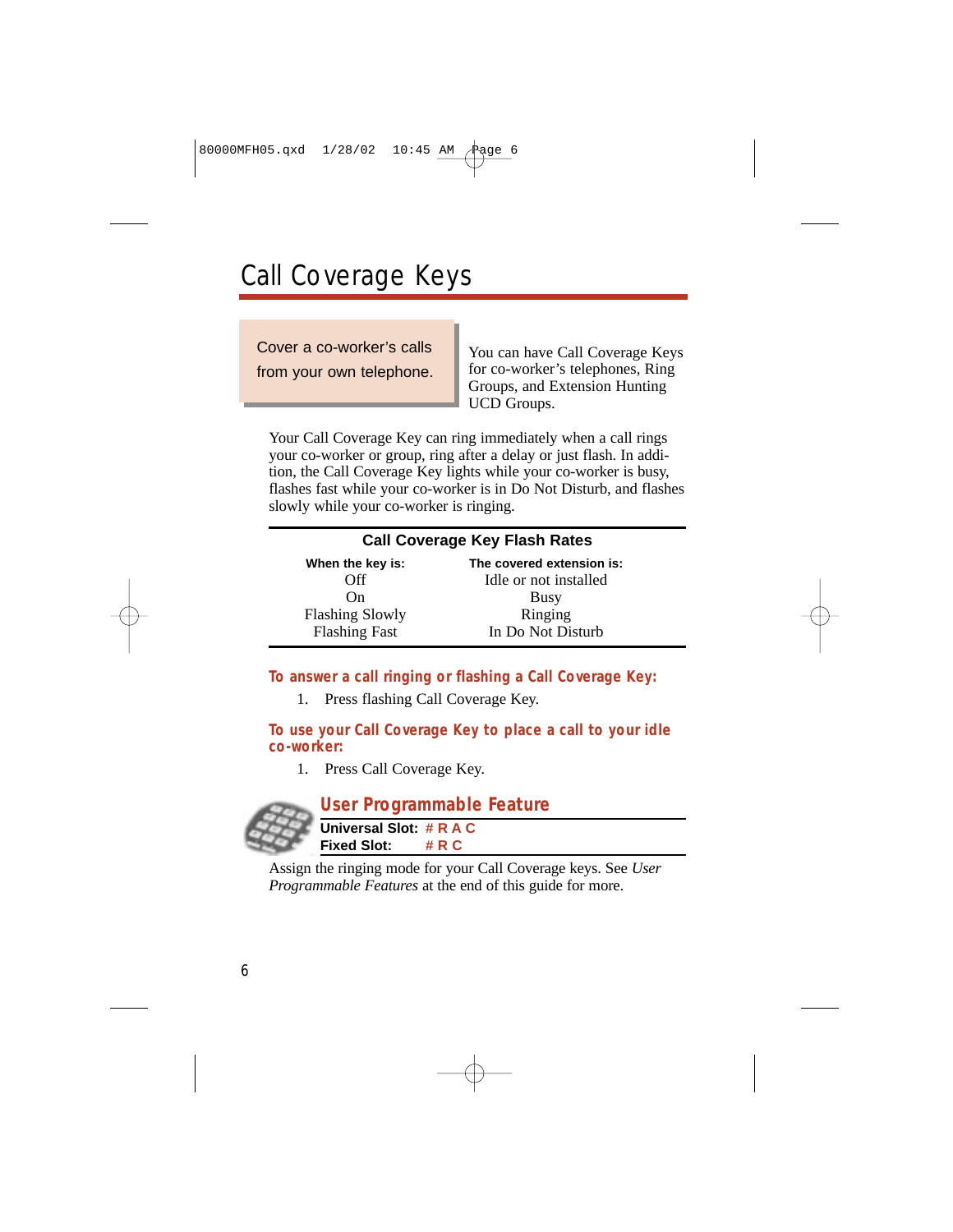### Call Forwarding

Make sure your calls are covered while you are away from your desk.

Use Call Forwarding to redirect your calls to another extension or Voice Mail.

There are three types of Call Forwarding:

- **Call Forwarding When Not Answered** Calls ringing your phone forward when you don't answer.
- **Call Forwarding When Busy or Not Answered** Calls ringing your phone forward when you don't answer or while you are busy on another call.

**Call Forwarding Immediate** All calls to your phone forward immediately.

#### **To set up or cancel Call Forwarding:**

| <b>ICM</b><br>Press $\Box$ and dial $\rightarrow$ 3<br>OR |  |
|-----------------------------------------------------------|--|
| $Press$ PGM $+$ CFWD                                      |  |

- 2. Dial the Call Forwarding type:
	- **0** = Cancel Forwarding
	- **2** = Busy/No Answer
	- **4** = Immediate
	- $6 = No$  Answer
	- **7** = Personal Answering Machine Emulation

*See the Voice Mail feature for more on this option.*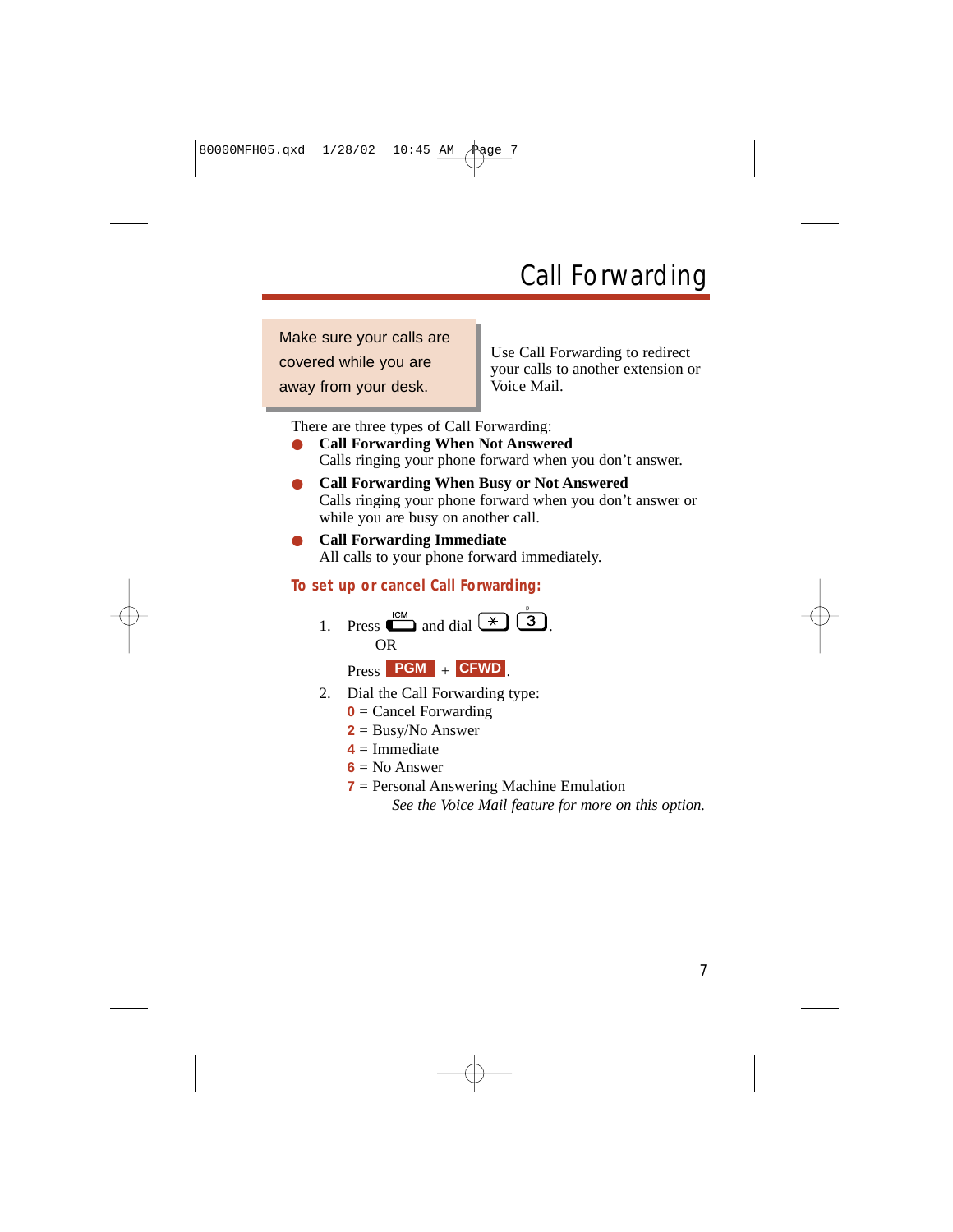### Call Forwarding

3. Dial destination extension. OR Dial 0 or 01-04 for your operator. OR Press  $\sum_{n=1}^{\text{MW}}$  to forward to Voice Mail. SPK 4. Press  $\Box$  to hang up. *If you use option 4 to forward your calls immediately to a co-worker, only the user at the forwarding destination can call you on the Intercom.*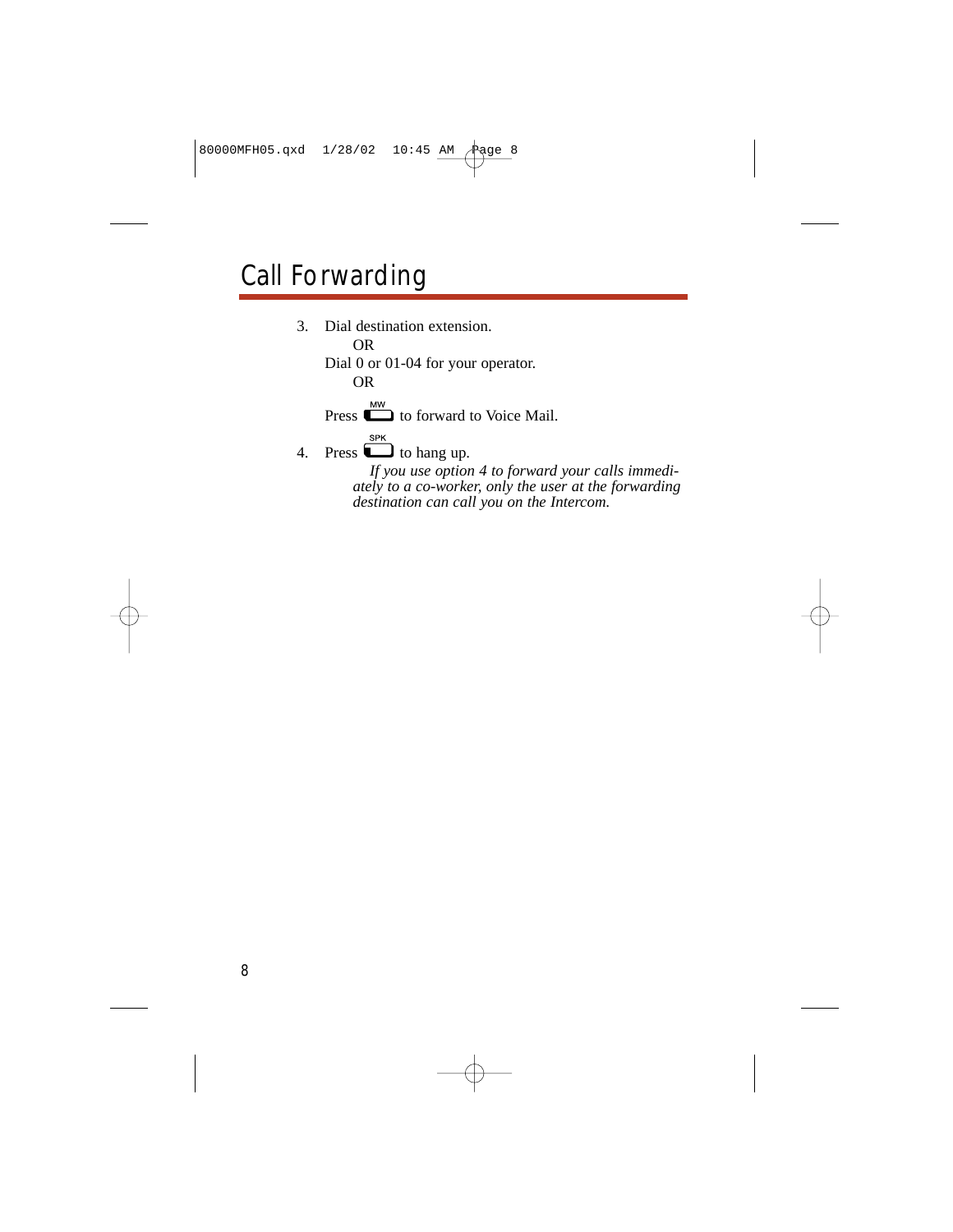### Call Timer

 $\mathbf{S}$  and  $\mathbf{S}$  are particular to the party of  $\mathbf{S}$ telephone meeting of the state of the state of the state of the state of the state of the state of the state of the state of the state of the state of the state of the state of the state of the state of the state of the st with leaving the office of the office. Keep track of your time on the phone.

If your phone has a Call Timer key, your display can keep track of your time on an outside call.

There are two types of Call Timer keys:

#### ● **Manual Call Timer**

Your Manual Call Timer key works like a stopwatch. Pressing the key turns on the timer, while pressing the key a second time resets and turns off the timer. The timer does not start automatically.

#### ● **Automatic Call Timer**

Your Automatic Call Timer key will automatically start the Call Timer for each new outside call. The Automatic Call Timer key can also work like a Manual Call Timer key: push to turn on, then push a second time to reset and turn off. (There is no need to have a Manual Call Timer key as long as you have an Automatic Call Timer key.)

#### **To time your outside call if you have an Automatic Call Timer key:**

- 1. Place or answer outside call.
- 2. After a few seconds, the Call Timer starts automatically.

#### **To time any call if you have a Manual Call Timer key:**

- 1. Place or answer Intercom or outside call.
- 2. Press Manual Call Timer key.

OR

### Press MTMR

*Pressing the key a second time turns the timer off. Pressing the key a third time turns the timer back on.*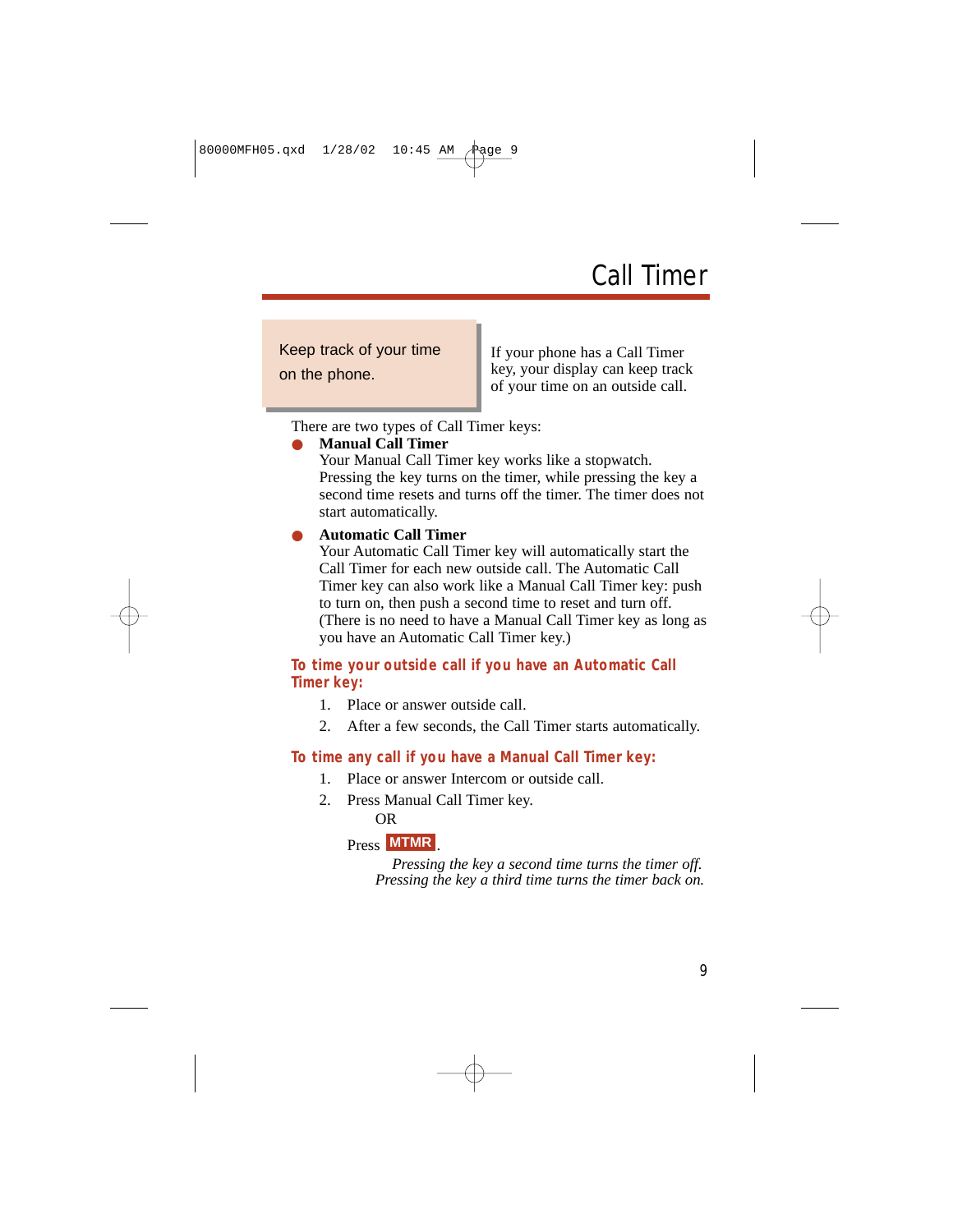### Call Waiting / Camp-On

Know when you have calls waiting, or wait in line for a busy co-worker.

With Call Waiting, a co-worker can call you while you're busy and wait in line (Camp-On) for you to become free. You'll hear two beeps indicating that your

co-worker is waiting. The call goes through when your extension becomes free.

**Note:** If you have more than one caller waiting, they queue (i.e., wait in line for you) on a first-in/first-out basis. You hear Camp-On beeps only for the first waiting call.

#### **To Camp-On to a busy extension:**

- 1. Call a busy co-worker.
- 2. Dial  $\boxed{2}$  or press **CAMP**.
- 3. Do not hang up. *If you hang up, the system converts your Camp-On to a Callback.*
- 4. When your co-worker becomes free, you hear ringback.
- 5. Speak to your co-worker when they answer their waiting call.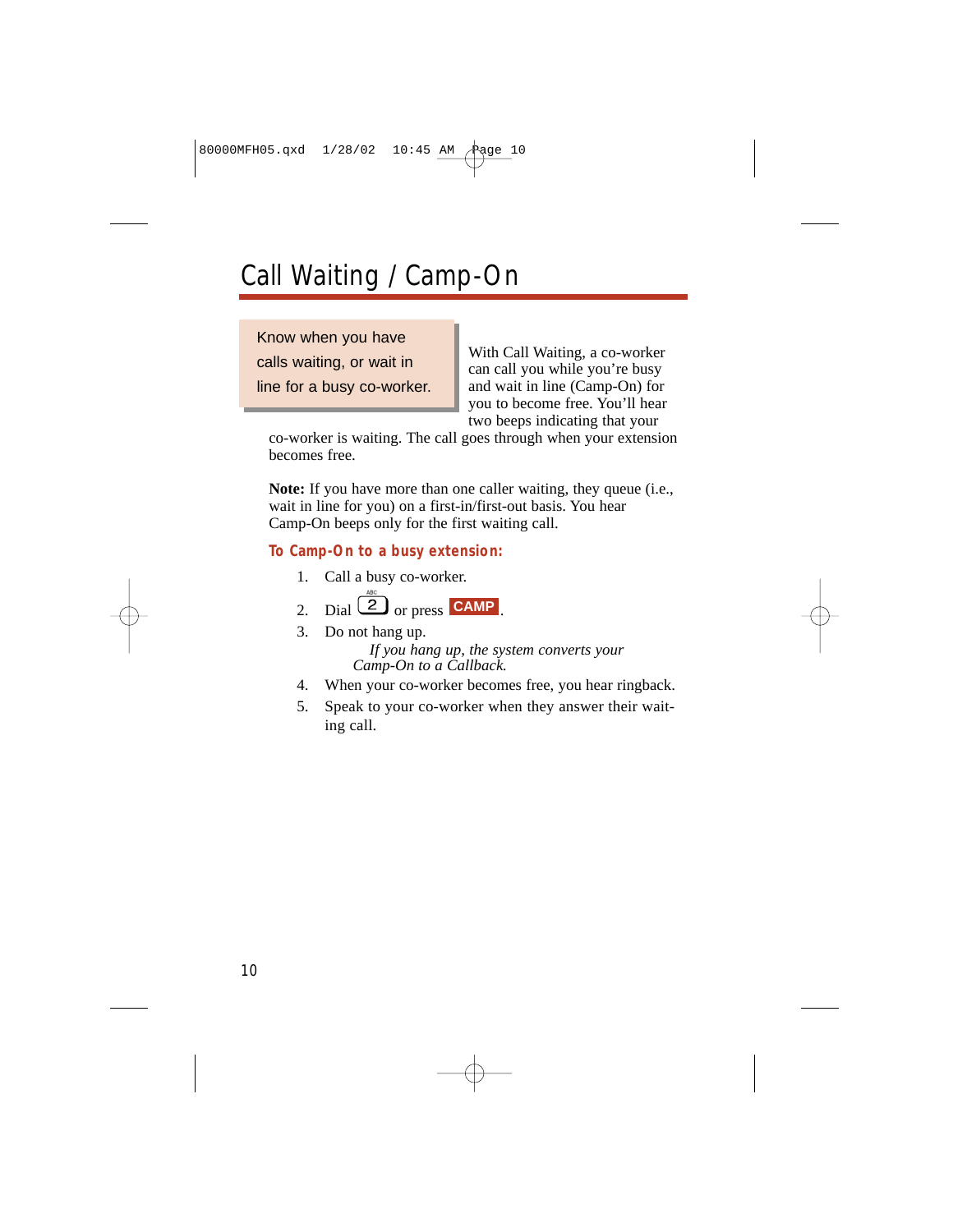You don't have to repeatedly call a busy co-worker back, hoping to find them idle.

When you call a busy co-worker, you can leave a Callback request for a return call. There is no need to keep calling your co-worker back, hoping to find them idle.

Here's how Callback works:

- You call a busy co-worker and leave a Callback.
- When your co-worker becomes free, your phone automatically starts ringing.
- Once you lift the handset to answer the ring, your co-worker then rings.
- As soon as your co-worker answers, you'll have an Intercom call between you and your co-worker.

#### **To leave a Callback at a busy co-worker:**

- 1. Call your busy co-worker.
- 2. Dial  $\boxed{2}$  or press **CLBK**.
- 3. Hang up.

*If you dial 2 and stay on the line, you will Camp-On to your busy co-worker.*

- 4. When your busy co-worker becomes free, your phone will automatically ring.
- 5. Lift the handset to answer.
- 6. Speak to your co-worker when the calls goes through.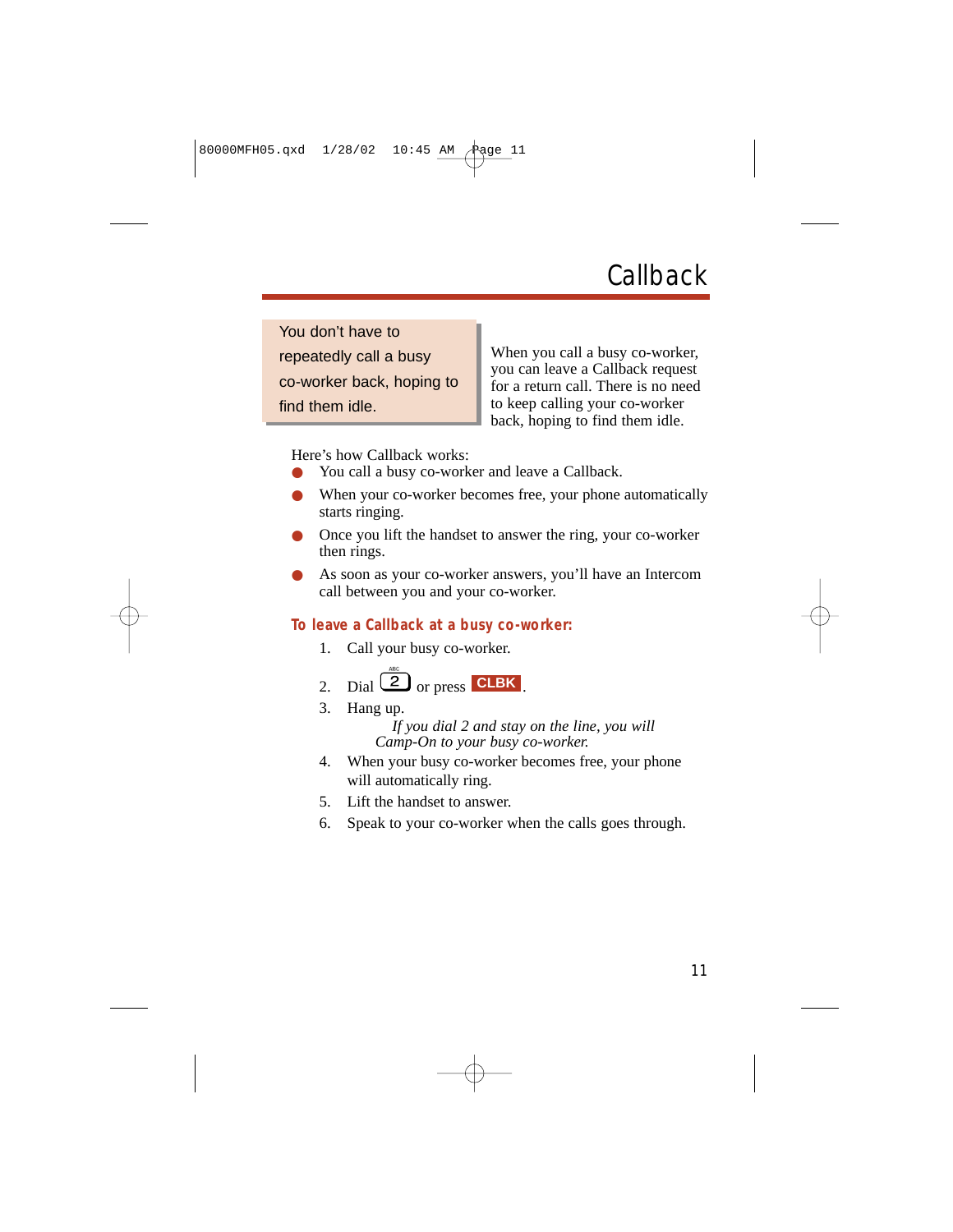### Caller ID

Your display can show your outside caller's phone number and optional name.

Caller ID allows your telephone display to show the incoming caller's telephone number and optional name. Caller ID supports your telephone company's Called Number Identification (CNI) and

Called Number Delivery (CND) service, when available.

#### **Single and Multiple Message Format**

There are two types of Caller ID message formats available: Single Data Message Format (SDMF) and Multiple Data Message Format (MDMF). If your telephone company supports Single Message Data Format, you'll see only your caller's number. With Multiple Data Message Format, you'll see both your caller's number *and* name.

#### **Caller ID and NVM-Series Voice Mail**

Caller ID works with your NVM-2000 and VANGARD Mail Voice Mail system to provide productivity enhancements like Make Call with Caller ID. With Make Call, you can return a call to someone who left you a message without knowing your caller's phone number. Your Communications Manager can tell you if you have this capability.

#### **Second Call Caller ID**

While you are busy on a call, your telephone display can show you the Caller ID information for a waiting call. If you receive Camp On tones or Off-Hook Ringing for a call, you can also receive the Second Call Caller ID. Check with your Communications manager to see if you have this feature.

#### **Third Party Caller ID Check**

Third Party Caller ID Check allows you to see the Caller ID information for a co-worker's call. Check with your Communications Manager for more about Third Party Caller ID Check.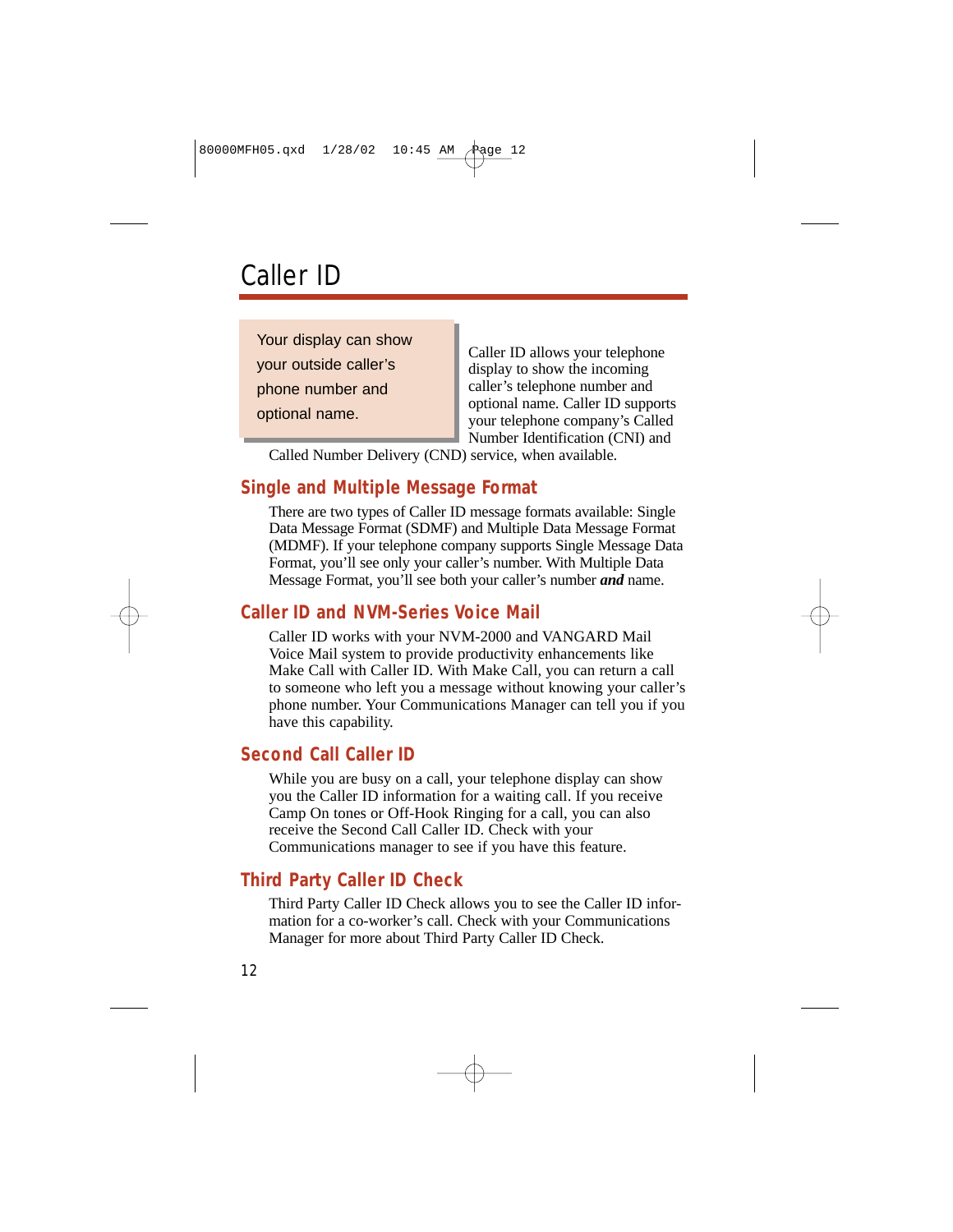**To cancel the Caller ID display and return your phone to its normal display:**

> *You can only do this while you're on a call, not while your phone is ringing.*

 $1.$  Press  $\overline{\phantom{0}}$ .

**To turn the Caller ID display back on (after you press CLEAR to cancel it):**

 $1$  Press  $\overline{\phantom{a}}$   $0$  LEAR

**The display the Caller ID information for a co-worker's (i.e., a third party) call:**

- $1.$  Press  $\Box$  +  $\Box$
- 2. Press the key for the call you want to check. *You can press a line key, loop key, Hotline key or Call Coverage key.*
	- *Press a line key while the call is ringing or connected to the third party.*
	- *Press a loop key while the call is ringing the third party.*
	- *Press a Hotline key while the call is connected to the third party.*
	- *Press a Call Coverage key while the call is ringing the third party.*
- 3. Hang up when you are done.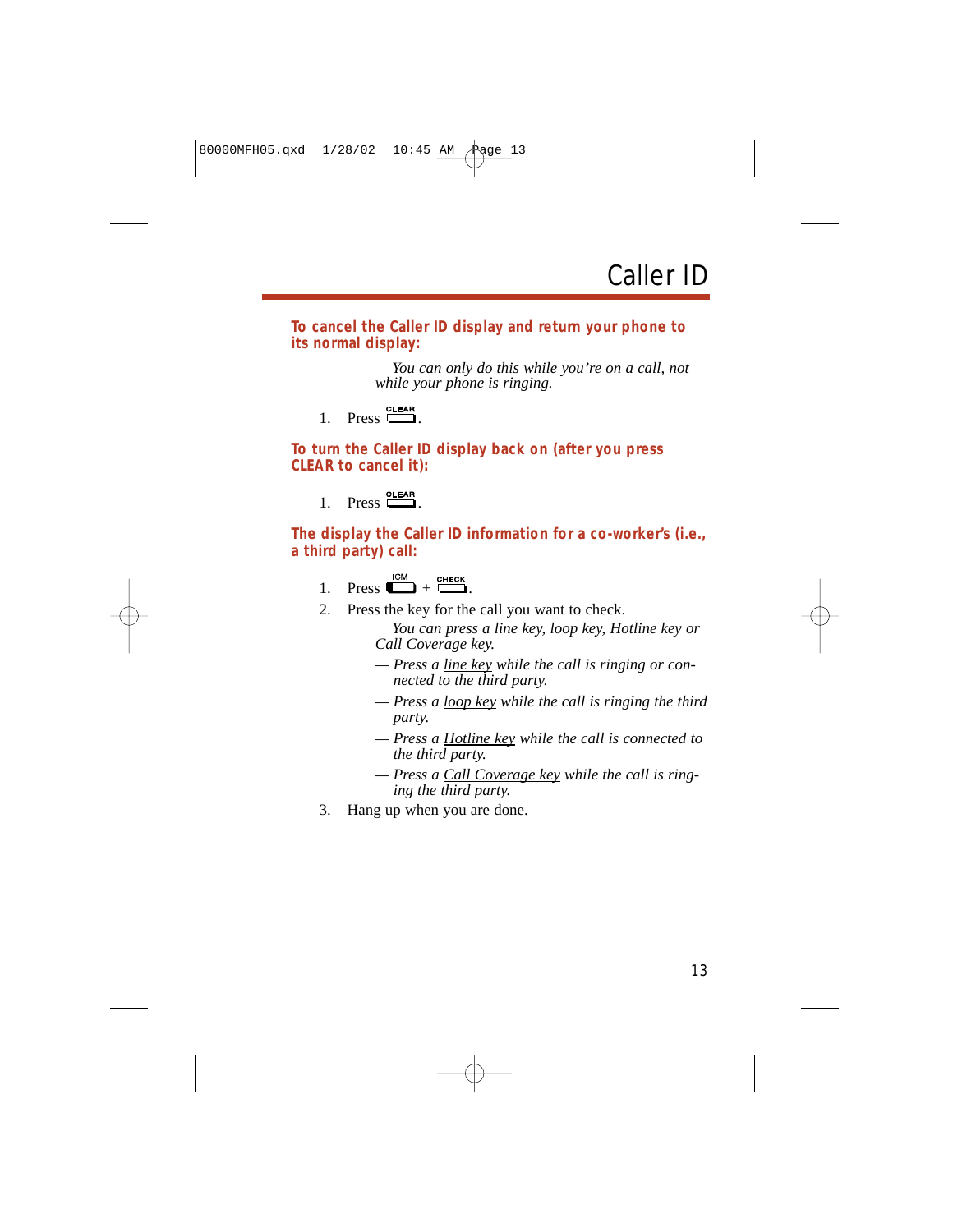## Caller ID Logging

Your phone can store your caller's name and phone number for easy review and redialing.

If your system has Caller ID enabled, Caller ID logging stores in a log your caller's number and optional name for each outside call that rings the system. You can view this log on your telephone display,

allowing you to easily review and redial your calls.

The system can log calls directly to your extension — or you may be a member of a Caller ID Logging group that shares records. Your Communications Manager can tell you more.

Use the feature and soft keys on your phone to:

- Scroll through (review) your Caller ID records.
- Delete records you no longer need.
- Store a record (both the number and name) in one of your Personal Speed Dial bins.
- Place a return call to the calling party.

#### **Caller ID Logging at your 22-Button or 34-Button Display Telephone**

**To review your Caller ID log:**



- 1. While your phone is idle, press **CLnn** (where **nn** is the number of Caller ID records currently logged at your phone).
	- Your **Ring/Message Lamp** (the large green LED on the upper right corner of your phone) winks on (green) when you have Caller ID records you have not reviewed.
	- After pressing **CLnn**, you see: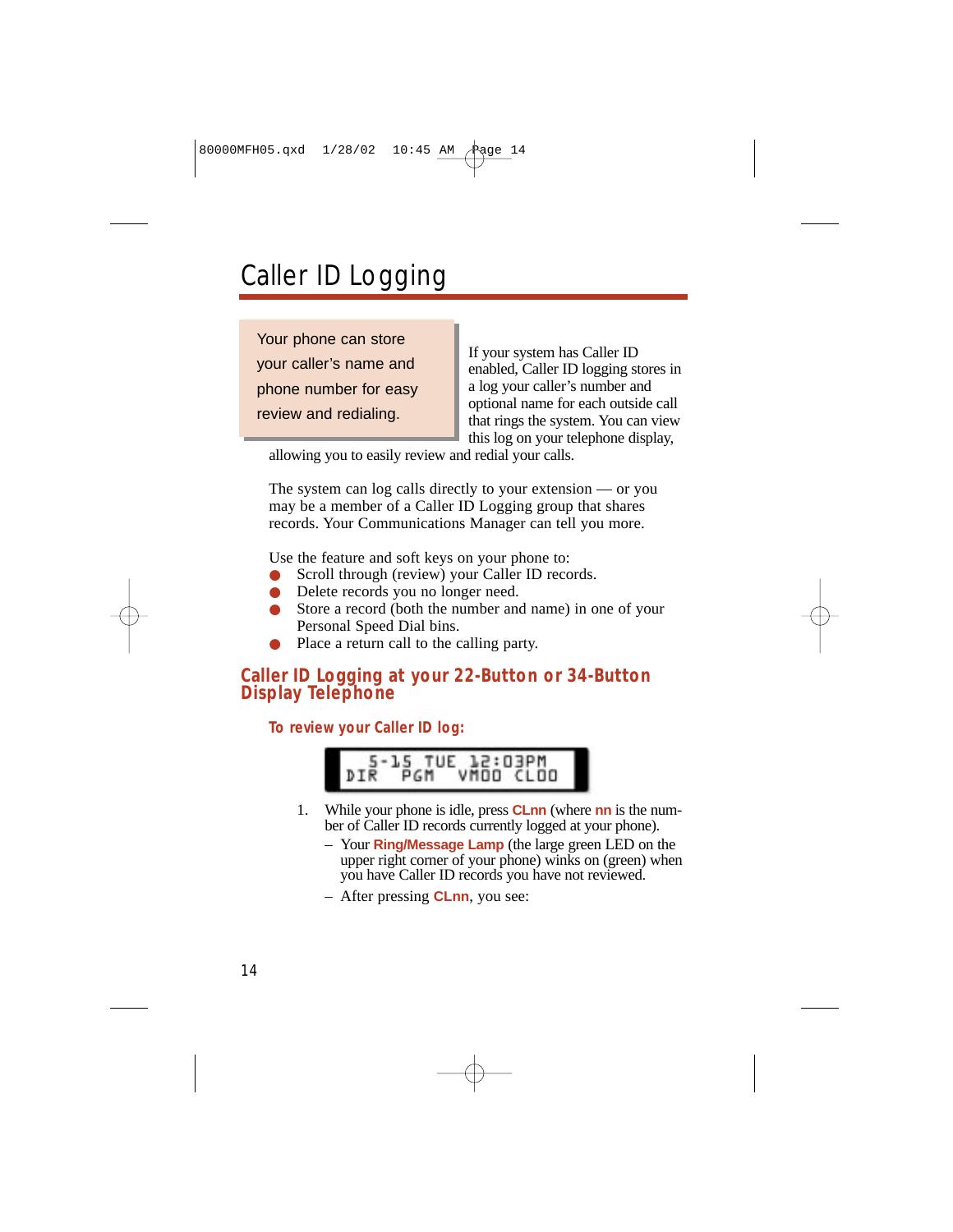#### New: DZ<br>DEL\* EXIT  $otsa1:02$ **HNAN**  $A11$

- **Total** = the total number of Caller ID records in your log.
- $-$  **New** = the number of new calls since you last reviewed your log.
- 2. While this display is on screen, you can:
	- Press **ALL** to review all your Caller ID records.
	- Press **UNAN** to review the records just for calls that rang your phone but were unanswered in the system.
	- Press **DEL\*** to delete all Caller ID records logged at your phone.
	- Press **EXIT** or dial 9 to exit to the idle mode without making any changes.
- 3. If you pressed **ALL** or **UNAN** in the previous step, you see (for example):



This display is **Page 1** of a Caller ID record. It shows:

- The **name** of the person that called (if available). The most recent call displays first.
- The **call record** number (e.g., 03).
- The **date** they called (i.e., Yesterday, Today or day of week and date).
- 4. Press  $\overline{\phantom{a}}$ . You see (for example):



This display is **Page 2** of a Caller ID record. It shows:

- Your caller's **phone number**.
- The **call record** number (e.g., 03).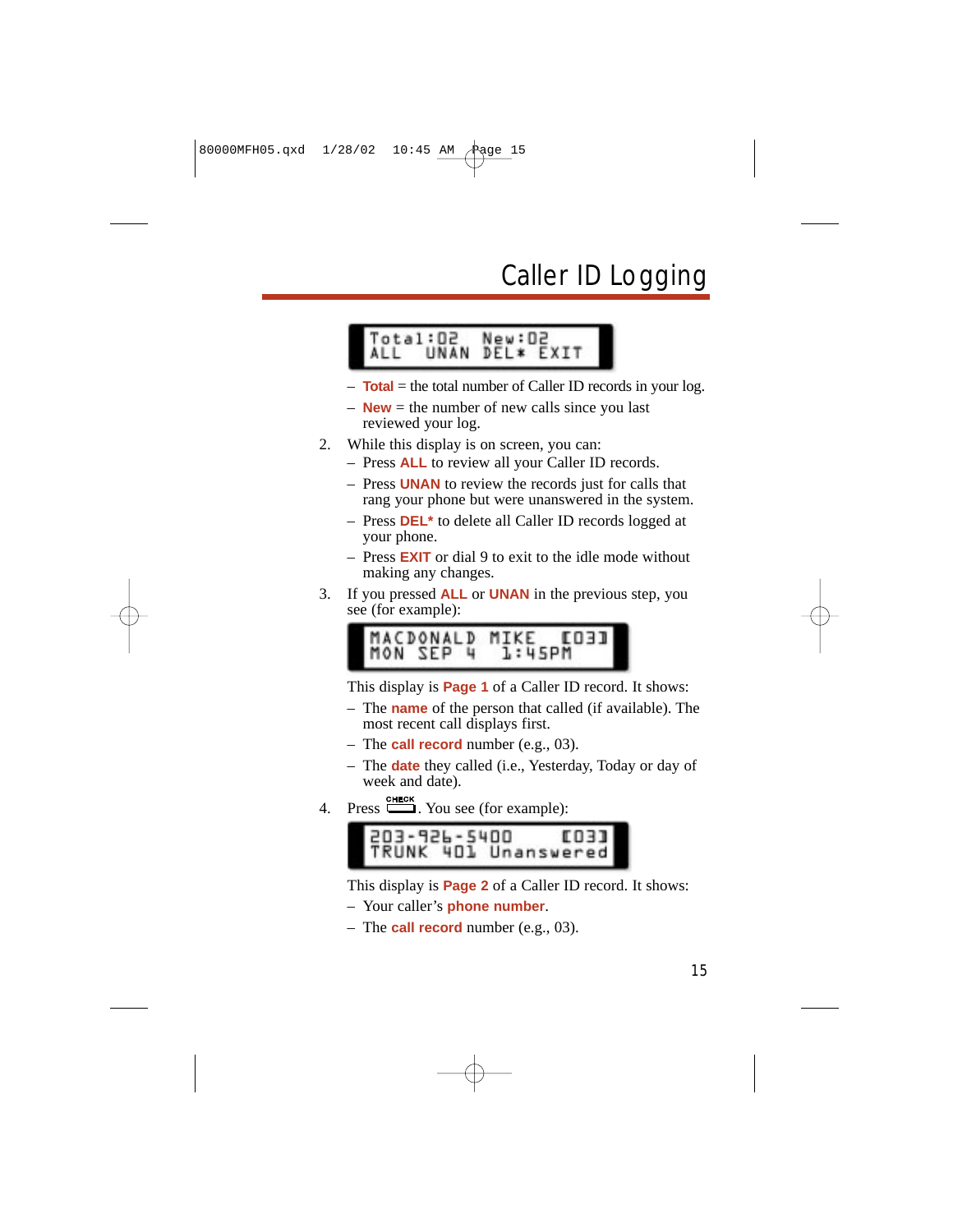### Caller ID Logging

- The outside **line number** (or name if programmed) the call came in on.
- The **extension that answered** the call, or if the call was unanswered.
- 5. Use and  $\Box$  to scroll through the Caller ID records that are logged at your phone.
- 6. Press to toggle between **Page 1** and **Page 2**.
- 7. When a Caller ID record is displayed, you can:
	- Press  $\Box$  to call the person back.
	- Dial  $\boxed{7}$  to **S**tore the number in Personal Speed Dial.
	- Dial  $\boxed{3}$  to **D**elete the displayed record.
	- $-$  Dial  $\boxed{9}$  to eXit (go back to step 2).
	- Press  $\frac{\text{CIEAR}}{\text{I}}$  to show the Caller ID Menu display below.



- 8. While the Caller ID Menu displays, you can:
	- Press **CALL** to call the person back.
	- Press **STOR** to store the number in Personal Speed Dial.
	- Press **DEL** to delete the displayed record.
	- Press **EXIT** to go back to step 2.
	- Press  $\frac{\text{cLEAR}}{\text{cLEAR}}$  to back up to step 7.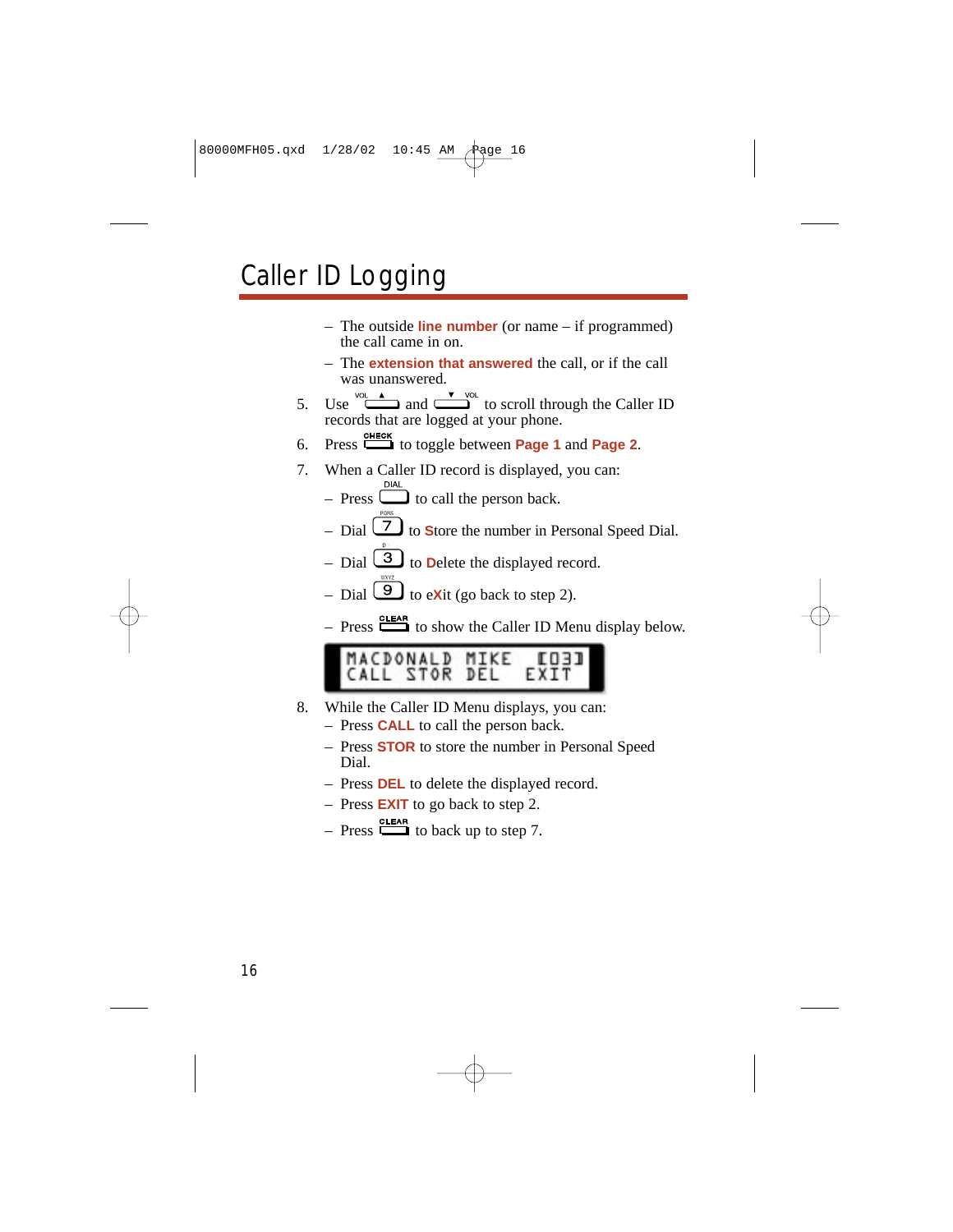### **Caller ID Logging at your Super Display Telephone**

#### **To review your Caller ID log:**



- 1. While your phone is idle, press **CALLs nn** (where **nn** is the number of Caller ID records currently logged at your phone).
	- Your **Ring/Message Lamp** (the large green LED on the upper right corner of your phone) winks on (green) when you have Caller ID records you have not reviewed.
	- After pressing **CALLS nn**, you see:



- **Total** = the total number of Caller ID records in your log.
- $-$  **New** = the number of new calls since you last reviewed your log.
- **Unans** = the number of Caller ID calls that rang your phone that were *unanswered* in the system.
- **Ans** = the number of Caller ID calls that rang your phone that were *answered* in the system.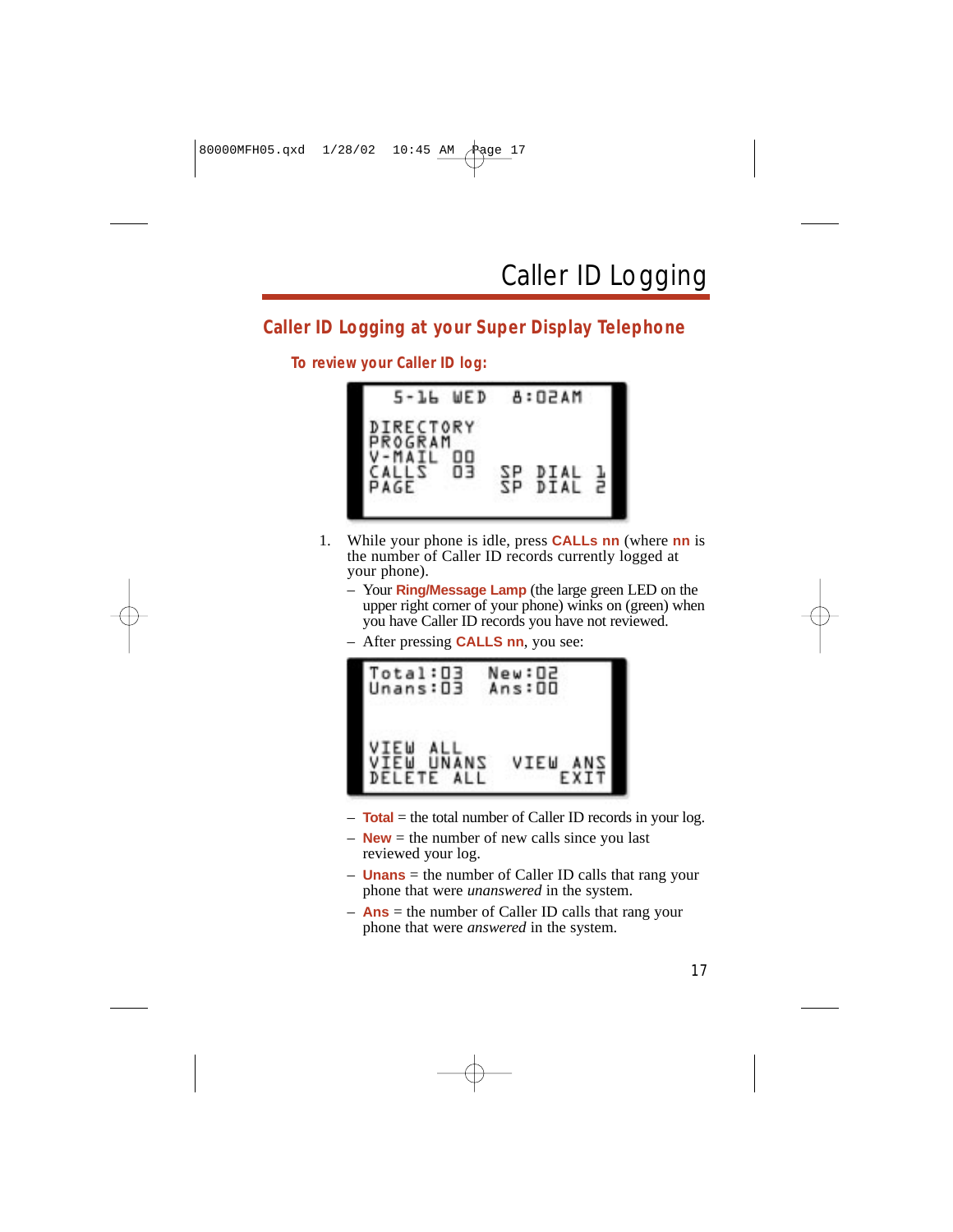### Caller ID Logging

- 2. While this display is on screen, you can:
	- Press **VIEW ALL** to review all your Caller ID records.
	- Press **VIEW UNANS** to review the records just for calls that rang your phone but were unanswered in the system.
	- Press **DELETE ALL** to delete all Caller ID records logged at your phone.
	- Press **VIEW ANS** to review the records just for the calls that rang your phone that were answered in the system.
	- Press **EXIT** or dial 9 to exit to the idle mode without making any changes.
- 3. If you pressed **VIEW ALL**, **VIEW UNANS**, or **VIEW ANS** in the previous step, you see (for example):



This display is a Caller ID record. It shows:

- The **name** of the person that called (if available). The most recent call displays first.
- The **call record** number (e.g., 03).
- Your caller's **phone number**.
- The **date** they called (i.e., Yesterday, Today or day of week and date).
- The **time** they called.
- The outside **line number** (or name if programmed) the call came in on.
- The **extension that answered** the call, or if the call was unanswered.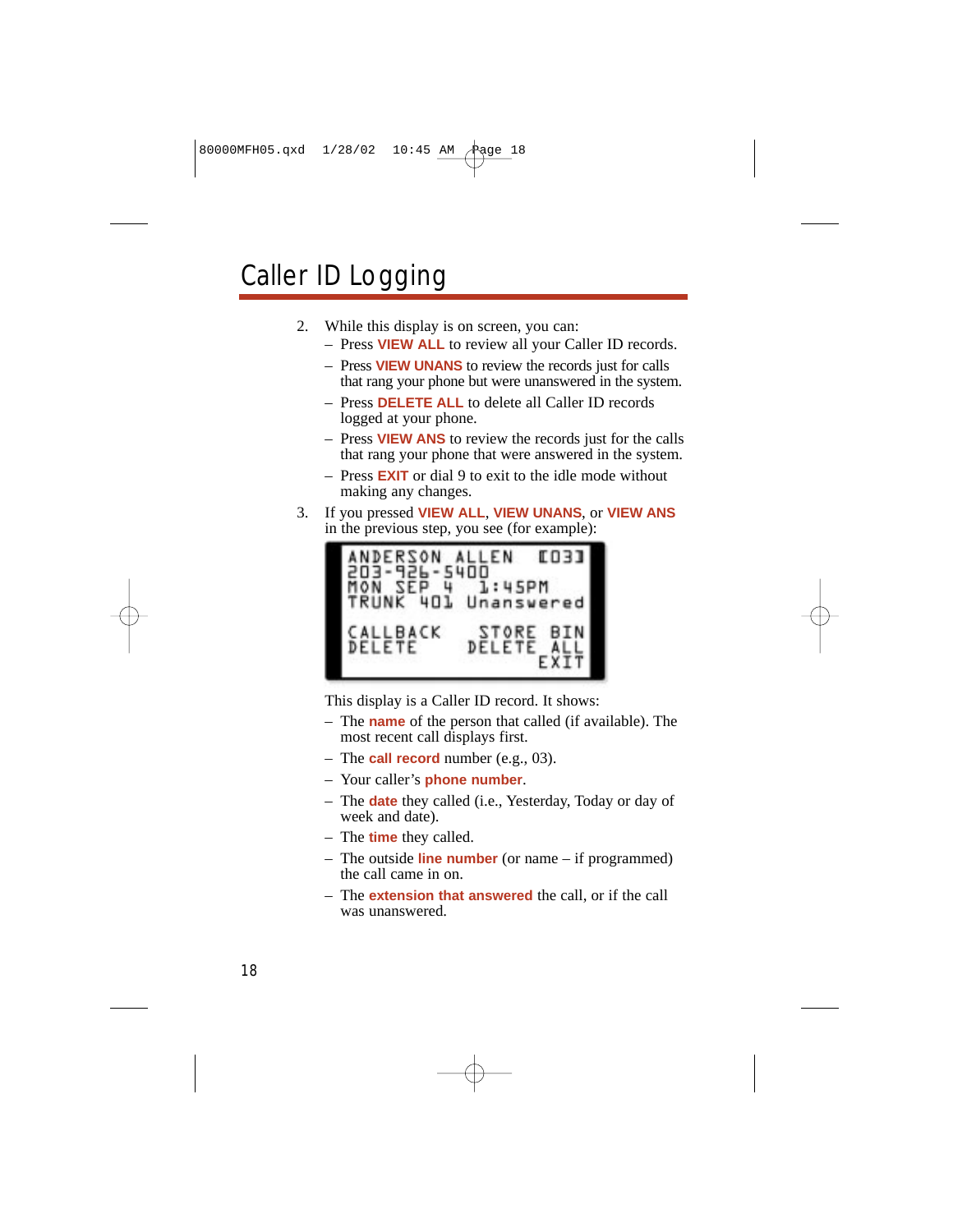## Caller ID Logging

- 4. Use  $\overline{\phantom{a}}^{\text{vol}}$  and  $\overline{\phantom{a}}^{\text{vol}}$  to scroll through the Caller ID records that are logged at your phone.
- 5. When a Caller ID record is displayed, you can:
	- Press **CALLBACK** to call the person back.
	- Press **DELETE** to delete the displayed record.
	- Press **STORE BIN** to store the number in a Personal Speed Dial bin.
	- Press **DELETE ALL** to delete all your Caller ID records.
	- Press **EXIT** to go back to step 1.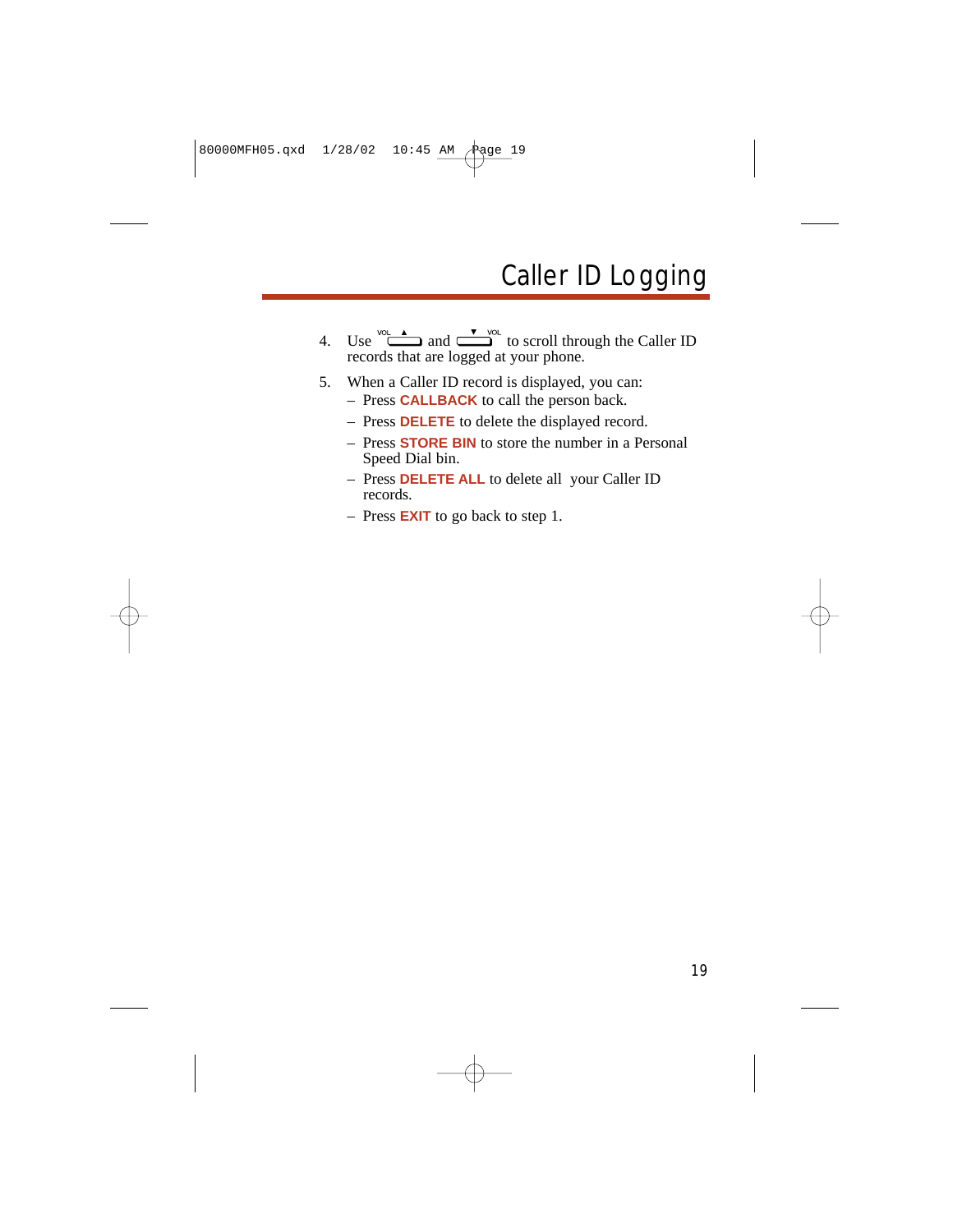### Central Office Calls, Answering

Set up a multiple-party telephone meeting without leaving the office. Normally, outside calls ring your extension directly.

Outside calls can ring your extension directly, without having to be transferred by your company's operator or receptionist.

#### **To answer an outside call:**

*Outside calls normally flash red on your line/loop keys. If a line/loop key is flashing green, the call is a Direct Inward Line (DIL) to your phone.*

*The call may also ring your phone.*

*You may have a Private Line that rings only your phone. Check with your Communications Manager.*

1. Lift handset.

*If you have Ringing Line Preference, lifting the handset answers the call.*

*If you have Automatic Handsfree, you can press a line/loop key without first lifting the handset.*

2. Press the flashing line/loop key.



Change the ringing mode of your line keys. See *User Programmable Features* at the end of this guide for more.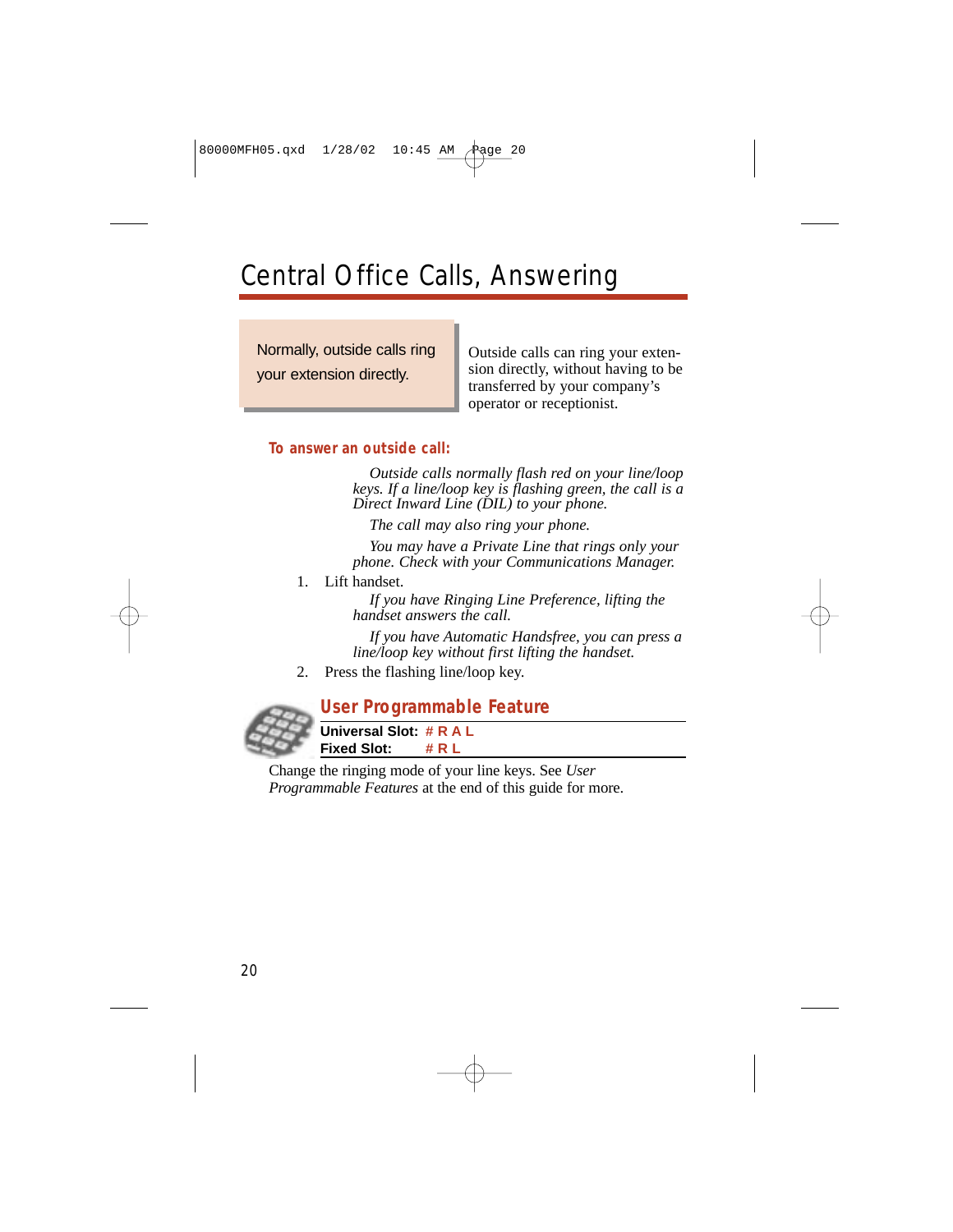### Central Office Calls, Placing

Your system offers many convenient ways to place outside calls. The other the office

There are many different ways you can place outside calls. Choose the one which works best for you. Check with your Communications Manager to find

out what options are available on your phone.

Following is a list of your options for placing outside calls:

#### ● **Pressing a Line Key**

Normally, you have line keys on your phone for outside calls. If you do, you can just press the key to place a call.

#### **Pressing a Loop Key**

If you have a Loop Key, pressing the key will give you the first available outside line from a preset group of lines.

#### Using Line Dial-Up

Line Dial-Up allows you to select a line for an outside call by dialing the Line Dial-Up code (#9) and a line number (e.g., 01).

#### **Using Direct Trunk Access**

With Direct Trunk Access, you can get a line for an outside call by dialing the line's extension number. For example, line 1 is normally line extension number 401.

#### **Dialing a Trunk Group Access Code**

You can place a call on the first available line in a line group by dialing the group's number (e.g., 90).

#### **Line Group Routing**

Line Group Routing lets you select a line for an outgoing call just by dialing 9.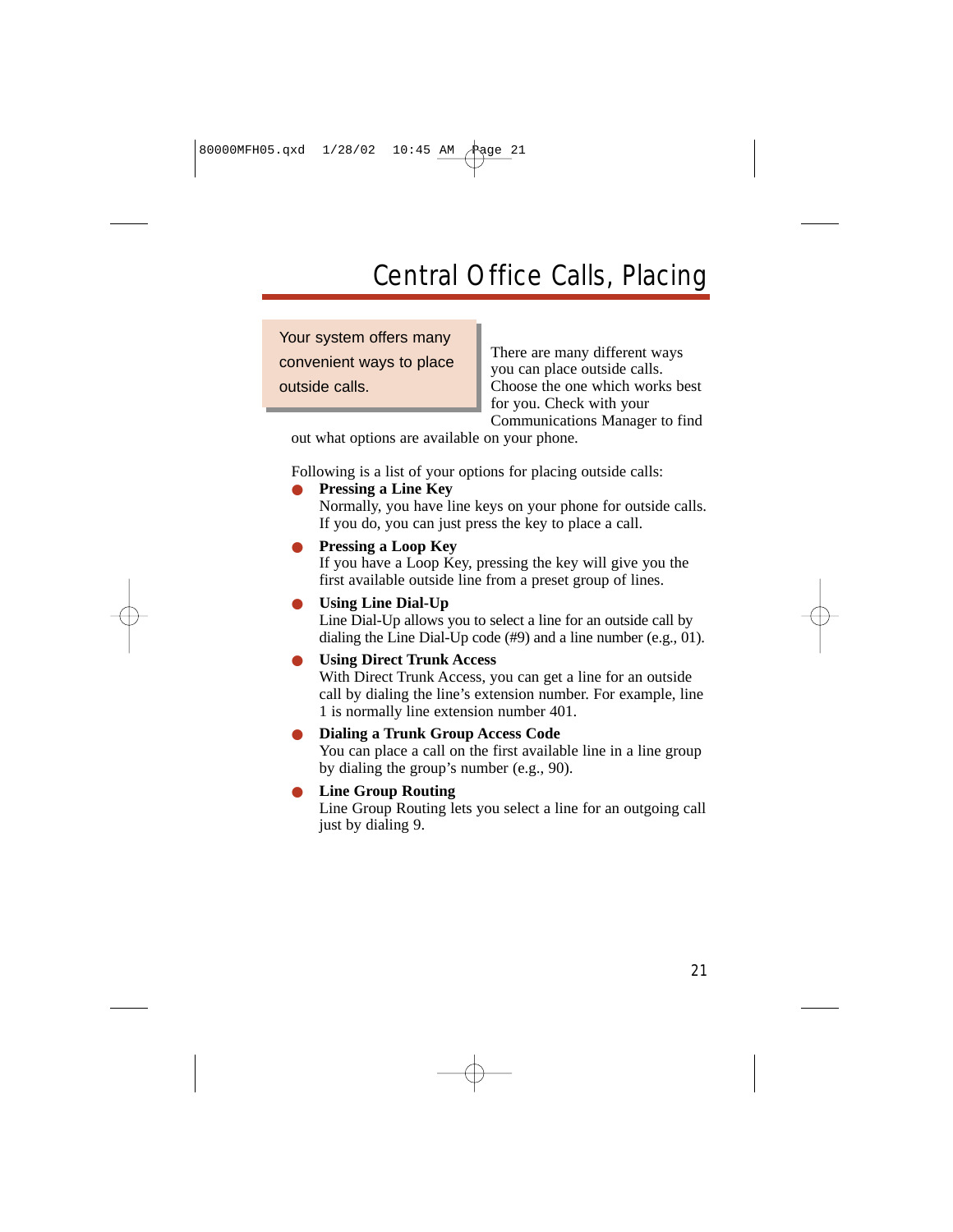### Central Office Calls, Placing

#### **To place a call using a line or loop key:**

1. Press the key.

*The key will light green and you'll hear dial tone from your outside line.*

*You may have a Private Line that is only on your phone. Check with your Communications Manager.*

2. Dial the outside number you want to call.

*Toll Restriction may prevent you from dialing certain outside numbers.*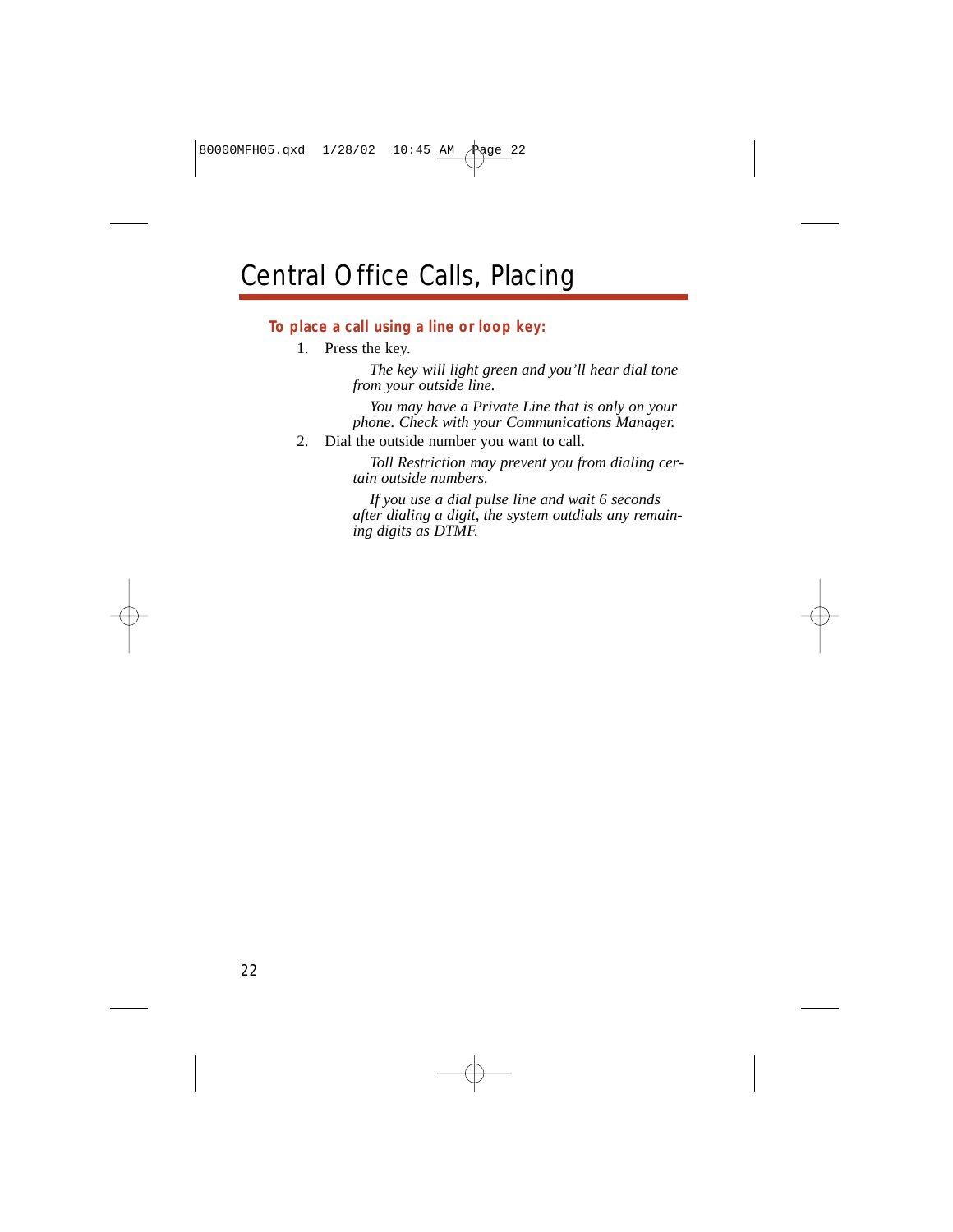**To place a call over a specific line (using Line Dial-Up or Direct Line Access):**

- **Standard Operation**
- 1. Press  $\Box$
- 2. For Line Dial-Up:

 $Dial + \frac{\pi}{\sqrt{2}}$   $\left( \frac{9}{2} \right)$  + line number (e.g., 01 for line 1). OR

For Direct Trunk Access:

Dial  $\left(4\right)$  + line number (e.g., 01 for line 1).

3. Dial the outside number you want to call.

*Toll Restriction may prevent you from dialing certain outside numbers.*

*If you use a dial pulse line and wait 6 seconds after dialing a digit, the system outdials any remaining digits as DTMF.*

#### ● **Using Your Soft Keys**

1. For Line Dial-Up:

**EXT**  $+$  **LINE**  $+$  line number (e.g., 01 for line 1).

2. Dial the outside number you want to call.

*Toll Restriction may prevent you from dialing certain outside numbers.*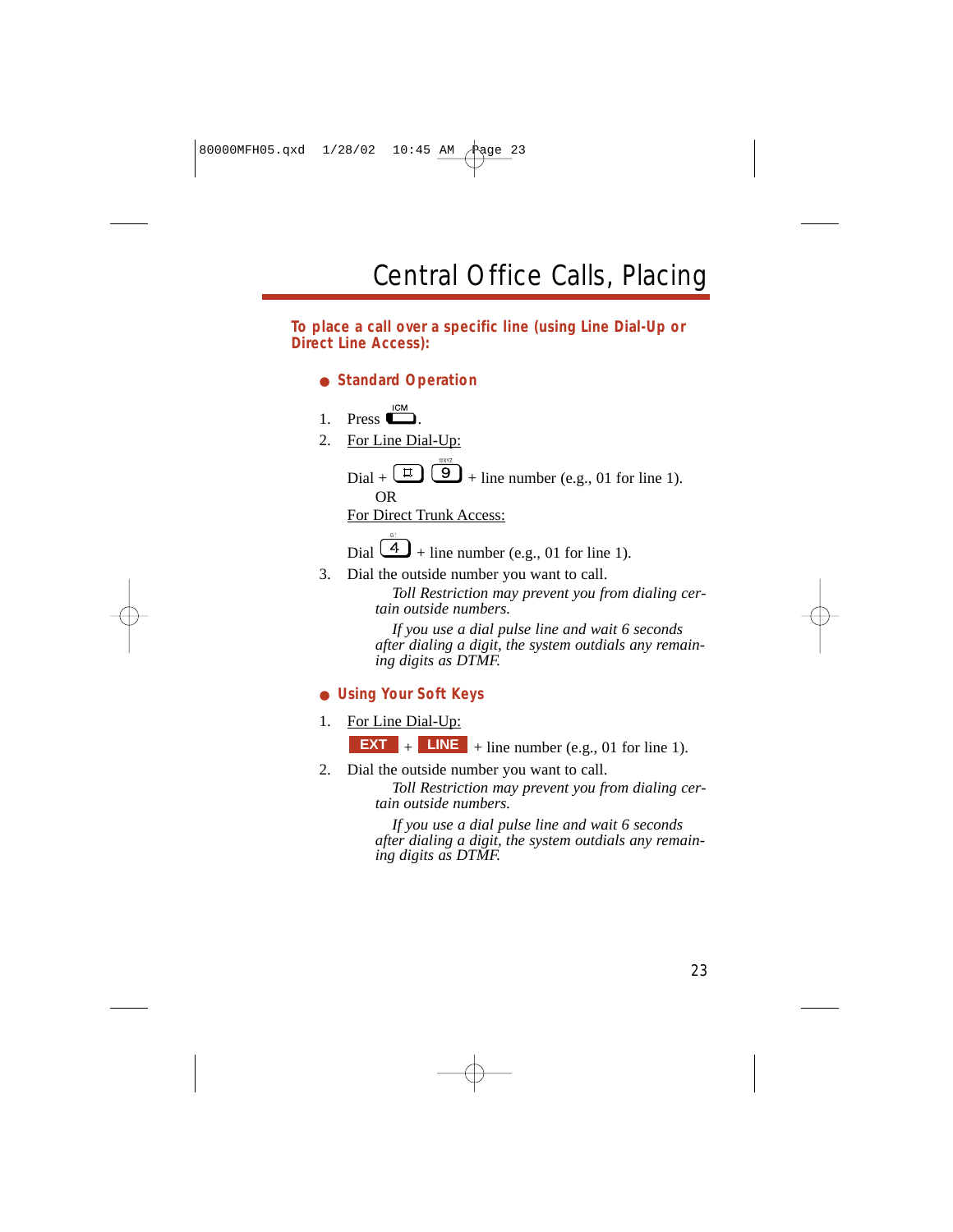### Central Office Calls, Placing

#### **To place a call over a line group (using a Line Group Access Code or Line Group Routing):**

#### ● **Standard Operation**

- 1. Press  $\overline{\phantom{a}}^{\text{ICM}}$ .
- 2. Dial a Line Group Access Code (90-98).

*Dial 90 for group 0, 91 for group 1, etc.*

*If you hear dial tone as soon as you dial 9, your system has Line Group Routing. (A line group has been automatically selected for you.)*

3. Dial the outside number you want to call.

*Toll Restriction may prevent you from dialing certain outside numbers.*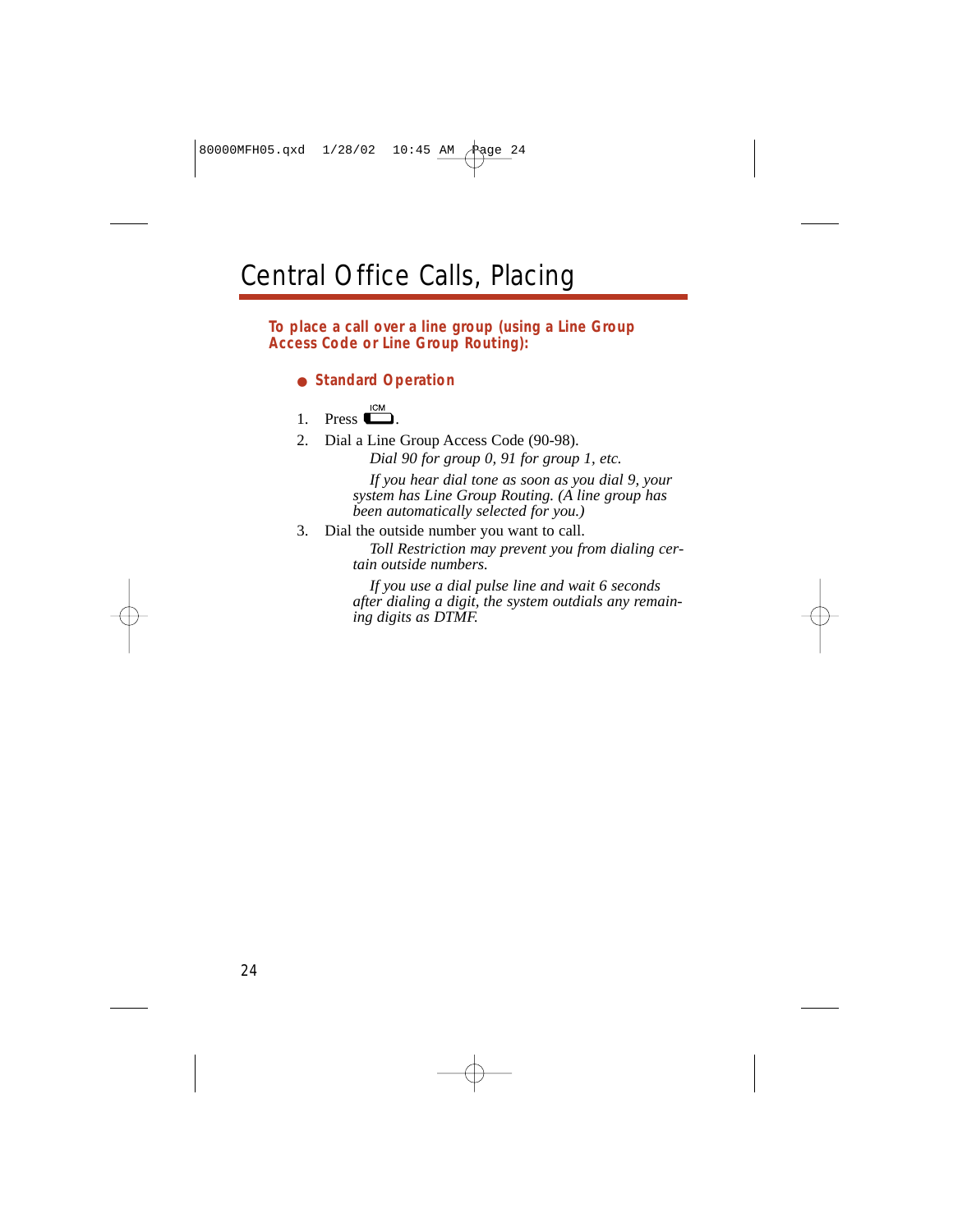#### ● **Using Your Soft Keys**

Selecting a line group (instead of dialing a Line Group Access Code):

- 1. **EXT**  $+$  **GRP**  $+$  group number (e.g., 0 for group 0). *Dial 0 for group 0, 1 for group 1, etc.*
- 2. Dial the outside number you want to call.

*Toll Restriction may prevent you from dialing certain outside numbers.*

*If you use a dial pulse line and wait 6 seconds after dialing a digit, the system outdials any remaining digits as DTMF.*

Using Line Group Routing:

#### 1. + . **EXT RTE**

*Toll Restriction may prevent you from dialing certain outside numbers.*

2. Dial the outside number you want to call.

*Toll Restriction may prevent you from dialing certain outside numbers.*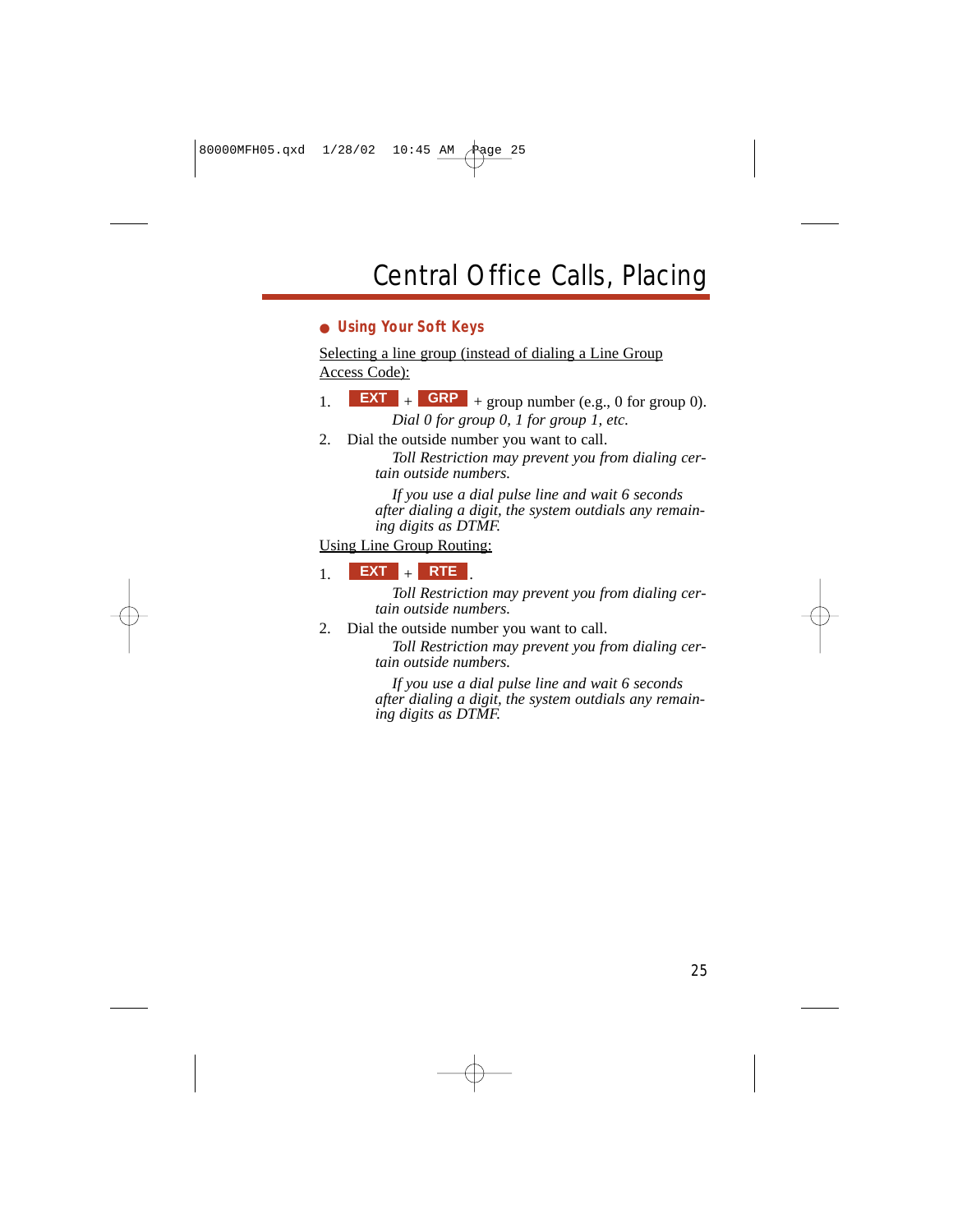### **Conference**

Set up a multiple-party telephone meeting without leaving the office.

Conference lets you add additional inside and outside callers to your conversation.

In addition to Conference, there

are other ways to have a telephone meeting. Refer also to Barge In, Group Listen, Meet-Me Conference, Privacy Release Groups and Tandem Trunking (Unsupervised Conference).

#### **To set up a Conference:**

- 1. Establish Intercom or outside call.
- 2. Press  $\Box$ OR . **CONF**
- 3. Dial extension you want to add. OR

Place or answer outside call.

OR

Retrieve call from Park Orbit.

4. Press  $\Box$  to set up the Conference.

*If you cannot add additional parties to your Conference, you have exceeded the system's Conference limit. Try again later.*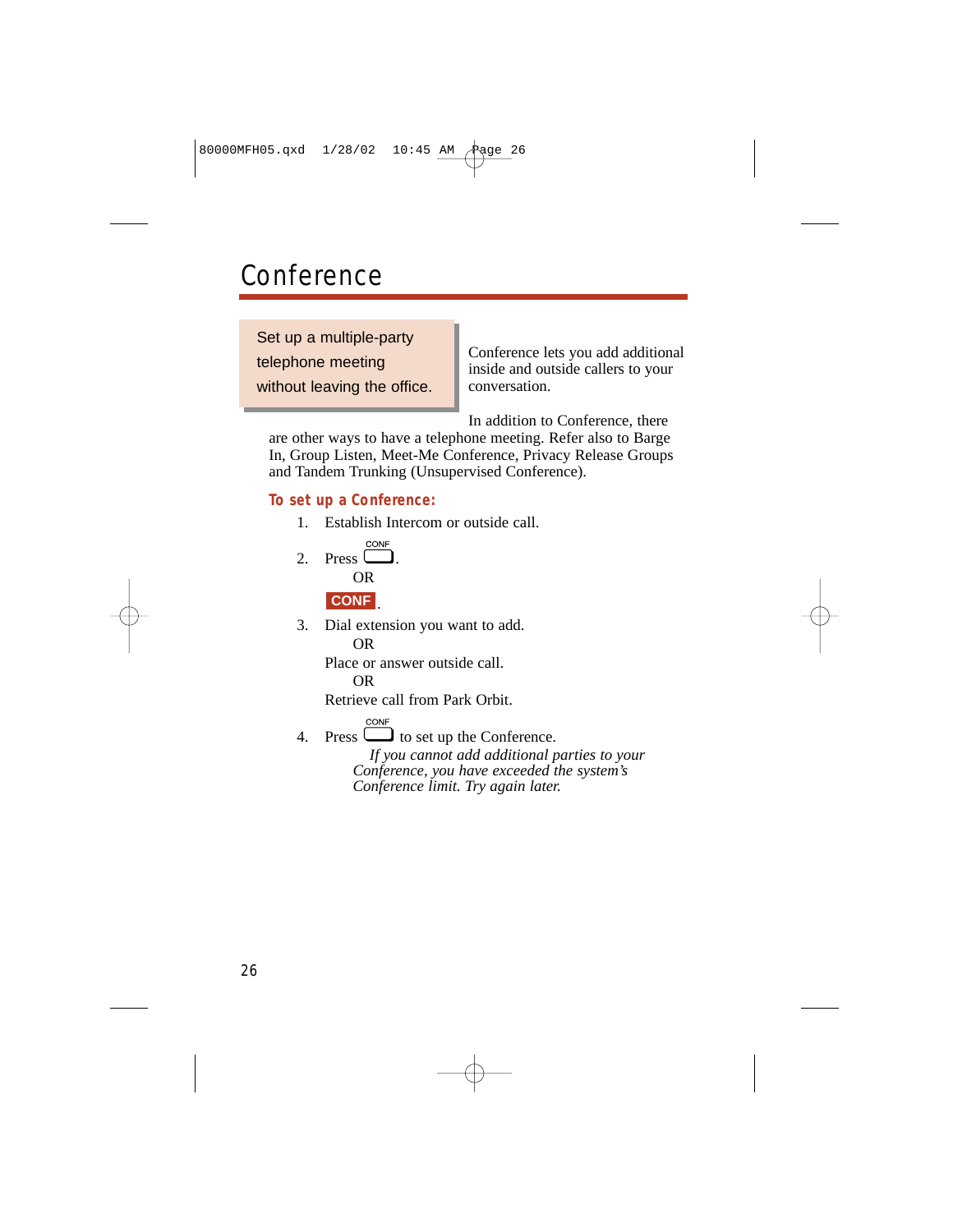### Dial Number Preview

Avoid dialing errors by previewing your call before you dial it.

With Dial Number Preview, you can dial and review a number before the system dials it out.

#### **To dial using Dial Number Preview:**

1. Do not lift the handset, press  $\sum_{n=1}^{\text{SFR}}$  or press  $\sum_{n=1}^{\text{ICM}}$ .

2. Data 
$$
\boxed{\times}
$$

- 3. Dial the number you want to call. *If you make a dialing mistake, refer to Correcting the Displayed Digits below.*
- 4. Press a line key to have the system dial your call.

#### **Correcting the Displayed Digits**

If you make a mistake entering digits while using Dial Number Preview, you can correct your entry before the systems dials the call.

#### **To correct the displayed digits before dialing them out:**

- 1. Use  $\sum_{n=1}^{\infty}$  or  $\sum_{n=1}^{\infty}$  until the cursor replaces the digit you want to change.
- 2. Dial the digit that you want to have replace the cursor.
- 3. Press  $\overline{\phantom{a}}^{\text{vol}}$  or  $\overline{\phantom{a}}^{\text{vol}}$  to place the cursor over any other digits you want to edit.

OR

Press  $\sum_{n=1}^{\infty}$  until the entire number displays to the left of the cursor.

*The system will only dial the digits to the left of the cursor.*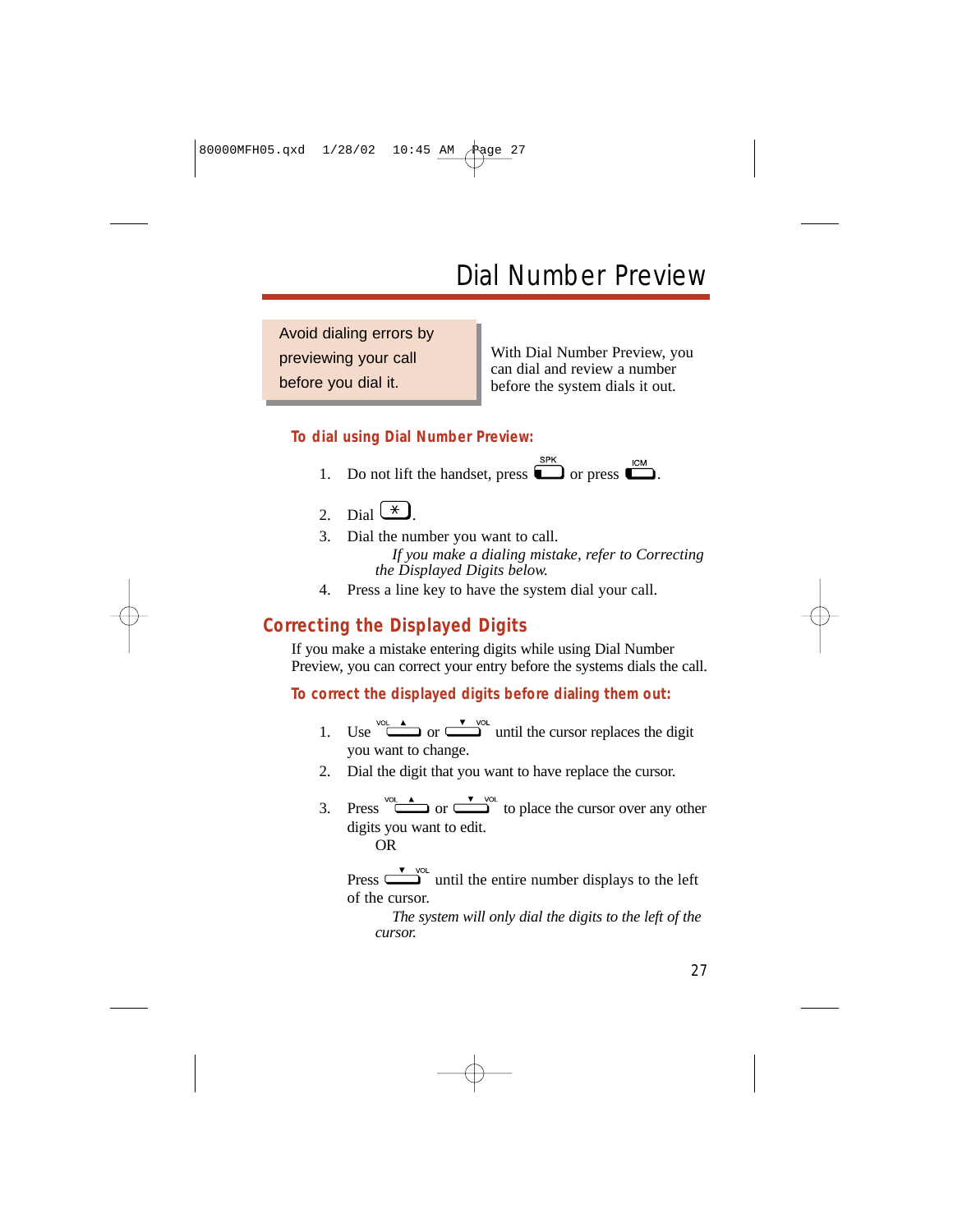### Dial Number Preview

4. Press a line key to have the system automatically dial the displayed number.

#### **Dial Number Preview Editing Example**

**To replace 2049265410 with 203-926-5400:**

| 1. Dial $\left(\frac{\star}{2}\right)$ + 2049265410. You see:                                 | 2049265410- |
|-----------------------------------------------------------------------------------------------|-------------|
| 2. Press $\sqrt[10]{\phantom{1}}$ until you see:                                              | 20-9265410  |
| 3. Dial $\boxed{3}$ . You see:                                                                | 203-265410  |
| 4. Press $\sum_{n=1}^{\infty}$ until you see:                                                 | 20392654-0  |
| 5. Dial $\overline{\textcircled{O}}$ . You see:                                               | 203926540-  |
| 6. Press $\sum_{n=1}^{\infty}$ until the entire number<br>displays to the left of the cursor. | 2039265400- |
| 7. Press a line key to dial the number.                                                       |             |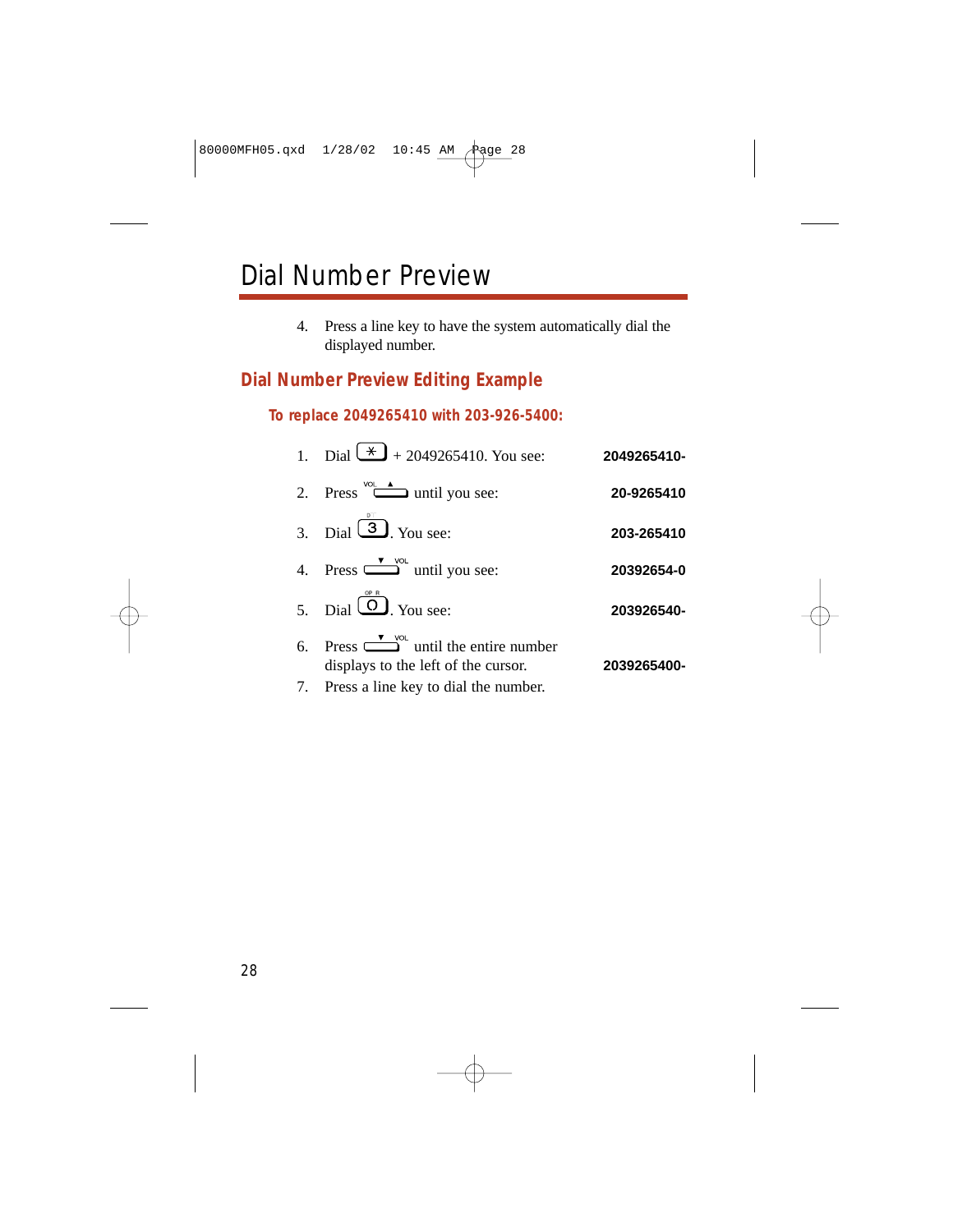Quickly place and Transfer calls to co-workers.

If the DSS feature is enabled for your phone, *all* your Programmable

Function Keys become DSS keys when you press ICM. This gives you one-button Intercom access and Transfer to co-workers. (If this "key toggling" operation is not desirable, consider using the Hotline or Call Coverage Keys features instead.) DSS keys also show the status of the assigned extension.

| <b>DSS Key Flash Rates</b> |                           |  |  |
|----------------------------|---------------------------|--|--|
| When the key is:           | The covered extension is: |  |  |
| Off                        | Idle or not installed     |  |  |
| On.                        | Busy or ringing           |  |  |
| <b>Flashing Fast</b>       | In Do Not Disturb         |  |  |

#### **To place a call to a co-worker using a DSS key:**

- 1 Press  $\Box$
- 2. Press DSS key for the co-worker you want to call.

#### **To Transfer an outside call to a co-worker using a DSS key:**

- 1. Place or answer outside call, then press  $\Box$ . *Your DSS keys show the status of the extensions to which they are assigned.*
- 2. Press DSS key for co-worker.
- 3. Hang up to have the Transfer go through unscreened. *To screen, first wait for the called party to answer.*



#### **User Programmable Feature**

**Universal Slot: # B L F Fixed Slot:** *Not available.*

Change your DSS key assignments. The assignments you make take effect only if you have the DSS feature enabled. See *User Programmable Features* at the end of this guide for more.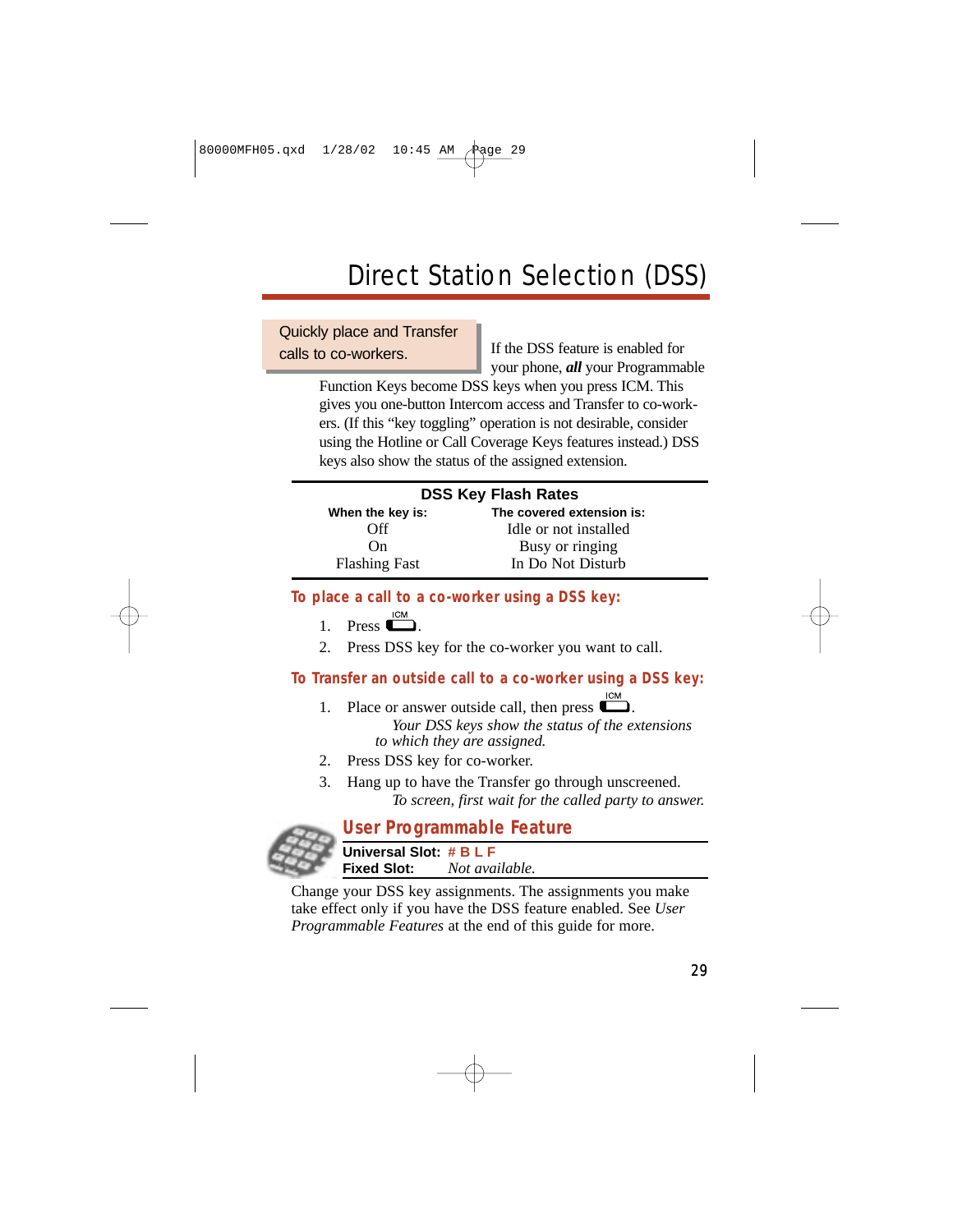### Direct Station Selection Console

Use your DSS Console for one-touch access to co-workers, outside lines and system features.

Your optional DSS Console provides additional one-button access to co-workers, outside lines and system features. If you do a lot of call processing, your console will be a welcome convenience.

There are two types of DSS Consoles: the 24-Button and the 110-Button. Each console has the same capability, limited by the number of available keys.



**Note:** You can only have a DSS Console if you have a 34-Button Display or 34-Button Super Display telephone.

The following chart shows the available DSS Console key functions and the Busy Lamp Field (BLF) flash rates for each key. The chart also provides a brief guide on how to use the key. Check with your Communications Manager to see which keys are assigned to your console.

By default, 110-Button DSS Console keys 1-80 are Hotline keys to extensions 300-379. Keys 97-110 are reserved for special functions (like Page zones and Park orbits). With the 24-Button DSS Console, keys 1-24 are Hotline keys to extensions 300-323. See page 33 for more on the DSS Console default assignments.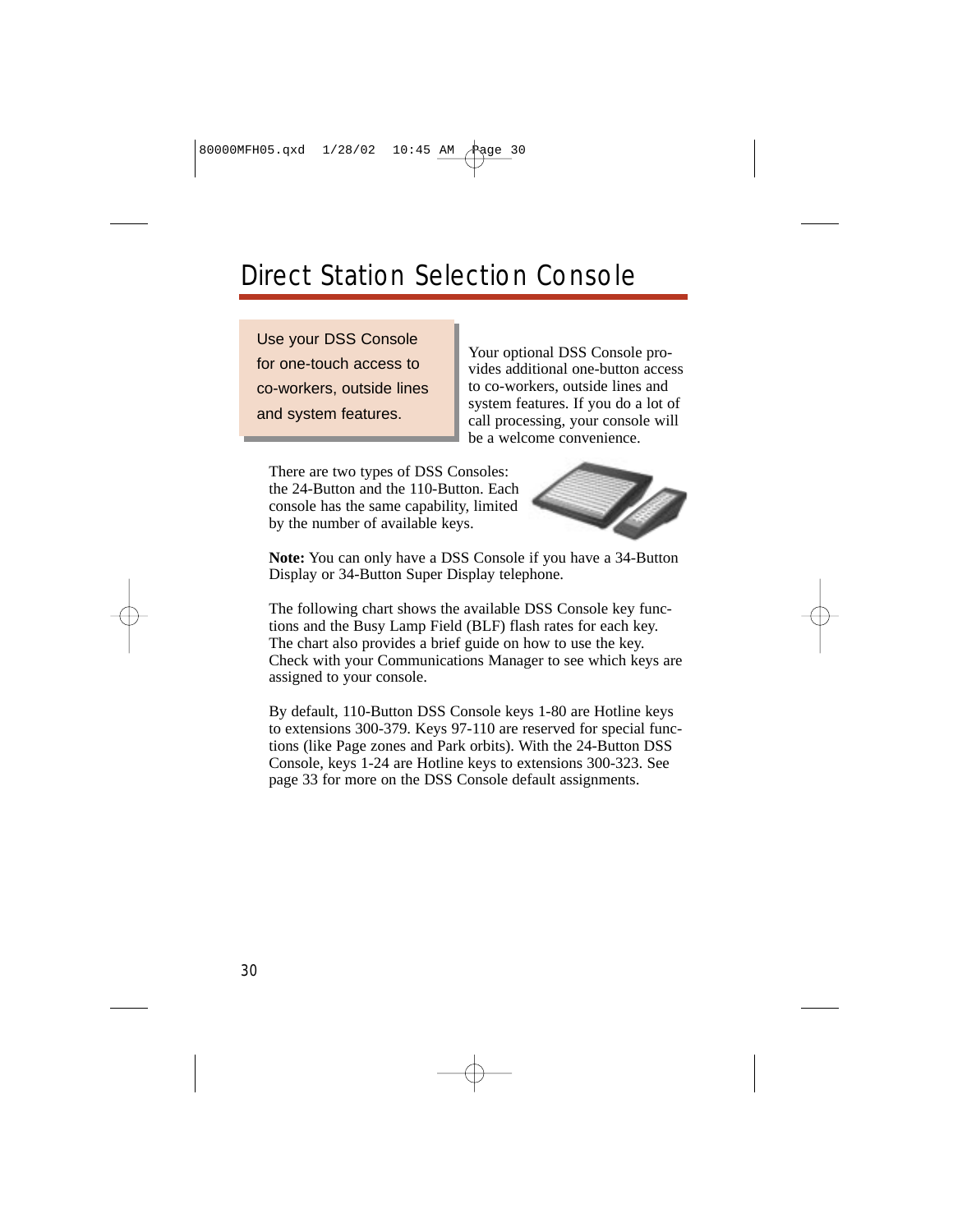| <b>DSS Console Key Assignments</b> |                                                                                    |  |
|------------------------------------|------------------------------------------------------------------------------------|--|
| <b>Call Coverage</b>               |                                                                                    |  |
|                                    | On: Co-worker busy<br>Fast Flash: Co-worker in DND                                 |  |
|                                    | Operation: Press to call co-worker or pick up ring-<br>ing call.                   |  |
| <b>Conversation Record</b>         |                                                                                    |  |
|                                    | On: Recording Being Set Up<br>Fast Flash: Recording On                             |  |
|                                    | Operation: Press to record conversation in mailbox.                                |  |
| <b>Group Pickup</b>                |                                                                                    |  |
|                                    | Slow Flash: Call ringing group                                                     |  |
|                                    | Operation:  Press key to answer call ringing Pickup<br>Group.                      |  |
| <b>Hotline</b>                     |                                                                                    |  |
| BLF: Off: Partner is idle          | On: Partner is ringing or busy<br>Fast Flash: Partner in DND                       |  |
|                                    | Operation: Press to call Hotline partner.                                          |  |
| <b>Intercom Directory Dialing</b>  |                                                                                    |  |
|                                    | On: Active                                                                         |  |
|                                    | Operation: Press key to access Intercom Directory<br>Dialing.                      |  |
| <b>Line Keys</b>                   |                                                                                    |  |
|                                    | On: Line busy                                                                      |  |
|                                    | Slow Flash: Line ringing<br>Operation: Press to place or answer call on out-       |  |
|                                    | side line.                                                                         |  |
| <b>Message Center</b>              |                                                                                    |  |
|                                    | Fast Flash: Messages are waiting in<br>Message Center                              |  |
|                                    | Operation: Press to see how many messages are<br>waiting in Message Center.<br>OR. |  |
|                                    | Press SPK + key to call Message<br>Center.                                         |  |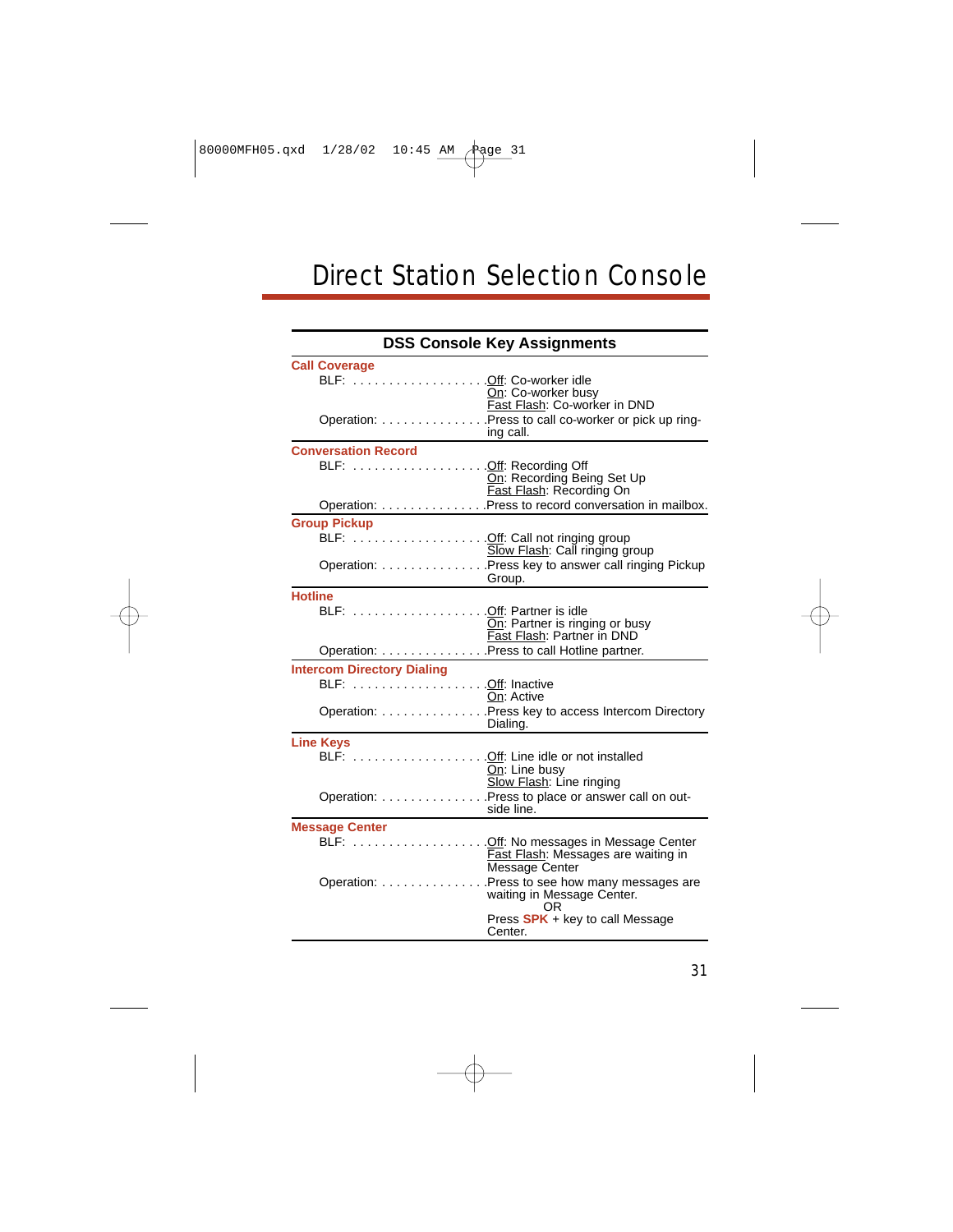| <b>DSS Console Key Assignments (Cont'd)</b> |                                                                                                |  |
|---------------------------------------------|------------------------------------------------------------------------------------------------|--|
| <b>Night Key</b>                            |                                                                                                |  |
|                                             | On: System in Night Mode                                                                       |  |
|                                             | Operation:  Press to switch Day/Night Mode of the<br>system.                                   |  |
| <b>Page Zones</b>                           |                                                                                                |  |
|                                             | On: Page Zone busy                                                                             |  |
|                                             | Operation: Press to Page into assigned zone.                                                   |  |
| <b>Park Orbits</b>                          |                                                                                                |  |
|                                             | On: Has a call parked by a co-worker<br>Wink On: Has a call you parked                         |  |
|                                             | Operation:  Press to Park or retrieve call from orbit.                                         |  |
| <b>Reverse Voice Over</b>                   |                                                                                                |  |
|                                             | On: Co-worker busy or ringing<br>Fast Flash: Co-worker in DND                                  |  |
|                                             | Operation: While on handset call, press key to<br>place private Intercom call to co-worker.    |  |
| <b>Save</b>                                 |                                                                                                |  |
|                                             |                                                                                                |  |
|                                             | Operation: While on a call, press key to Save<br>number you just dialed.<br>0R.                |  |
|                                             | While idle, press key to redial previously<br>saved number.                                    |  |
| <b>Personal or System Speed Dial</b>        |                                                                                                |  |
| Operation:  Press to dial stored number.    |                                                                                                |  |
| <b>Split</b>                                |                                                                                                |  |
|                                             | Operation:  Press to switch between calls. See the<br>Split feature in this handbook for more. |  |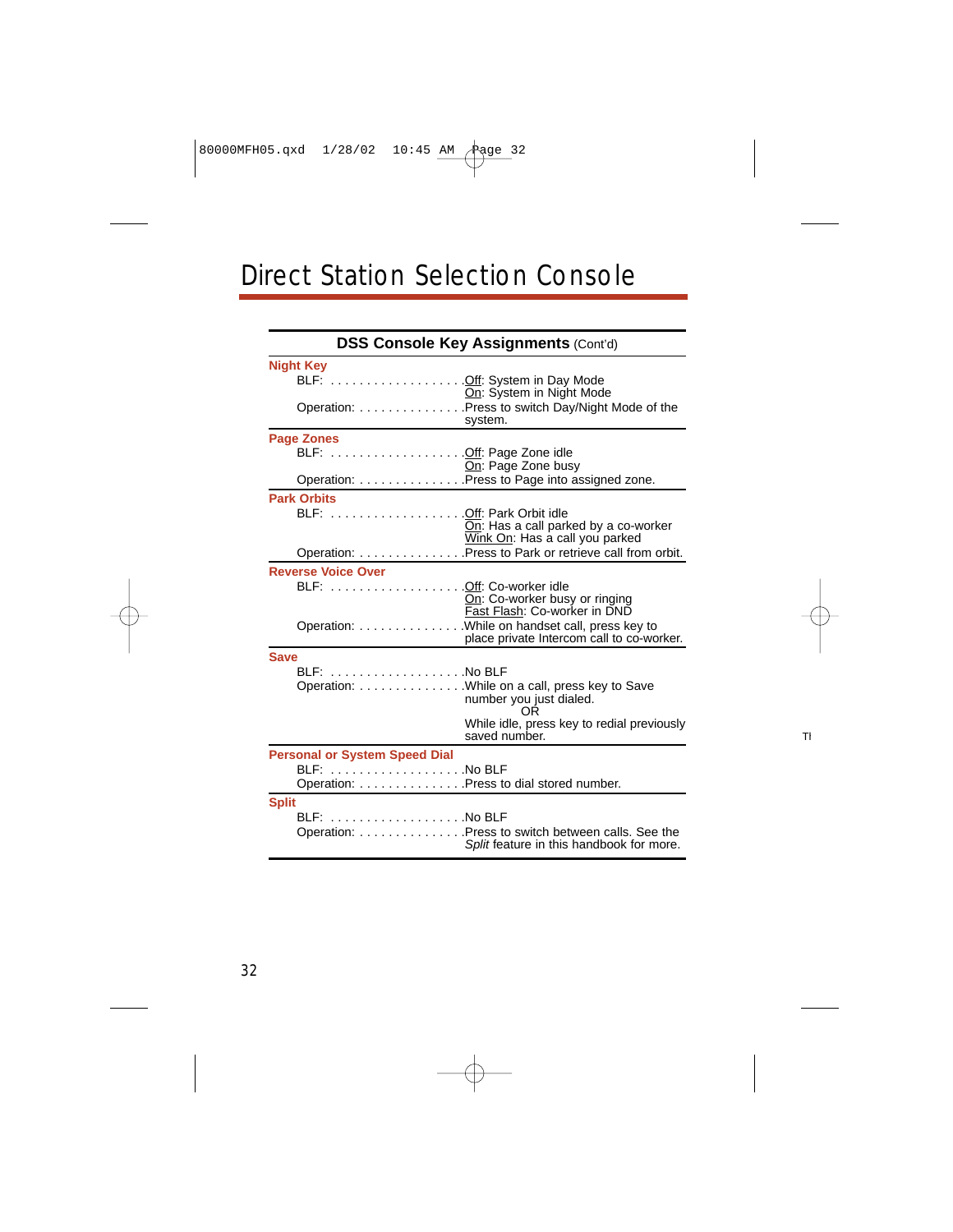### **Default DSS Console Key Assignments**

The illustrations below show your DSS Console's default (factoryinstalled) key assignments. Check with your Communications Manager to see if your console assignments differ from the defaults.



#### **110-Button DSS Console Default Assignments**

**Note:** DS1000 has Hotline keys only for extensions 300-325.

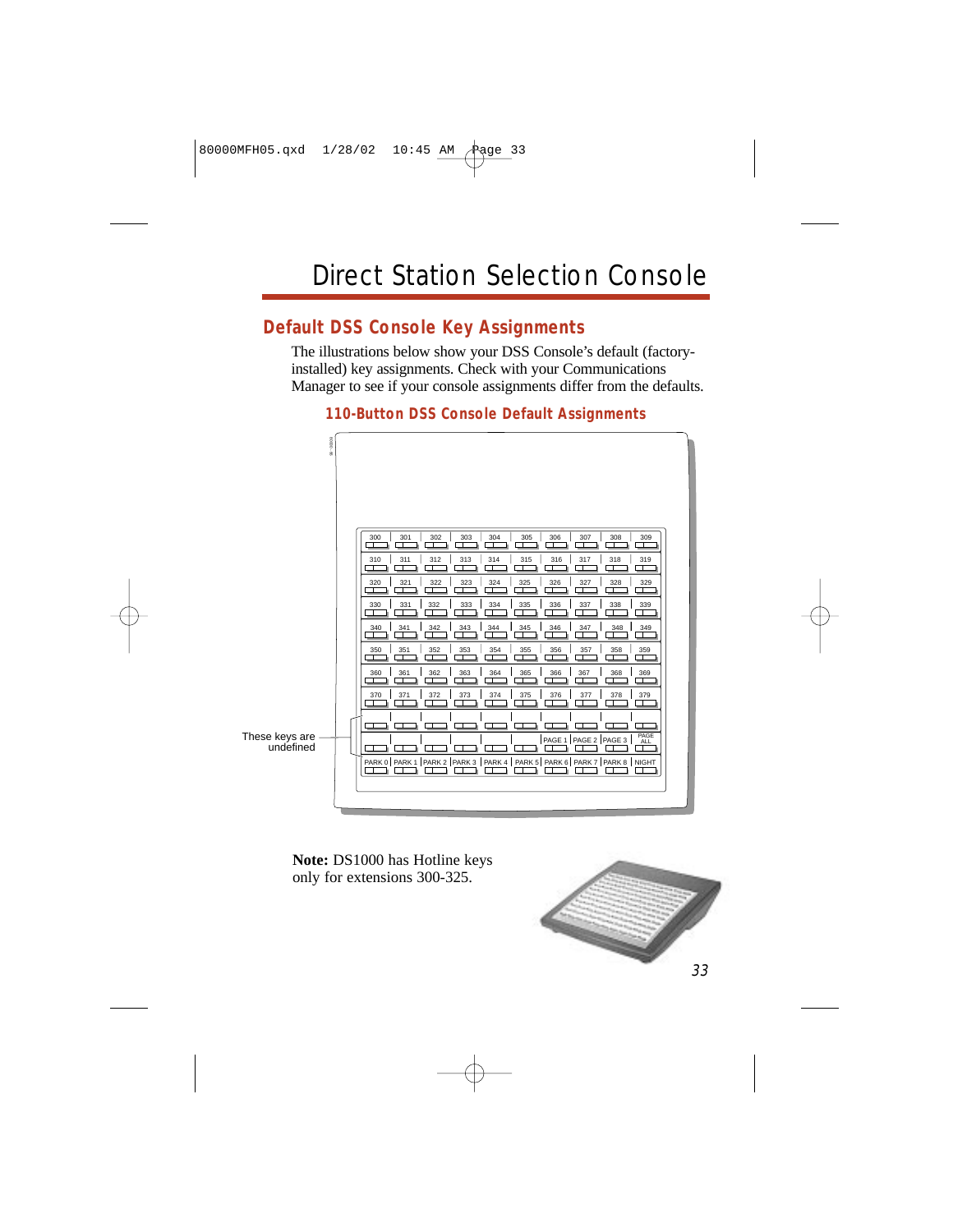### **24-Button DSS Console Default Assignments**



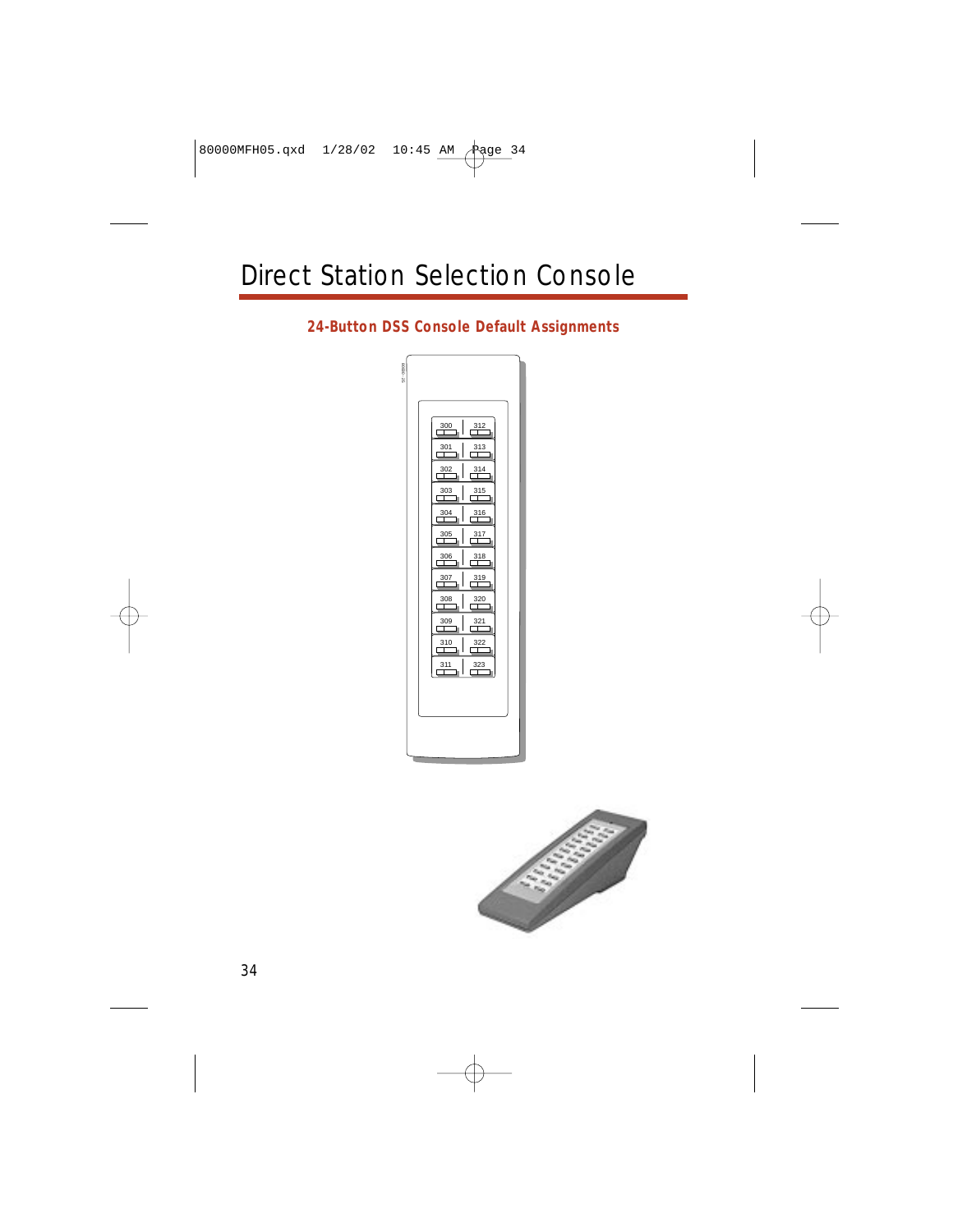# Directed Call Pickup

Answer a co-worker's calls from your phone.

Directed Call Pickup permits you to pick up (intercept) a call ringing a co-worker's extension.

You can use Directed Call Pickup to pick up the following types of calls ringing a co-worker's phone:

- An outside line ringing a line key
- A co-worker's Direct Inward Line
- Transferred outside call
- Ringing Intercom call
- A recall (such as a Hold or Transfer recall)

#### **To use Directed Call Pickup to intercept a call to a coworker's extension:**

1. Press 
$$
\Box
$$

2. Data 
$$
\rightarrow
$$
  $\rightarrow$   $\rightarrow$   $\rightarrow$ 

3. Dial your co-worker's extension number.

*To intercept a call ringing an attendant, dial the attendant's extension number (e.g., 300). Do not dial 0 or 01-04.*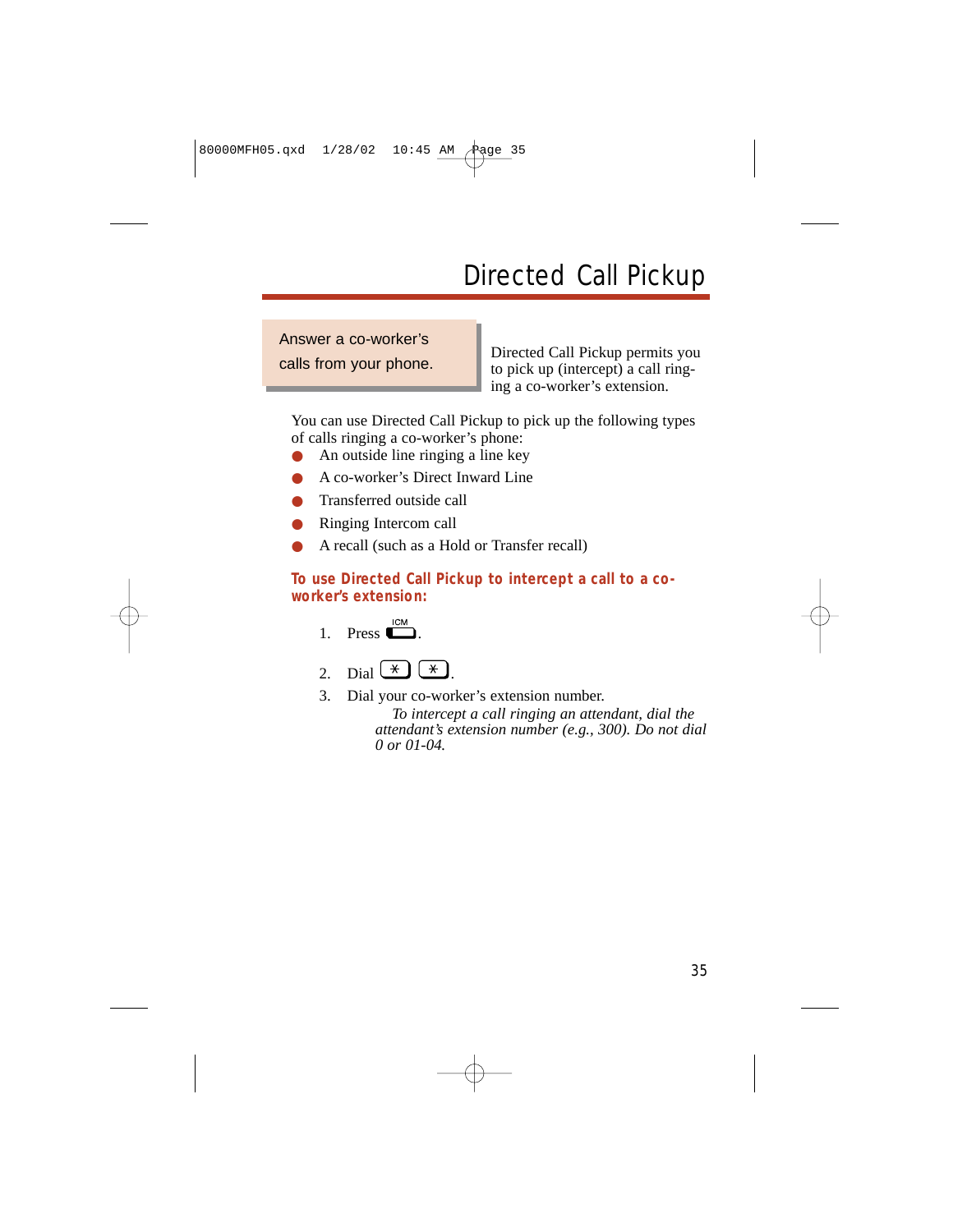# Directory Dialing

Place Intercom or Speed Dial calls from a displayed list of names.

Directory Dialing allows you to select a co-worker or outside call from a list of names, rather than dialing the phone number. (You must have a display telephone to

use Directory Dialing.) There are three types of Directory Dialing:

- **C (2)** System (**C**ompany-wide) Speed Dial names
- **I (4) I**ntercom names (including group names)
- **P (7) P**ersonal Speed Dial names

#### **To place a call using Directory Dialing:**

- 1. Do not lift handset or press  $\sum_{n=1}^{\text{SPK}}$ .
- 2. Dial  $\boxed{3}$  (D) or  $\boxed{DR}$ .
- 3. If you dialed  $\boxed{3}$  in the previous step: Dial the Directory Dialing type.
	- **C (2)** System (**C**ompany-wide) Speed Dial names
	- **(4)** Intercom names
	- **(7)** Personal Speed Dial names

If you pressed **DIR** in the previous step:

Select the Directory Dialing type.

**EXT CMPY** = System (company) Speed Dial names

- $=$  Intercom names **INT**
- **EXT PERS** = Personal Speed Dial names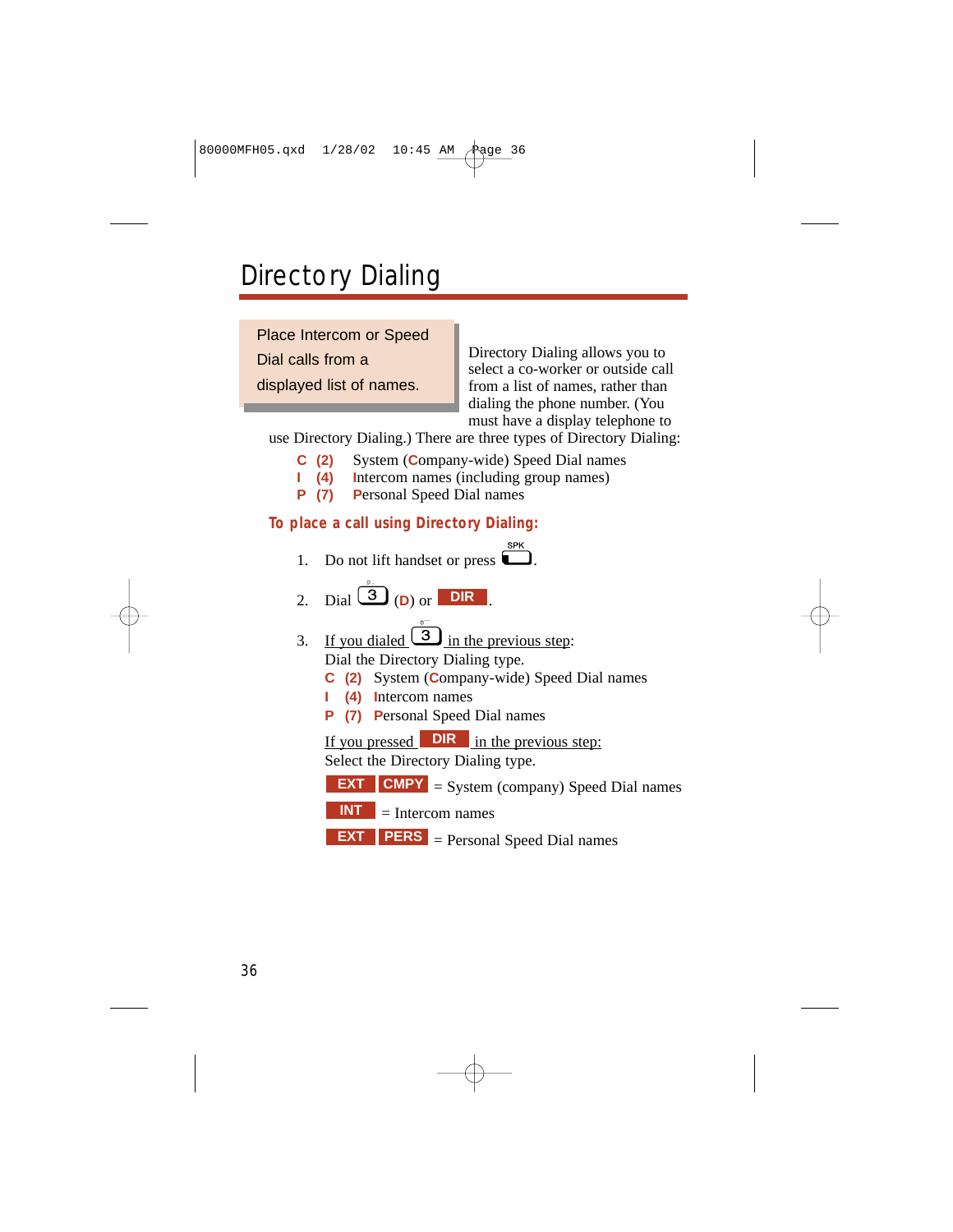4. Dial the first letter of the desired name. *For example, dial* **4** *if the first letter begins with G, H or I.* OR

Press  $\sqrt[10]{\begin{array}{c} \hline \mathbf{r} & \sqrt[10]{\begin{array}{c} \hline \mathbf{r} & \sqrt[10]{\begin{array}{c} \hline \mathbf{r} & \mathbf{r} \end{array}} \\ \hline \end{array}}}$  to scroll alphabetically through the selected directory.

*If you see the name you want to call, just press* **DIAL** *to place your call.*

5. Look at your phone's display and dial the digit for the letter/number you want to call.

> *For example, if the name in step 4 above began with G, dial* **1***. If you see the name you want to call, just press* **DIAL** *to place your call.*

- 6. Press  $\overline{\bigoplus_{k=1}^{\infty} \bigoplus_{k=1}^{\infty}}$  to scroll through all the names/numbers that begin with the letter/number you selected.
	-
- 7. Press  $\Box$  to have the system dial your call.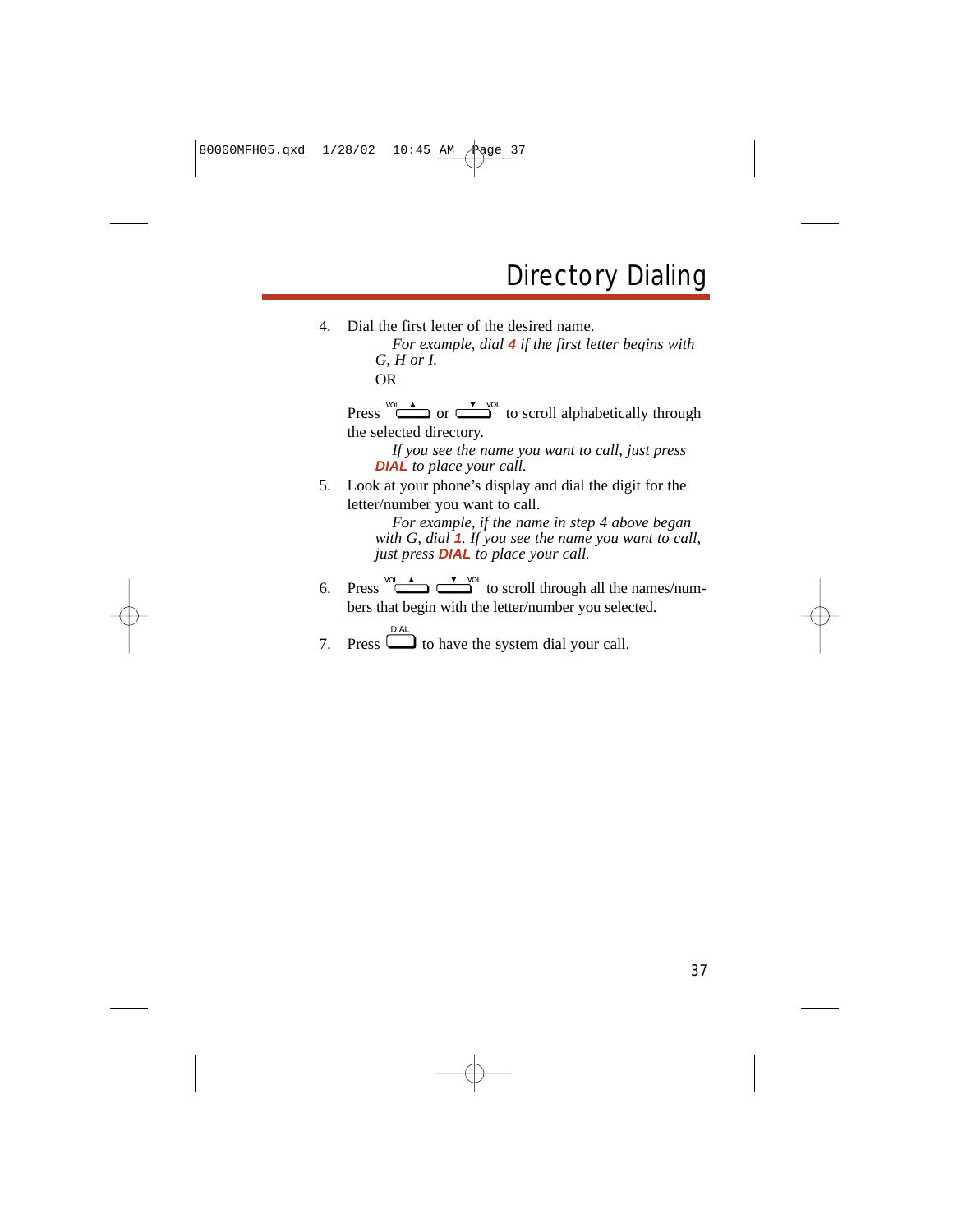# Distinctive Ringing

Customize your telephone's ringing so you'll know when calls are just for you.

Use Distinctive Ringing to customize the way your telephone rings. If you are in a large work area with other co-workers, set up Distinctive Ringing so you'll always know when calls are for

you. In addition, Distinctive Ringing helps you more easily differentiate the types of calls ringing your phone. Distinctive Ringing provides the following:

#### **Distinctive Ring Configuration**

Use *Distinctive Ring Configuration* to customize the ringing for your telephone. There are 6 types of ringing at your phone (called a Ring Set) that you can separately adjust:

– **Intercom** ringing Includes ringing Intercom calls, as well as calls ringing Extension Hunting Groups, Call Coverage keys and the operator's Call key.

- **Ring Group** ringing
- **Recall** ringing Includes Hold, Park and Transfer recall ringing.

#### – **Type A** ringing

**Includes line key, loop key, Transfer and DIL ringing.** (You can reassign types A, B, and C ringing in *Extension Override* and *Key Ring Override* below.)

– **Type B** ringing

Not used (unassigned) by default. (You can reassign types A, B, and C in *Extension Override* and *Key Ring Override* below.)

– **Type C** ringing

Not used (unassigned) by default. (You can reassign types A, B, and C in *Extension Override* and *Key Ring Override* below.)

#### **Extension Override**

If you want your outside calls to ring differently during the day, at night, or after a delay, use *Extension Override*. You can use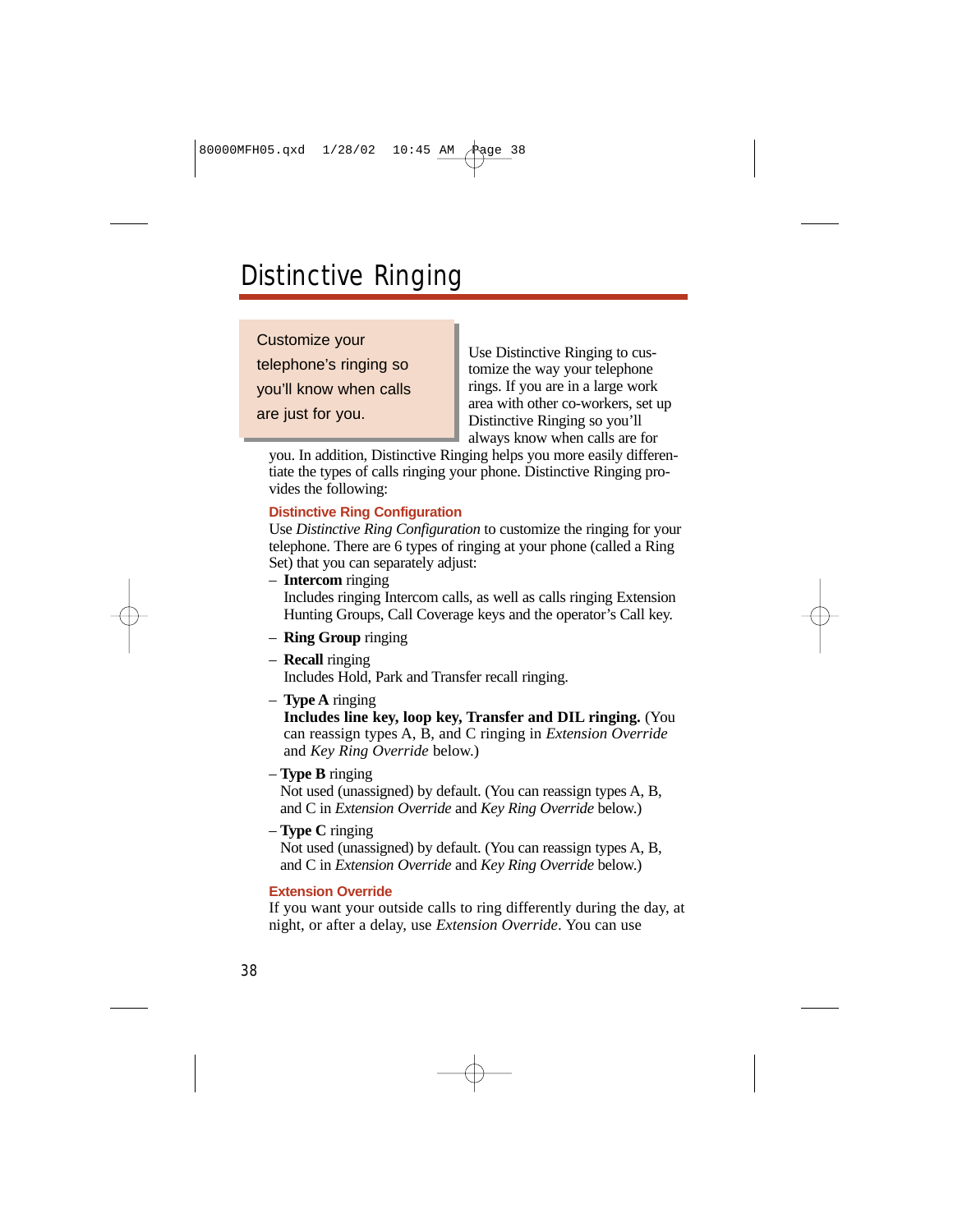*Extension Override* instead of *Distinctive Ring Configuration* if you just want to change the way your outside calls ring. Or, you can first set up *Distinctive Ring Configuration* and then use *Extension Override* to further customize ringing. (**Note that your** *Extension Override* **selections always override your** *Distinctive Ring Configuration* **settings**.)

#### **Key Ring Override**

To have unique ringing just for your line, Call Coverage, and Group Call Pickup keys, use *Key Ring Override*. You can use *Key Ring Override* instead of either *Extension Override* or *Distinctive Ring Configuration,* or in combination with both. (**Note that your** *Key Ring Override* **selections always override your** *Extension Override* **or** *Distinctive Ring Configuration* **settings**).

#### **Distinctive Ring Administration (Admin)**

**Admin** allows you to select a default Ring Set for your phone. This is a quick way to change the way your phone rings. Here's how this works:

- The system has 3 Ring Sets (Set 1, Set 2 and Set 3).
- The 5 types of ringing within each of the 3 sets sound different.
- By default, your extension uses Set 1.
- Use **Admin** to select one of the other Ring Sets (2 or 3) for your phone.

*If you have a Super Display telephone*, **Admin** lets you save your *Distinctive Ring Configuration* settings as one of the system default Ring Sets. Your settings then become a standard set that other users can select.

### **Distinctive Ring Configuration**

### ☎ **Change the Ringing at your Extension**

#### **To customize ringing at your 22-button or 34-button display telephone:**

– Your extension's Class of Service may block you from doing this. Ask your Communications Manager.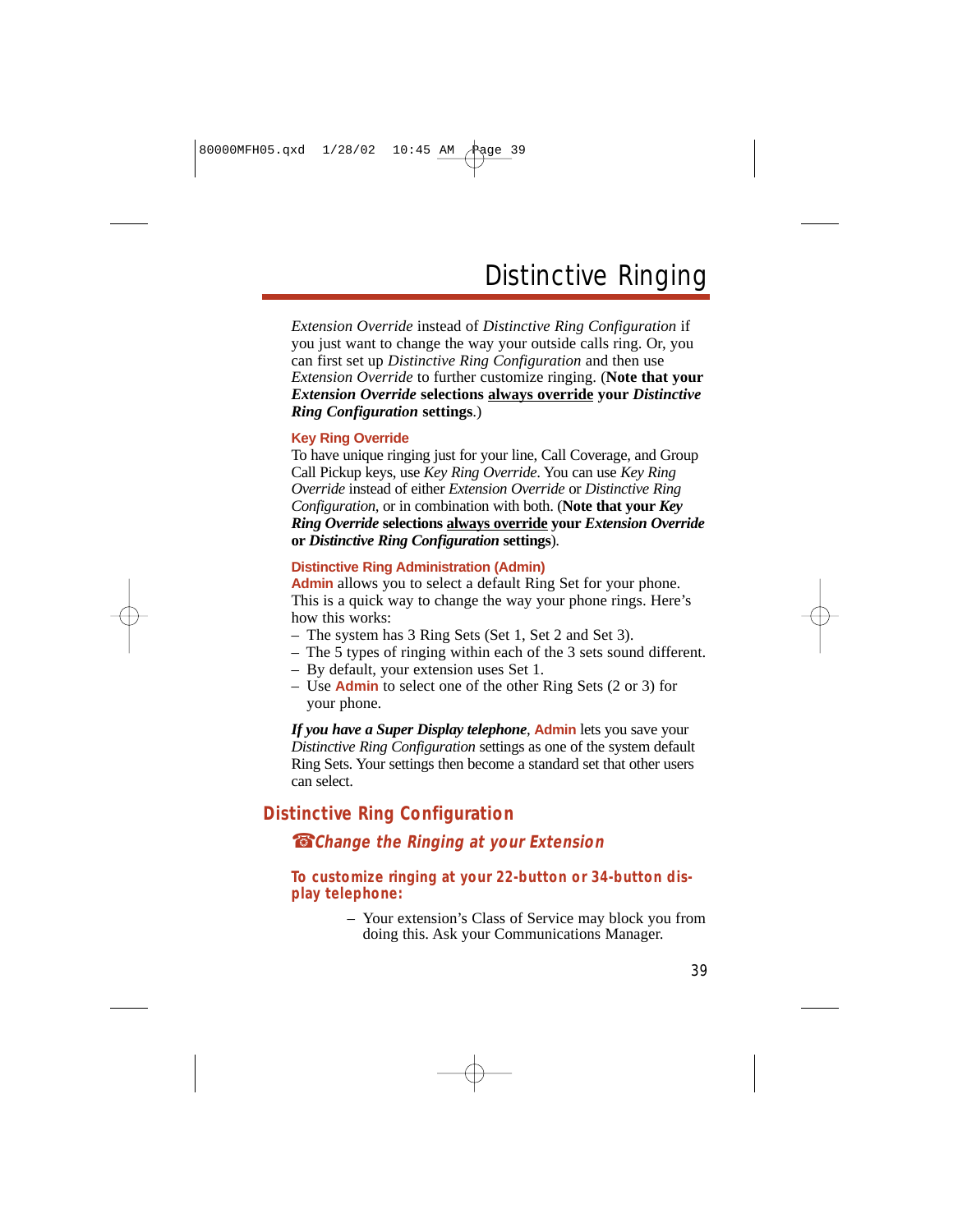# Distinctive Ringing



1. While your phone is idle, press **PGM**. You see:



2. Press **RING**. You see:



3. Press **CNFG**. You see:



If you press **MORE**, you see:

$$
\begin{array}{cccc}\n\cdot & \cdot & \cdot & \cdot & \cdot \\
\cdot & \cdot & \cdot & \cdot & \cdot \\
\cdot & \cdot & \cdot & \cdot & \cdot \\
\cdot & \cdot & \cdot & \cdot & \cdot\n\end{array}
$$

If you press **MORE** again, you see:



From these choices:

- Press **ICM** to change the sound of your Intercom ringing. (To make your Intercom calls ring, use the **#VA** User-Programmable Feature.)
- Press **RGRP** to change the sound of Ring Group ringing.
- Press **RCL** to change the sound of your Hold, Park, and Transfer Recall ringing.
- Press **"A"**, **"B"**, or **"C**" to change the sound of the Type A, B or C ringing, respectively. You'll use Type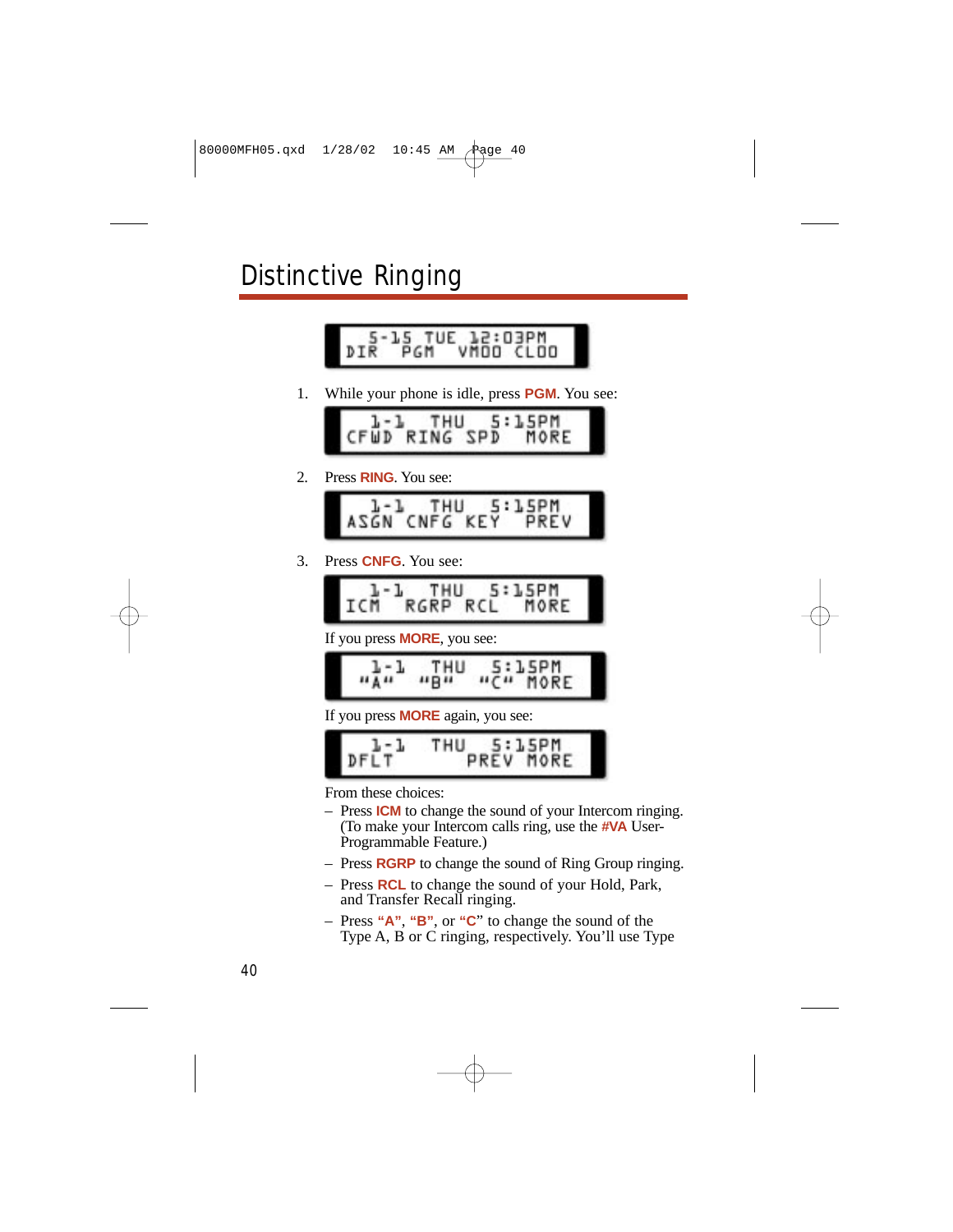A, B and C ringing when setting up *Extension Override* (page 44) and *Key Ring Override* (page 48).

- Press **DFLT** to select one of the 3 default ringing setups (1-3) and cancel your custom settings.
- 4. When you select a ringing option in the previous step, your phone "plays" the current ring setting for that option *and* displays your choice.
	- For example, if you press **ICM** to change Intercom ringing, you see:



For the option you choose to change:

- Press **TONE** to change the ringing pitch. If you want to do this, go to step 5 after pressing **TONE**.
- Press **CDNC** to change the ringing pattern. If you want to do this, go to step 5 after pressing **CDNC**.
- Press **CNCL** to cancel your selection and return to the previous step.
- Press **SAVE** to save your changes (if you went to step 5 and made any changes).

 $-$  Press  $\Box$  to exit.

5. To change the ringing pitch or pattern after pressing **TONE** or **CDNC** in the previous step:



- Dial **0-9** to select a new ring pitch or pattern. You'll hear the pitch or pattern change after making your selection.
- Press **CNCL** to cancel your selection and return to the previous step.
- Press **OK** to accept your selection and return to the previous step.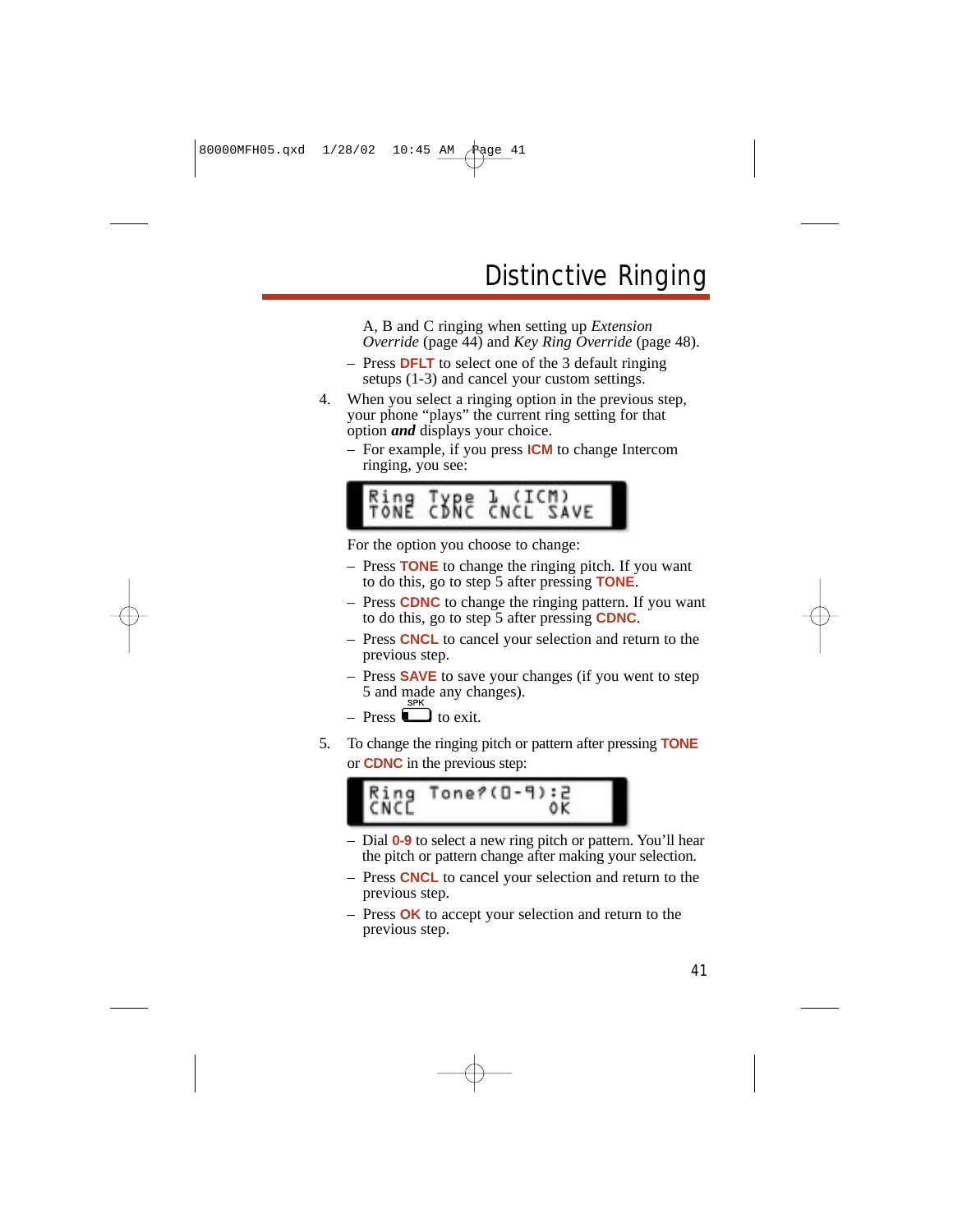#### **To customize ringing at your super display telephone:**

– Your extension's Class of Service may block you from doing this. Ask your Communications Manager.



1. While your phone is idle, press **PROGRAM**. You see:



2. Press **RING**. You see:



3. Press **CONFIG**. You see: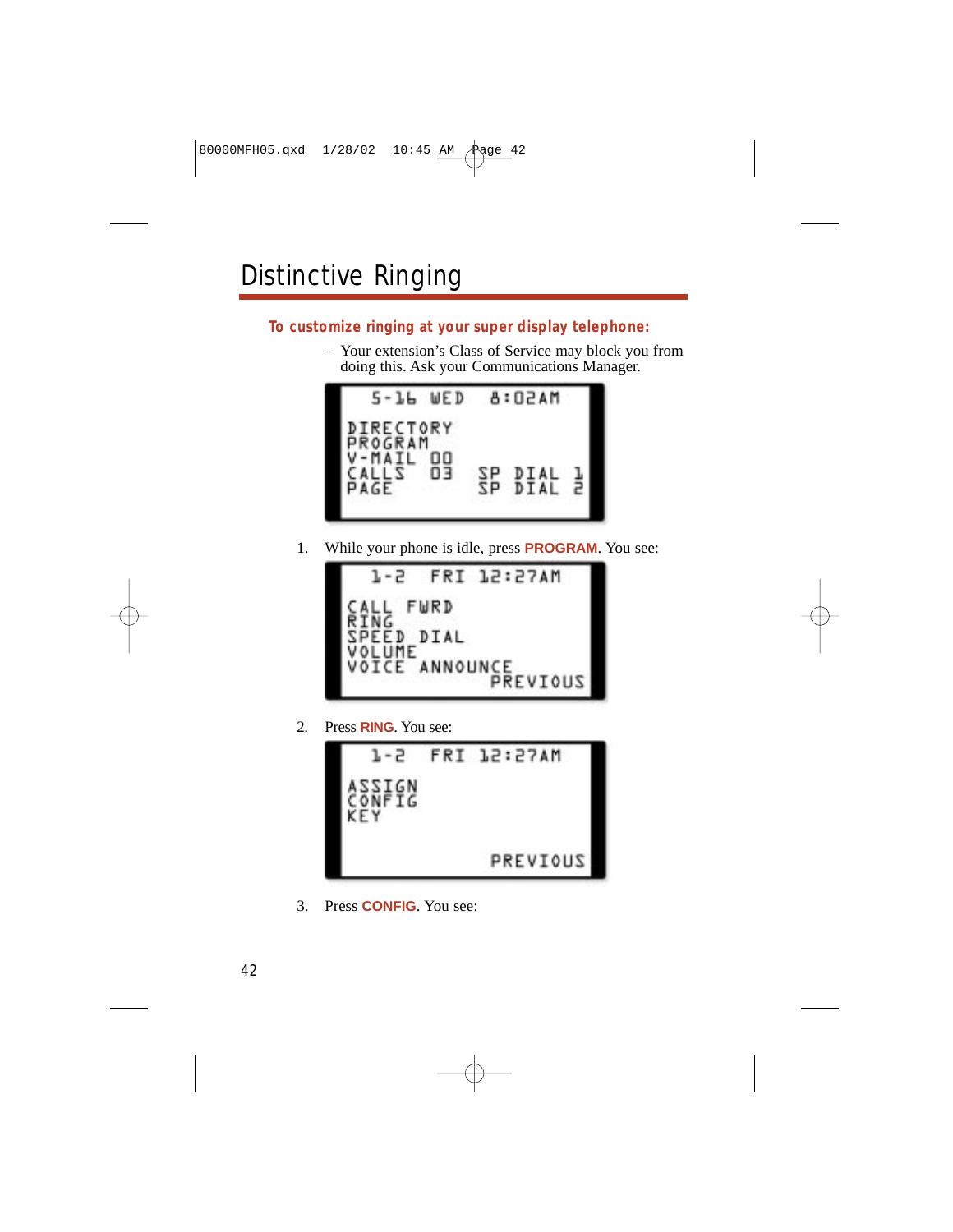

From the displayed choices:

- Press **INTERCOM** to change the sound of your Intercom ringing. (To make your Intercom calls ring, use the **#VA** User-Programmable Feature.)
- Press **RING GROUP** to change your Ring Group ringing.
- Press **RECALL** to change the sound of your Hold, Park, and Transfer Recall ringing.
- Press **RING "A"**, **RING "B"**, or **RING "C**" to change the sound of the Type A, B or C ringing, respectively. You'll use Type A, B and C ringing when setting up *Extension Override* (page 44) and *Key Ring Override* (page 48).
- Press **DEFAULT** to select one of the 3 default ringing setups (1-3) and cancel your custom settings.
- 4. When you select a ringing option in the previous step, your phone "plays" the current ring setting for that option *and* displays your choice.
	- For example, if you press **INTERCOM** to change Intercom ringing, you see:

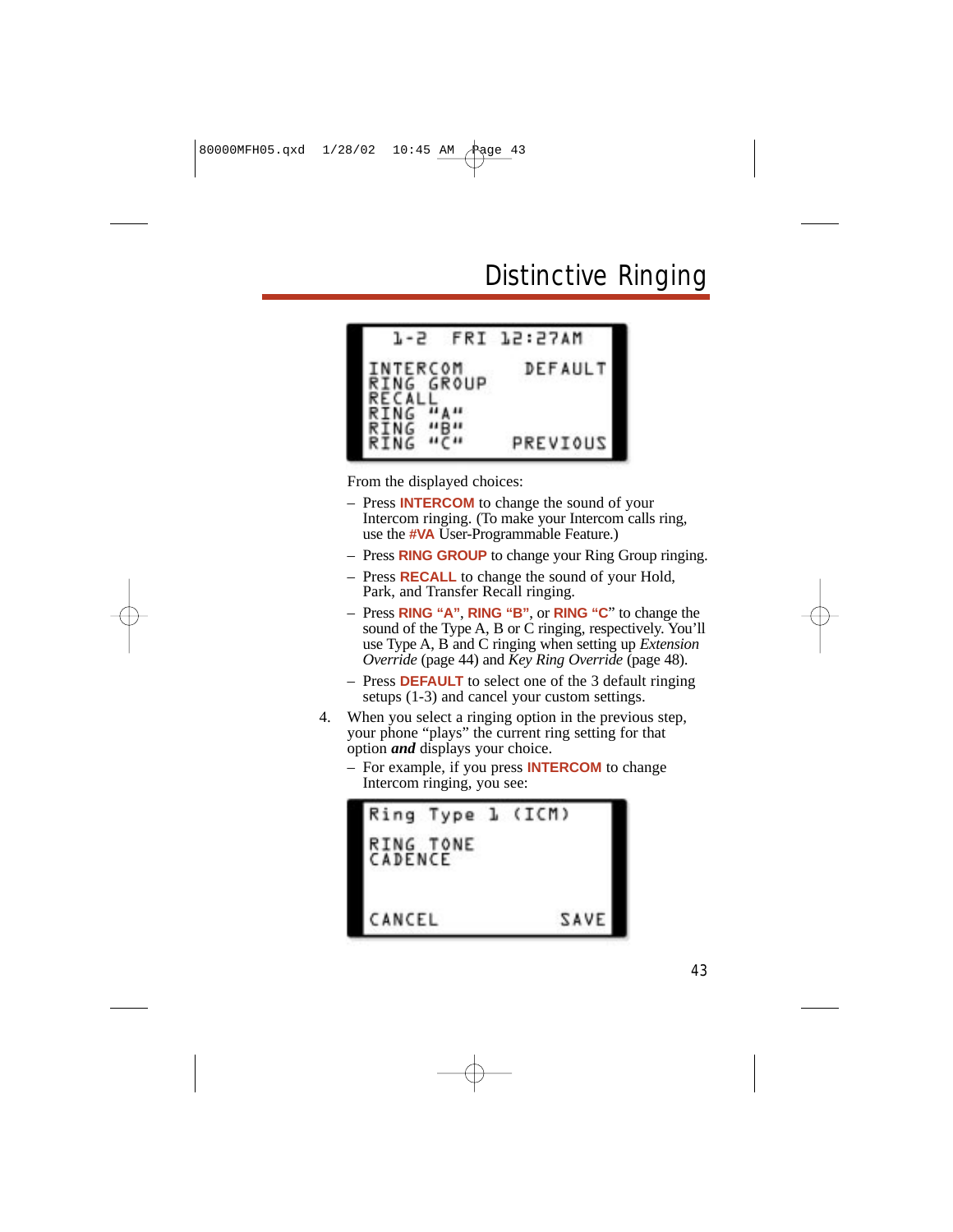# Distinctive Ringing

For the option you choose to change:

- Press **RING TONE** to change the ringing pitch. If you want to do this, go to step 5 after pressing **RING TONE**.
- Press **CADENCE** to change the ringing pattern. If you want to do this, go to step 5 after pressing **CADENCE**.
- Press **CANCEL** to cancel your selection and return to the previous step.
- Press **SAVE** to save your changes (if you went to step 5 and made any changes).
- $-$  Press  $\Box$  to exit.
- 5. To change the ringing pitch or pattern after pressing **RING TONE** or **CADENCE** in the previous step:



- Dial **0-9** to select a new ring pitch or pattern. You'll hear the pitch or pattern change after making your selection.
- Press **CANCEL** to cancel your selection and return to the previous step.
- Press **OK** to accept your selection and return to the previous step.

### **Extension Override**

### ☎ **Change the Ringing of your Outside Calls**

#### **To customize ringing for outside calls from your 22-button or 34-button display telephone:**

– Your extension's Class of Service may block you from doing this. Ask your Communications Manager.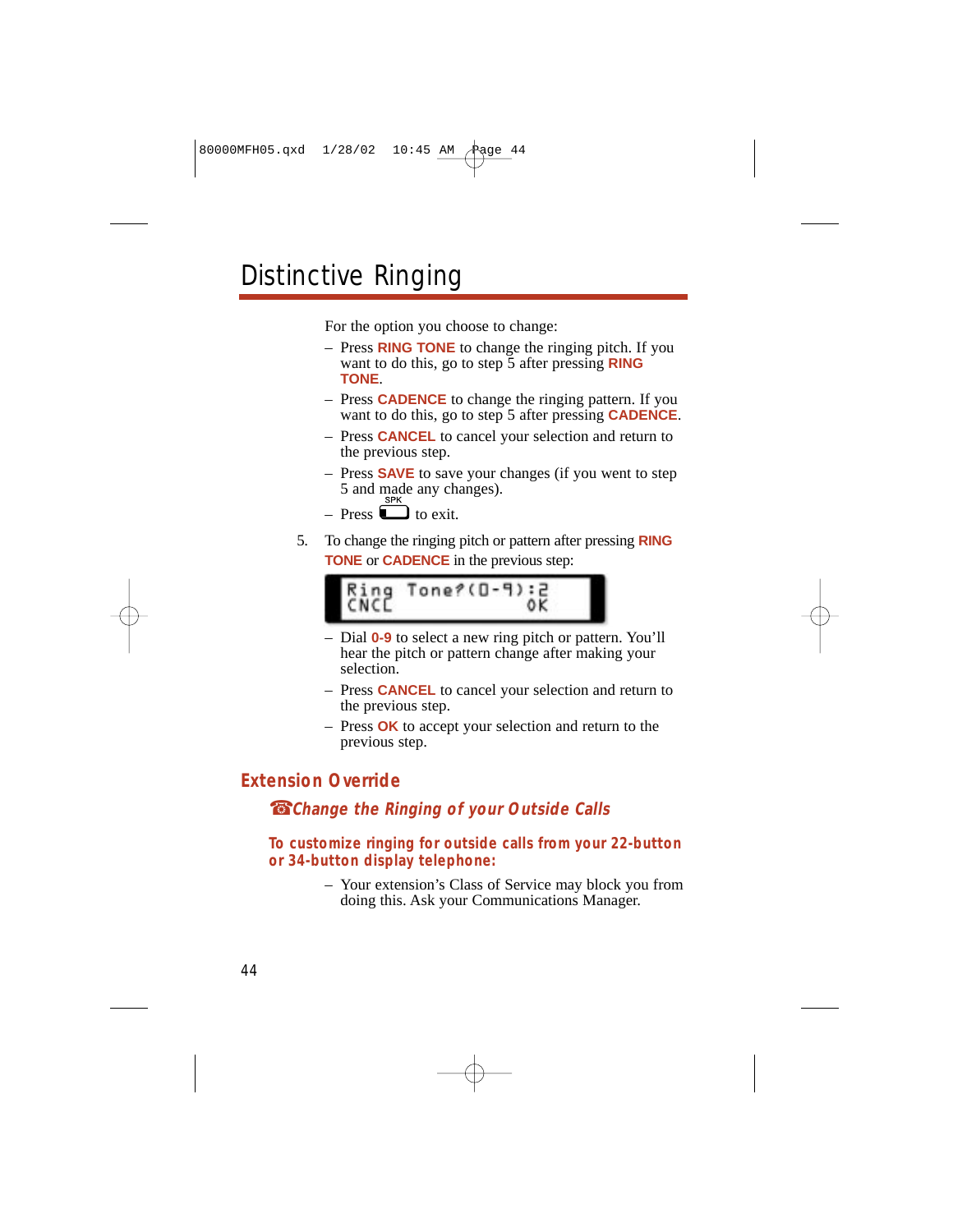# Distinctive Ringing



1. While your phone is idle, press **PGM**. You see:



2. Press **RING**. You see:



3. To change the ringing for your outside calls (Extension Override), press **ASGN**. You see:



- 4. Select the outside call ringing mode you want to change.
	- Press **DAY** for day mode calls.
	- Press **NGT** for night mode calls.
	- Press **DLY** for delay ring calls.

You see (example shown if you select day ringing):

$$
\mathbb{P}_{\mathsf{A}}^{\mathsf{a}} \mathbb{X} \overset{\mathsf{Ring}}{\longrightarrow} \mathbb{P}_{\mathsf{A}}^{\mathsf{a}} \mathbb{Y} \overset{\mathsf{Rag}}{\subset} \mathbb{P}_{\mathsf{A}}^{\mathsf{a}} \mathbb{Y} \overset{\mathsf{R}}{\subset} \mathbb{P}_{\mathsf{A}}^{\mathsf{a}}
$$

If you press **MORE**, you see:

- Select a ring type option (**"A"**, **"B"** or **"C"**), or
- Select **LINE** to have ringing follow the system default.
- 5. Press  $\Box$  to hang up.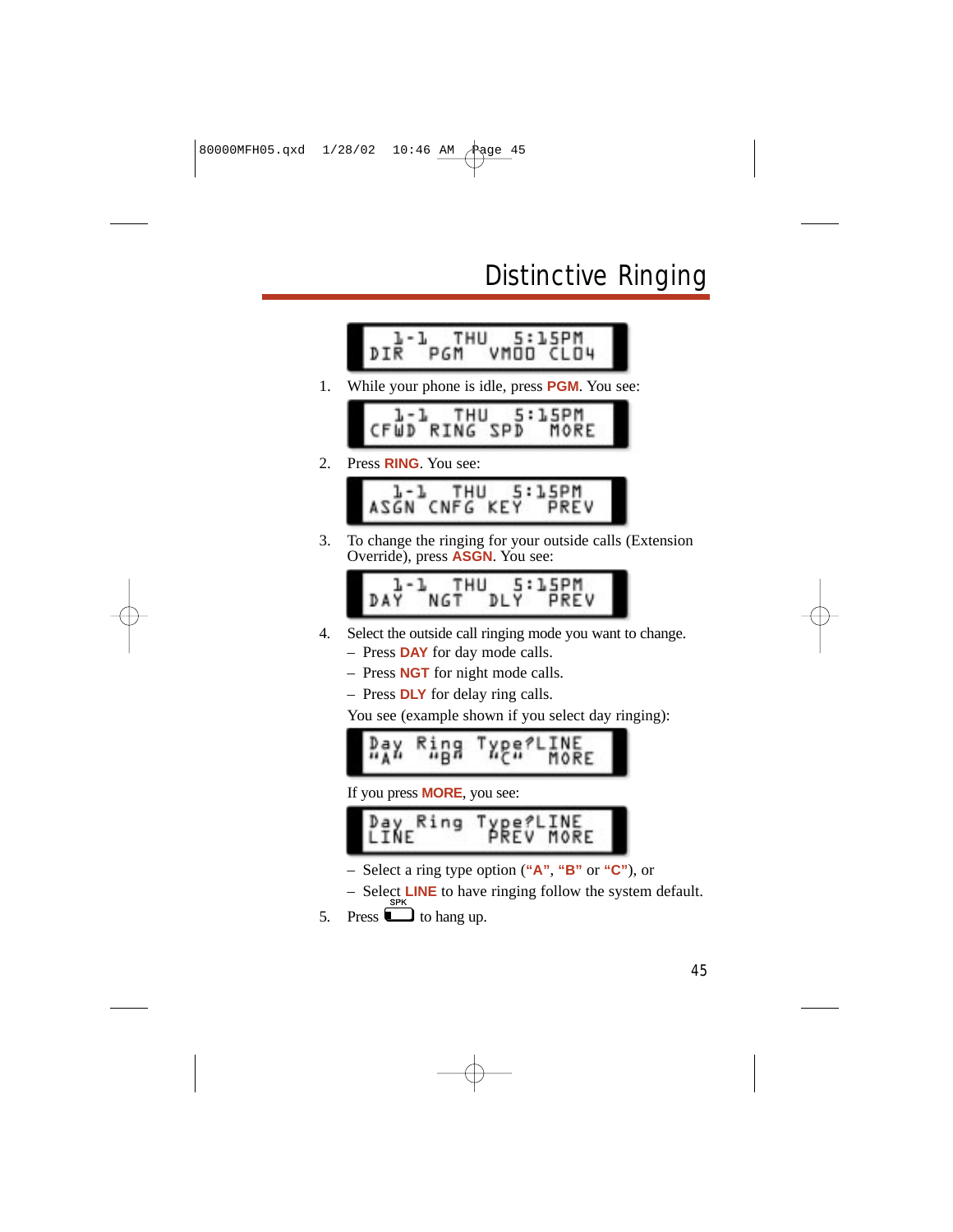#### **To customize ringing for outside calls from your super display telephone:**

– Your extension's Class of Service may block you from doing this. Ask your Communications Manager.



1. While your phone is idle, press **PROGRAM**. You see:



2. Press **RING**. You see:

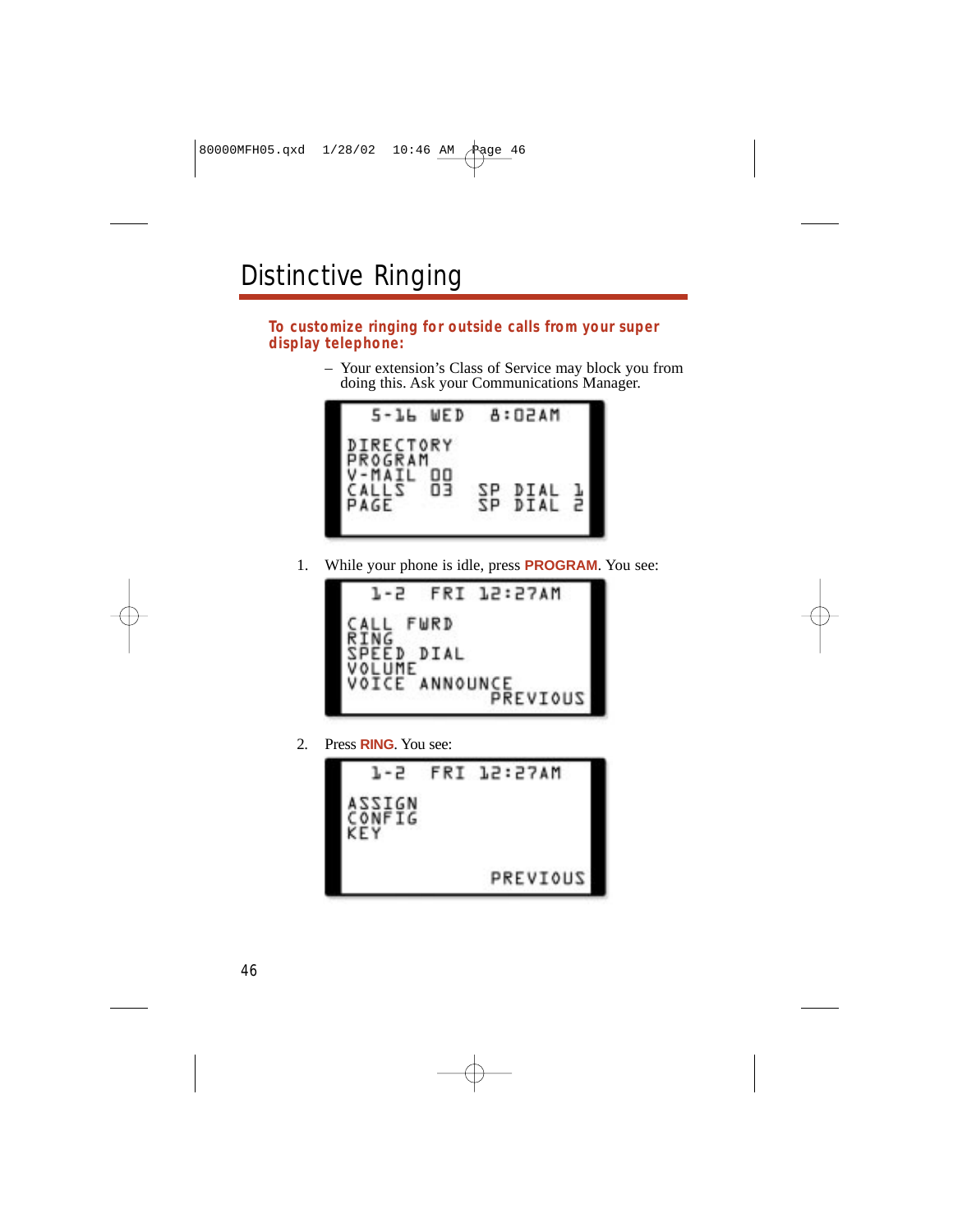3. To change the ringing for your outside calls (Extension Override), press **ASSIGN**. You see:



- 4. Select the outside call ringing mode you want to change.
	- Press **DAY RING** for day mode calls.
	- Press **NIGHT RING** for night mode calls.
	- Press **DELAY RING** for delay ring calls.

You see (example shown if you select day ringing):



- Select a ring type option (**RING "A"**, **RING "B"** or **RING "C"**), or
- Select **CO LINE** to have ringing follow the system default.
- 5. Press  $\Box$  to hang up.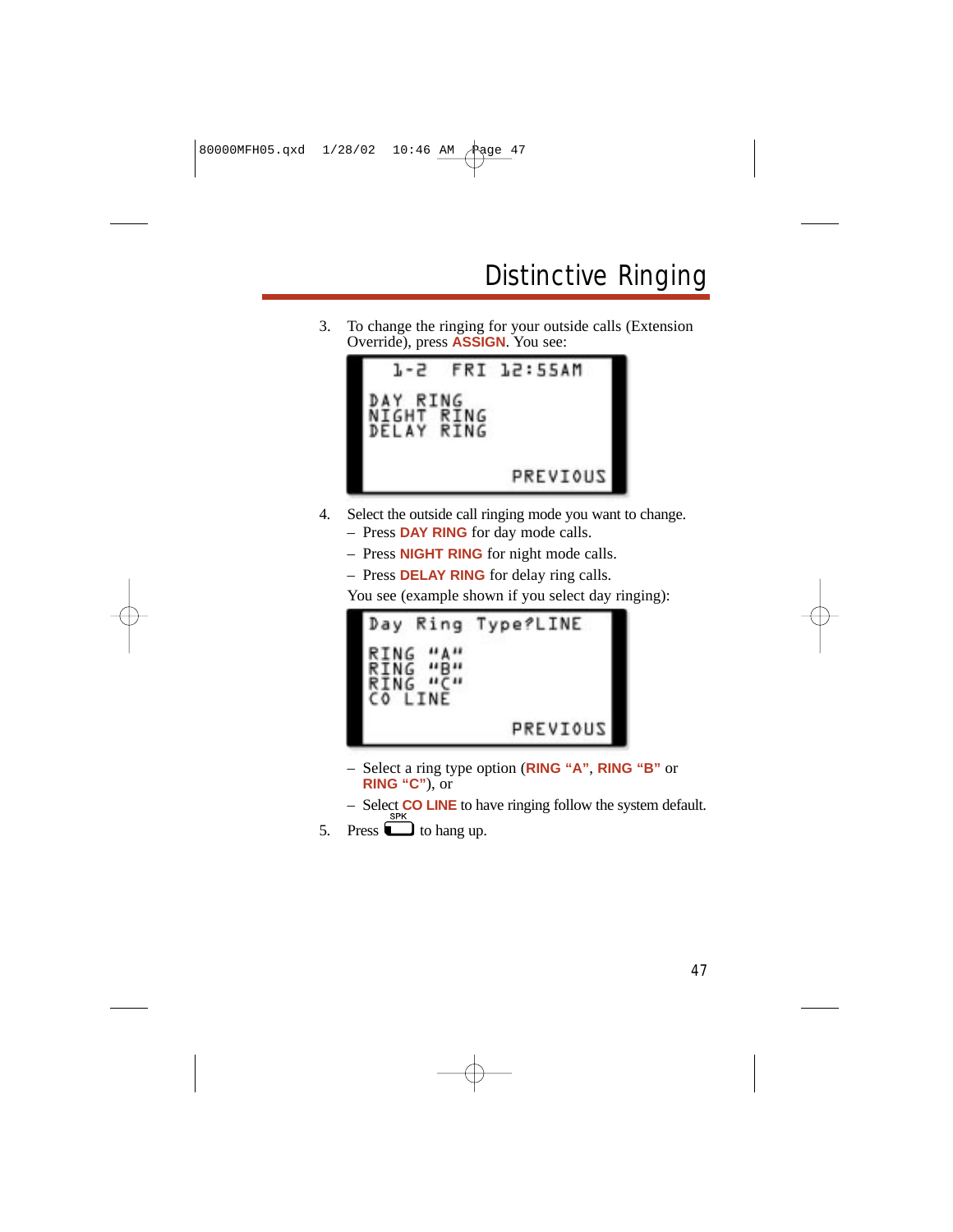### **Key Ring Override**

☎ **Set up Unique Ringing for your Line, Call Coverage, and Group Call Pickup Keys.**

**To set up Key Ring Override for your 22-button or 34-button display telephone:**

> – Your extension's Class of Service may block you from doing this. Ask your Communications Manager.



1. While your phone is idle, press **PGM**. You see:

 $5:J5PM$  $1 - 1$ THU CFWD RING SPD MORE

2. Press **RING**. You see:



3. To set up Key Ring Override, press **KEY**. You see:



- 4. Select the type of key you want to program.
	- The ring type you select in the next step will be assigned to the key you press in this step.
	- After you make your selection, the keys of the chosen type will illuminate.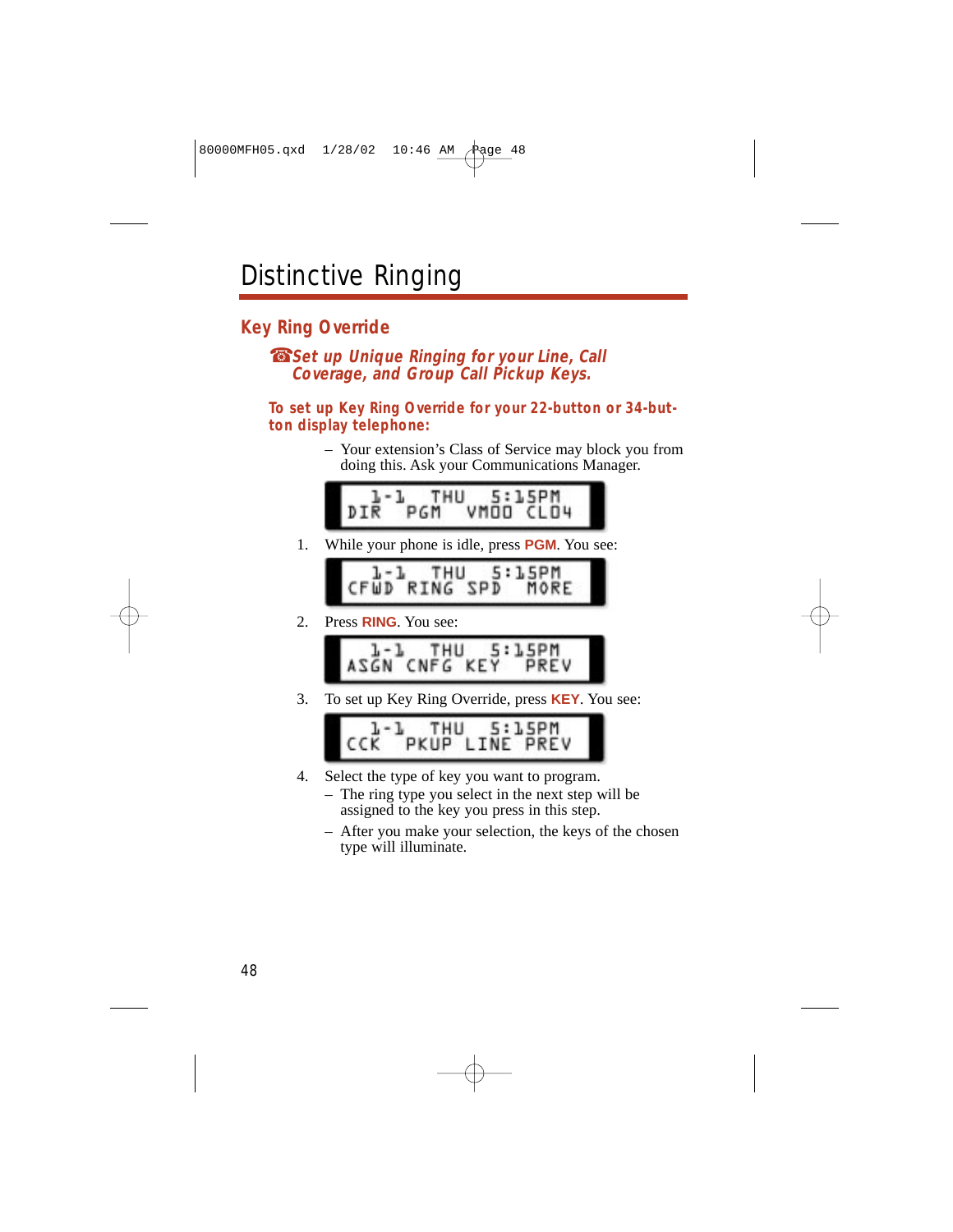5. Press a key of the type you selected above. You see (example for Line Key 01 shown below):

> ey Ol: Day Ring<br>ing Type:Standard Kev

- Dial  $\boxed{1}$  to select Ring Type A.
- Dial  $\boxed{2}$  to select Ring Type B.
- Dial  $\boxed{3}$  to select Ring Type C.
- Dial  $\boxed{\bigcirc}$  select Standard (i.e., normal ringing for this type of call).
- 6. Press another key to program or  $\Box$  exit.

#### **To set up Key Ring Override for your super display telephone:**

– Your extension's Class of Service may block you from doing this. Ask your Communications Manager.



1. While your phone is idle, press **PROGRAM**. You see: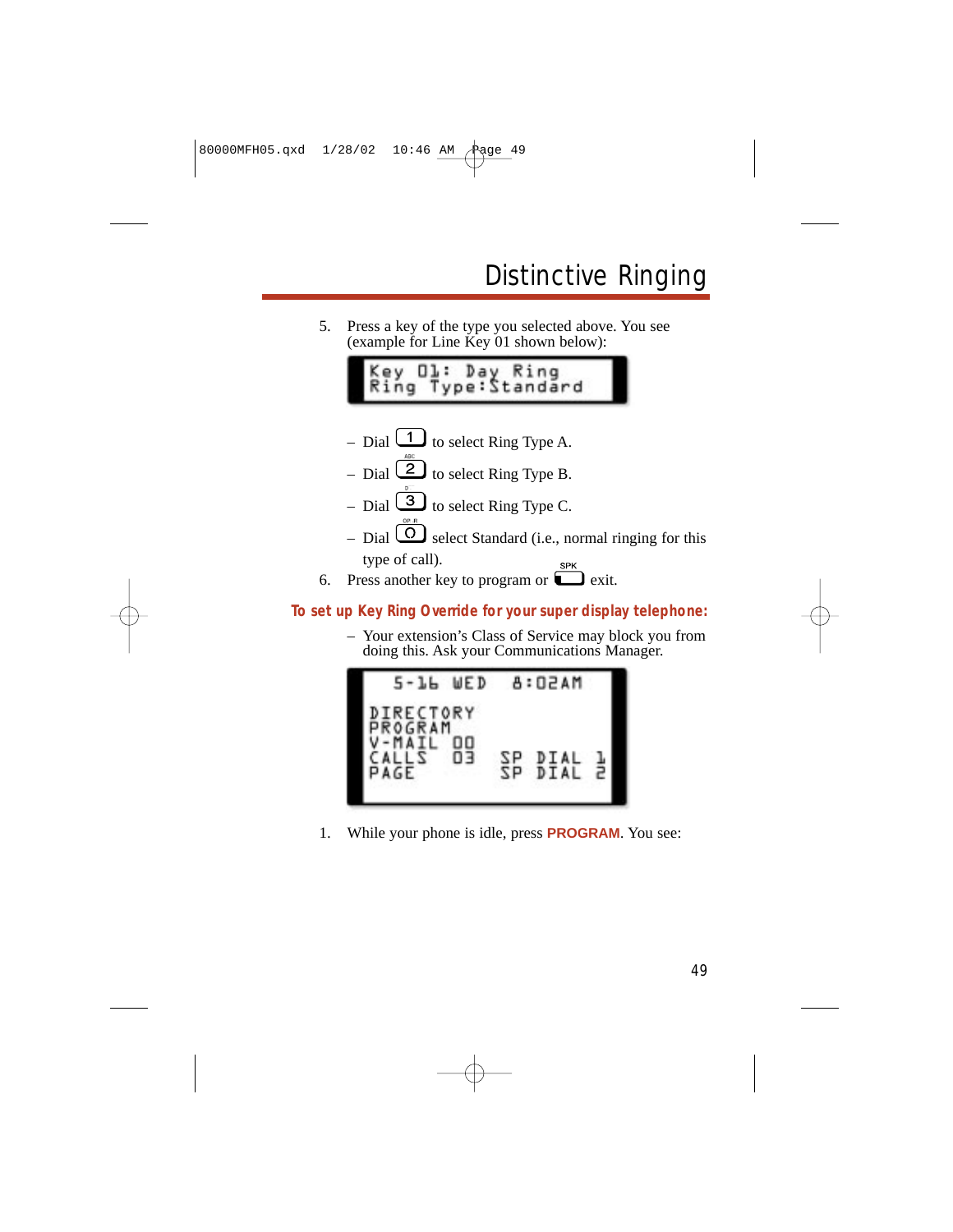### Distinctive Ringing



2. Press **RING**. You see:



3. To set up Key Ring Override, press **KEY**. You see:



- 4. Select the type of key you want to program.
	- The ring type you select in the next step will be assigned to the key you press in this step.
	- After you make your selection, the keys of the chosen type will illuminate.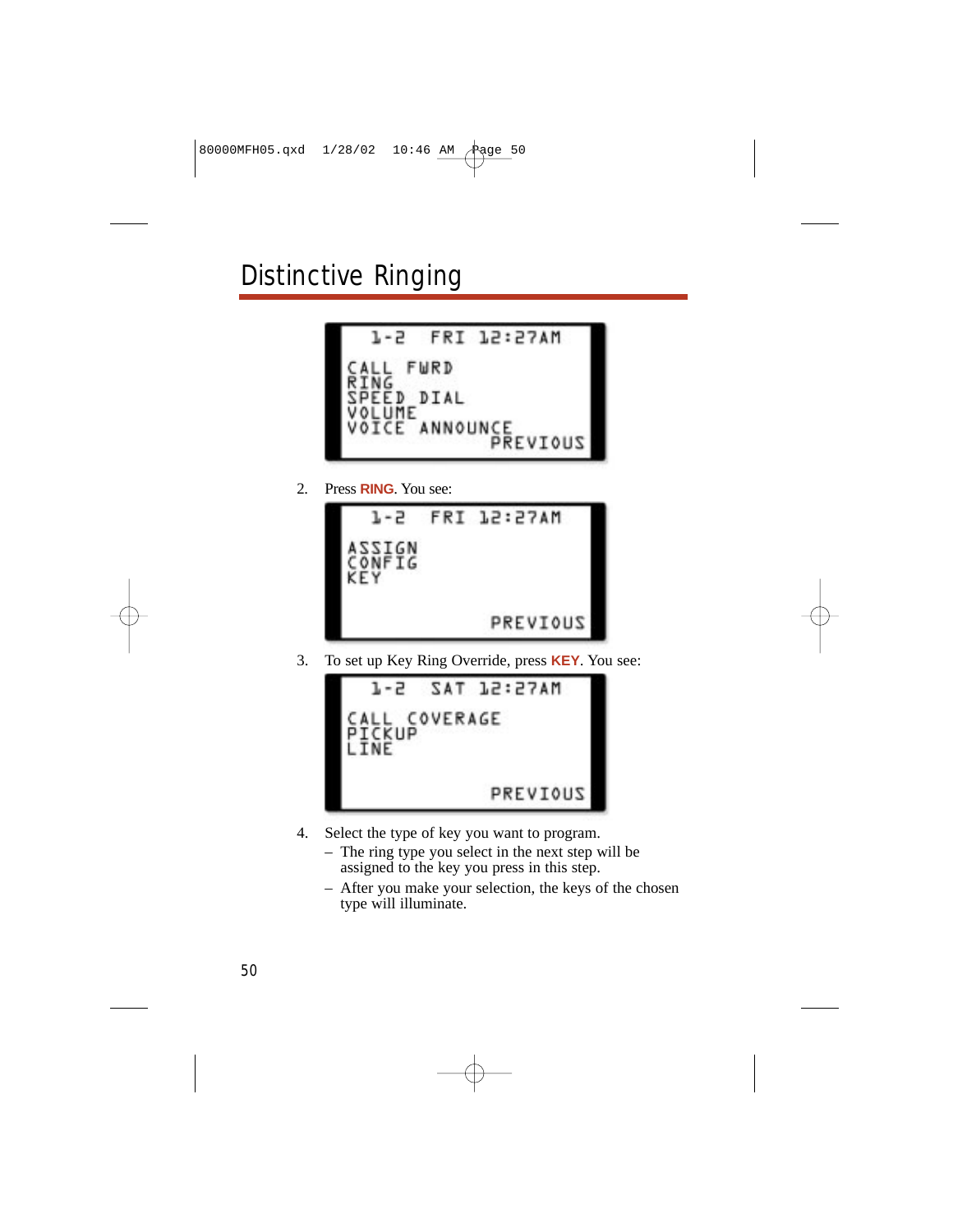5. Press a key of the type you selected above. You see (example for Line Key 01 shown below):



- Dial  $\overline{\bigcirc}$  select Standard (i.e., normal ringing for this type of call).
- 6. Press another key to program or  $\overline{\phantom{a}}$  exit.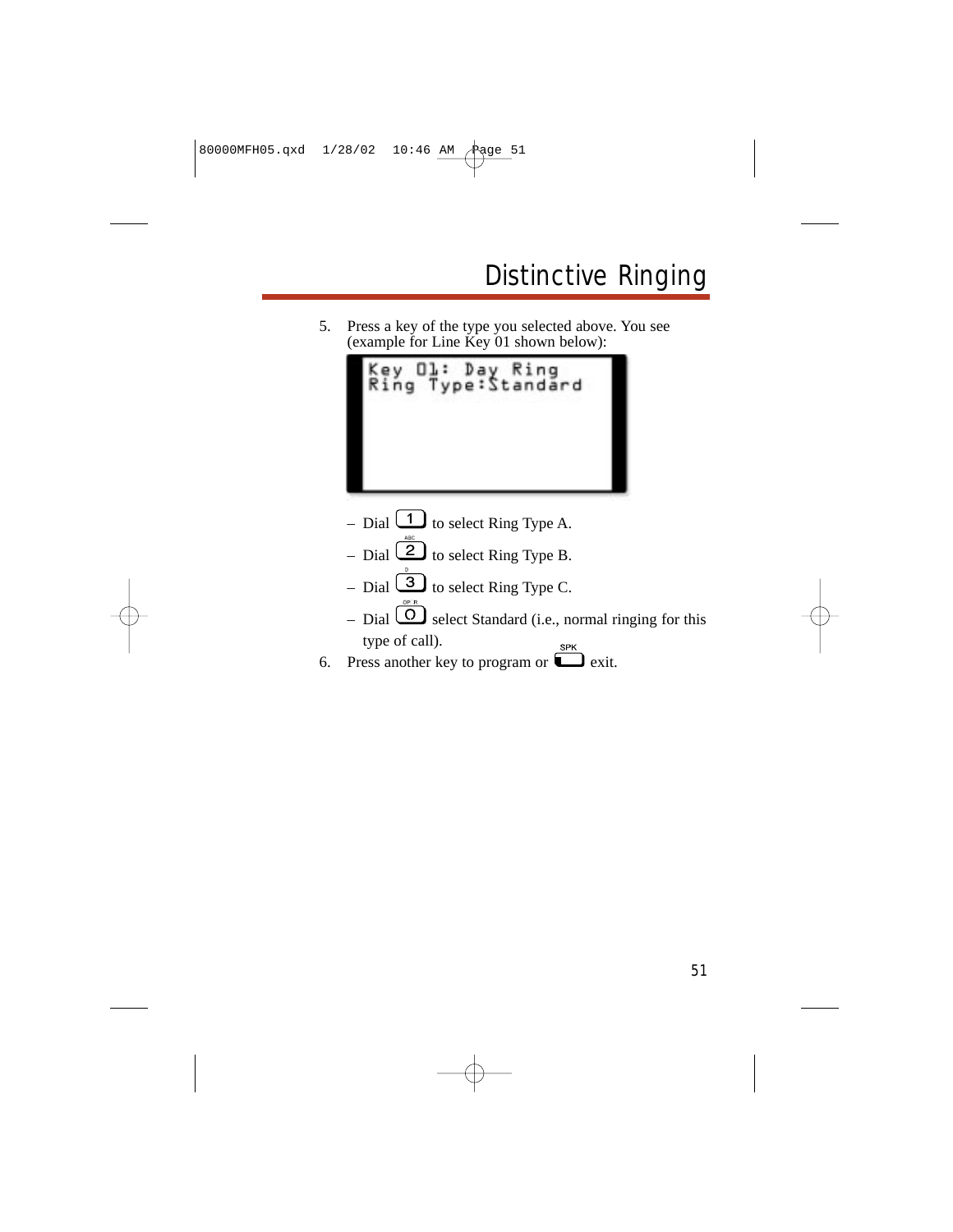### **Administration**

☎ **Selecting and Storing a Default Ring Tone Set**

**To select a new default Ring Tone Set for your 22-button or 34-button display telephone:**



5. Press **DFLT**. You see:



6. Select the Ring Tone Set you want to use (1-3). – By default, your extension initially uses Ring Set 1.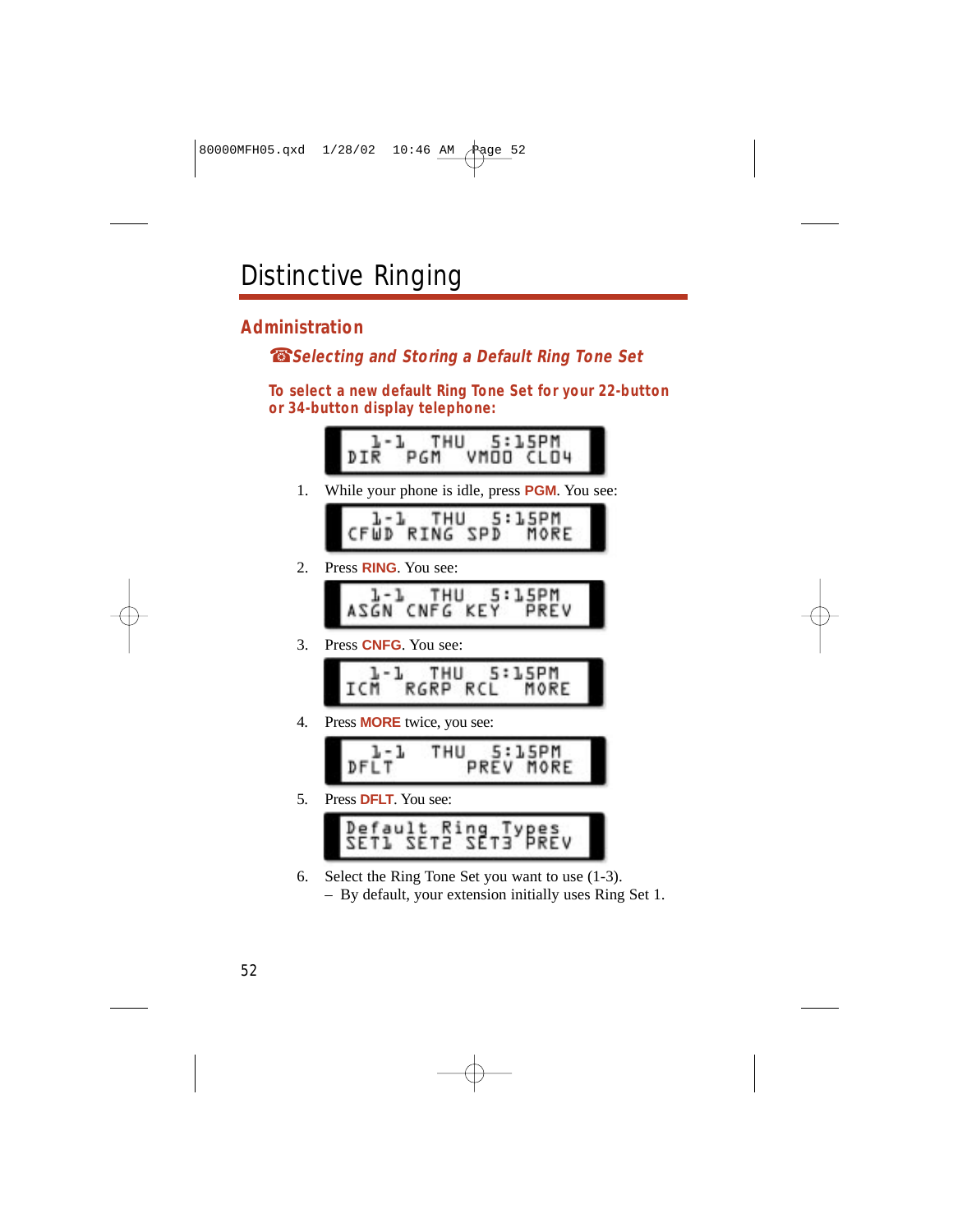7. When you see:



- Dial **9** (for yes) or confirm your selection, or
- Dial  $\frac{6}{s}$  (for no) to exit without making a selection.

8. Press 
$$
\bullet
$$
 to exit.

**To select a new default Ring Tone Set for your super display telephone:**



1. While your phone is idle, press **PROGRAM**. You see:

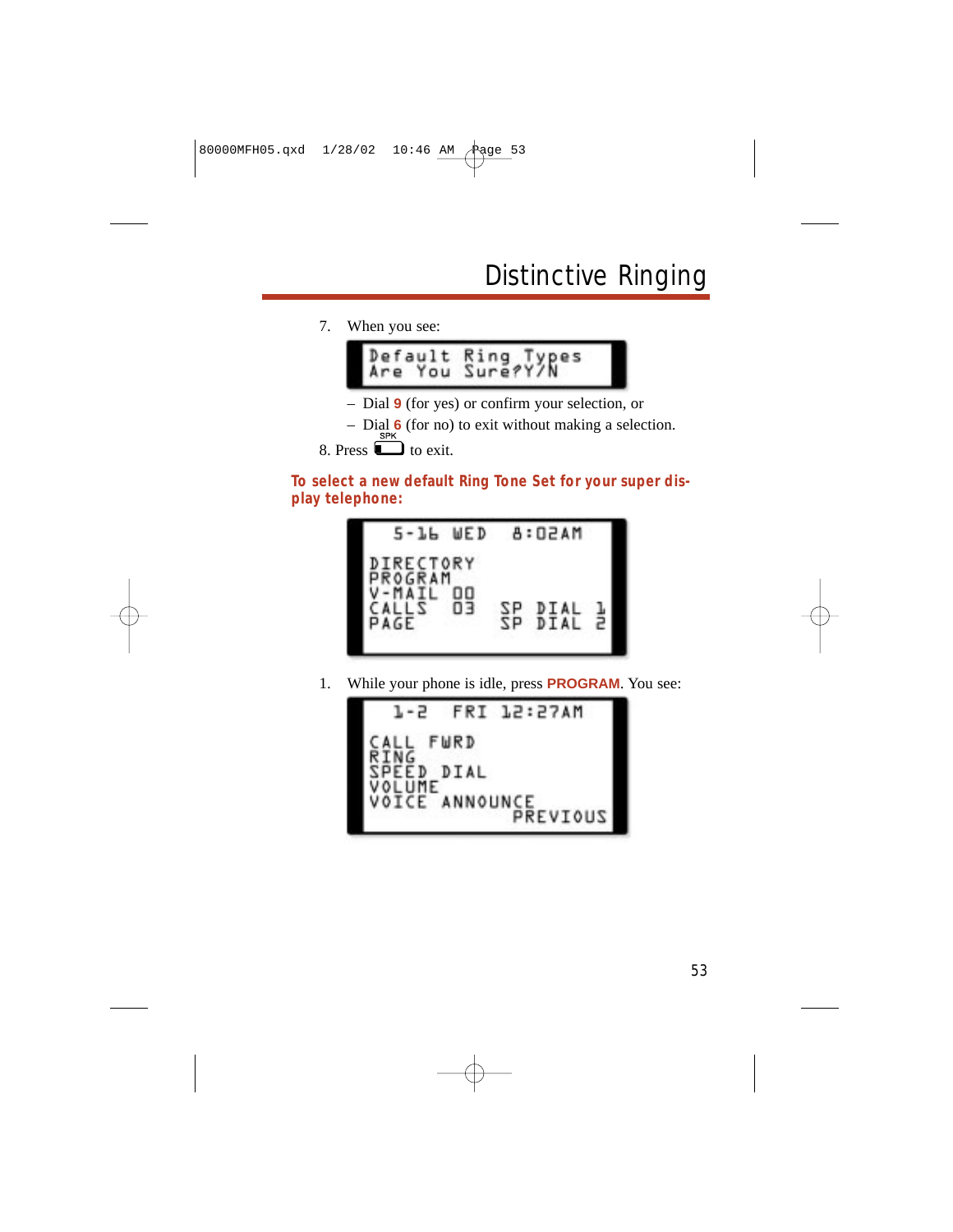# Distinctive Ringing

2. Press **RING**. You see:



3. Press **CONFIG**. You see:



3. Press **DEFAULT**. You see:



- 4. Select the Ring Tone Set you want to use (1-3).
	- By default, your extension initially uses Ring Set 1.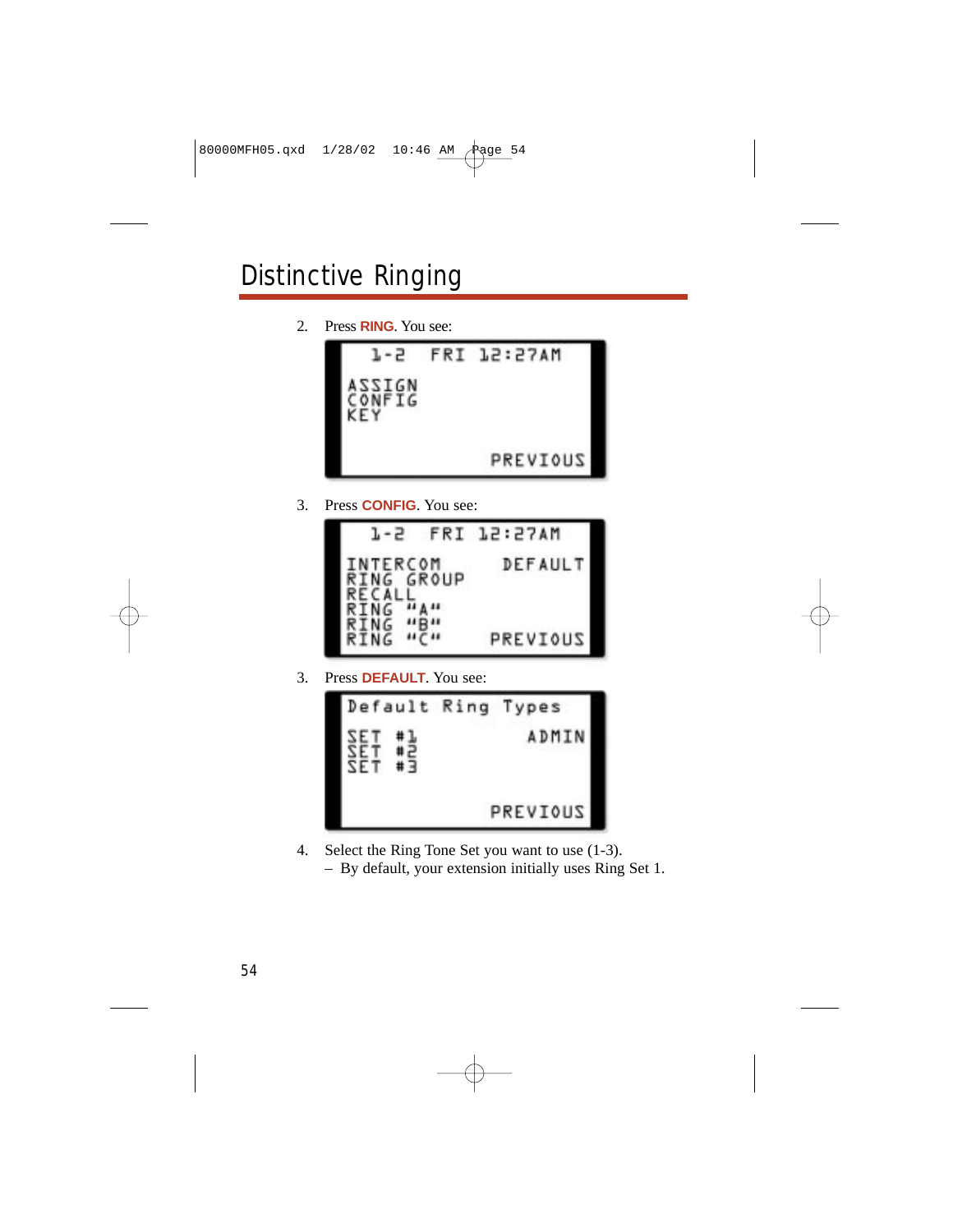5. When you see:



- Dial **9** (for yes) or confirm your selection, or
- Dial **6** (for no) to exit without making a selection.
- 7. Press  $\sum_{s \in K}$  to exit.

#### **To store your customized ringing as a default Ring Tone Set from your Super Display telephone:**

– This option is only available at Super Display telephones.



1. While your phone is idle, press: **PROGRAM** + **RING** + **CONFIG** + **DEFAULT**. You see: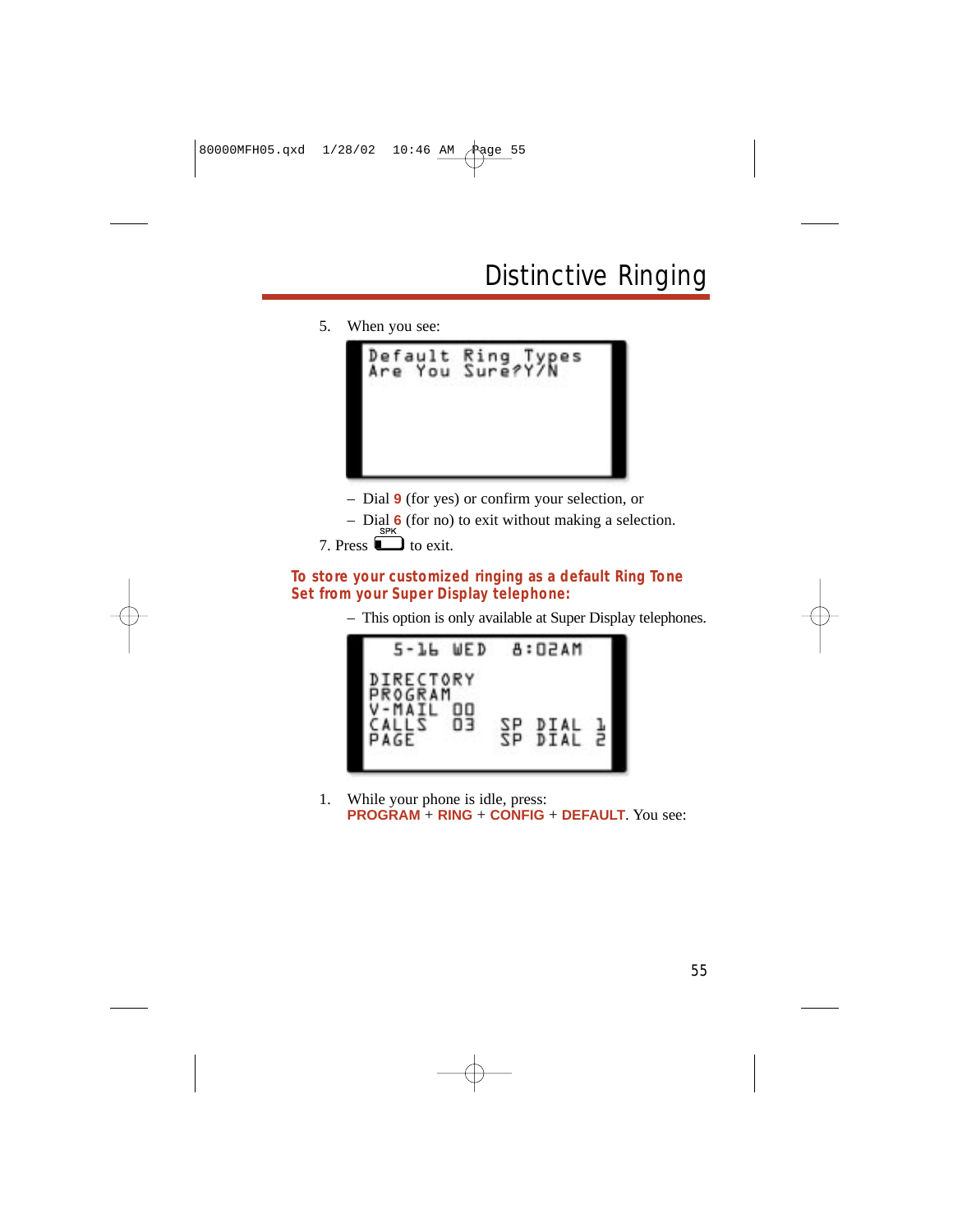# Distinctive Ringing



2. Press **ADMIN**. You see:



3. Enter the System Administrator (**0000**), System Administrator 2 (**9999**), or Installer (**372000**) password. You see:



4. Enter the number of the default Ring Set (1-3) to which you want to save your phone's configuration.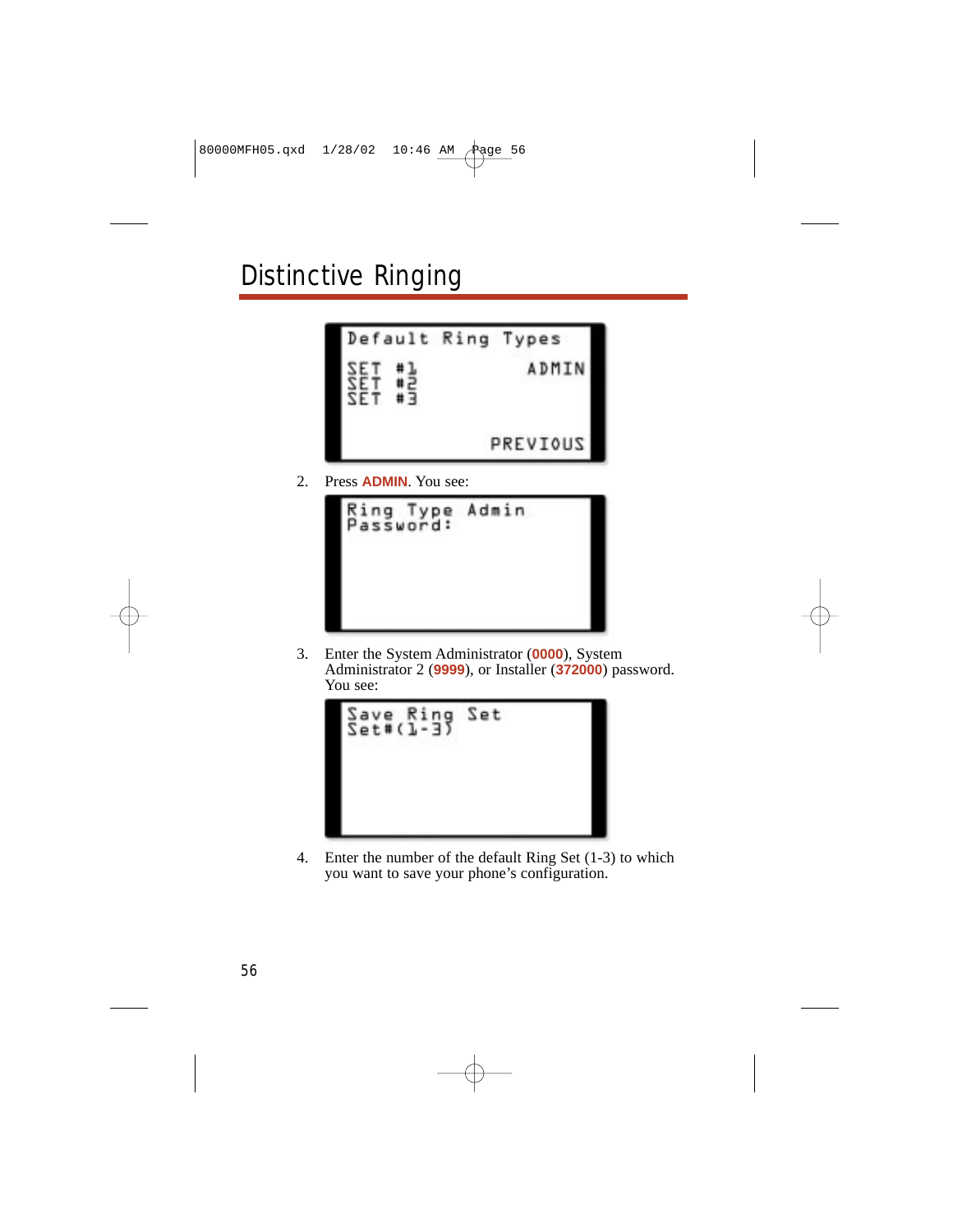5. When you see:



- Dial 9 (for yes) to confirm your selection, or
- Dial 6 (for no) to exit without making a selection.
- 6. Press  $\Box$  to exit.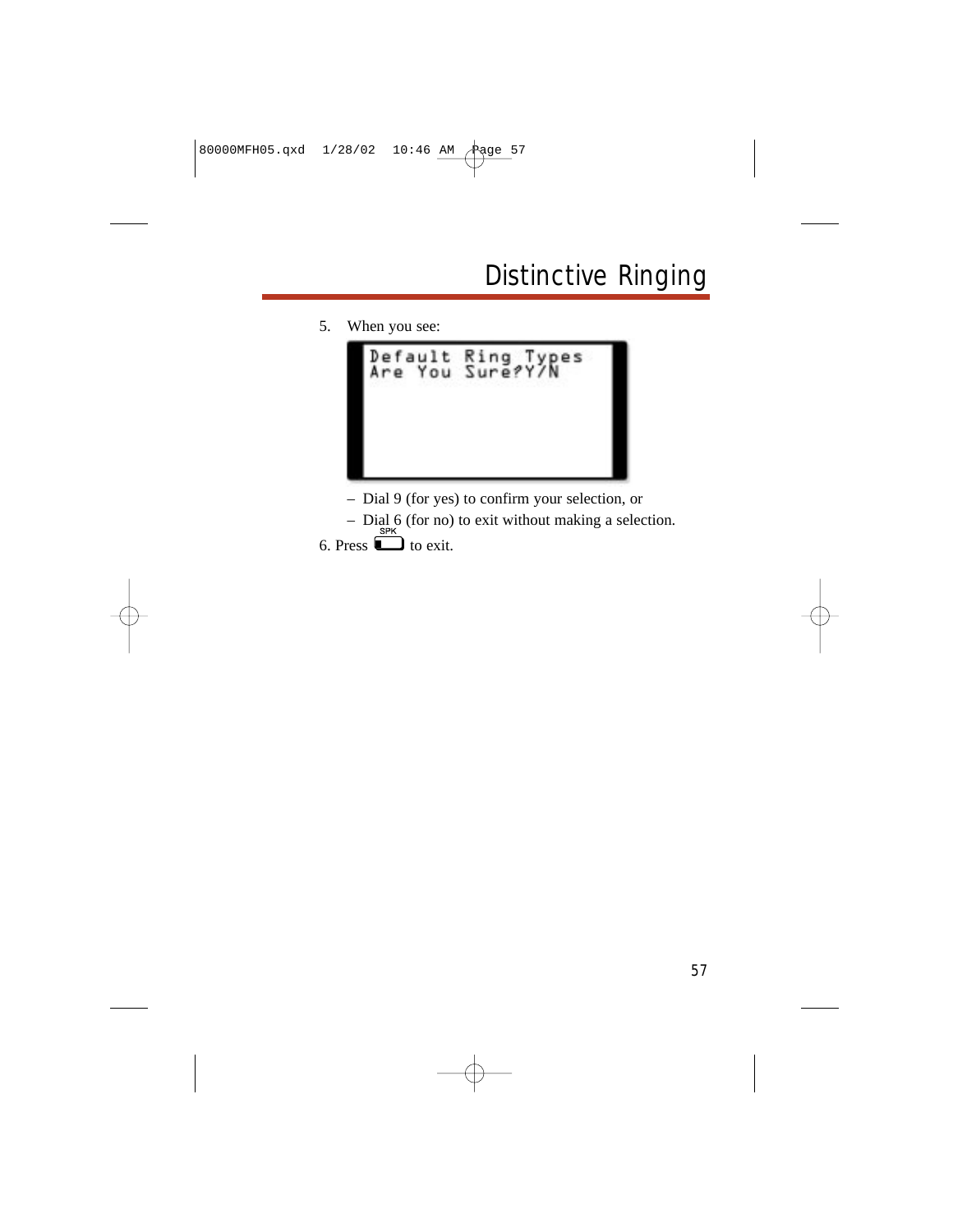# Do Not Disturb

Work by your phone undisturbed by incoming calls and announcements.

Use Do Not Disturb (DND) to block incoming calls, Off-Hook Signaling and Paging announcements. You can activate DND anytime your phone is idle. With

DND activated, incoming calls will still flash your line keys and you can use your phone in the normal manner for placing and processing calls.

**Note:** If you have a Direct Inward Line (DIL) on your phone, activating DND will put your DIL into the Night Mode.

#### **To activate DND at your extension:**

*You can activate DND anytime while idle or on a call.* **DND** 1 Press  $\Box$ OR  $\begin{bmatrix} \text{Press} & \text{PGM} \\ + & \text{MORE} \end{bmatrix} + \begin{bmatrix} \text{DND} \end{bmatrix}$ *Your DND key flashes fast.*

#### **To cancel DND at your extension:**

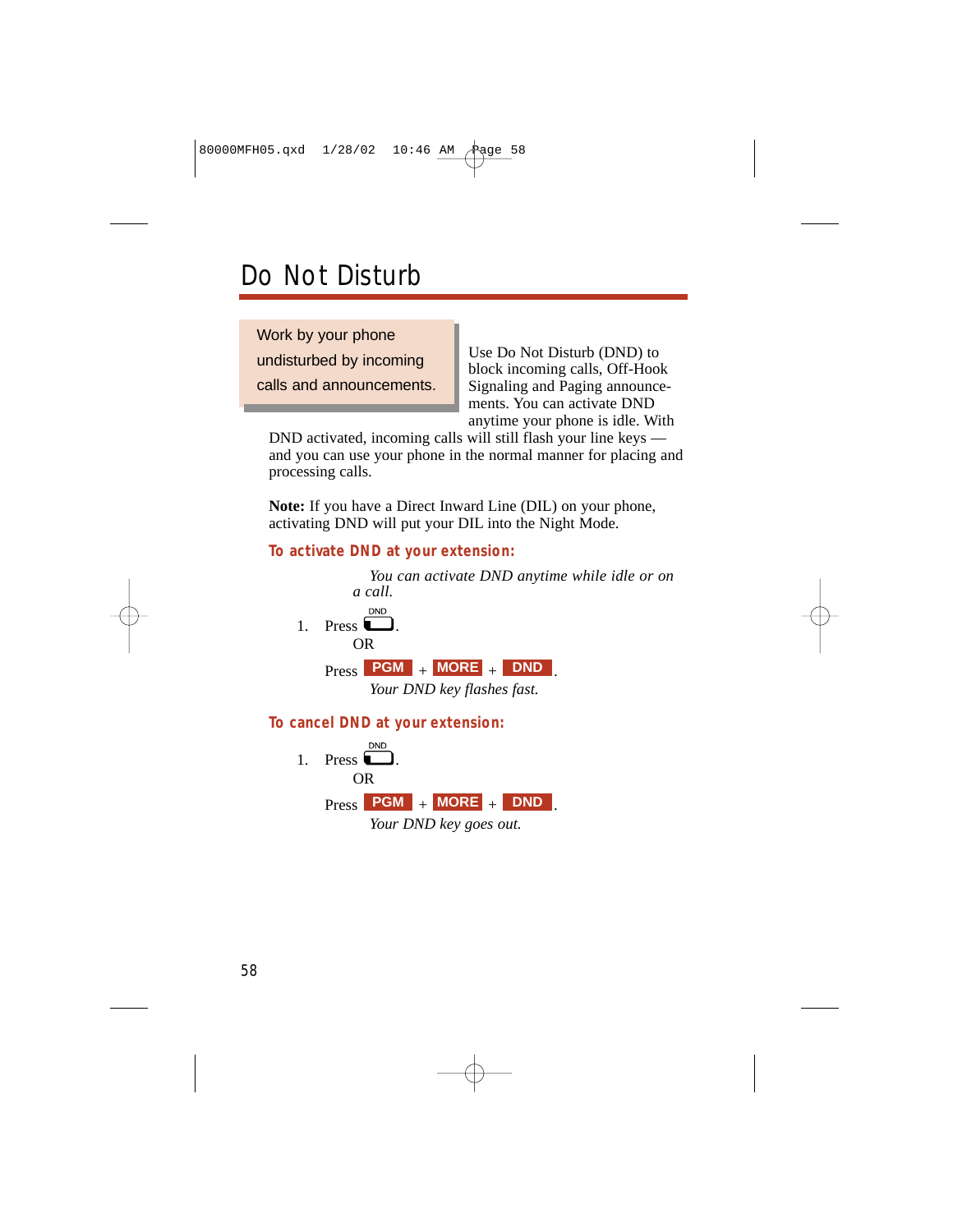Use a Door Box to remotely monitor an entrance door. **Entrance the office** 

The Door Box is a self-contained Intercom unit you can use to monitor an entrance door. A visitor at your door can press the Door Box call button (like a door bell). The

Door Box then sends chimes to all telephones programmed to receive chimes. If the Door Box chimes ring your phone, you can talk to the visitor at the door just by lifting the handset.

The Door Box is convenient to have at a delivery entrance, for example. You don't need to have a co-worker monitor the delivery entrance; just answer the Door Box chimes instead.

If your telephone receives Door Box chimes, you may also be able to remotely open and close the entrance door. Ask your Communications Manager if you have this set up. If you do, after answering the Door Box chimes you just press your **FLASH** key or a soft key to open the door.

### **To place a call to the Door Box:**

- 1 Press  $\Box$
- 2. Dial the Door Box extension number.

**To answer the Door Box chimes (i.e., to answer a call from the Door Box):**

$$
\overset{\text{SPK}}{\blacksquare}
$$

1. Lift handset or press  $\Box$ .

*If you are an attendant, you'll need a Call Coverage key for the Door Box Ring Group to be able to answer Door Box calls. Check with your Communications Manager.*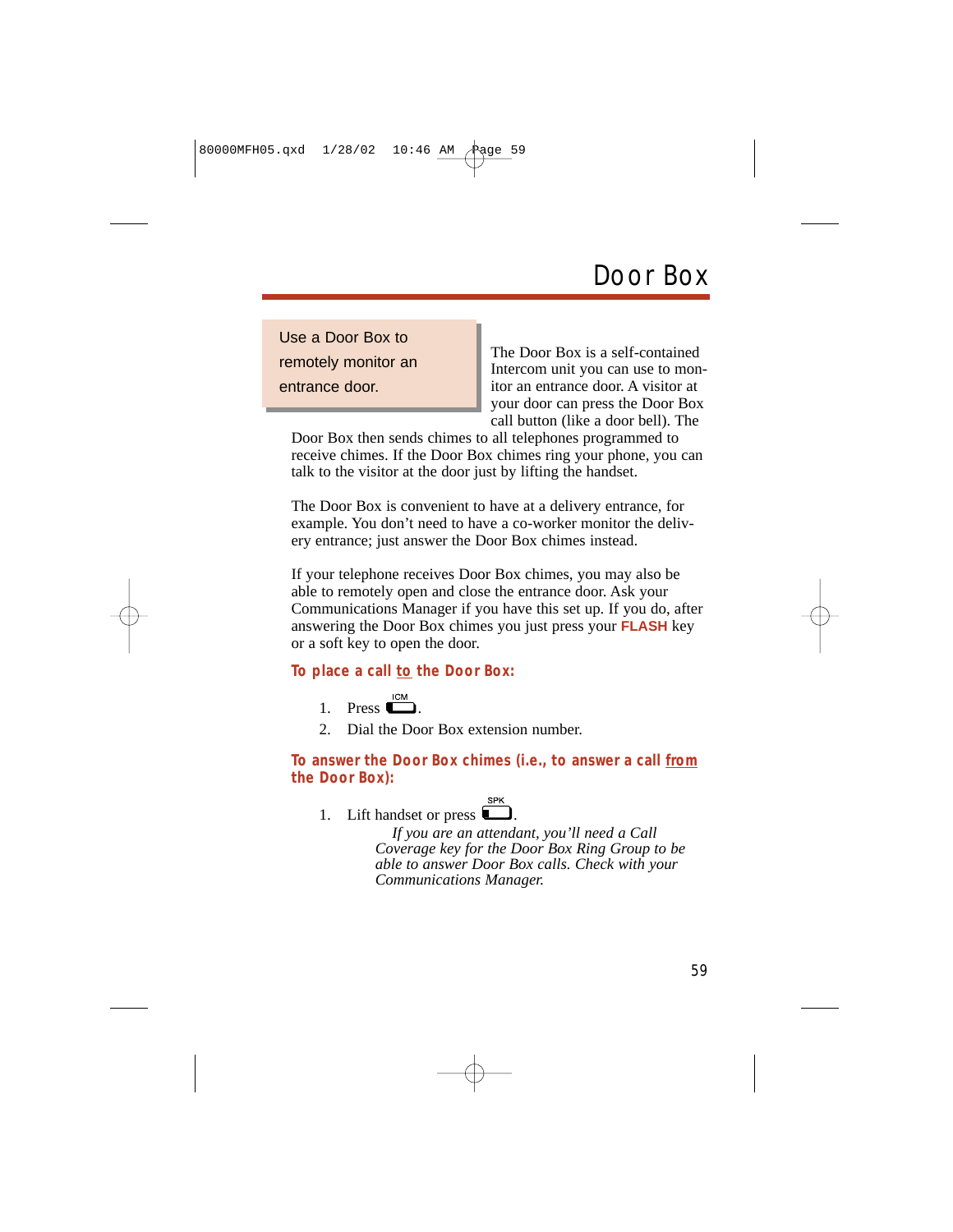#### **To remotely open or close your entrance door:**

1. To open the door, press  $\Box$  or **OPEN**. OR

To close the door, press  $\Box$  again or **CLOSE**.

### **To place a call from the Door Box:**

- 1. Press the Door Box call button.
- 2. When someone inside the building answers your call, speak toward the Door Box.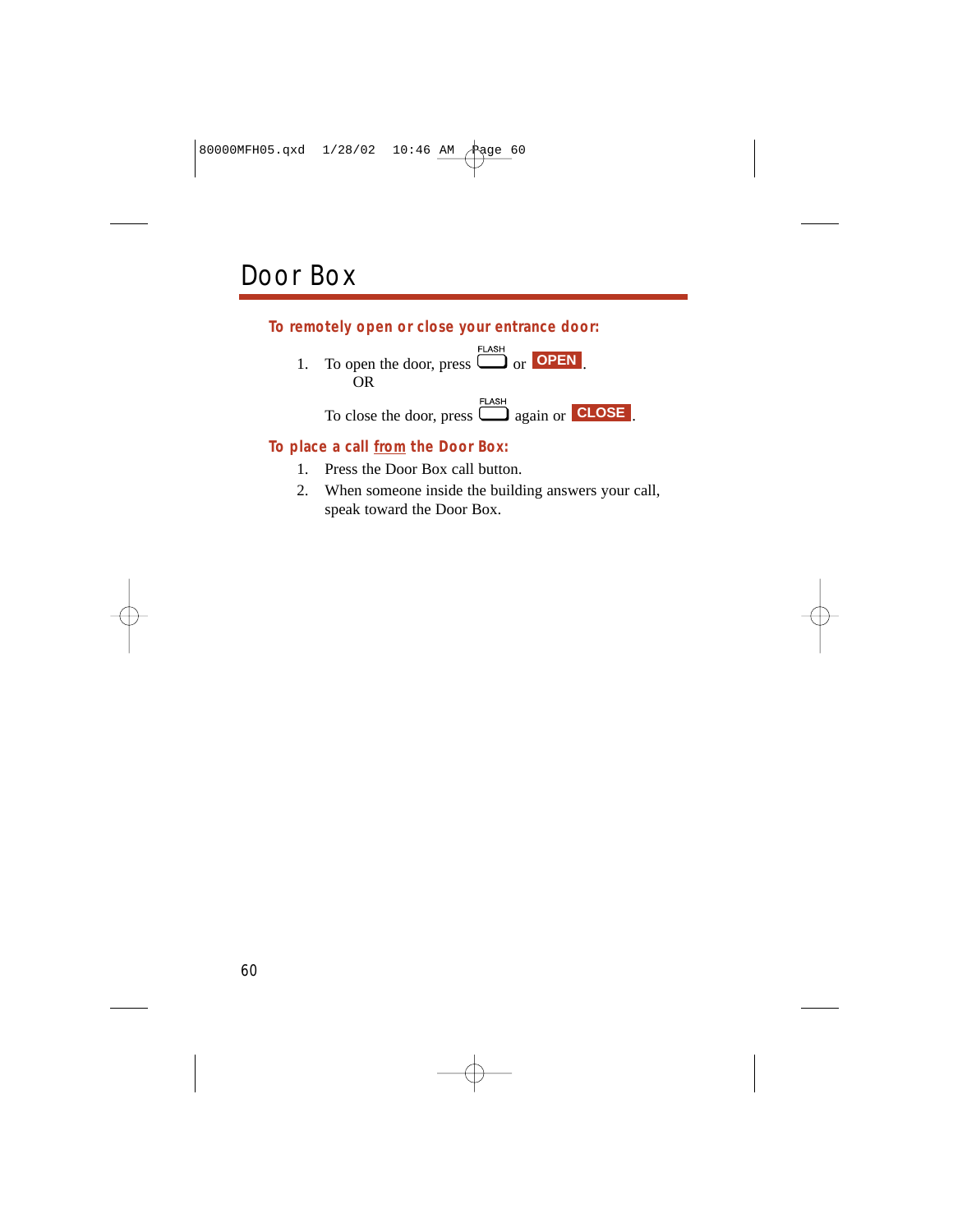Your system can automatically route calls to co-workers that work closely together.

Your phone may be in a group with co-workers that share responsibility for answering calls. Each call into the group cycles through the group until you or one of your co-workers picks it up. There are three types of hunting:

#### ● **Circular Hunting**

With this type of hunting, a call unanswered at one member's extension rings the next extension in the list. If still unanswered, the call will continue to cycle through the group until all members are rung.

#### ● **Terminal Hunting**

In Terminal Hunting, a call unanswered by one member rings the next extension in the list. Unlike Circular Hunting, however, the call will not cycle back to the top of the list. It rings from the point at which it entered the list — and stops at the last extension.

#### ● **Uniform Call Distribution (UCD) Hunting**

With UCD, the system routes calls according to the frequency of use of the member extensions. The first extension rung is the member that has been idle the longest. The last extension rung is the extension that has been idle the shortest. If you are part of a Call Center, you may be in a UCD hunting group.

#### **To temporarily install or remove your extension from your UCD Group:**

- 1. Press  $\overline{\bullet}$  and dial  $\overline{\ast}$  5.
- 2. Dial  $\left(4\right)$  to return your extension to your group, or

Dial  $\boxed{6}$  to remove your extension from your group.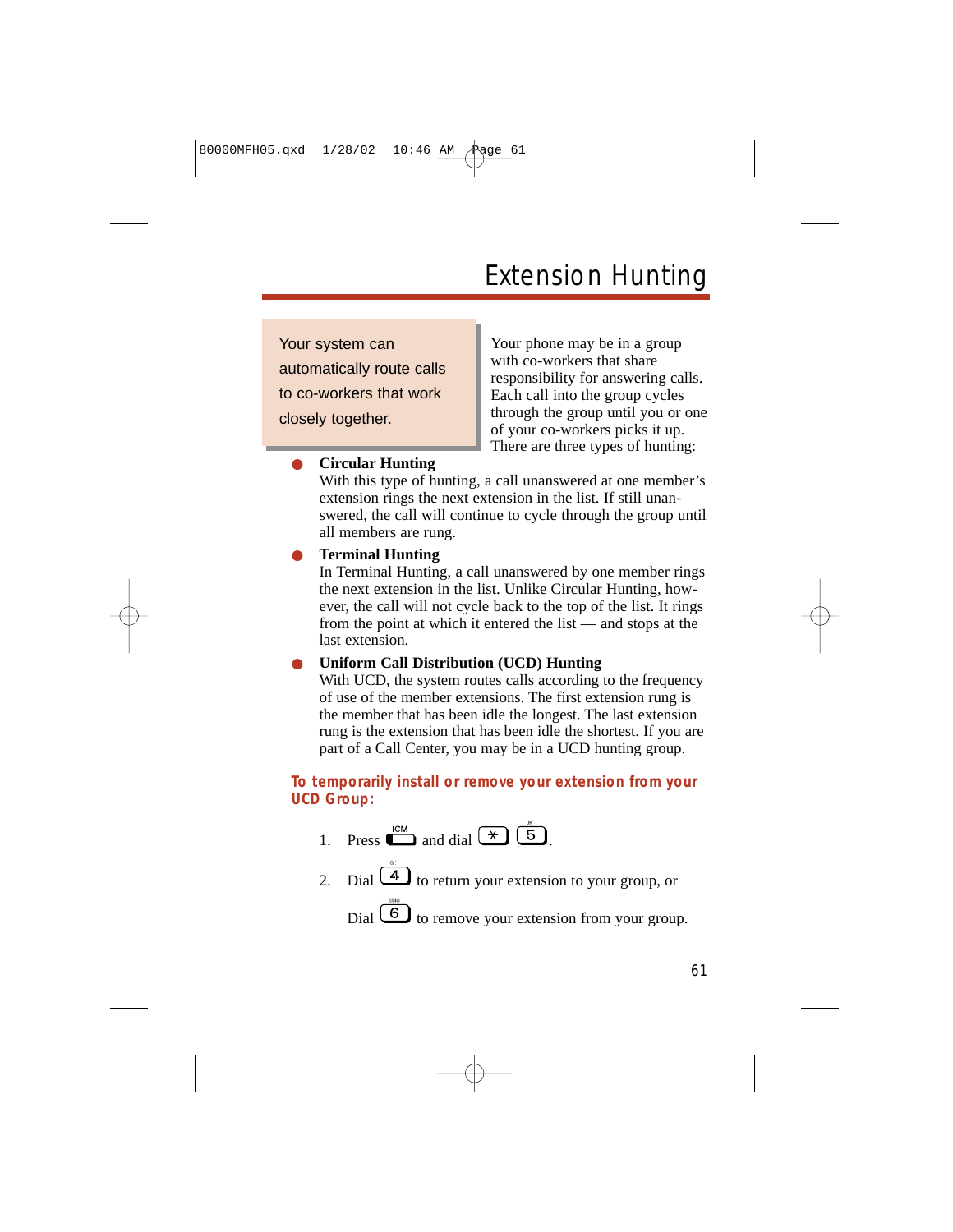### Flash

Make a new call without losing your line, or access unique features from your phone company.

While on a call, Flash lets you get dial tone for a new call without losing your line. You may also be able to use Flash to access unique features on your outside lines. Check with your Communications

Manager to find out if your outside lines offer any unique features.

#### **To Flash the line you are on:**

1. Press 
$$
\square
$$

*After a brief interruption, you'll hear dial tone for a new call.*

2. Dial your new call.

*You may also be able to dial codes that let you use unique features provided by your outside lines.*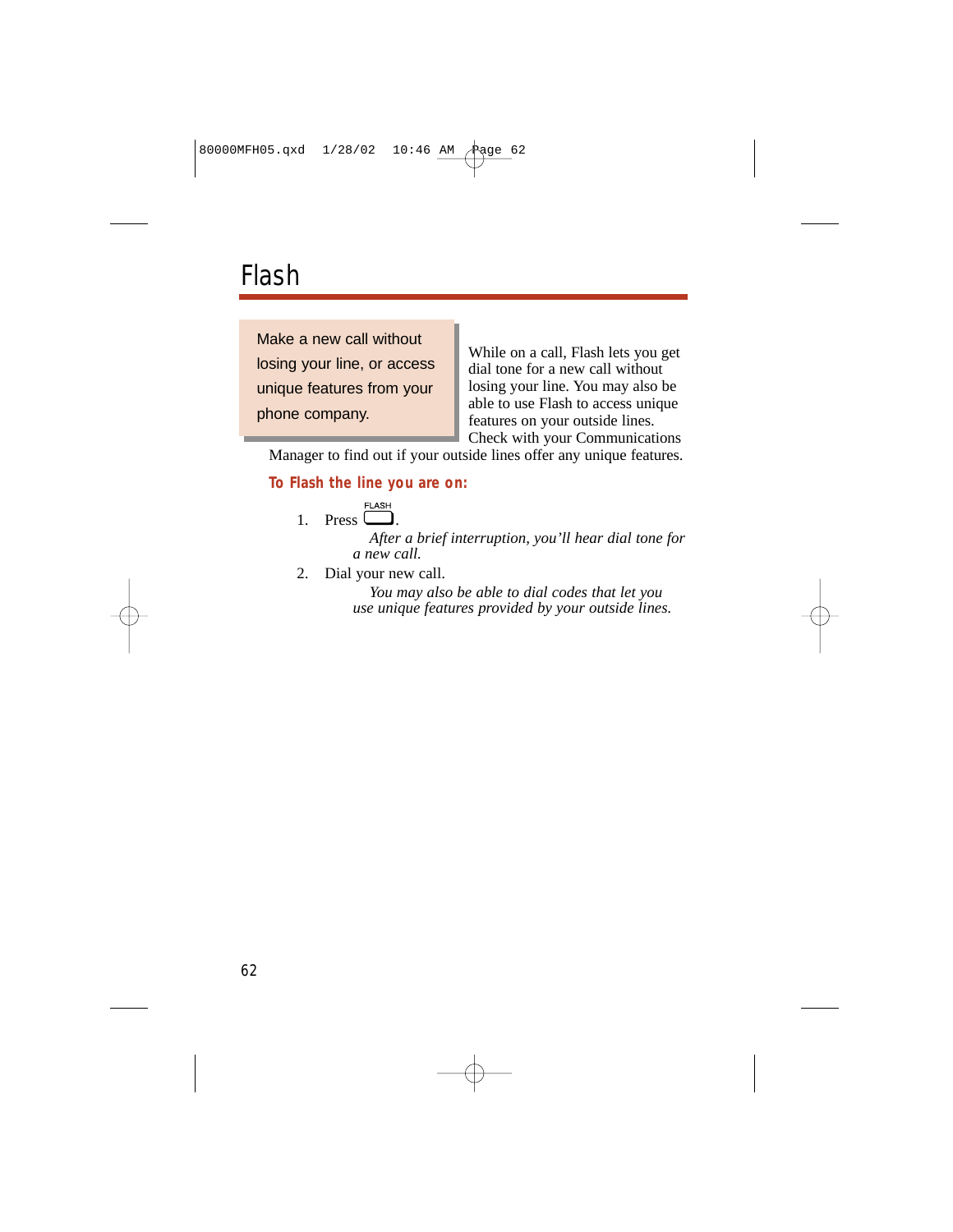# Forced Trunk Disconnect

Disconnect a co-worker's outside call in an

emergency.

Forced Trunk Disconnect allows you to disconnect (release) another extension's active outside call. This is a powerful feature that lets you access a busy line in an

emergency — when no other outside lines are available. Normally, Forced Trunk Disconnect is reserved only for attendants and supervisors.

#### **!! CAUTION !!**

Forced Trunk Disconnect abruptly terminates the active call on the outside line. Only use this feature in an emergency — when no other outside lines are available.

#### **To disconnect a busy outside line:**

1. Press line key for busy outside line. *Line keys are red when busy.* OR

Press  $\Box$  and dial the line's Line Access Code (e.g., 401 for line 1.

2. Dial  $\left(\begin{array}{c} \pm \end{array}\right)$  to disconnect the line. OR

 $\frac{1}{2}$  **MORE**  $\frac{1}{2}$  **DISC** 

*The line key goes out and you hear Intercom dial tone.*

#### **To place a call after using Forced Trunk Disconnect:**

*You hear Intercom dial tone after step 2 above.*

- 1. Hang up.
- 2. Press the line key and dial your number.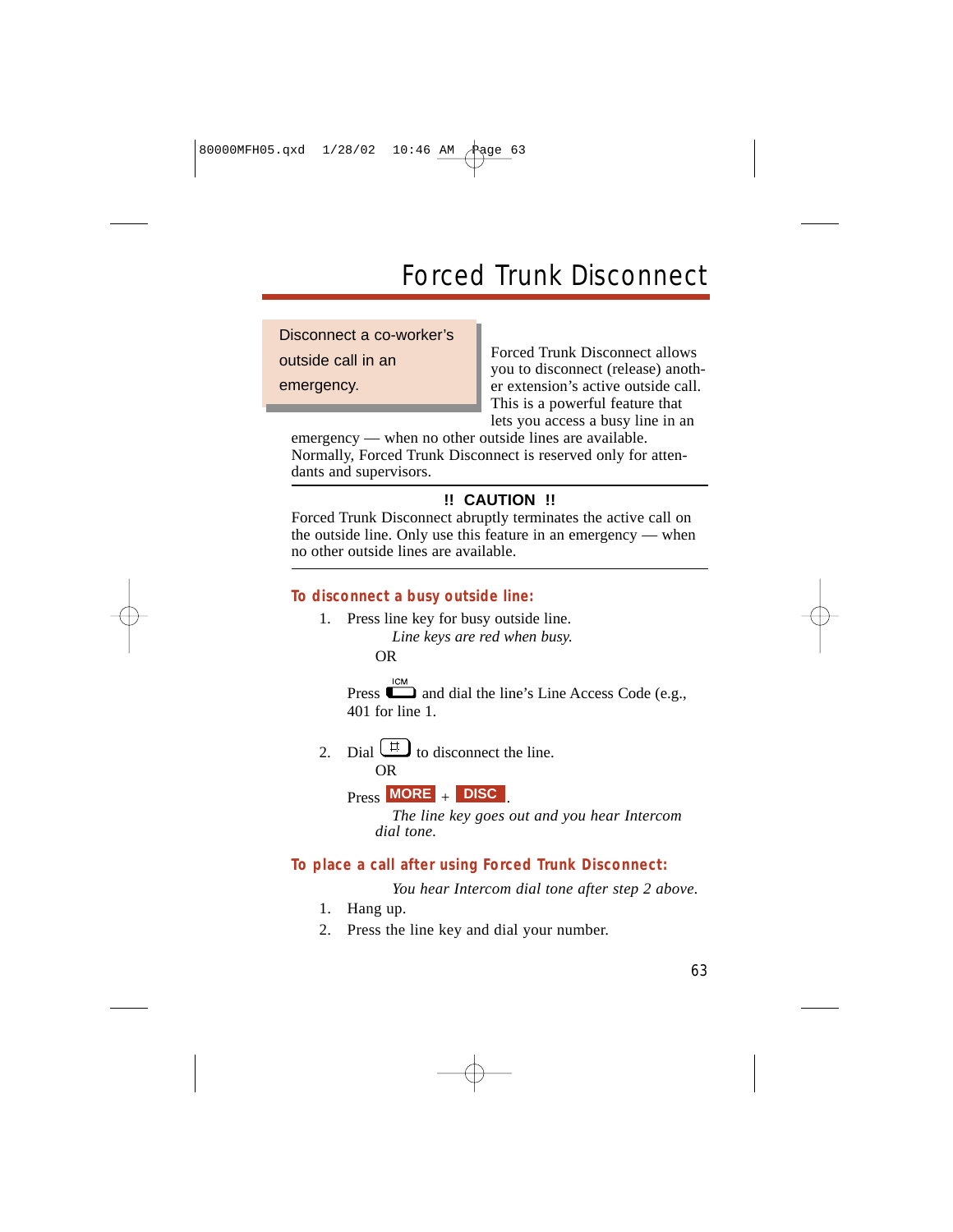# Group Call Pickup

Easily answer a call ringing a Pickup Group, even if you don't know which phone is ringing.

You and some of your co-workers may be in a Pickup Group so you can easily answer each other's calls. If you hear a co-worker's phone ringing, for example, you can intercept their call by dialing

a code or pressing your Group Call Pickup key. Ask your Communications Manager if you are in a Pickup Group, and if you have any Group Call Pickup keys.

Group Call Pickup can answer the following types of ringing calls:

- Intercom calls
- Transferred outside calls
- Direct Inward Lines
- Calls on lines assigned to the Pickup Group

#### **To answer a call ringing a phone in your Pickup Group:**

- 1. Lift handset.
- 2. Press flashing Group Pickup key. OR

**User Programmable Feature**

**Universal Slot: # R A P Fixed Slot: # R G**

Change the ringing mode of your Group Pickup keys. See *User Programmable Features* at the end of this guide for more.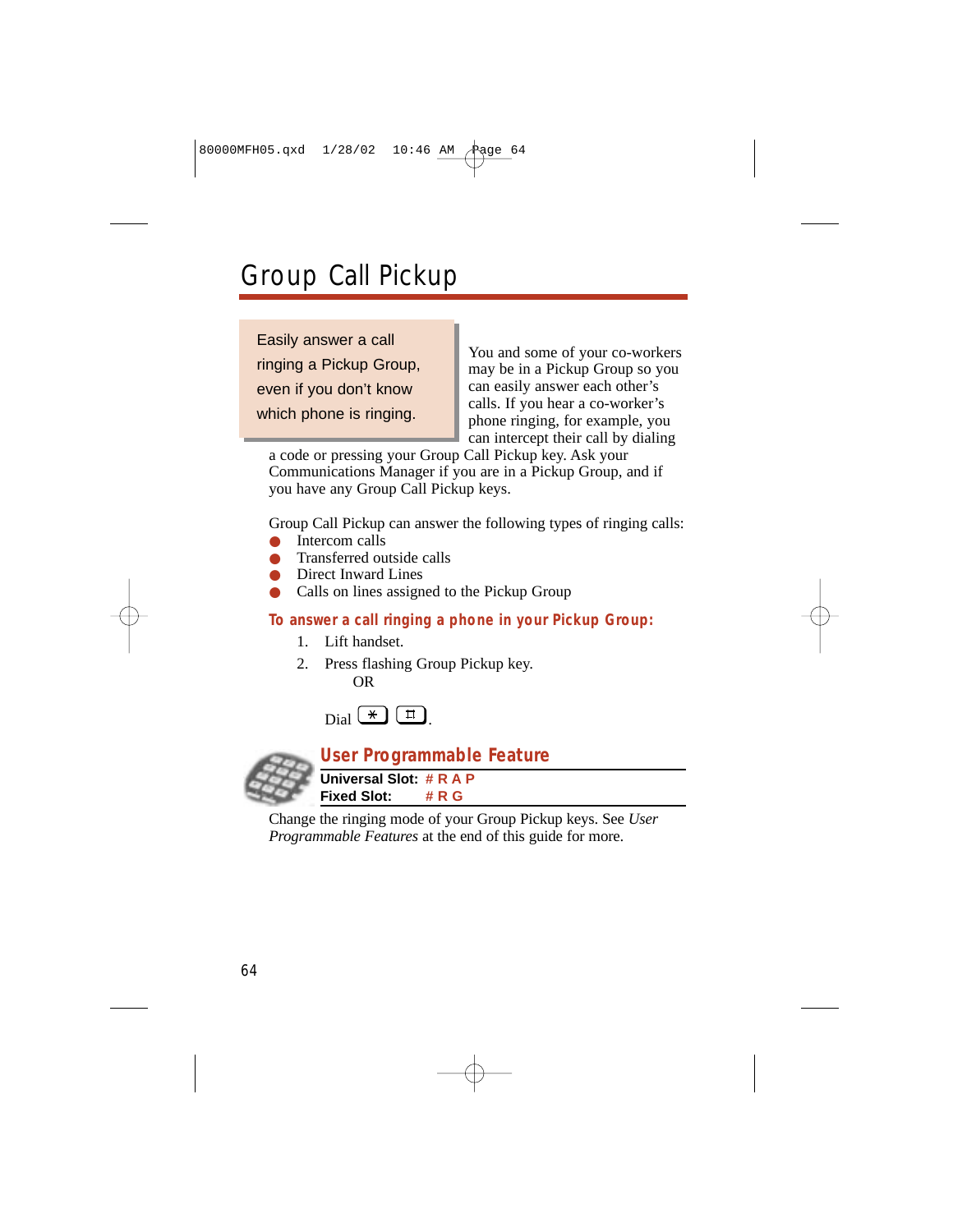# Group Listen

Talk to an important client or customer and have your co-worker's listen in on the meeting.

Group Listen permits you to talk on the handset and have your caller's voice broadcast over your telephone speaker. This lets others in your work area listen to the conversation. Group Listen turns

off your phone's Handsfree microphone so the caller does not hear your co-worker's voices during a Group Listen.

#### **To initiate Group Listen:**

1. Place or answer call using the handset.

**SPK** 

2. Press  $\Box$  twice (but do not hang up).

**SPK** *flashes slowly while Group Listen is active.*

*You can talk to the caller through your handset. You and your co-workers hear your caller's voice over your phone's speaker.*

*Your Handsfree microphone and handset receiver are off.*

#### **To talk Handsfree after initiating Group Listen:**

1. Press 
$$
\overset{\text{SPK}}{\bullet}
$$
 twice.

2. Hang up.

### **To cancel Group Listen and return to your handset:**

1. Do not hang up.

#### **SPK** 2. Press flashing  $\Box$ .

*You can talk to your caller over your handset. Your co-workers can no longer hear your caller's voice.*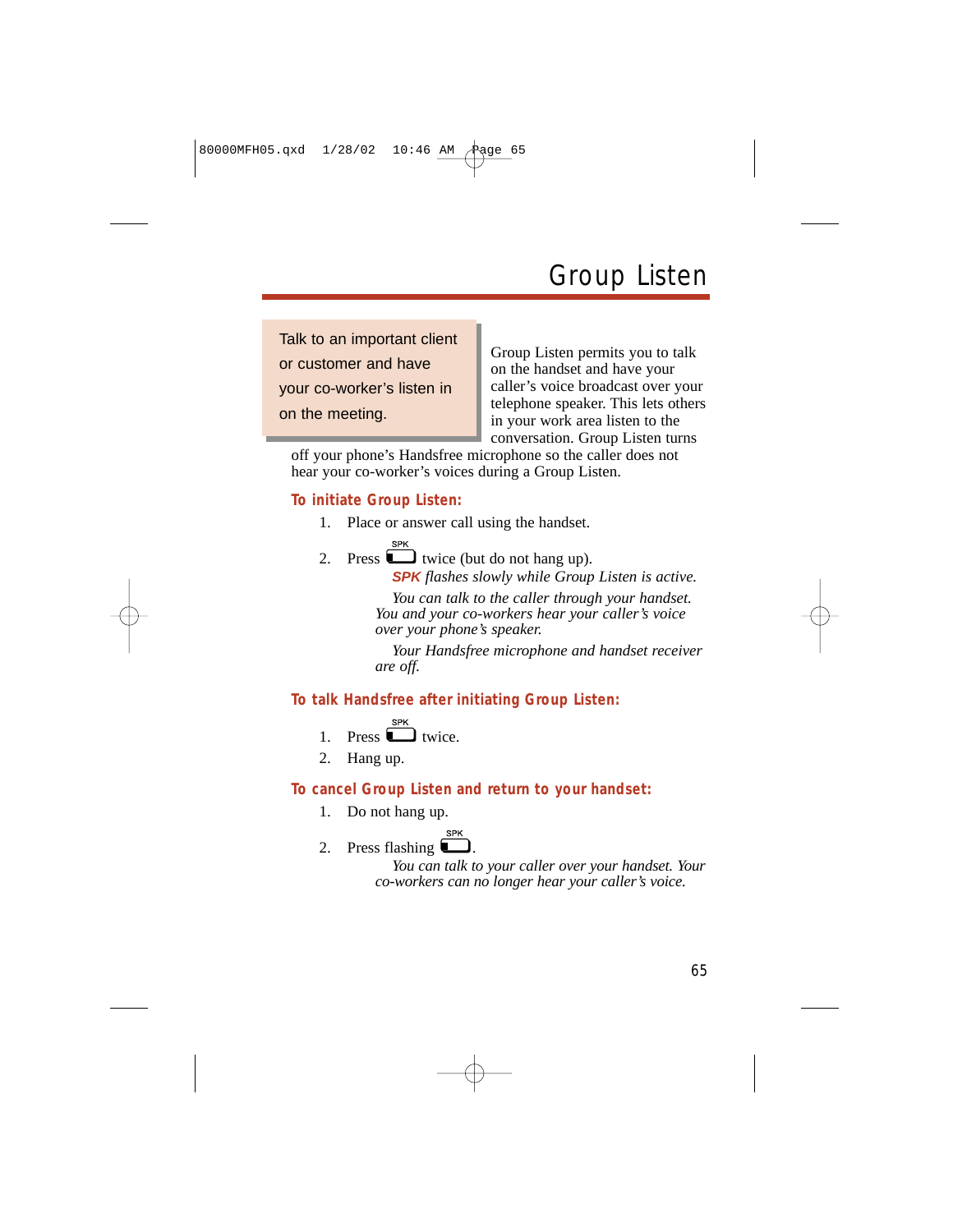# Group Ring

 $\mathbf{S}$  up a multiple-party in the party of  $\mathbf{S}$ telephone meeting of the state of the state of the state of the state of the state of the state of the state o<br>The state of the state of the state of the state of the state of the state of the state of the state of the st with leaving the office of the office. Calls can ring a group of co-workers simultaneously.

If you are in a Ring Group with some of your co-workers, all your phones will ring simultaneously for new calls into the group. Anyone in the group can answer the Ring

Group call just by lifting the handset. The following types of calls can ring your Ring Group:

- Direct Inward Lines (DILs) into the Ring Group
- An outside call transferred into the Ring Group
- An Intercom call into your Ring Group

Check with your Communications Manager to find out if you are in a Ring Group with some of your co-workers.

#### **To answer a call ringing into your Ring Group:**

1. Lift handset.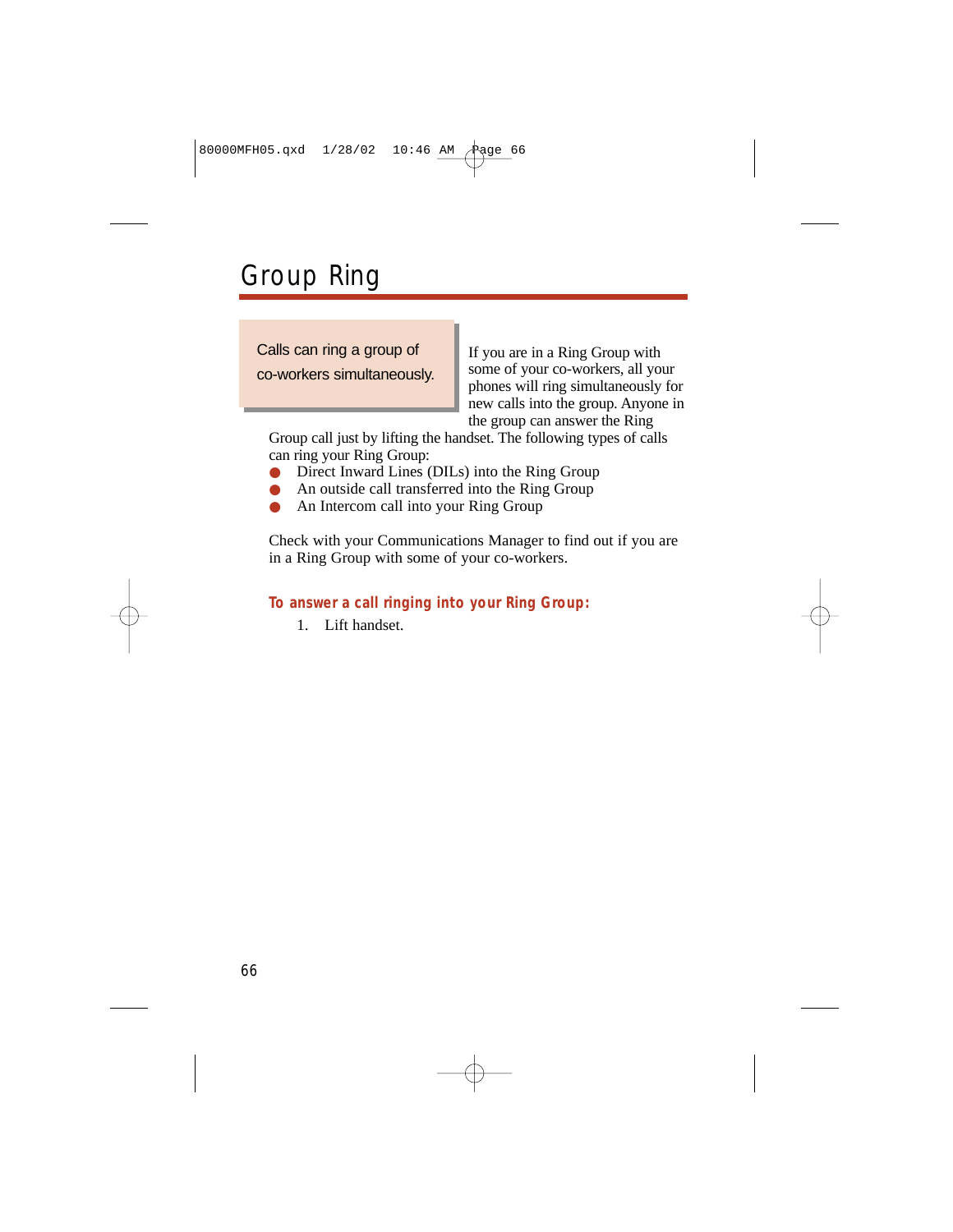## **Handsfree**

Talk over your phone Handsfree, using the built-in speaker and microphone.

With Handsfree Answerback, answer an intercom call by just speaking toward your phone.

—

### **Handsfree**

*Handsfree* allows you to process calls using the speaker and microphone in your telephone (instead of the handset). Handsfree is a convenience when you don't have a free hand to pick up the handset (for example, when you're typing on your computer).

### **Handsfree Answerback**

*Handsfree Answerback* lets you answer a voice-announced Intercom call by speaking toward

your phone (without lifting the handset). Like Handsfree, this is also a convenience when you don't have a free hand to pick up the handset.

### **To activate Handsfree instead of lifting the handset:**

1. Press  $\overline{\mathbf{L}}$ 

#### **To talk on a Handsfree call:**

1. Speak toward your phone.

*To temporarily turn off the Handsfree microphone, see the Microphone Mute feature.*

### **To hang up a Handsfree call:**

1. Press 
$$
\overline{\bullet}
$$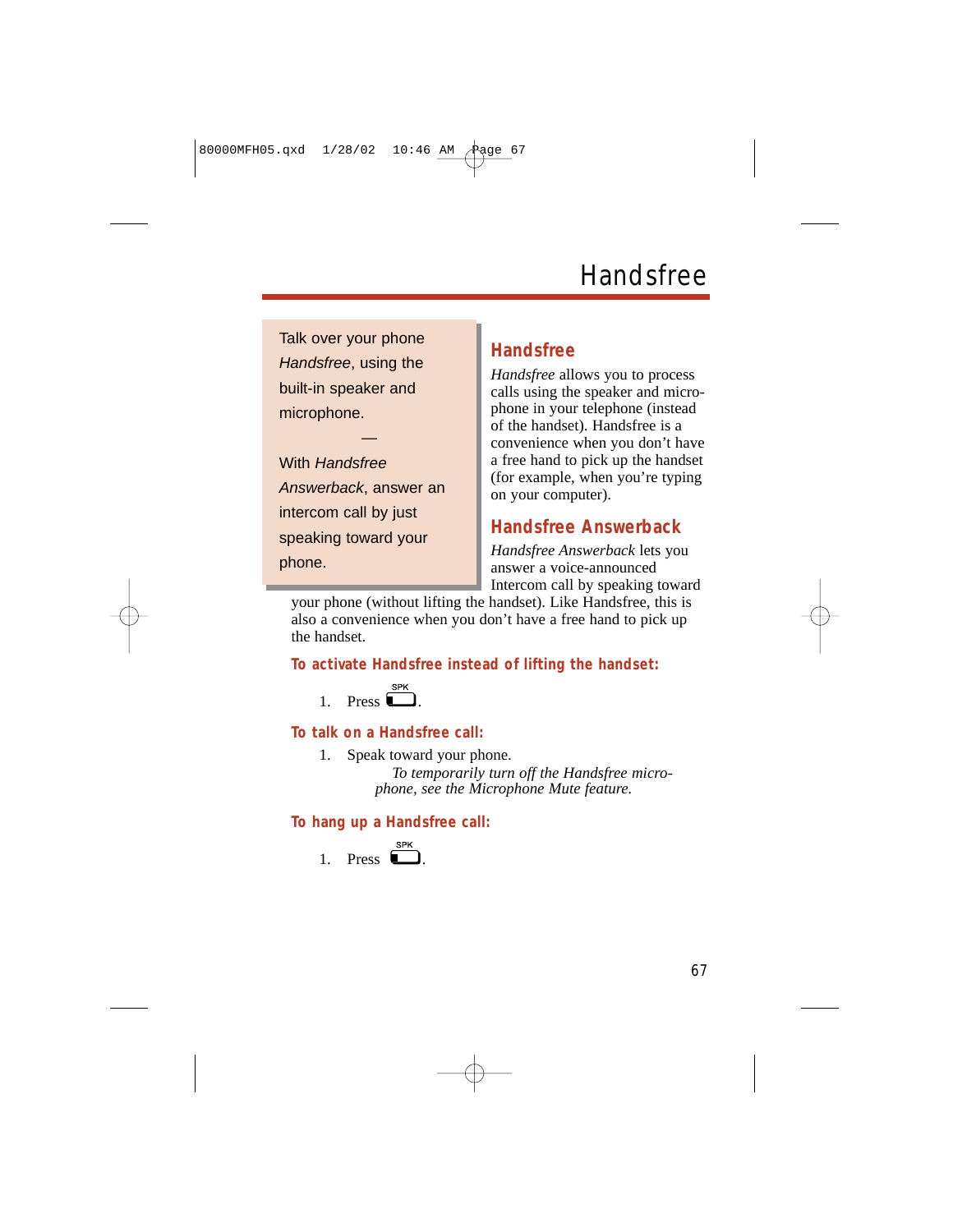## **Handsfree**

**To change a handset call into a Handsfree call:**

- **SPK** 1. Press  $\blacksquare$
- 2. Hang up the handset.

**To change a Handsfree call into a handset call:**

1. Lift handset.



### **User Programmable Feature Universal Slot: # V A Fixed Slot: # I V or # I R**

Enable voice-announce or ringing for your incoming Intercom calls. See *User Programmable Features* at the end of this guide for more.

**Using Your Soft Keys**

|  | <b>MORF</b> | - 11 | <b>VANN</b> |
|--|-------------|------|-------------|
|  |             |      |             |



**VAOFF**

Handsfree Answerback On (Forced Intercom Ringing Off) Handsfree Answerback Off (Forced Intercom Ringing On)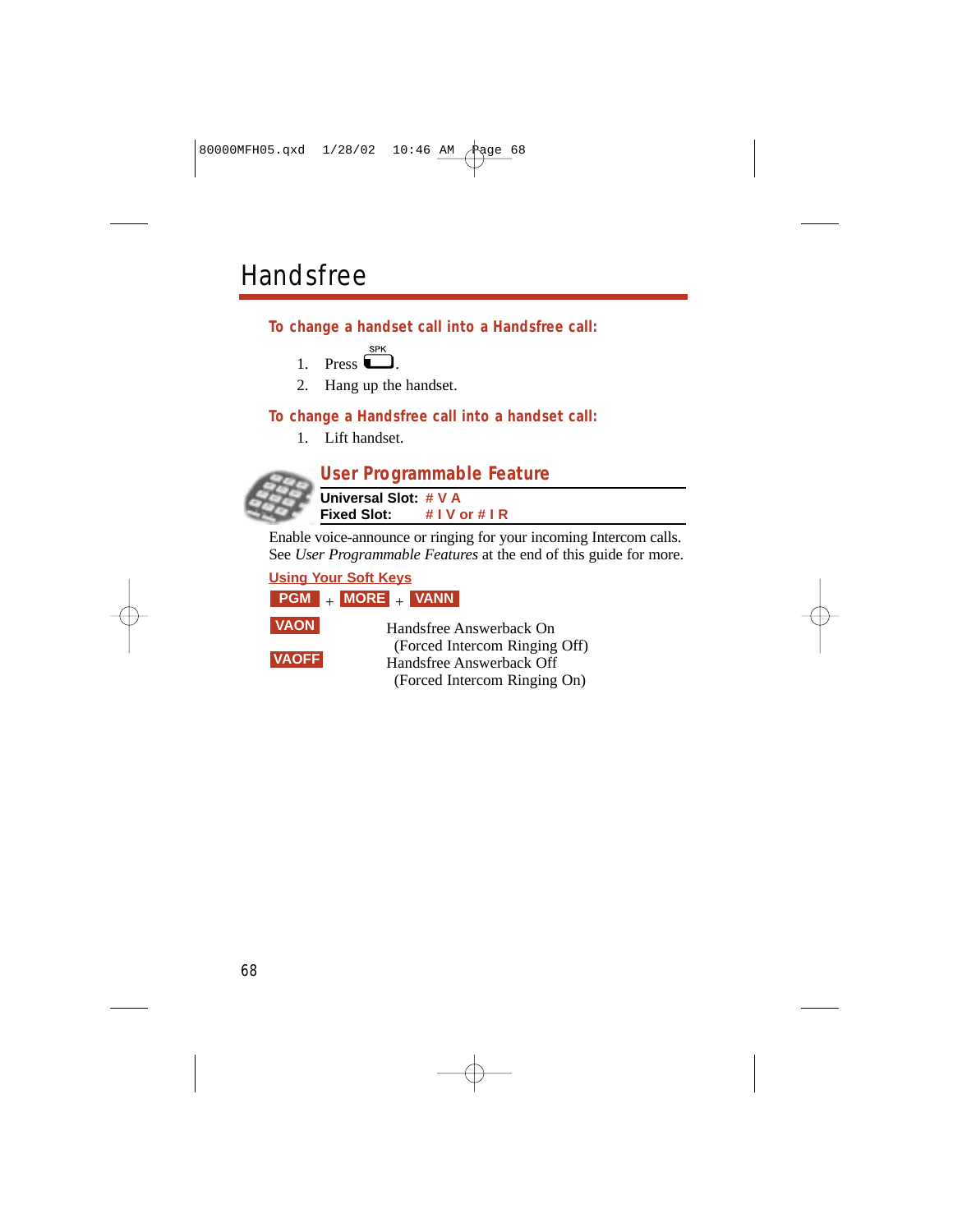### **Automatic Handsfree**

With Automatic Handsfree, you can place or answer a call Handsfree just by pressing a key. You don't have to press **SPK** first. Use Automatic Handsfree when you don't have a free hand to answer a call or use a feature.

Automatic Handsfree is available for:

- Call Coverage and Hotline Keys
- Central Office Calls (line and loop keys)
- Dial Number Preview
- Directory Dialing
- Group Call Pickup Keys
- **ICM** key (Intercom)
- **LND** (Last Number Redial)
- Paging keys
- Park keys
- Personal Speed Dial bin keys
- Personal and System Speed Dial keys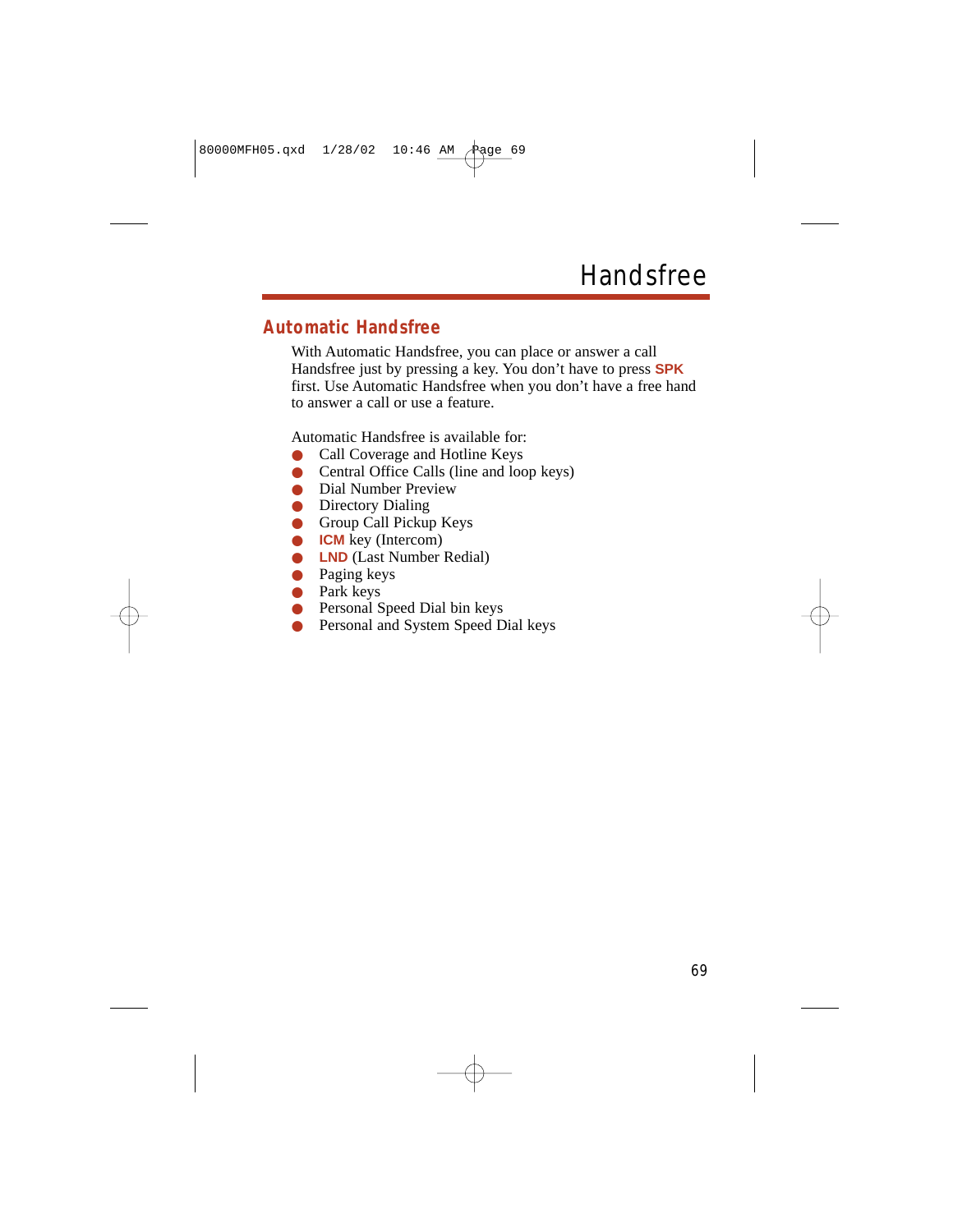## Headset Compatibility

Have the privacy of a handset call without having to hold the handset.

You can use a customer-provided headset on your phone in place of the handset. Like using Handsfree, the headset frees up your hands for other work (like typing on your

computer). In addition, the headset provides privacy not available with Handsfree.

Ask your Communications Manager what types of headsets you can use with your phone.

### **To enable the headset mode:**

- 1. Unplug the telephone handset but leave it in the cradle.
- 2. Plug in the headset.

#### **When in the headset mode:**

- Press a line key to place or answer a trunk call. OR
- Press  $\overline{\mathbb{C}}$  to get Intercom dial tone. OR
	- If on a call, press  $\Box$  to hang up.



### **User Programmable Feature**

**Universal Slot: # H S Fixed Slot:** *Not available.*

Enable or disable the headset mode at your phone. See *User Programmable Features* at the end of this guide for more.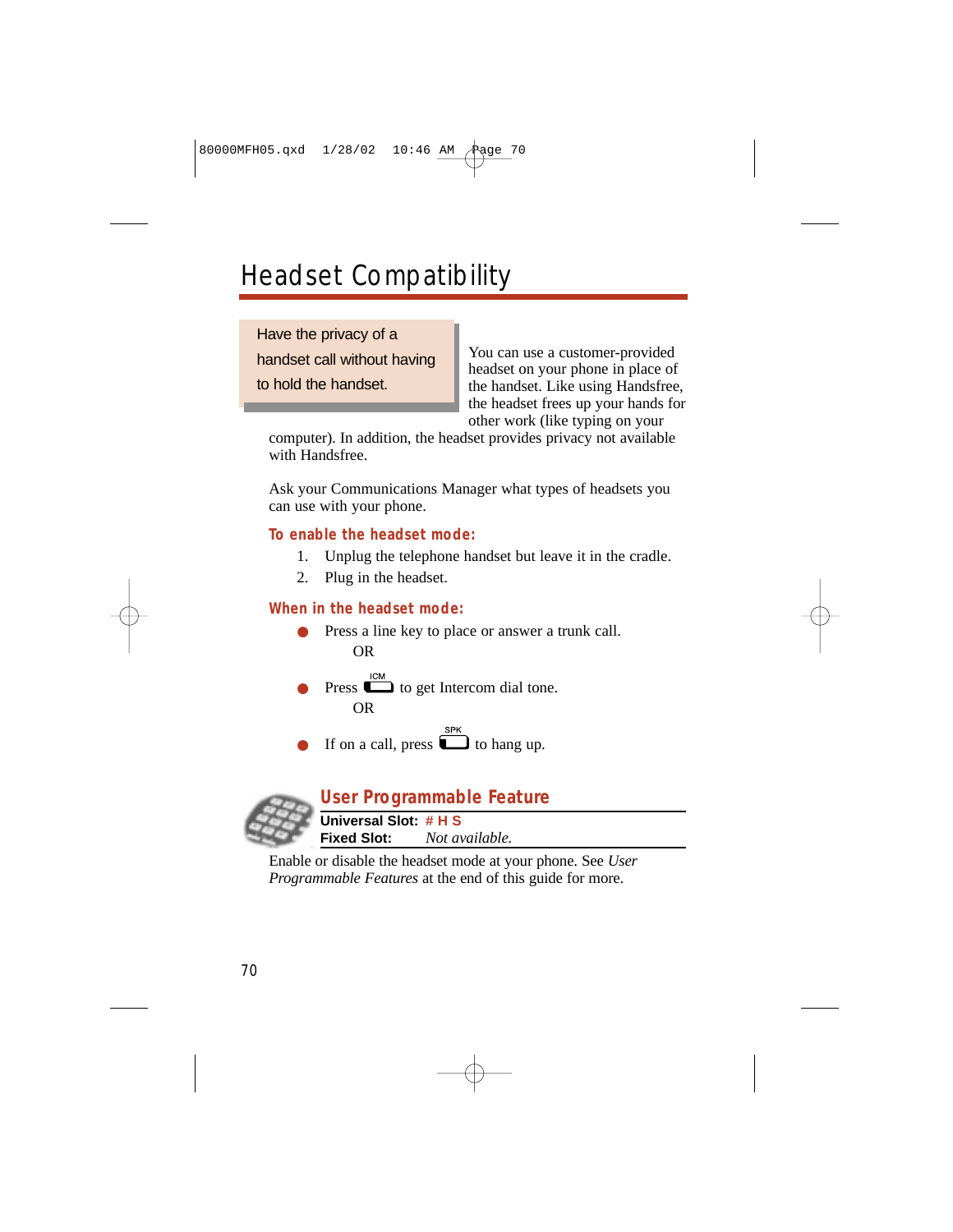Have a call wait on Hold, then pick it up to continue the conversation.

Hold lets you put a call in a temporary waiting state. The caller on Hold hears silence or Music on Hold, not the conversation in your work area. While your call waits

on Hold, you can process other calls and use other features. Calls that you leave on Hold too long will recall to you if you forget to pick them up.

There are four types of Hold:

**System (Regular) Hold** 

With System Hold, an outside call you place on Hold flashes the line key at your co-workers' phones. Any co-worker with a flashing line key for the call can pick it up.

#### **Exclusive Hold**

When you place a call on Exclusive Hold, only you can pick up the call from Hold. The line flashes on your phone but shows busy on your co-workers' phones. Exclusive Hold is important if you don't want a co-worker picking up your calls on Hold.

#### ● **Automatic Hold**

Automatic Hold allows you to be on an outside call, activate a feature and automatically place the call on Hold. You don't have to press the Hold key. The system places your call on Hold when you press **CONF**, **ICM**, a Call Coverage key or a Hotline key.

#### **Intercom Hold**

You can also place an Intercom call on Hold. Your Intercom call on Hold does not indicate on any other telephone.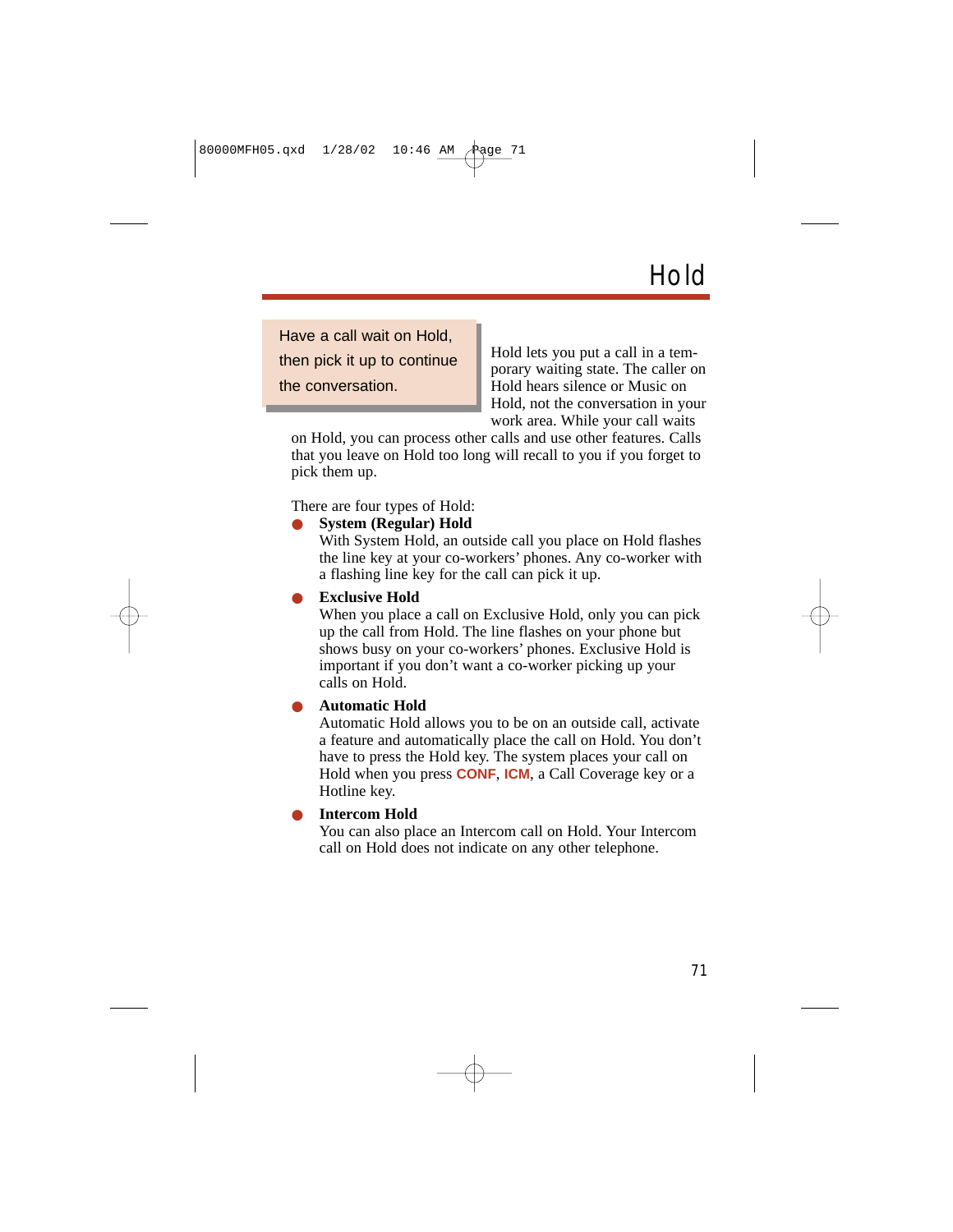## Hold

**To place an outside call on System Hold:**

- $1.$  Press  $HOLD$
- 2. Hang up.

*The line will recall with a distinctive "double-wink" flash rate if you leave it on Hold too long.*

**To pick up an outside call on System Hold:**

1. Press the flashing line key.

**To pick up an outside call that a co-worker has placed on System Hold (if you don't have a line key for the call):**

- 1. Press  $\overline{\phantom{a}}$  .
- 2. Dial  $\left( \frac{\ast}{\ast} \right)$   $\left( \frac{4}{\ast} \right)$  followed by the line number (e.g., 01) for line 1).

**To place an outside call on Exclusive Hold:**

 $1.$  Press  $\boxed{\text{HOLD}}$  twice.

### **To pick up a trunk call on Exclusive Hold:**

1. Press the flashing line key.

### **To place an Intercom call on Hold:**

- $1$  Press  $HOLD$
- 2. Hang up.

### **To pick up a call on Intercom Hold:**

- 1. Lift handset.
- 2. If you don't hear Intercom dial tone, press  $\Box$ .
- $3.$  Press  $rac{\text{HOLD}}{2}$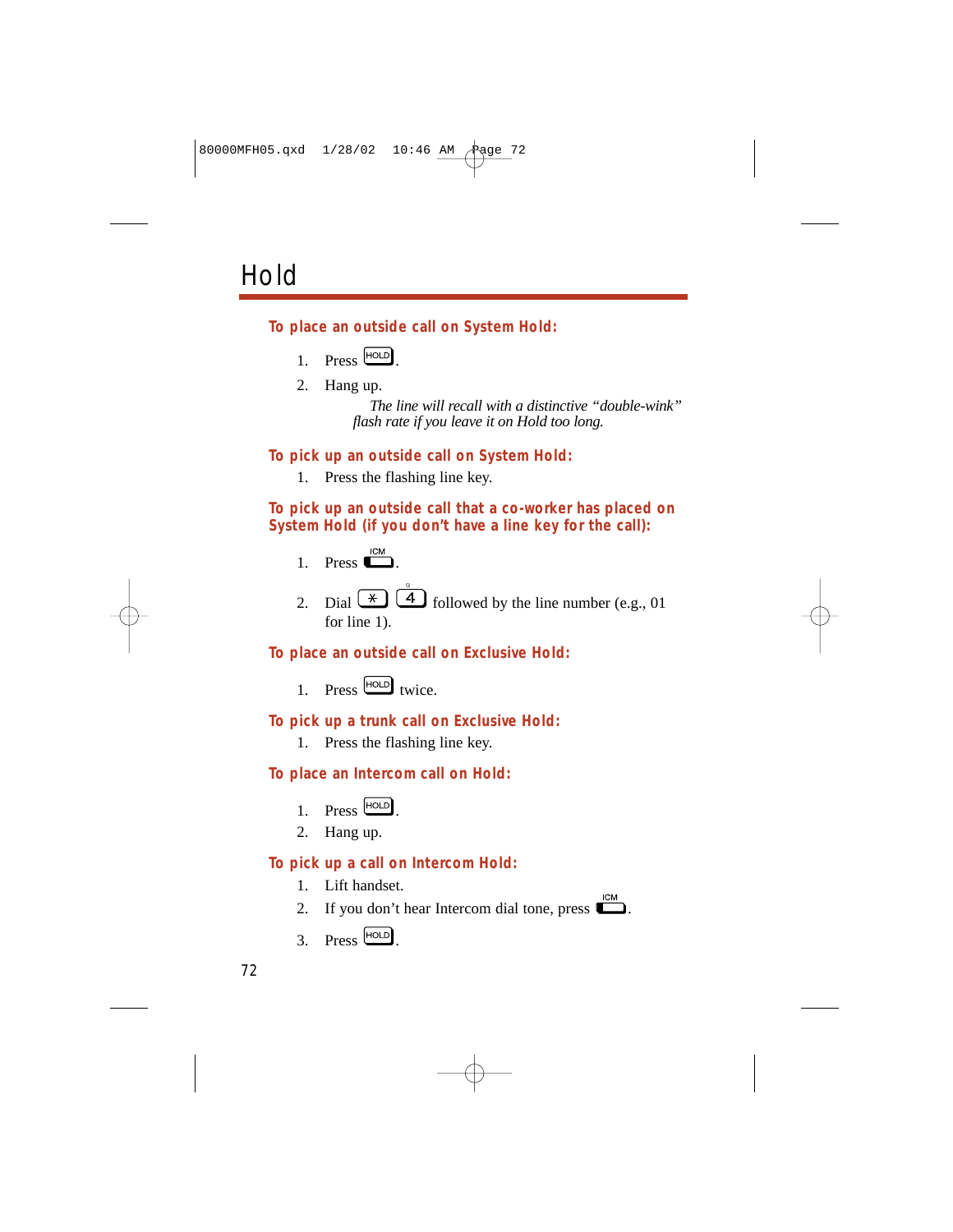### **Hold Recall**

Your telephone display can show the type of call recalling, as well as which co-worker initially placed the call on Hold.

Following are the displays you see at your phone when a call placed on Hold is recalling. In the first example, the call was placed on Hold at extension 301 (which does not have a name). In the second example, the call was placed on Hold at extension 300 (which has the name *ATTENDANT)*.

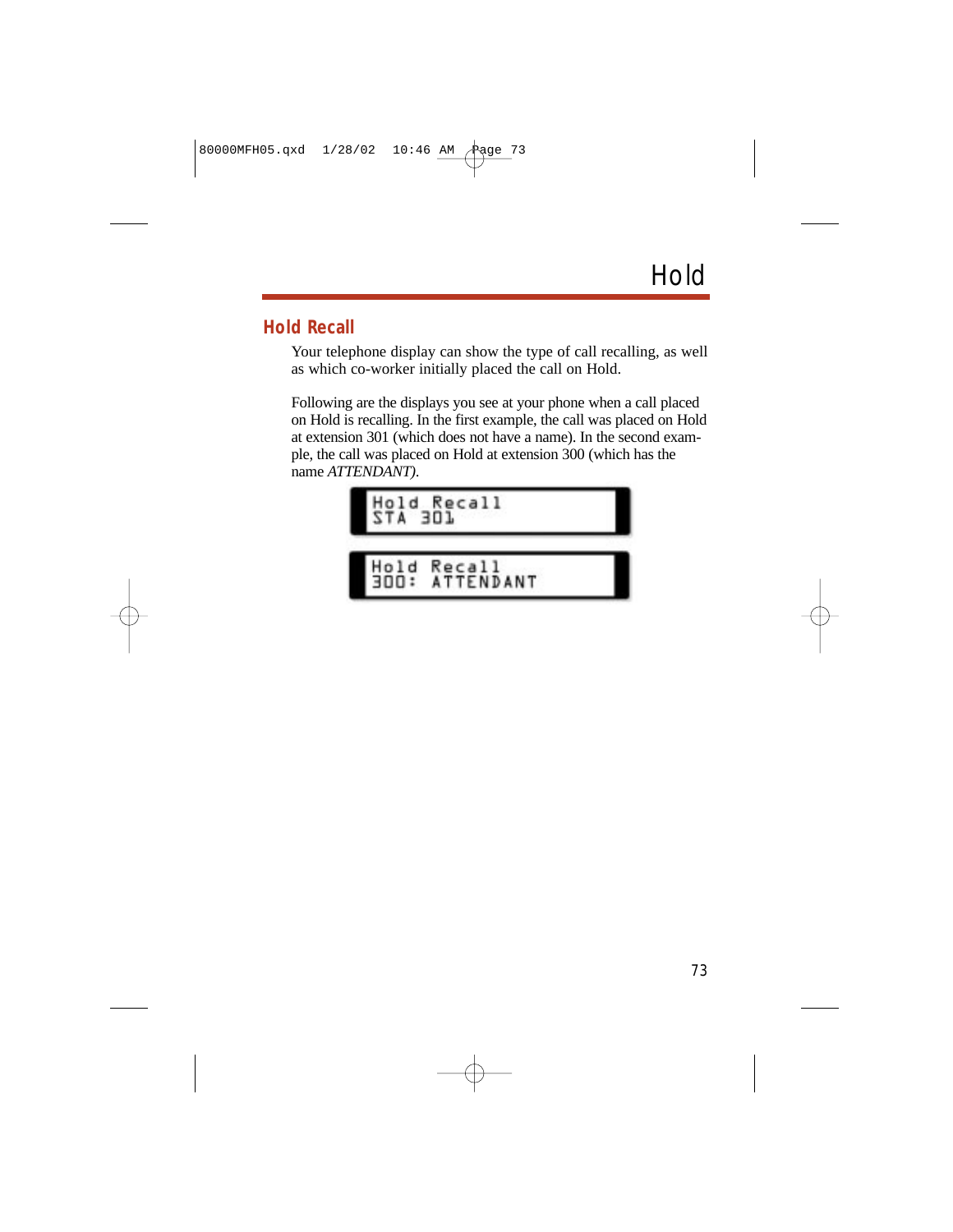## **Hotline**

Take advantage of one-button calling to a co-worker with whom you work closely.

A Hotline key is a type of Programmable Function Key that gives you one-button calling and Transfer to the co-worker assigned as your Hotline partner.

You can have multiple Hotline keys on your phone, each set up for a different Hotline partner. Your Hotline keys also show you the status of your partners' extensions.

### **Hotline Key Flash Rates**

**When the key is: The covered extension is:** Off Idle or not installed On Busy or ringing<br>Flashing Fast In Do Not Distur In Do Not Disturb

#### **To place a call to your Hotline partner:**

1. Press your Hotline key.

### **To Transfer your outside call to your Hotline partner:**

- 1. While on the call, press your Hotline key.
- 2. Announce the call and hang up.

OR

Hang up to have the call wait at your Hotline partner unannounced.

### **To answer a call from your Hotline partner:**

1. Speak toward your phone.



### **User Programmable Feature**

**Universal Slot: # H L Fixed Slot:** *Not available.*

Change your Hotline key assignments. See *User Programmable Features* at the end of this guide for more.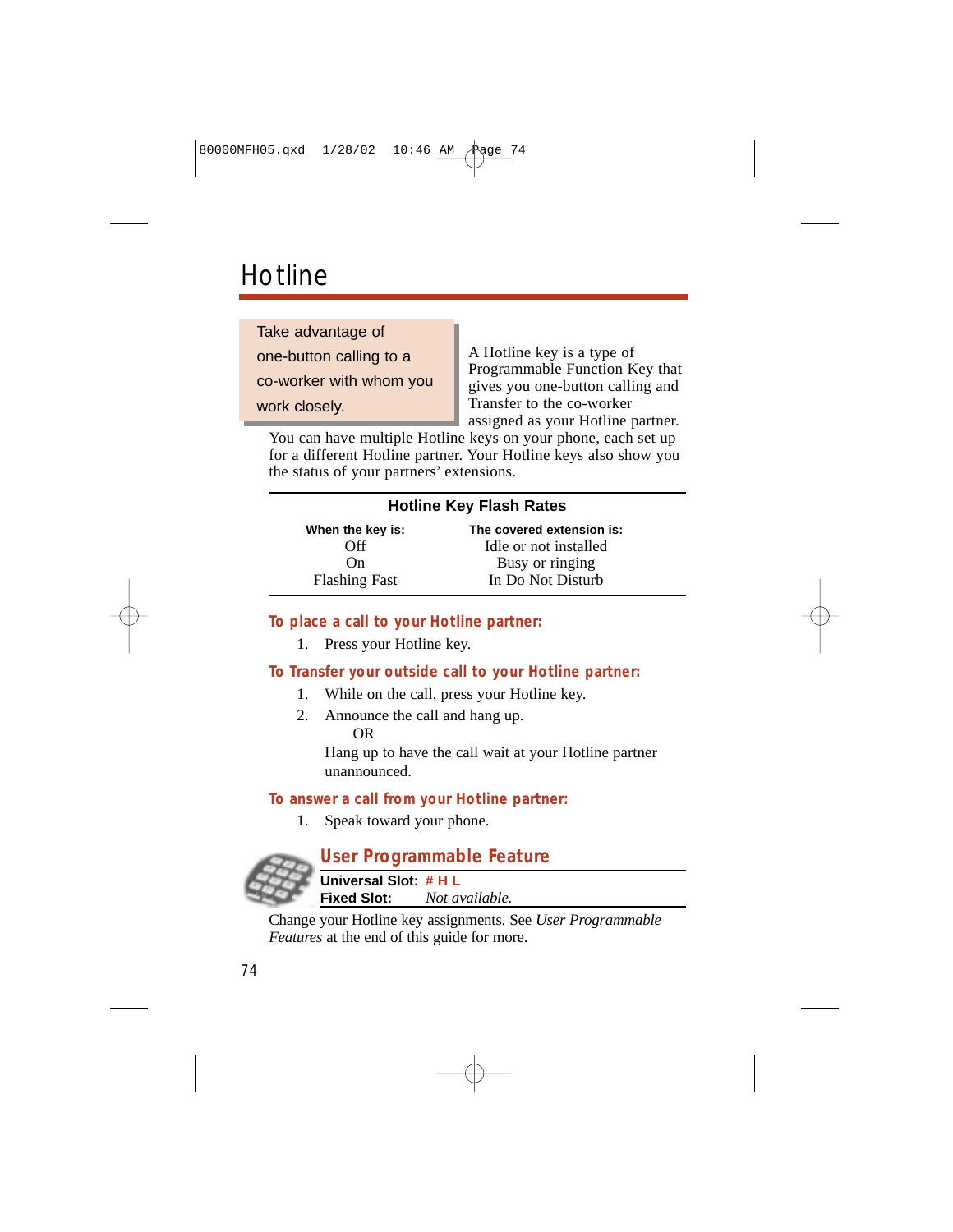Use the advanced features of your phone just by pressing a soft key, without remembering feature codes.

Your display telephone has Interactive Soft Keys that provide intuitive feature access. You'll find it is no longer necessary to remember feature codes to use the advanced features of your phone. Instead, the function of your soft

keys change as you process calls.

When appropriate, this handbook provides the Interactive Soft Key steps along with the codes for each feature. For additional information on your soft keys, refer to the separately printed *Soft Key Glossary (P/N 80000GLO\*\*)*.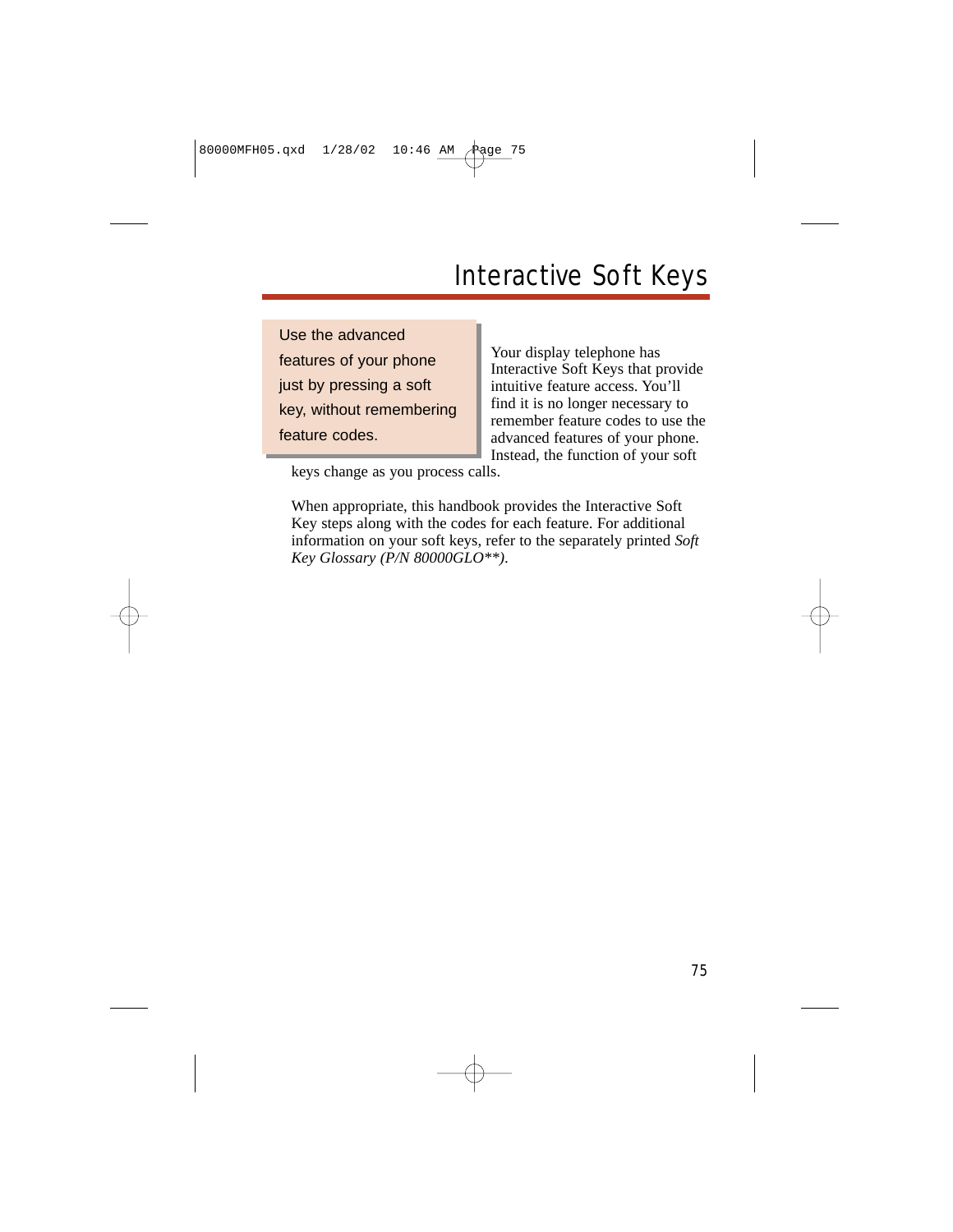## Intercom

Call your co-workers on

the Intercom.

Intercom gives you access to all your co-workers and your system's attendants.

### **Handsfree Answerback**

Handsfree Answerback lets you answer a voice-announced Intercom call by speaking toward your phone (without lifting the handset). Handsfree Answerback is also a convenience when you don't have a free hand to pick up the handset.

### **To place an Intercom call:**

#### **ICM** 1. Lift handset and press  $\Box$ .

2. Dial your co-worker's extension number (e.g., 301).

*To call your operator, dial the operator's extension number, or dial or 01-04 (depending on how your system is set up).*

*If your call voice-announces at your co-worker's extension, you can dial 1 to force the call to ring.*

**To answer an Intercom call (if you hear two beeps and your phone has Handsfree Answerback):**

1. Speak toward your phone.

OR

Lift your handset for privacy.

#### **To answer an Intercom call (if you hear one beep and your phone does not have Handsfree Answerback):**

1. Lift the handset.

### **To answer an Intercom call (if you hear ringing):**

1. Lift the handset.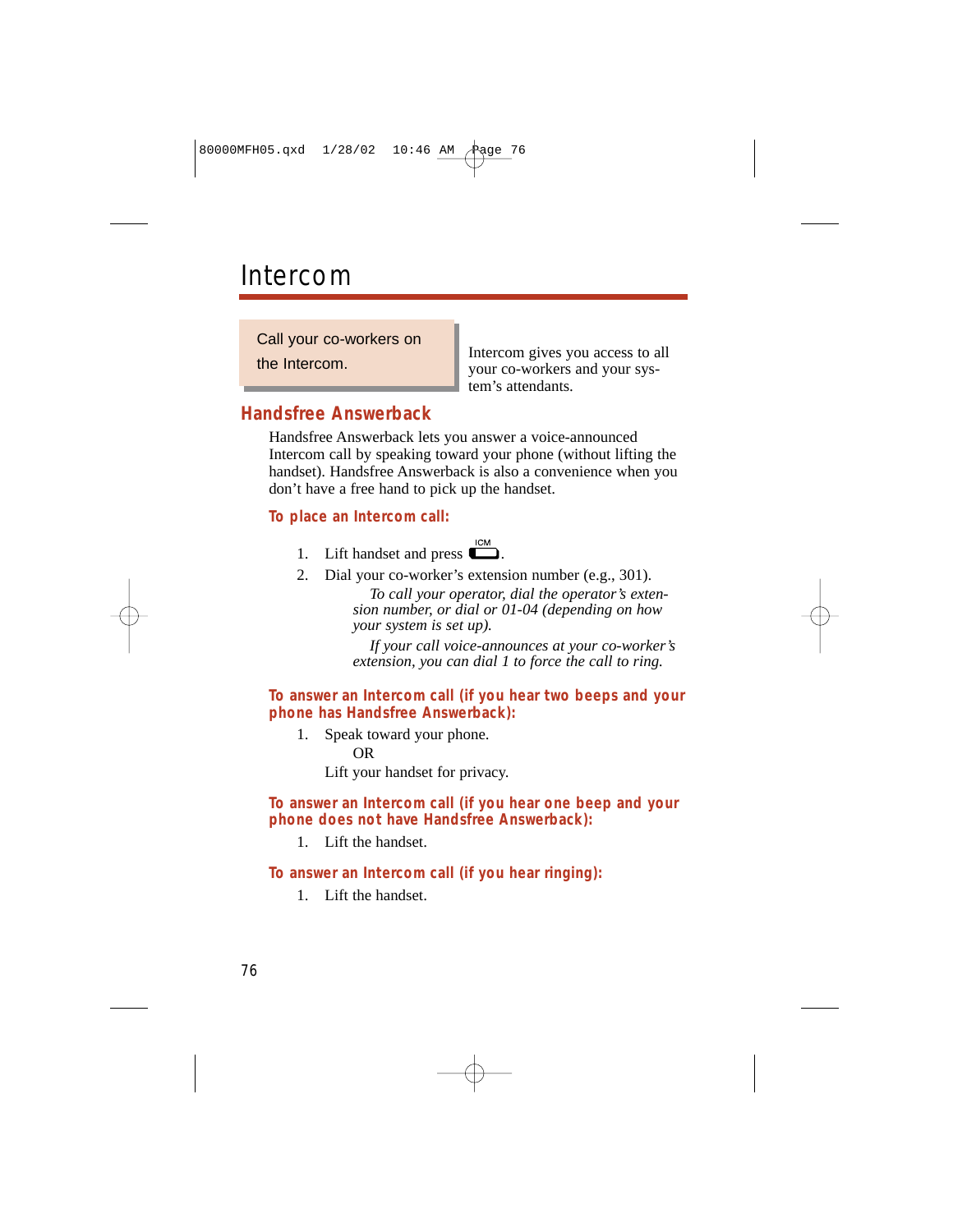

### **User Programmable Feature**

**Universal Slot: # V A Fixed Slot: # I V or # I R**

Enable voice-announce or ringing for your incoming Intercom calls. See *User Programmable Features* at the end of this guide for more.

**Using Your Soft Keys**

 $PGM + MORE + VAN$ 



Handsfree Answerback On (Forced Intercom Ringing Off) Handsfree Answerback Off (Forced Intercom Ringing On)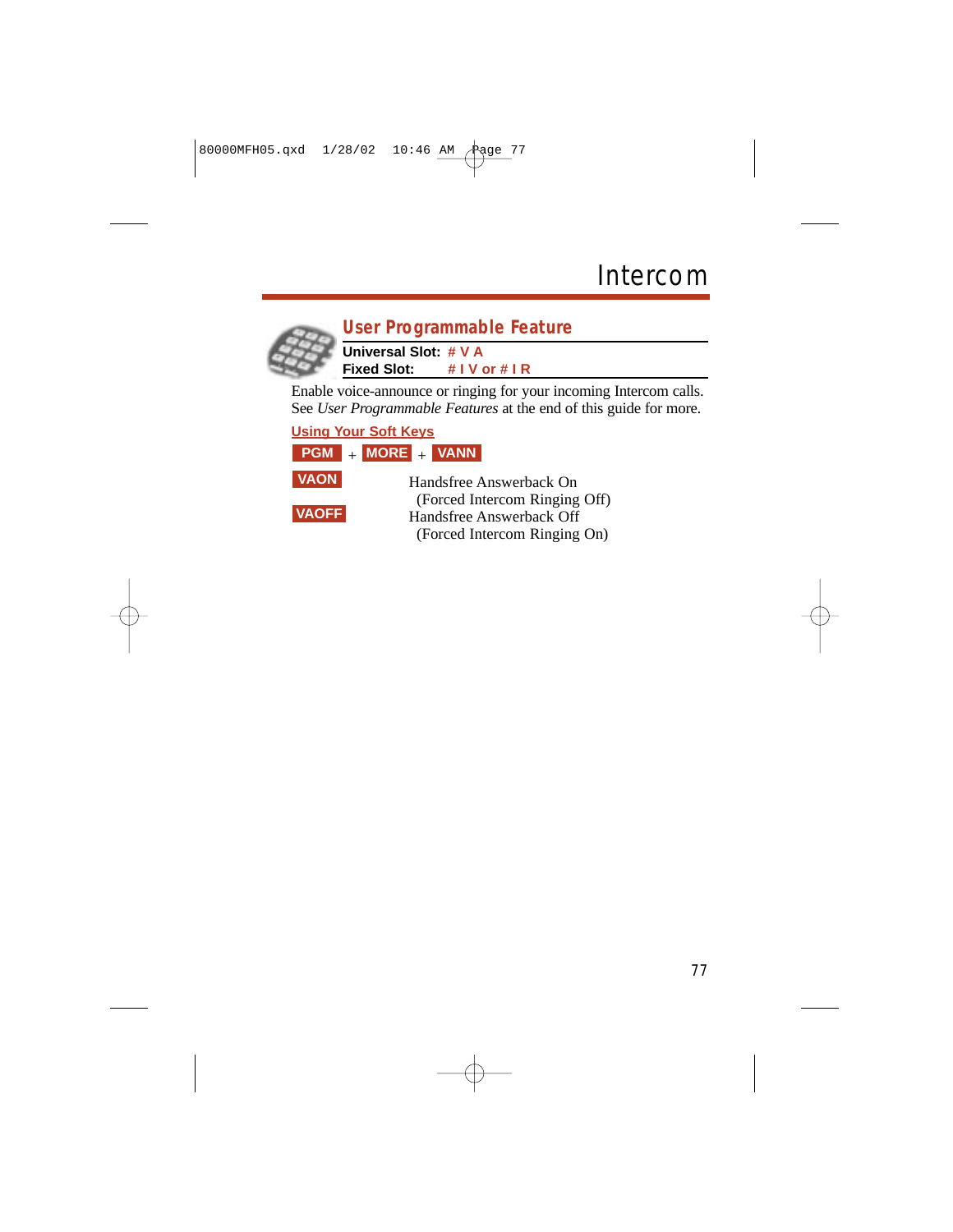Quickly redial the last number you dialed.

Last Number Redial allows you to quickly redial the last outside number you dialed. Quickly recall a busy or unanswered number with-

out manually dialing the digits. Last Number Redial saves in the system memory the last 20 digits you dial, and can retain any combination of digits 0-9, # and \*. The system remembers the digits regardless of whether the call was answered, unanswered or busy.

### **To redial your last call:**

### ● **Standard Operation**

- 1. (Optional) Press an idle line key to preselect a line for your call.
- LND 2. Press  $\overline{\phantom{a}}$

### ● **Using Your Soft Keys**

- 1. Press a line or loop key for your call.
- 2. Press **LND**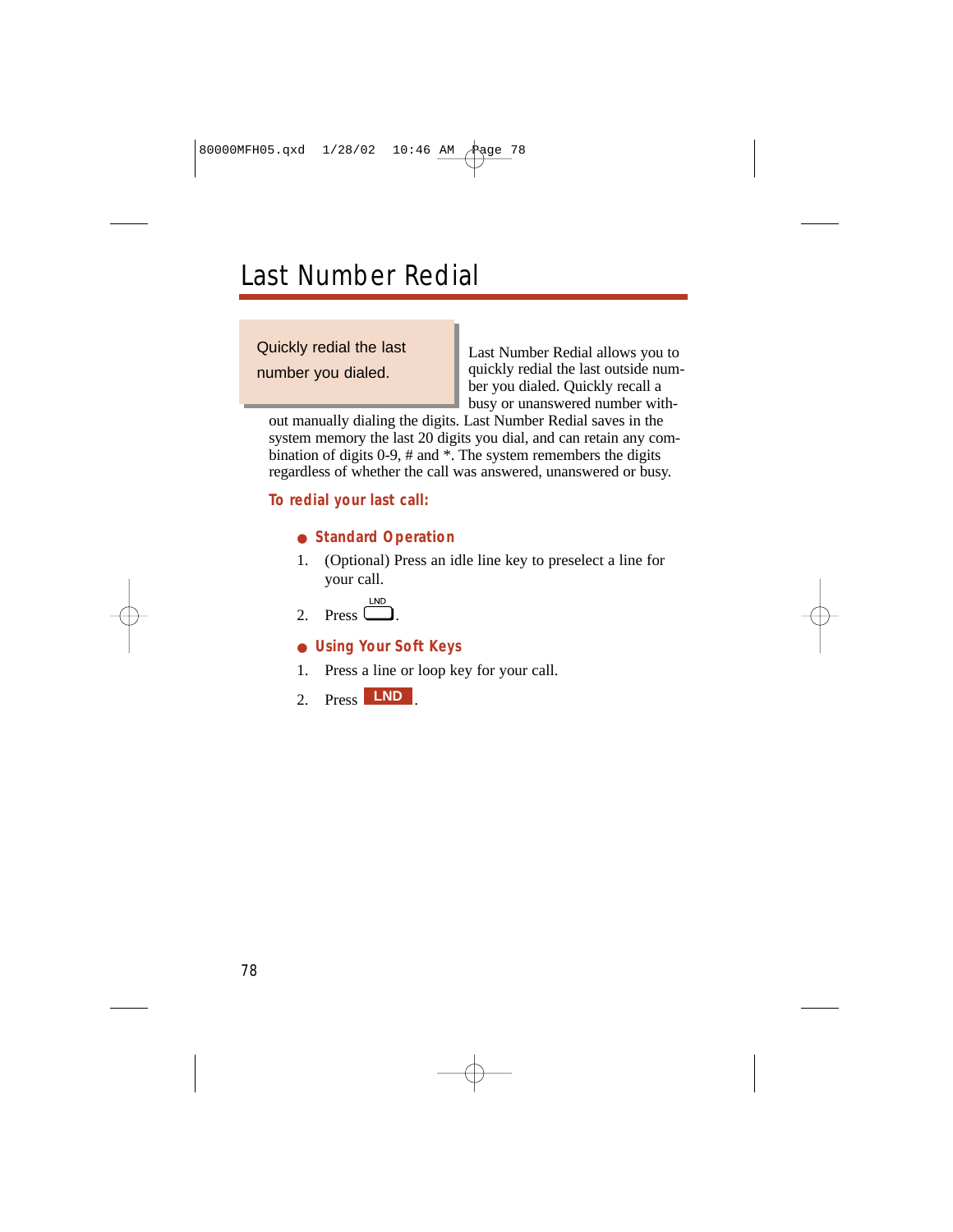## Meet-Me Conference

Set up a multiple-party telephone meeting with your co-workers.

With Meet-Me Conference, you can set up a telephone meeting with some of your co-workers without leaving the office. Your

co-workers join the Conference by dialing a Meet-Me Conference code.

#### **To set up a Meet-Me Conference:**



2. Dial  $\left(\frac{1}{2}\right)$   $\left($ OR

Press **PAGE**.

- 3. Dial a page zone number. *Your page zone numbers are 1-7 for zones 1-7 and 0 for All Call.*
- 4. Announce the Meet-Me Conference code. *Meet-Me Conference codes are #11 and #12.*
- 5. Do not hang up.
- **ICM** 6. Press  $\Box$  and dial the announced Meet-Me Conference code.

OR

### **Press MT11** or MT12.

*MT11 corresponds to code #11. MT12 corresponds to code #12.*

*You and your co-workers must join the Conference within a specified interval. Check with your Communications Manager to find out what this interval is.*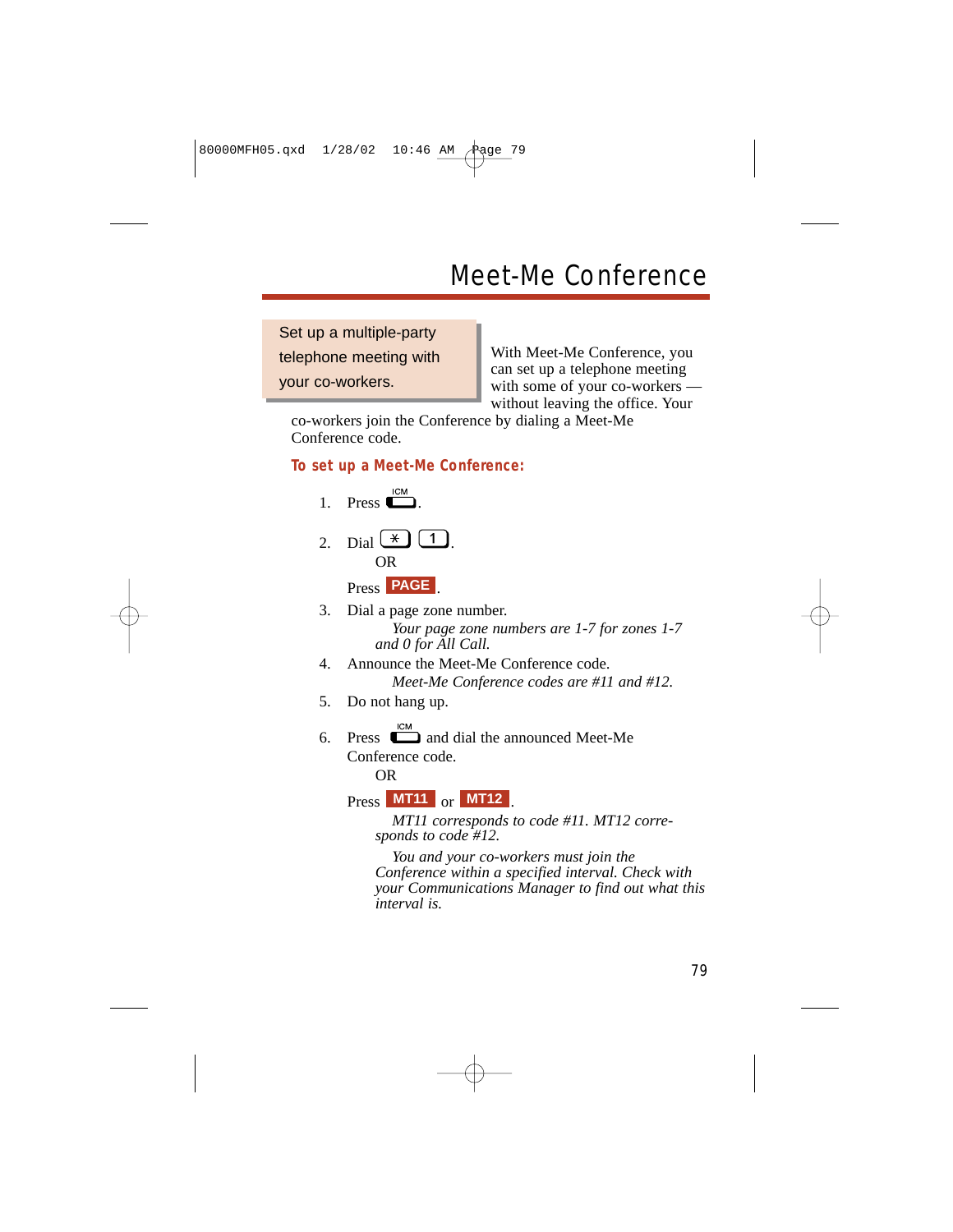### **To join a Meet-Me Conference:**

- 1. Listen for page announcing the Meet-Me Conference.
- **ICM** 2. Lift handset and press  $\Box$ .
- 3. Dial the announced Meet-Me Conference code. *Meet-Me Conference codes are #11 and #12.*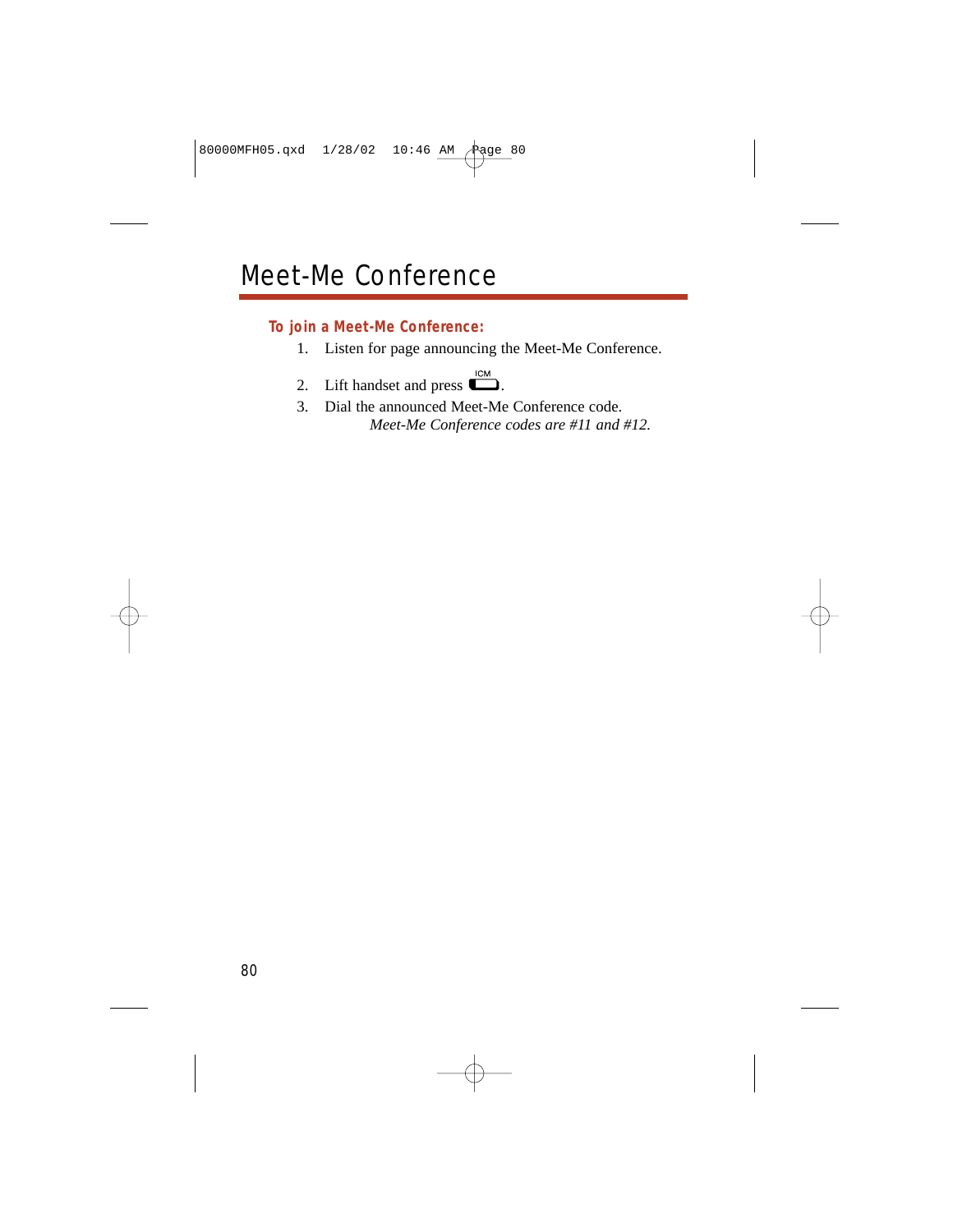Message Waiting

Leave a Message Waiting request for a return call.

You can leave a Message Waiting indication at a busy or unanswered co-worker's phone requesting a

return call. You don't have to keep calling your co-worker back, hoping to find them available. The Message Waiting indication is a flashing MW key on your co-worker's phone. When your co-worker answers their Message Waiting, you'll automatically get a call.

You can leave Messages Waiting at any number of extensions. Also, any number of co-workers can leave Messages Waiting at your phone.

#### **To leave a Message Waiting:**

1. Place Intercom call to your co-worker.

*The co-worker you call can be unanswered, busy or in Do Not Disturb.*

- 2. Press  $\Box$  or **MSG**
- 3. Hang up.

**MW** *starts flashing on your co-worker's phone.*

### **To answer a Message Waiting:**

*Your* **MW** *key must be flashing.*

1. Press 
$$
\square
$$

2. Press 
$$
\overset{\text{MW}}{\bullet}
$$

*Normally, your* **MW** *key goes out. If it continues to flash, you have additional Messages Waiting.*

*If the co-worker that left you the message doesn't answer, is busy, or is in DND, your Message Waiting cancels.*

*If your co-worker doesn't answer, press your* **MW** *key to leave them a Message Waiting.*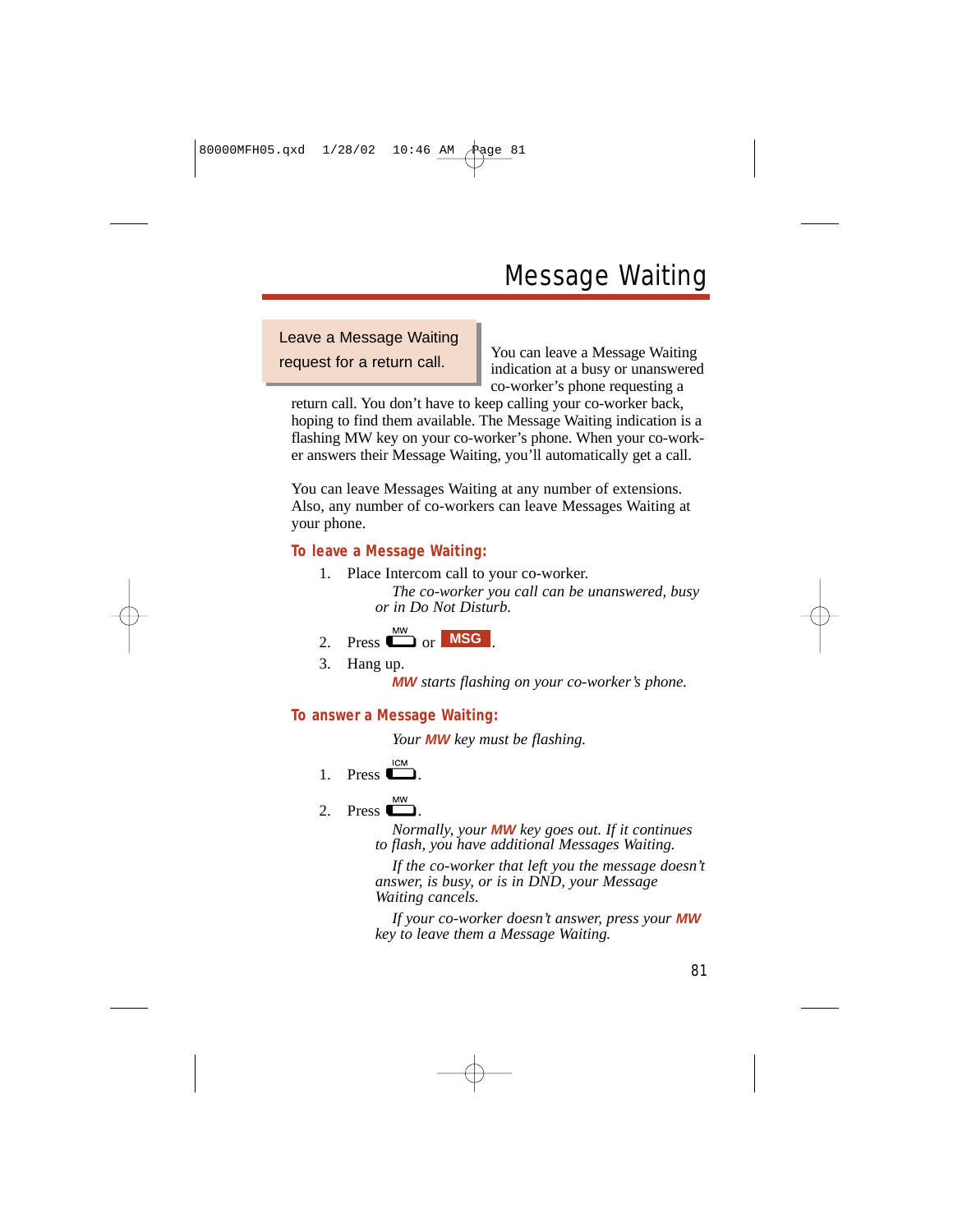**To review your Messages Waiting and then select a message for a return call:**

1. Do not lift the handset.

2. Press 
$$
\bullet
$$

*The first message displays. Press* **MW** *repeatedly to display additional Messages Waiting, if any.*

- 3. Press  $\sum_{n=1}^{\infty}$  when the extension you want to call displays.
- MW 4. Press  $\overline{\phantom{a}}$ .

*If the co-worker that left you the message doesn't answer, is busy, or is in DND, your Message Waiting cancels.*

*If your co-worker doesn't answer, press your* **MW** *key to leave them a Message Waiting.*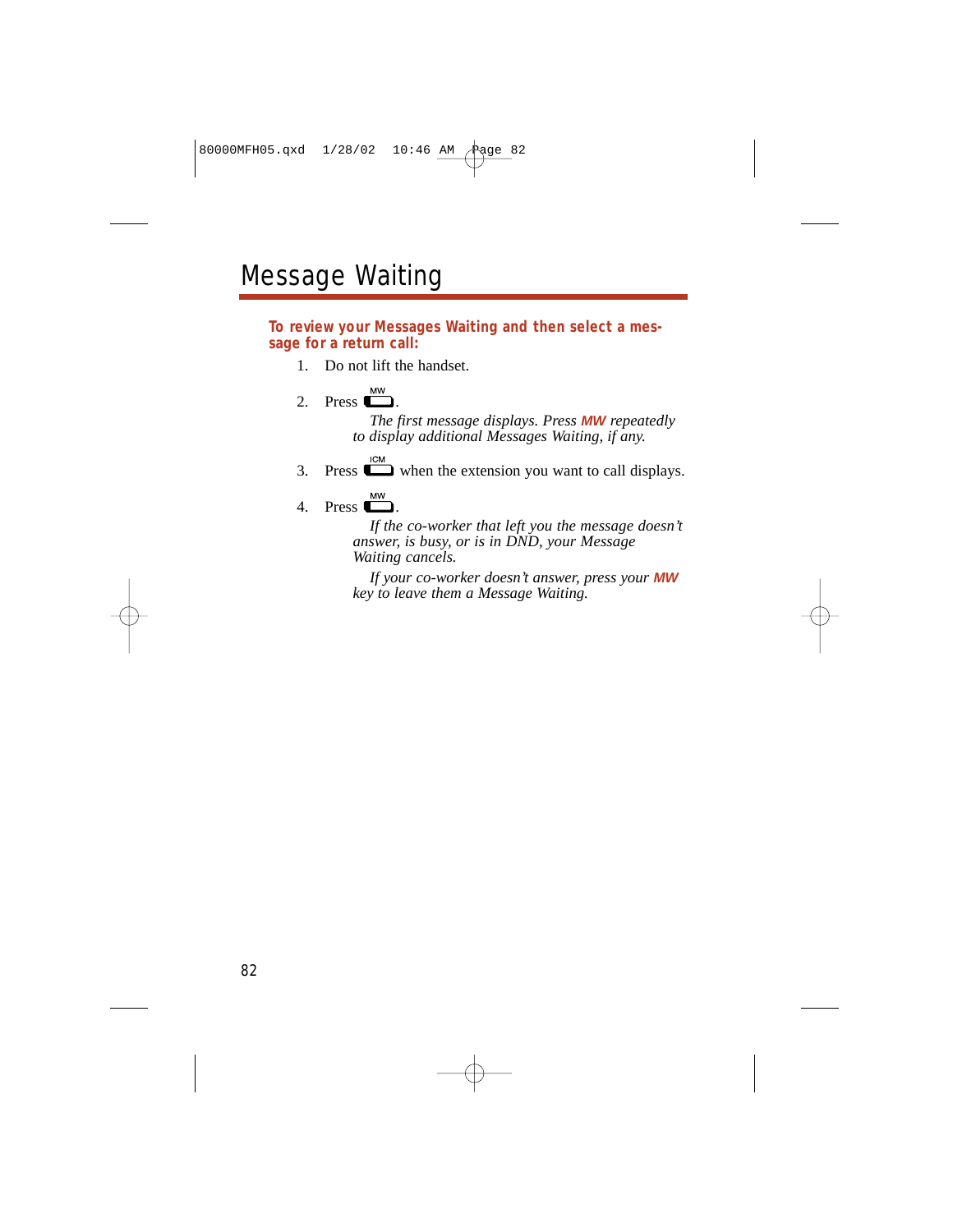## Microphone Mute

Talk to a co-worker in your office without your caller hearing the conversation.

Microphone Mute lets you turn off your phone's Handsfree microphone at any time. Microphone Mute prevents your callers from hearing conversations in your

work area. You can use Microphone Mute while you are busy on the phone, in DND, or while a call is ringing. The microphone stays off until you turn it back on.

If you place a voice-announced Intercom call to a co-worker while their microphone is muted, you hear a single beep. (If their microphone is not muted, you will hear two beeps.)

#### **To activate Microphone Mute:**

1. Press 
$$
\square
$$

*Your* **MIC** *key goes on.*

*You can do this any time while on the phone or while your phone is idle.*

### **To deactivate Microphone Mute:**

1. Press 
$$
\bullet
$$

*Your* **MIC** *key goes off.*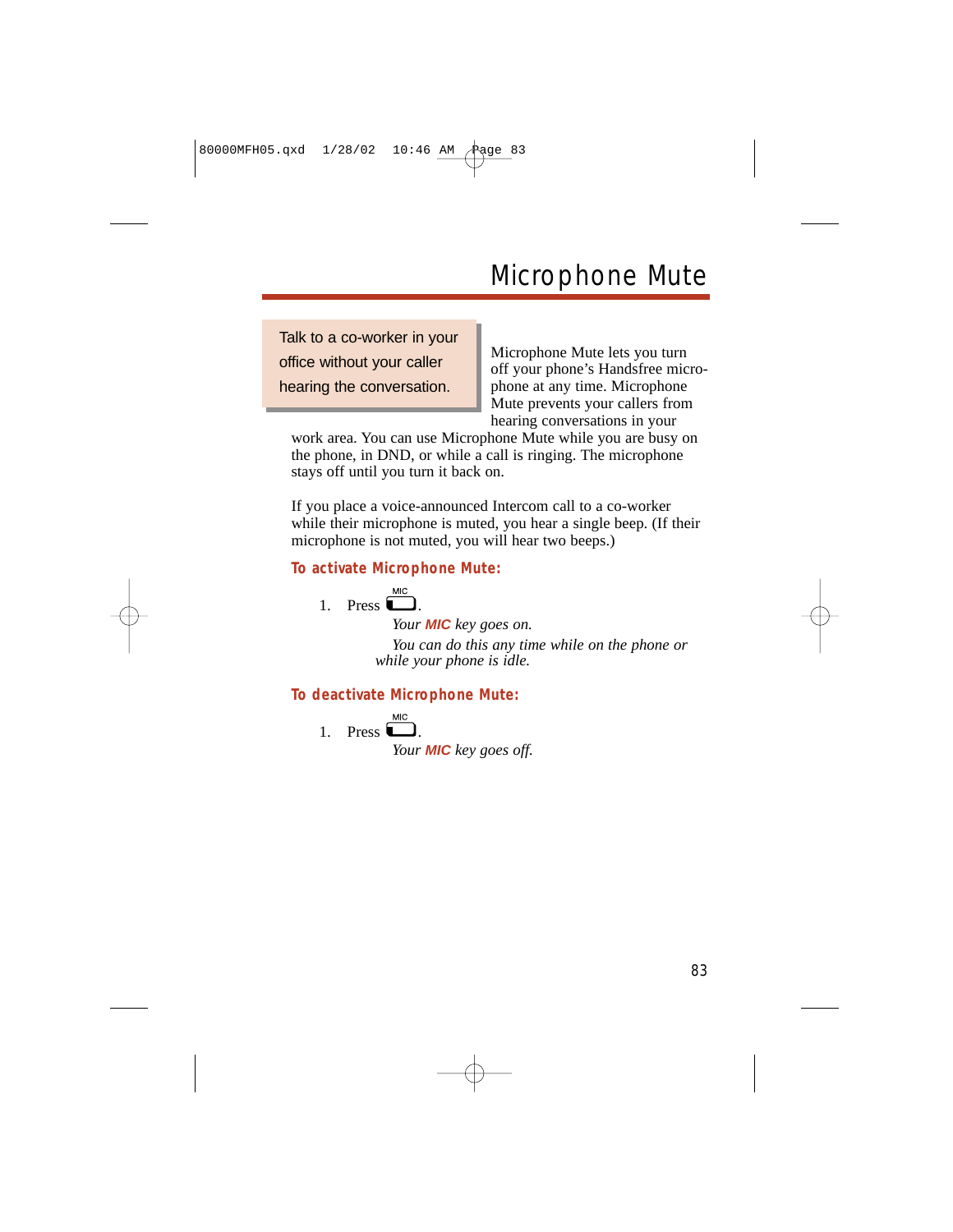## Monitor / Silent Monitor

Monitor a co-worker's conversation without them knowing you are on the phone.

Monitor lets you listen to the conversation at a busy co-worker's extension. Your busy co-worker and their caller have no indication that you are on the call. This feature could help you if you are a

service department supervisor, for example. You could listen to the questions that your department's callers ask without disturbing the service call.

### **!! CAUTION !!**

Monitor provides no warning tones prior to intrusion. Monitor may be interpreted as an invasion of privacy.

#### **To Monitor a call:**

- 1. Call busy co-worker.
- 2. Dial  $\boxed{6}$  or press **MON**.
- 3. Listen to the conversation in progress.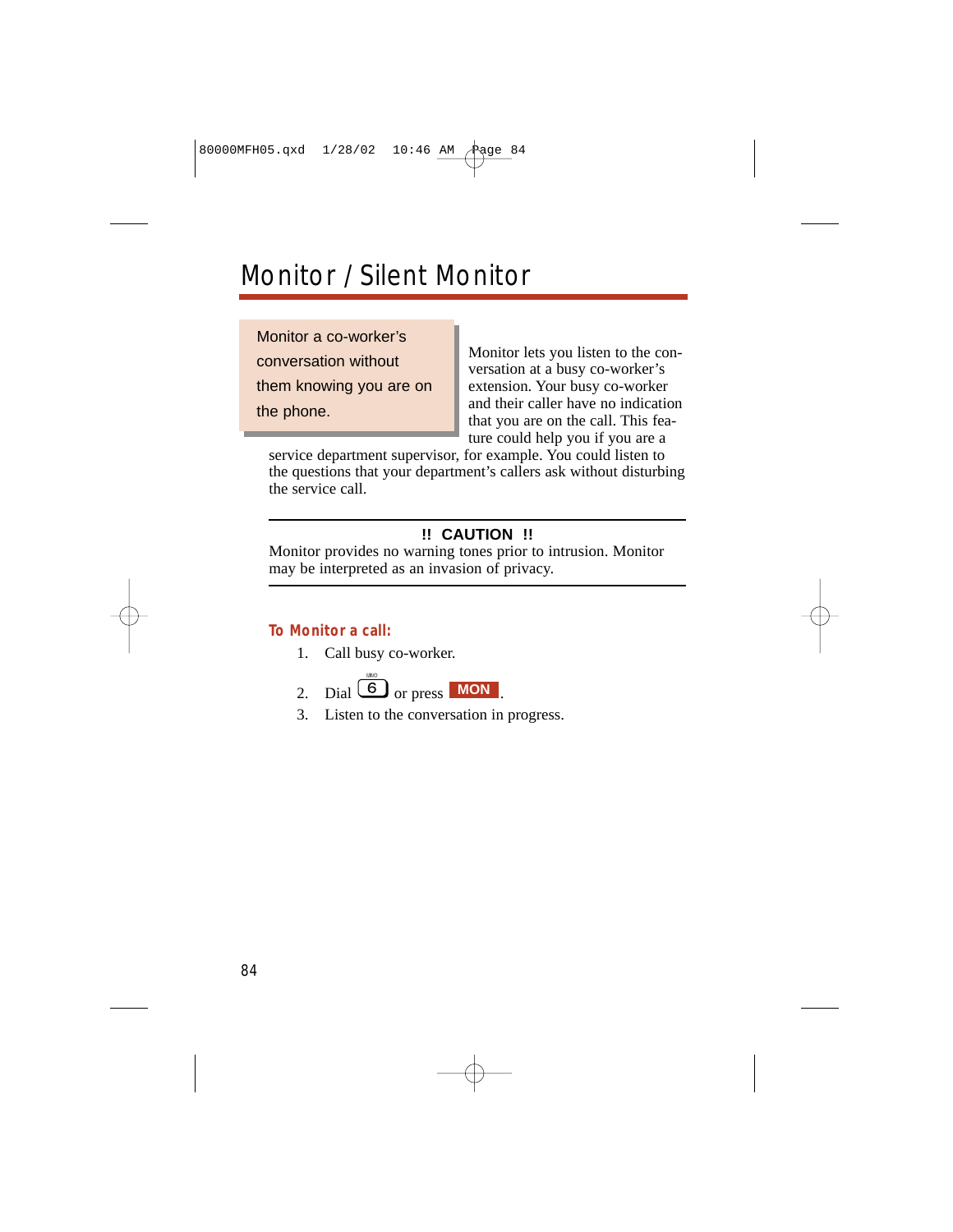## Night Service / Night Ring

Night Service reroutes your system's calls after hours.

Night Service redirects your system's calls to their Night Mode destination. Typically, the attendant or supervisor activates Night Service after normal working

hours, when most of your co-workers are unavailable to answer calls. If you are expected to put the system in the Night Mode, your phone will have a Night key. Check with your Communications Manager.

If your system has Universal Night Answer (UNA), you may be able to dial the UNA code to pick up calls at night.

#### **To activate or deactivate Night Service:**

- 1. Do not lift the handset.
- 2. Press your Night key.

*Your Communications Manager can tell you if you have a Night key, and which outside lines your Night key switches.*

### **To answer a call ringing UNA at night:**

1. Press 
$$
\Box
$$

2. Dial  $\mathbb{R}$   $\mathbb{R}$  followed by the UNA code (01-04).

*Dial the lowest number first (e.g., 01). If you hear busy, try the next number.*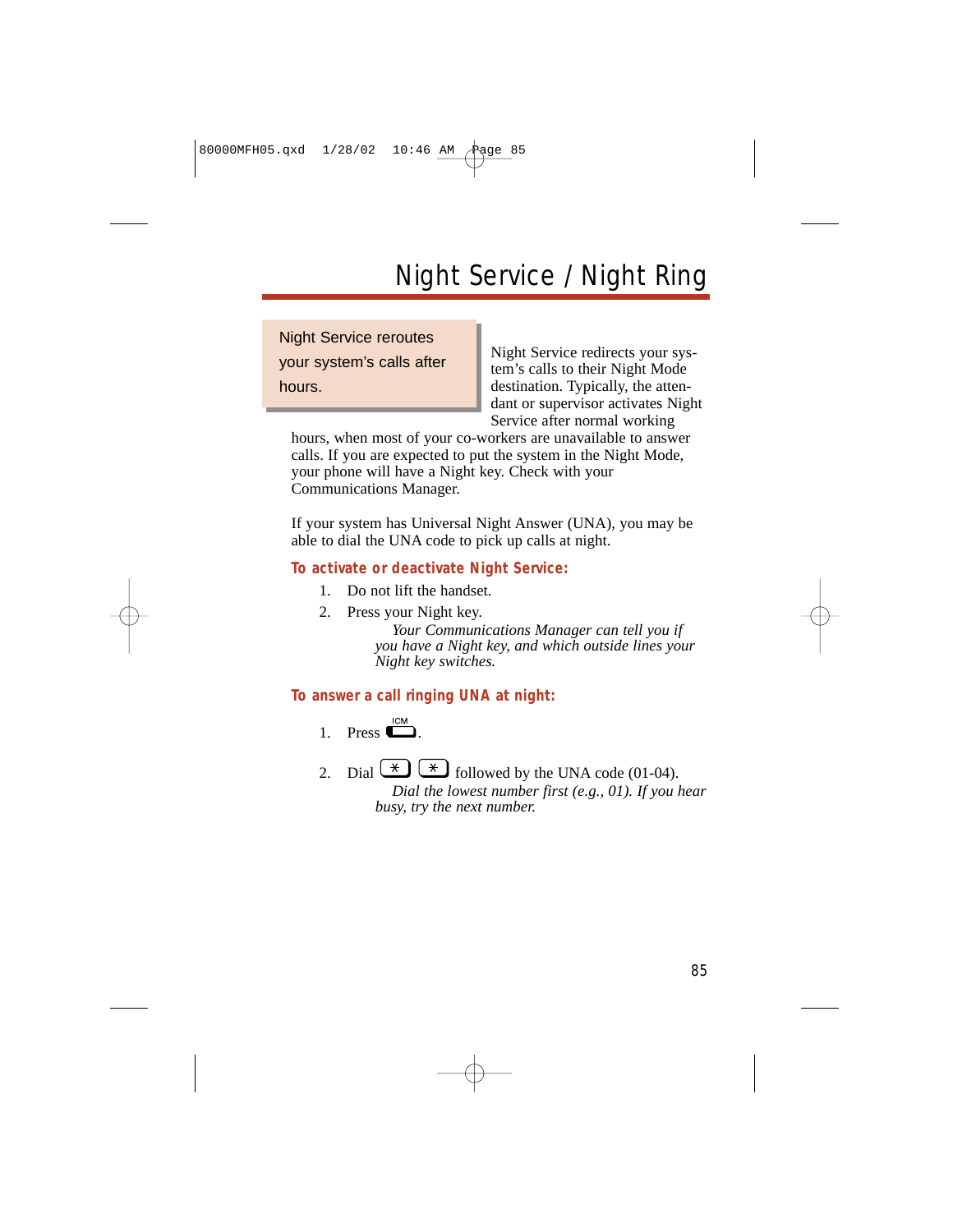## Off-Hook Signaling

Off-Hook Signaling helps important callers get through.

While you are busy on a call, Off-Hook Signaling lets you know when another caller is tying to get through. Off-Hook Signaling helps your important callers get

through, without waiting in line for you to become free. After you hear an Off-Hook Signal, you can use another system feature to process your current call (such as Hold or Park). You can then answer the waiting call.

You can receive Off-Hook Signals while you are busy on the handset. There are two types of Off-Hook Signaling:

#### ● **Off-Hook Ringing**

Off-Hook Ringing is muted ringing from your phone's speaker. Off-Hook Ringing occurs only for waiting outside calls.

### ● **Camp-On Tones**

Camp-On Tones are two beeps in your handset receiver. Camp-On Tones can occur for both waiting Intercom and outside calls.

Also refer to the *Voice Over* feature.

### **To adjust the volume of Off-Hook Ringing:**

1. Press  $\overline{ }$  or  $\overline{ }$  while you hear the muted ringing.



### **User Programmable Feature**

**Universal Slot: # O H S Fixed Slot:** *Not available.*

Change your Off Hook Signaling options. See *User Programmable Features* at the end of this guide for more.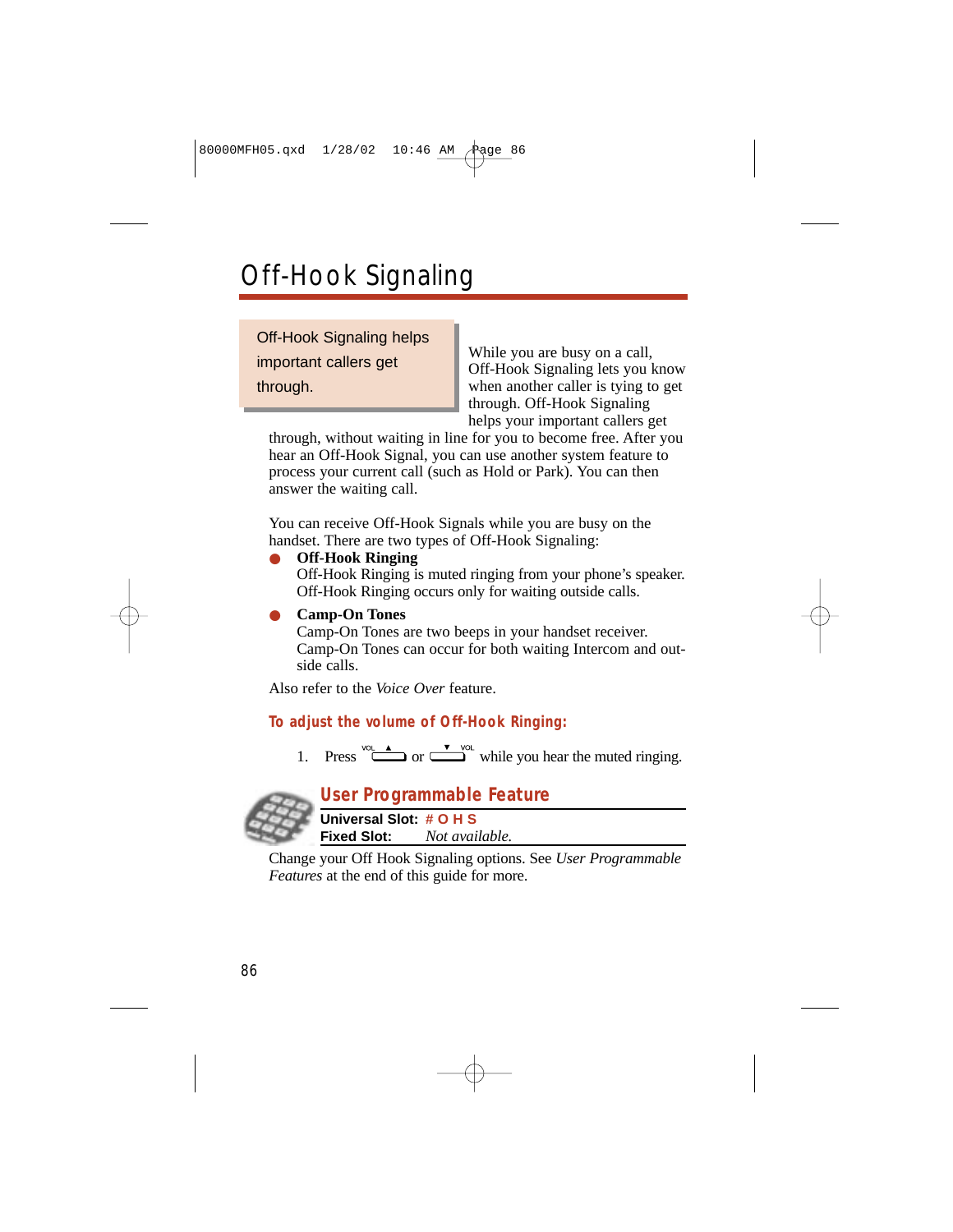Use Paging to broadcast announcements or quickly locate co-workers.

Paging lets you broadcast announcements to other keyset users and to external Paging speakers. Paging allows you to locate a co-worker or make an

announcement without calling each extension individually. There are two types of Paging: Internal Paging and External Paging.

### **Internal Paging**

Internal Paging allows you to broadcast announcements into 7 internal Paging Zones and All Call (all zones). When you make a zone page, your announcement simultaneously broadcasts to all extensions in the specified zone. When you make an All Call page, your announcement simultaneously broadcasts to extensions in all zones. (Your system may limit the length of your Paging broadcasts. Check with your Communications Manager.)

### **External Paging**

When you page into Internal All Call Page or Internal Zone Page 1, the system simultaneously broadcasts the announcement into the External Paging Zone. Typically, your system's External Paging Zone connects to speakers in your ceiling.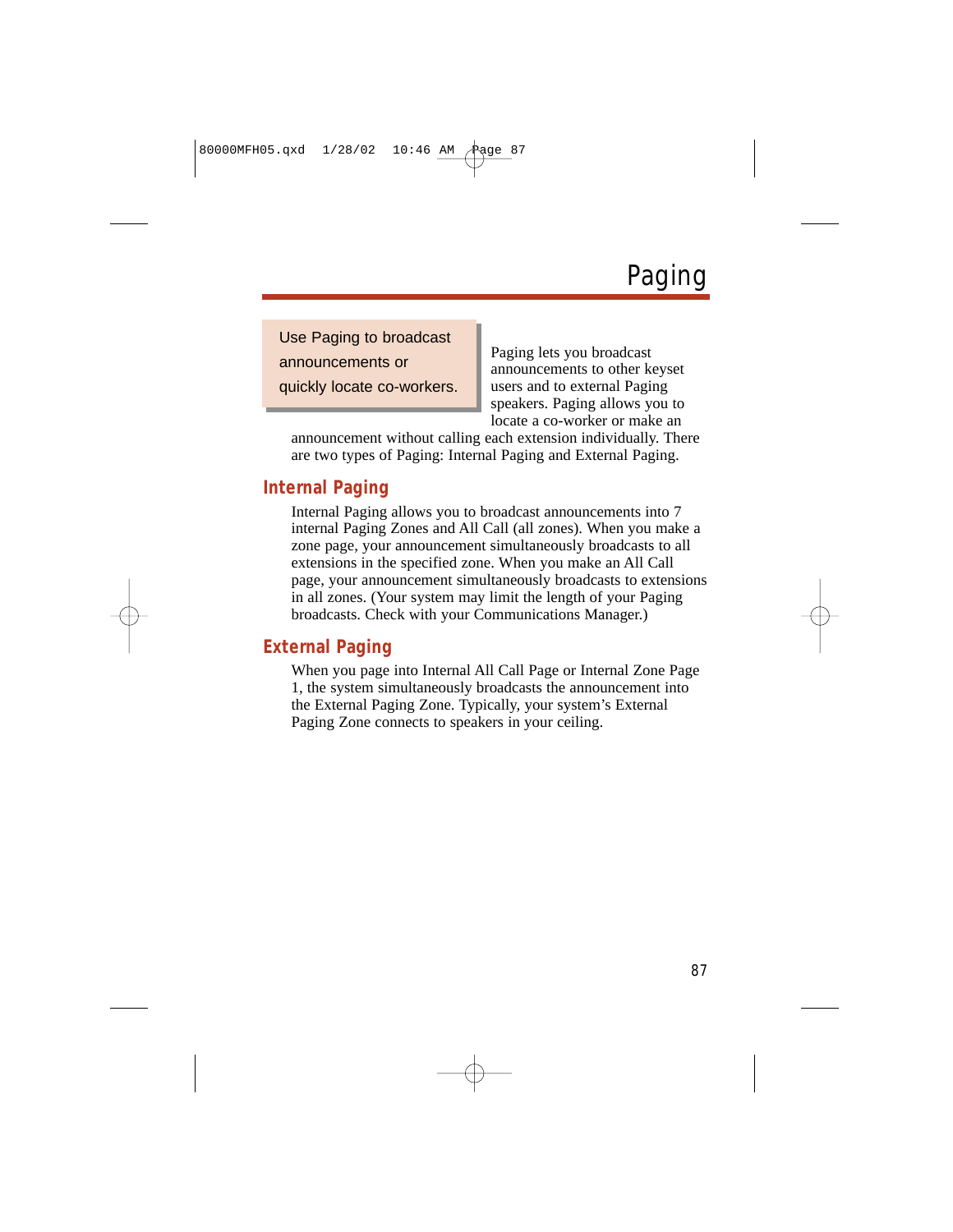# Paging

**To make an Internal Paging Announcement:**

- 1. Press  $\overline{\phantom{a}}$  .
- 2. Dial  $\begin{array}{c} \hline \star \end{array}$   $\begin{array}{c} \hline \end{array}$  or press **PAGE**.
- 3. Dial the Page Zone number or press **ALL** (for All Call Page).

*Page zone numbers are 1-7 or 0 for All Call.*

*If you dial* **\*10** *or* **\*11***, your announcement broadcasts into the External Paging Zone as well.*

4. Make announcement and hang up.



Enable or disable incoming Paging announcements. See *User Programmable Features* at the end of this guide for more.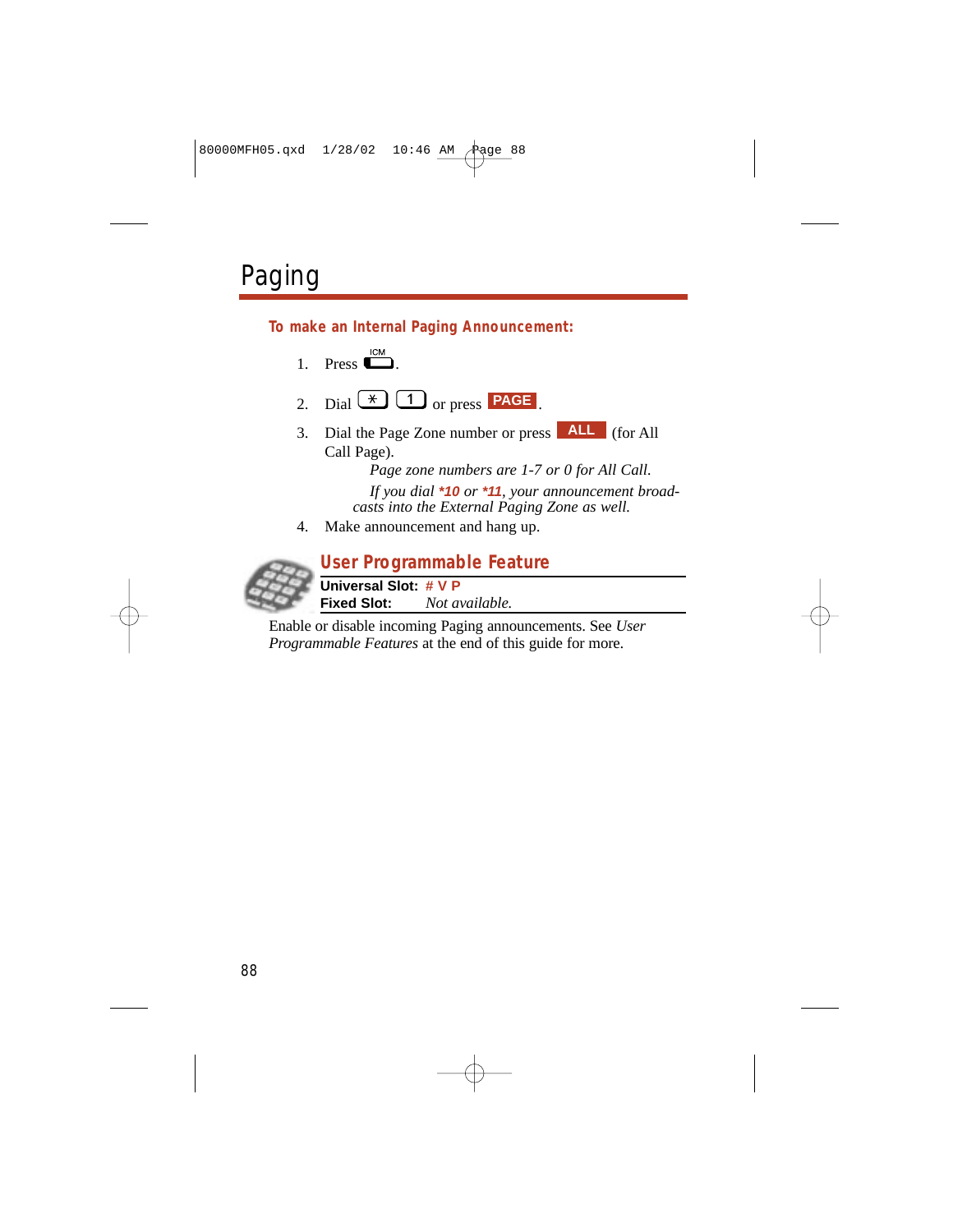Park a call in orbit so a co-worker can pick it up. You don't have to locate a co-worker to handle their calls.

Park places an outside call in a waiting state (called a Park Orbit) so a co-worker can pick it up. There are two types of Park: System and Personal. Use System Park when you want to have your call wait in one of 10 system

orbits (60-69). Personal Park allows you to park a call at an extension so a co-worker can pick it up. After parking a call, you can Page for the co-worker and hang up. Your co-worker then dials a code to pick up their call.

If a call you Park is not retrieved, it will recall to you. Your Communications Manager can tell you what the recall time is for System Park orbits 60-67. The recall time for orbits 68 and 69 is fixed at 5 minutes.

### **System Park**

**To Park a call in a System Park Orbit:**

- **Standard Operation**
- 1. While on an outside call, press  $\Box$ .
- 2. Dial  $\mathcal{L}$  and the System Park Orbit (60-69).
- 3. Hang up.
- **Using Your Soft Keys**
- 1. While on an outside call, press **PARK**
- 2. Press **SYS**
- 3. Dial the System Park Orbit (0-9) and hang up.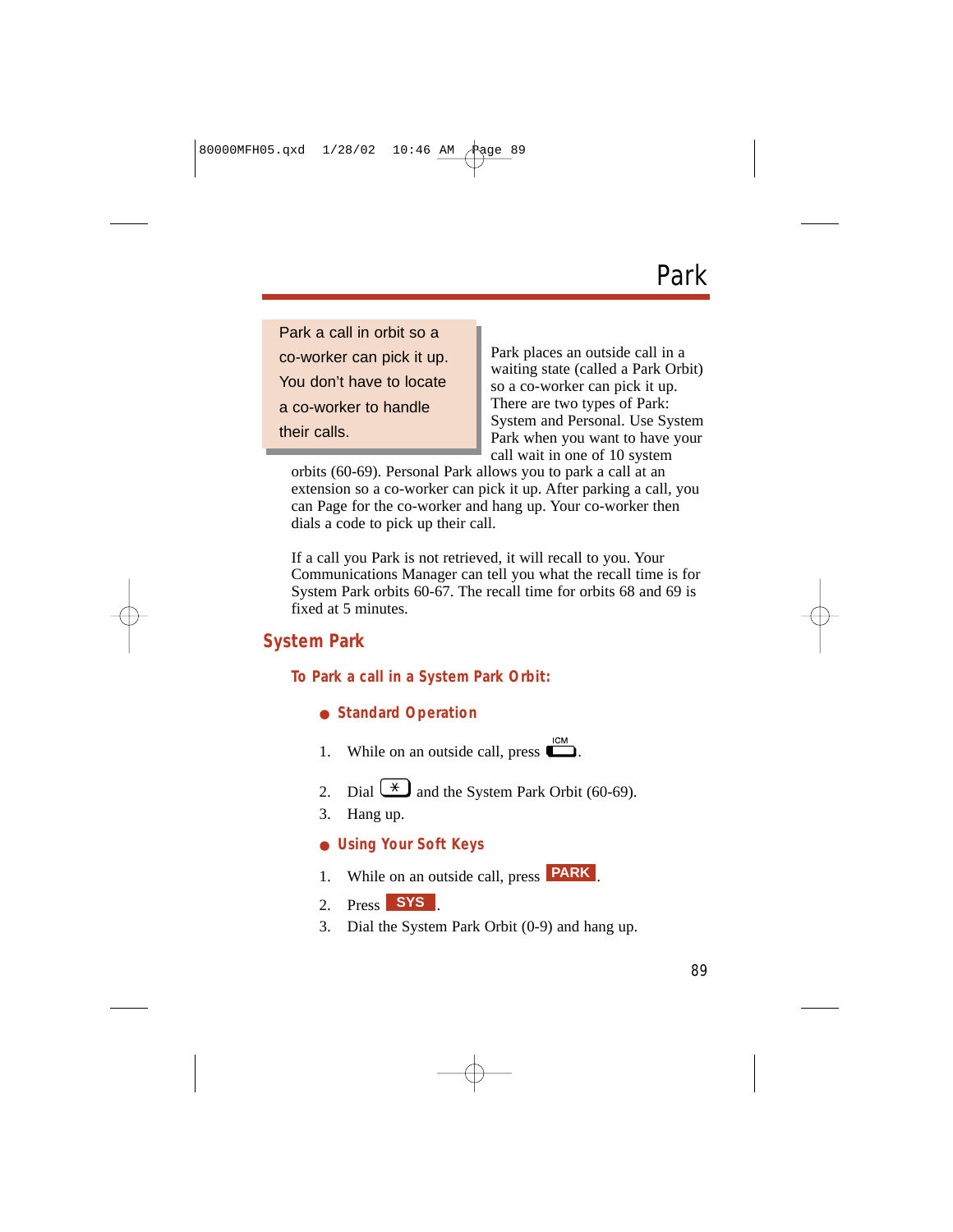**To retrieve a call from a System Park Orbit:**

● **Standard Operation**



- 2. Dial  $\overline{\mathcal{L}}$  and the System Park Orbit (60-69).
- **Using Your Soft Keys**
- 1. Press  $\Box$  and press **PKUP**.
- 2. Press SYS
- 3. Dial the System Park Orbit (0-9) and hang up.

### **Personal Park**

**To Park a call at a co-worker's extension (using Personal Park):**

- **Standard Operation**
- 1. While on an outside call, press  $\sum_{n=1}^{\infty}$ .

2. Dial 
$$
\rightarrow
$$
  $\rightarrow$   $\rightarrow$ 

3. Dial the number of the extension at which you want to Park the call.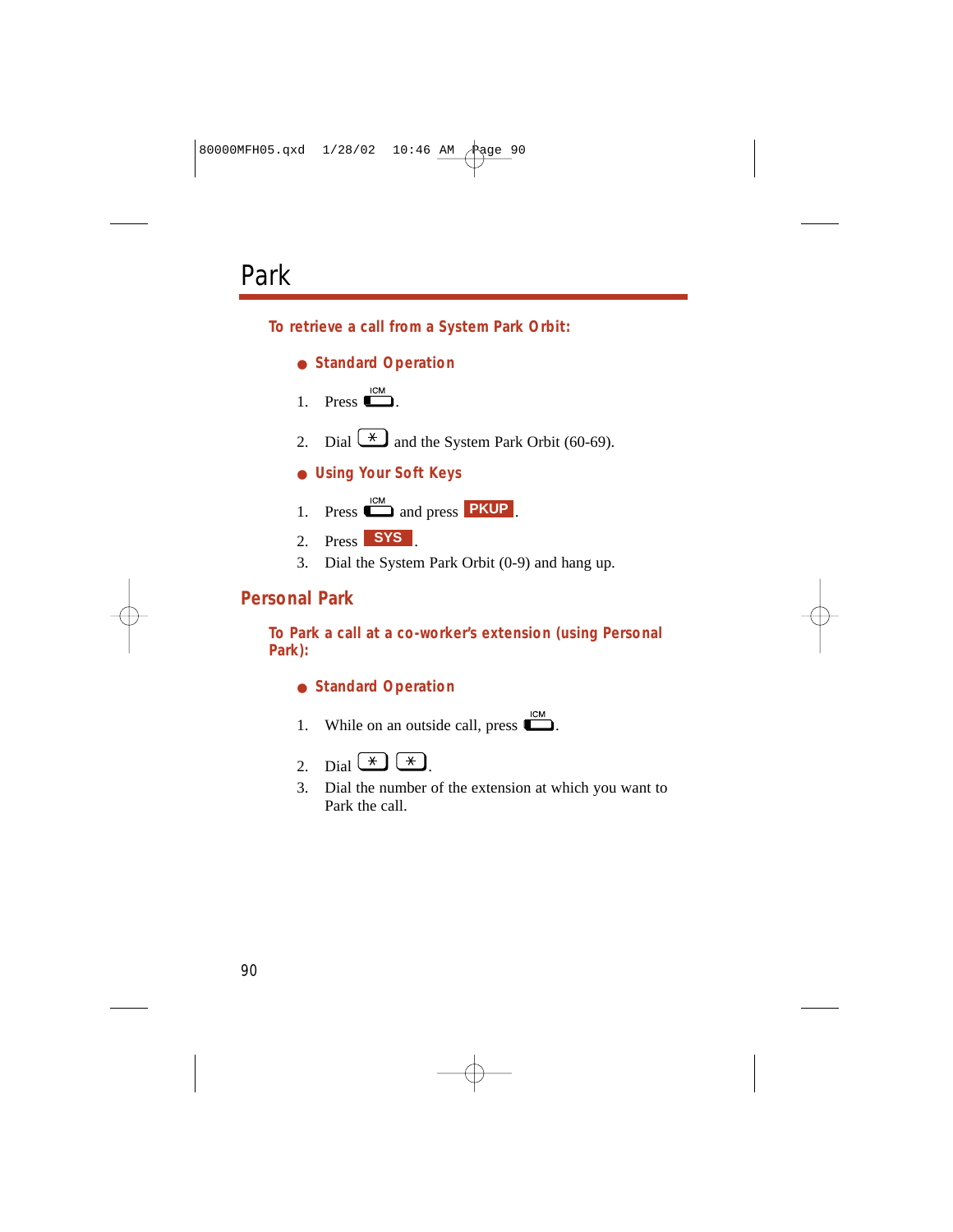- **Using Your Soft Keys**
- 1. While on an outside call, press **PARK**
- 2. Press **PERS**
- 3. Dial a co-worker's extension number and hang up.

#### **To retrieve a call parked at a co-worker's extension:**

● **Standard Operation**

1. Press 
$$
\square
$$

- 2. Dial  $\overline{(*)}$   $\overline{(*)}$
- 3. Dial the number of the extension at which the call is Parked.
- **Using Your Soft Keys**
- 1. Press **in the and press PKUP**.
- 2. Press **PERS**
- 3. Dial the number of the extension at which the call is Parked.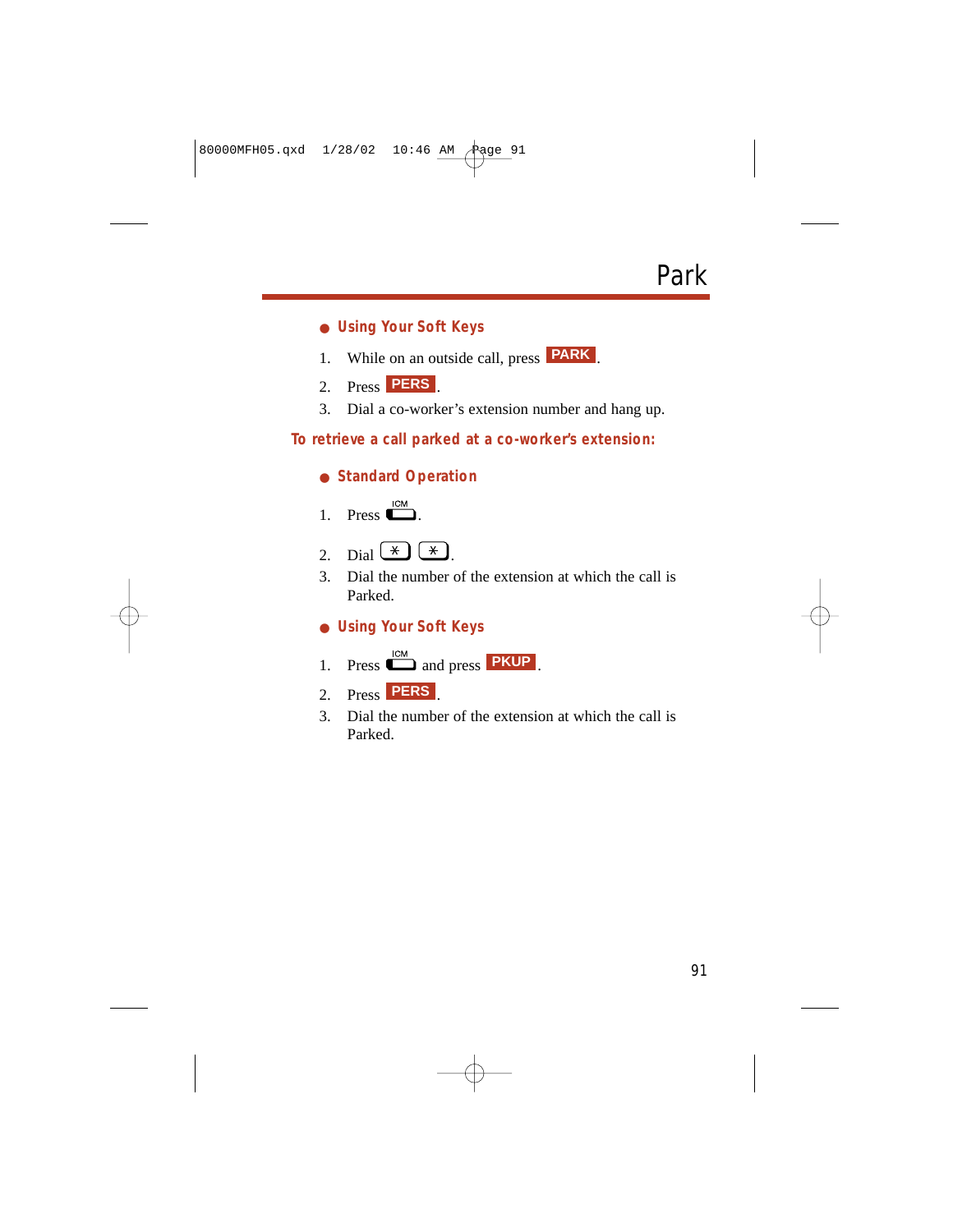## Park

### **Park Recall**

Your telephone display can show the type of call recalling, as well as which co-worker initially parked the call.

Following are the displays you see at your phone when a parked call is recalling. In the first example, the call was parked in system orbit 60 by extension 301 (which does not have a name). In the second example, the call was parked in system orbit 60 by extension 300 (which has the name *ATTENDANT)*.



**bD** Recall<br>ATTENDANT ark aп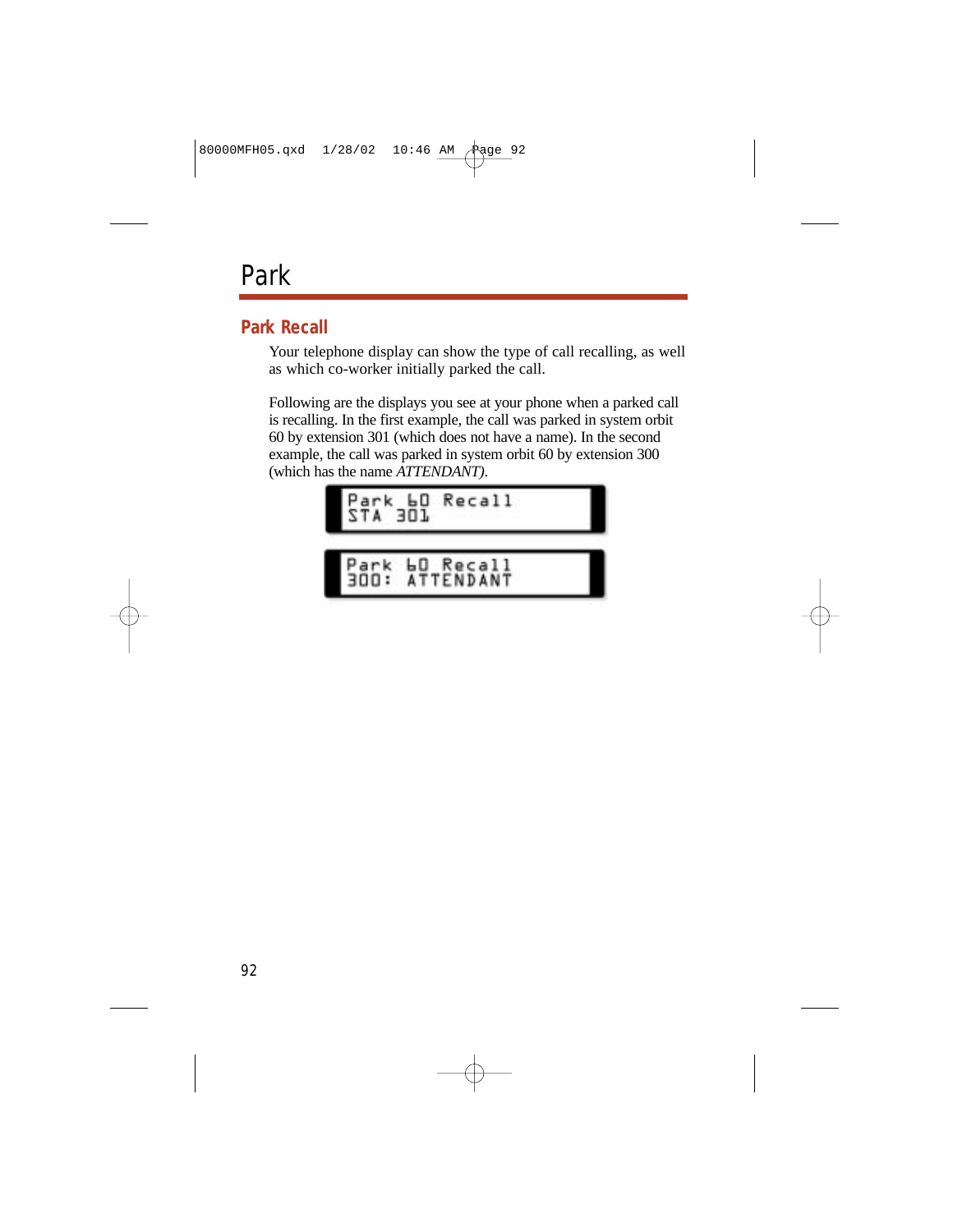## Prime Line Preference

Place a call just by lifting the handset.

Prime Line Preference allows you to place a call by just lifting the handset. You do not have to press a line key, loop key or the ICM

key first. Check with your Communications Manager to find out if you have Prime Line Preference, and which key on your phone is your Prime Line key.

### **Prime Line and Ringing Line Preference**

Ringing Line Preference has priority over Prime Line. For example, Ringing Line Preference will answer a ringing outside call, not give you dial tone on your Prime Line. Also, a ringing Prime Line has priority over any other ringing trunk. The answer priority is as follows:

- **Ringing Prime Line**
- Ringing non-Prime Line
- **Prime Line**

**To place a call on your Prime Line:**

1. Lift the handset.

*If you want to bypass your Prime Line, press a line or loop key before lifting the handset.*

2. Dial the call normally.



### **User Programmable Feature**

**Universal Slot: # P L A** *Not available.* 

Change your Prime Line key assignment. See *User Programmable Features* at the end of this guide for more.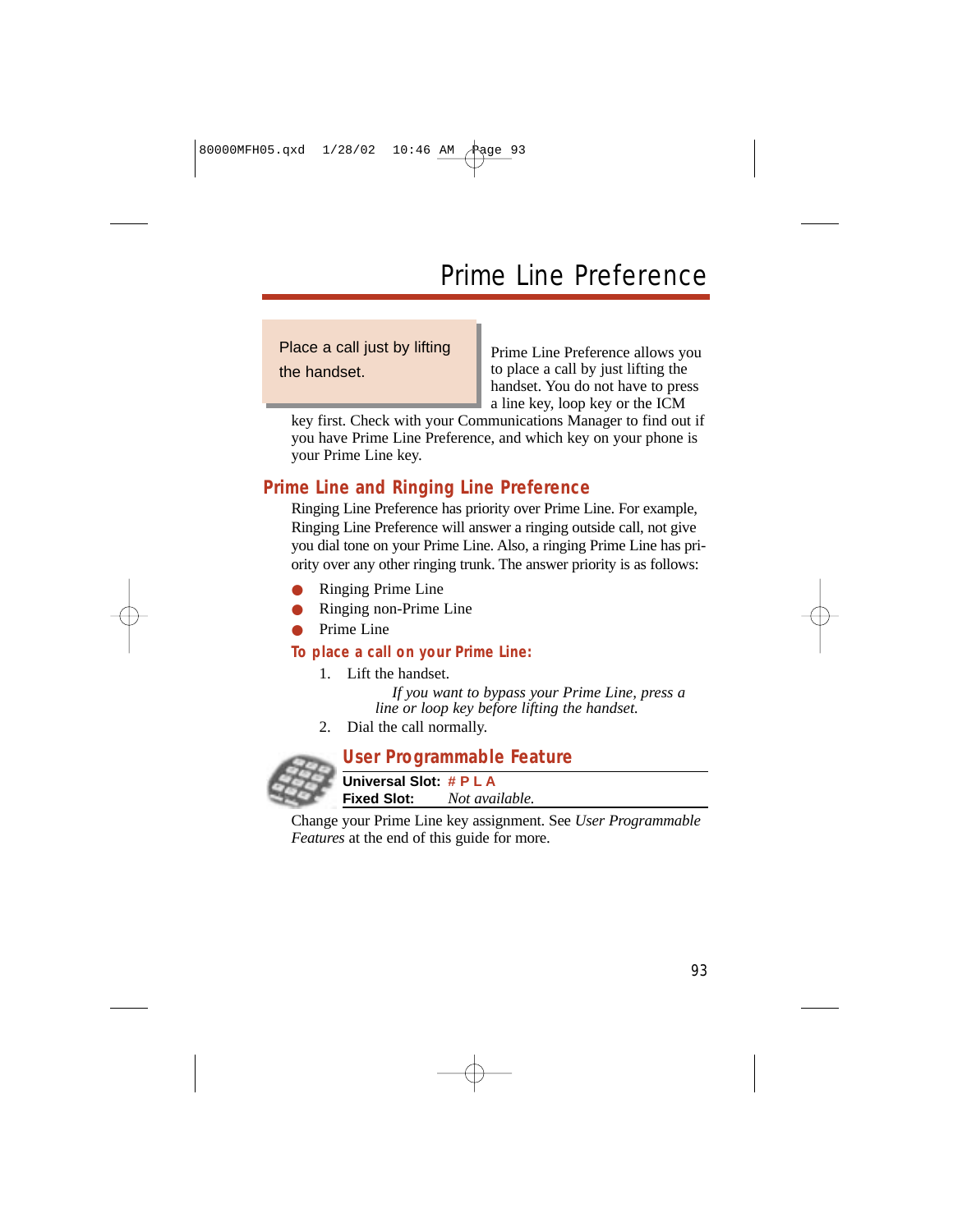## Privacy and Privacy Release Groups

Privacy prevents interruptions at your extension.

Privacy Release lets you join co-worker's calls.

—

### **Privacy**

If your extension has Privacy enabled, it automatically blocks incoming Barge In attempts and Camp-On signals from your coworkers. If you don't want your conversations interrupted, use Privacy. Check with your

Communications Manager to find out if your extension has Privacy.

Note: If you're on a call with a co-worker, your conversation can *still* be interrupted by Barge In attempts and Camp-On signals sent to your co-worker.

### **Privacy Release Groups**

If you are in a Privacy Release Group with some of your co-workers, you can easily join in each other's outside calls. All you have to do is press the busy line key for the call to join in. Your Communications Manager can tell you if you are in a Privacy Release Group.

**To join an outside call with a member of your Privacy Release Group:**

1. Press the busy (red) line key.

*The line key lights green when you connect.*

#### **To prevent a member of your Privacy Release Group from joining your call:**

- 1. Place or answer an outside call on a line key. *The line key lights orange.*
- 2. Press the line key.

*The line key lights green. Repeat step 2 to allow a co-worker to join in.*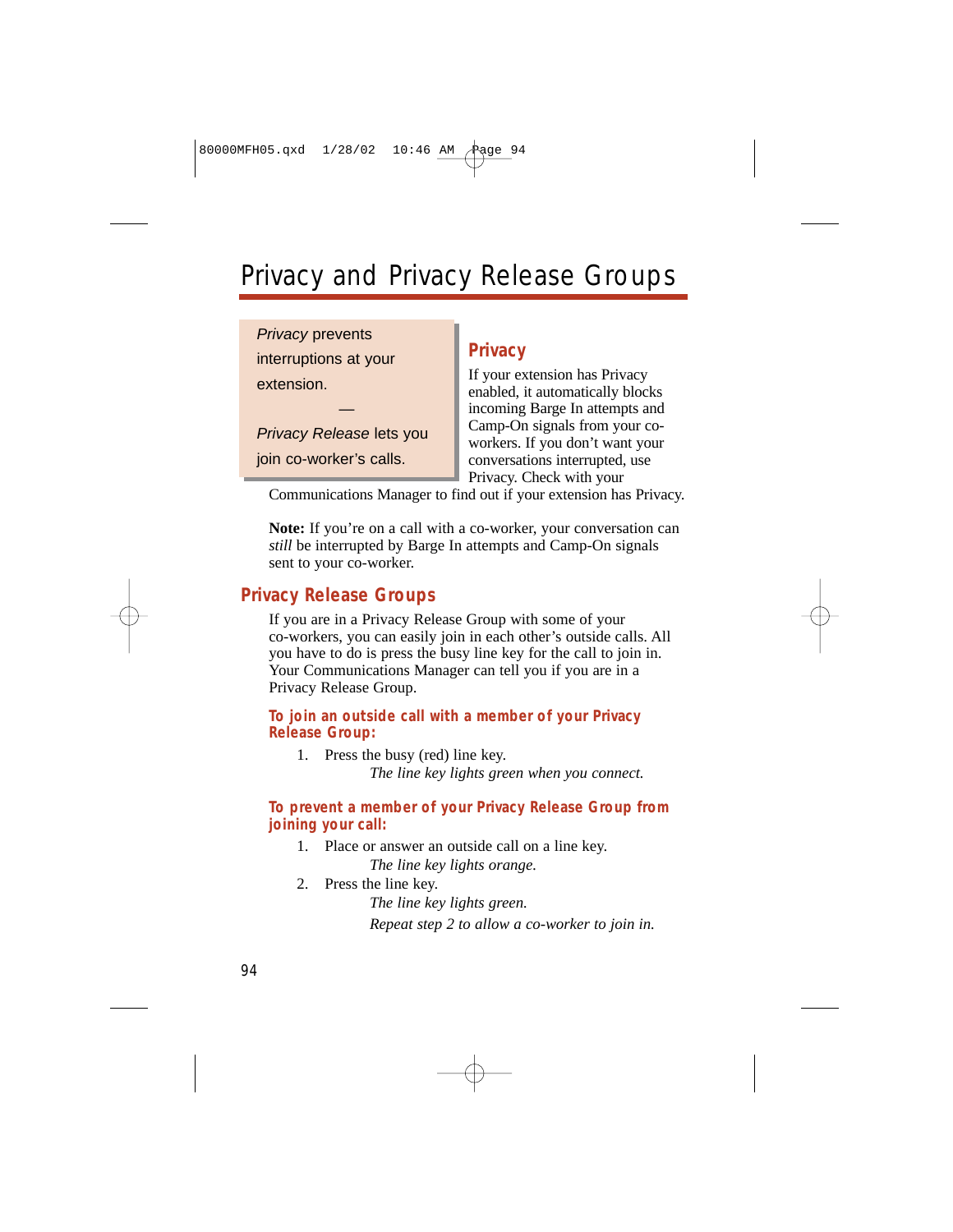Programmable Function Keys simplify your phone's operation.

Your keyset has Programmable Function Keys. These keys simplify placing calls, answering calls, and using certain features.

Your Programmable Function Keys are assigned for you, but can be changed as your needs change. Your Communications Manager can tell you which Programmable Function Keys are currently on your phone.



If you have a *22-Button Standard* or *22-Button Display* Telephone, you have 12 Programmable Function Keys.



If you have a *34-Button Display* Telephone, you have 24 Programmable Function Keys.



If you have a *34-Button Super Display* Telephone, you also have 24 Programmable Function Keys.

The following chart shows the available Programmable Function Key functions, the key code required for programming the key, and the Busy Lamp Field (BLF) flash rates for each key. The chart also provides a brief guide on how to use the key.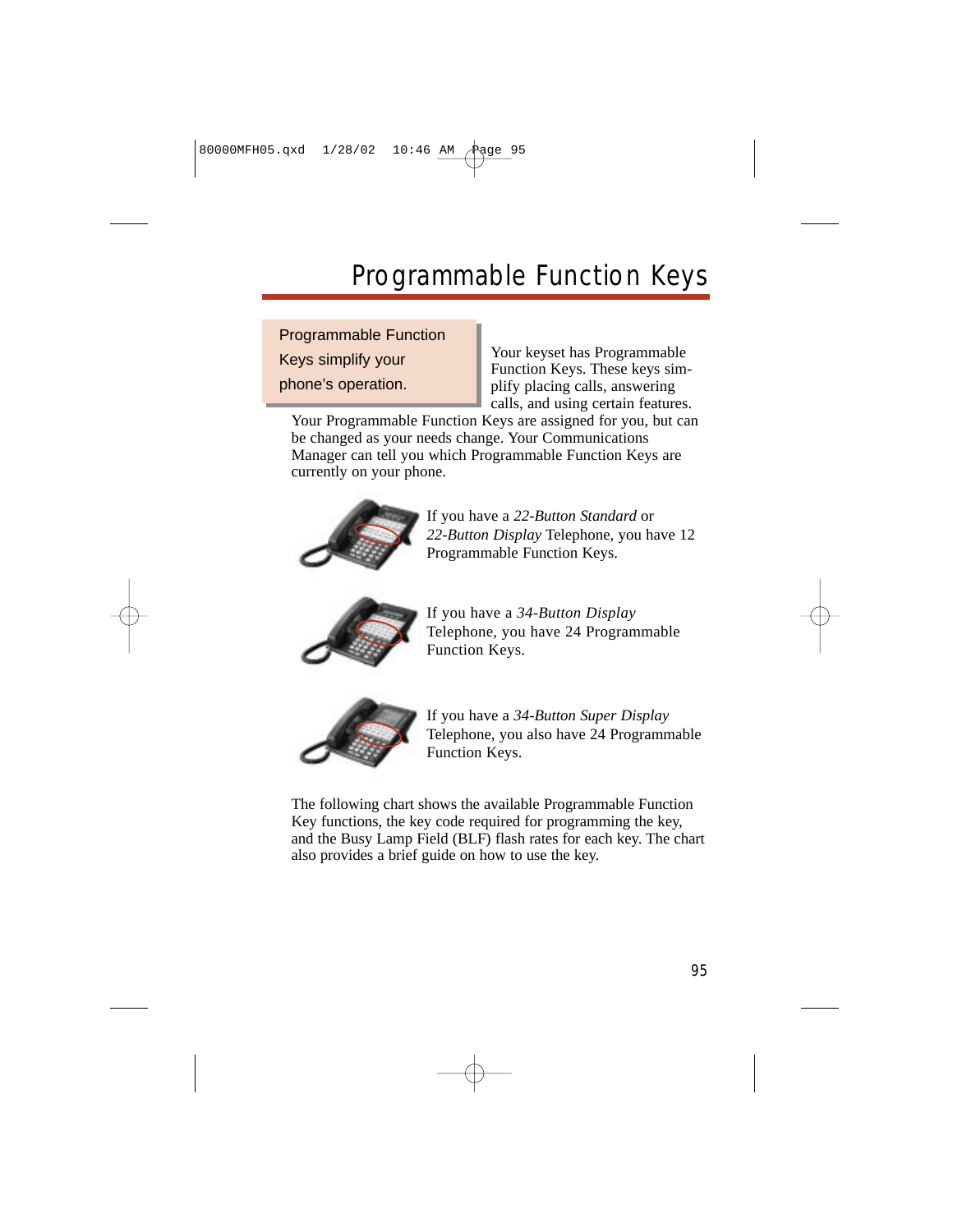|                      |                                         | <b>Programmable Function Rey Assignments</b>                                                                                                                                                                                 |
|----------------------|-----------------------------------------|------------------------------------------------------------------------------------------------------------------------------------------------------------------------------------------------------------------------------|
| <b>Call Coverage</b> |                                         |                                                                                                                                                                                                                              |
|                      |                                         | Key Code: Call Coverage Immediate Ring:<br>06 + Covered Extension (e.g., 304)<br>Call Coverage No Ring (lamp only):<br>07 + Covered Extension (e.g., 304)<br>Call Coverage Delay Ring:<br>08 + Covered Extension (e.g., 304) |
|                      |                                         | On: Co-worker busy<br>Fast Flash: Co-worker in DND                                                                                                                                                                           |
|                      |                                         | Operation:  Press to call co-worker or pick up ring-<br>ing call.                                                                                                                                                            |
|                      | <b>Call Timer (Automatic or Manual)</b> |                                                                                                                                                                                                                              |
|                      |                                         | Key Code: 16 + 1 [Manual Timer] or 2 [Auto Timer]<br>On: Call Timer on                                                                                                                                                       |
|                      |                                         | Operation Press to start or stop Call Timer.                                                                                                                                                                                 |
|                      | <b>Conversation Record</b>              |                                                                                                                                                                                                                              |
|                      | Key Code: 17                            |                                                                                                                                                                                                                              |
|                      | BLF: Off: Recording Off                 | On: Recording Being Set Up<br>Fast Flash: Recording On                                                                                                                                                                       |
|                      |                                         | Operation:  Press to record conversation in mailbox.                                                                                                                                                                         |
| <b>Group Pickup</b>  |                                         |                                                                                                                                                                                                                              |
|                      |                                         | Key Code: Group Pickup Immediate Ring:<br>09 + Pickup Group $(1-16)$<br>Group Pickup No Ring (lamp only):<br>10 + Pickup Group (1-16)<br>Group Pickup Delay Ring:<br>$11 +$ Pickup Group (1-16)                              |
|                      |                                         | .Off: Call not ringing group<br>Slow Flash: Call ringing group                                                                                                                                                               |
|                      |                                         | Operation:  Press key to answer call ringing Pickup<br>Group.                                                                                                                                                                |
| <b>Hotline</b>       |                                         |                                                                                                                                                                                                                              |
|                      | BLF: Off: Partner is idle               | Key Code: 05 + Hotline Partner's Ext. (e.g., 304)<br>On: Partner is ringing or busy<br>Fast Flash: Partner in DND<br>Operation: Press to call Hotline partner.                                                               |
|                      |                                         |                                                                                                                                                                                                                              |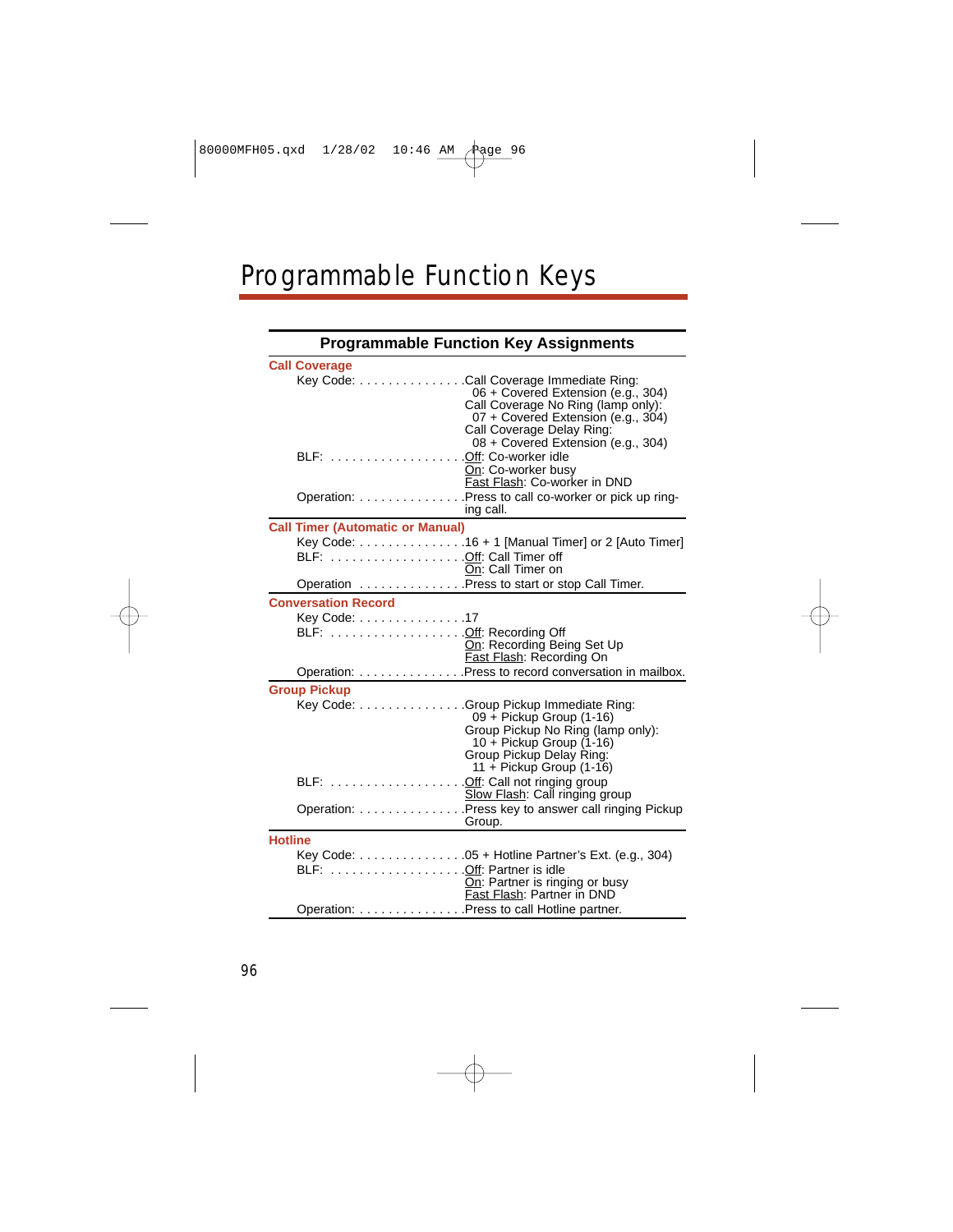| Programmable Function Key Assignments (Cont'd)                                            |                                                                                                                                                                                              |  |
|-------------------------------------------------------------------------------------------|----------------------------------------------------------------------------------------------------------------------------------------------------------------------------------------------|--|
| <b>Intercom Directory Dialing</b><br>Key Code: 21                                         | On: Active                                                                                                                                                                                   |  |
|                                                                                           | Operation: Press key to access Intercom Directory<br>Dialing.                                                                                                                                |  |
| <b>Line Keys</b>                                                                          |                                                                                                                                                                                              |  |
| Key Code: $\dots$ , $\dots$ , $\dots$ , $\dots$ , $\ldots$ , $03 +$ Line number (e.g., 1) | BLF: Off: Line idle or not installed<br>On: Line busy<br>Slow Flash: Line ringing                                                                                                            |  |
|                                                                                           | Operation: Press to place or answer call on out-<br>side line.                                                                                                                               |  |
| <b>Loop Keys (Switched or Fixed)</b>                                                      |                                                                                                                                                                                              |  |
| Key Code: Switched Loop Key: 01                                                           | Fixed Loop Key: 02 + Trunk group (0-8)                                                                                                                                                       |  |
| BLF: Off: Loop key idle                                                                   | Slow Flash (red): A call is ringing the<br>loop key<br>On (green): You are on a loop key call                                                                                                |  |
|                                                                                           | Operation:  Press key to place or answer a call.                                                                                                                                             |  |
| <b>Message Center</b>                                                                     | Key Code: 24 + Message Center Extension<br>BLF: Off: No messages in Message Center<br>Fast Flash: Messages are waiting in<br>Message Center<br>Operation: Press to see how many messages are |  |
|                                                                                           | waiting in Message Center.<br><b>OR</b><br>Press $SPK + key$ to call Message<br>Center.                                                                                                      |  |
| <b>Night Key</b>                                                                          |                                                                                                                                                                                              |  |
| Key Code: 18 + CLEAR<br>BLF: Off: System in Day Mode                                      |                                                                                                                                                                                              |  |
|                                                                                           | On: System in Night Mode<br>Operation:  Press to switch Day/Night mode of the<br>system.                                                                                                     |  |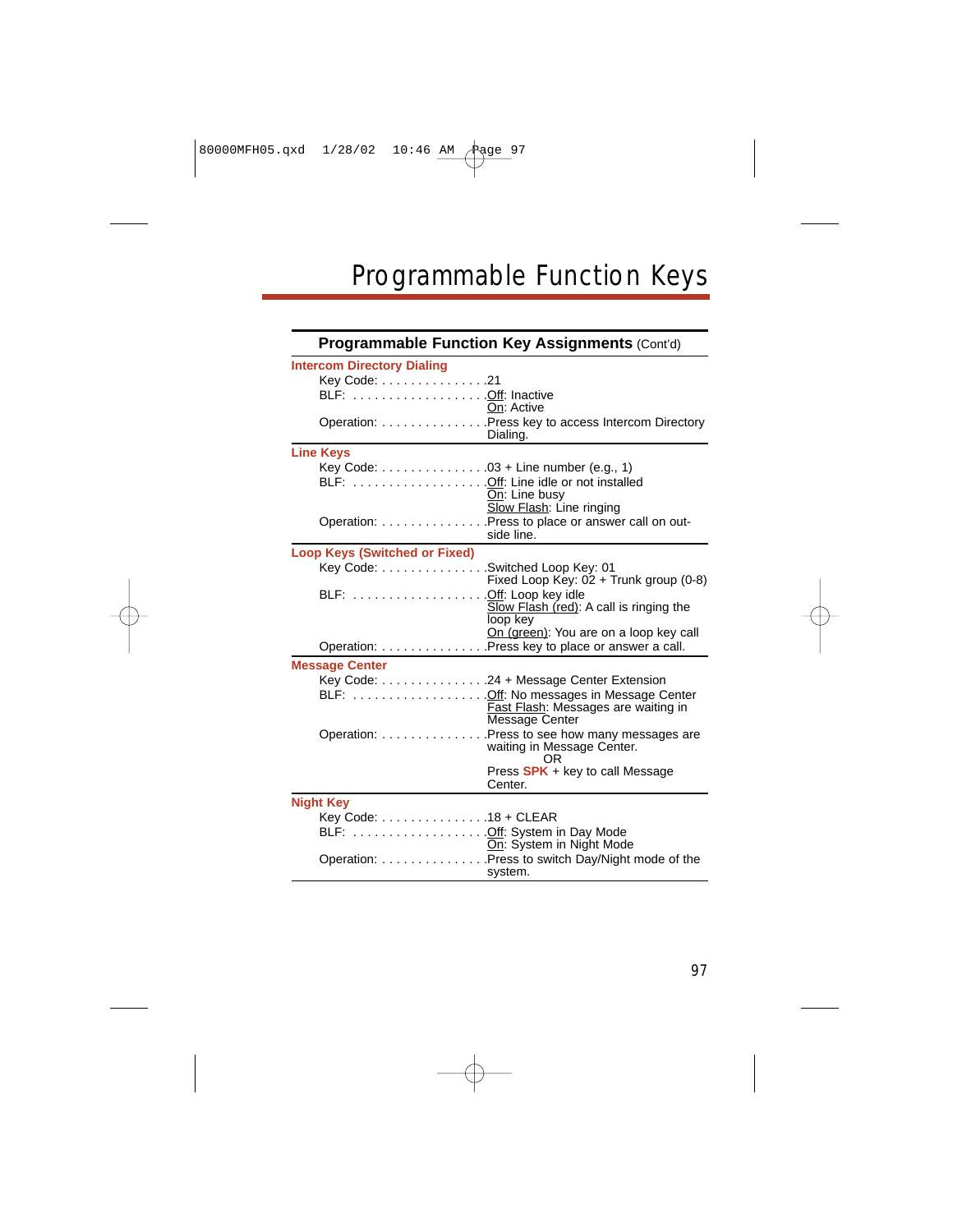| Programmable Function Key Assignments (Cont'd) |                                                               |  |
|------------------------------------------------|---------------------------------------------------------------|--|
| <b>Page Zones</b>                              |                                                               |  |
|                                                | Key Code: 13 + Page Zone (0 for All Call, zone 1-7)           |  |
| BLF: Off: Page Zone idle                       |                                                               |  |
|                                                | On: Page Zone busy                                            |  |
|                                                | Operation:  Press to Page into assigned zone.                 |  |
| <b>Park Orbits</b>                             |                                                               |  |
|                                                |                                                               |  |
|                                                | On: Has a call parked by a co-worker                          |  |
|                                                | Wink On: Has a call you parked                                |  |
|                                                | Operation:  Press to Park or retrieve call from orbit.        |  |
| <b>Reverse Voice Over</b>                      |                                                               |  |
|                                                | Key Code: 23+ Covered Extension (e.g., 304)                   |  |
|                                                |                                                               |  |
|                                                | On: Co-worker busy or ringing<br>Fast Flash: Co-worker in DND |  |
|                                                | Operation: While on handset call, press key to                |  |
|                                                | place private Intercom call to co-worker.                     |  |
| <b>Save</b>                                    |                                                               |  |
| Key Code: 25                                   |                                                               |  |
|                                                |                                                               |  |
|                                                | Operation: While on a call, press key to Save                 |  |
|                                                | number you just dialed.                                       |  |
|                                                | ΩR<br>While idle, press key to redial previous-               |  |
|                                                | ly saved number.                                              |  |
| <b>Personal or System Speed Dial</b>           |                                                               |  |
| Key Code: System Speed Dial:                   |                                                               |  |
|                                                | 14 + System Bin (200-299)                                     |  |
|                                                | Personal Speed Dial:<br>15 + Personal Bin (701-720)           |  |
|                                                |                                                               |  |
|                                                | Operation: Press to dial stored number.                       |  |
| <b>Split</b>                                   |                                                               |  |
| Key Code: 20                                   |                                                               |  |
|                                                |                                                               |  |
|                                                | Operation:  Press to switch between calls. See the            |  |
|                                                | Split feature in this handbook for more.                      |  |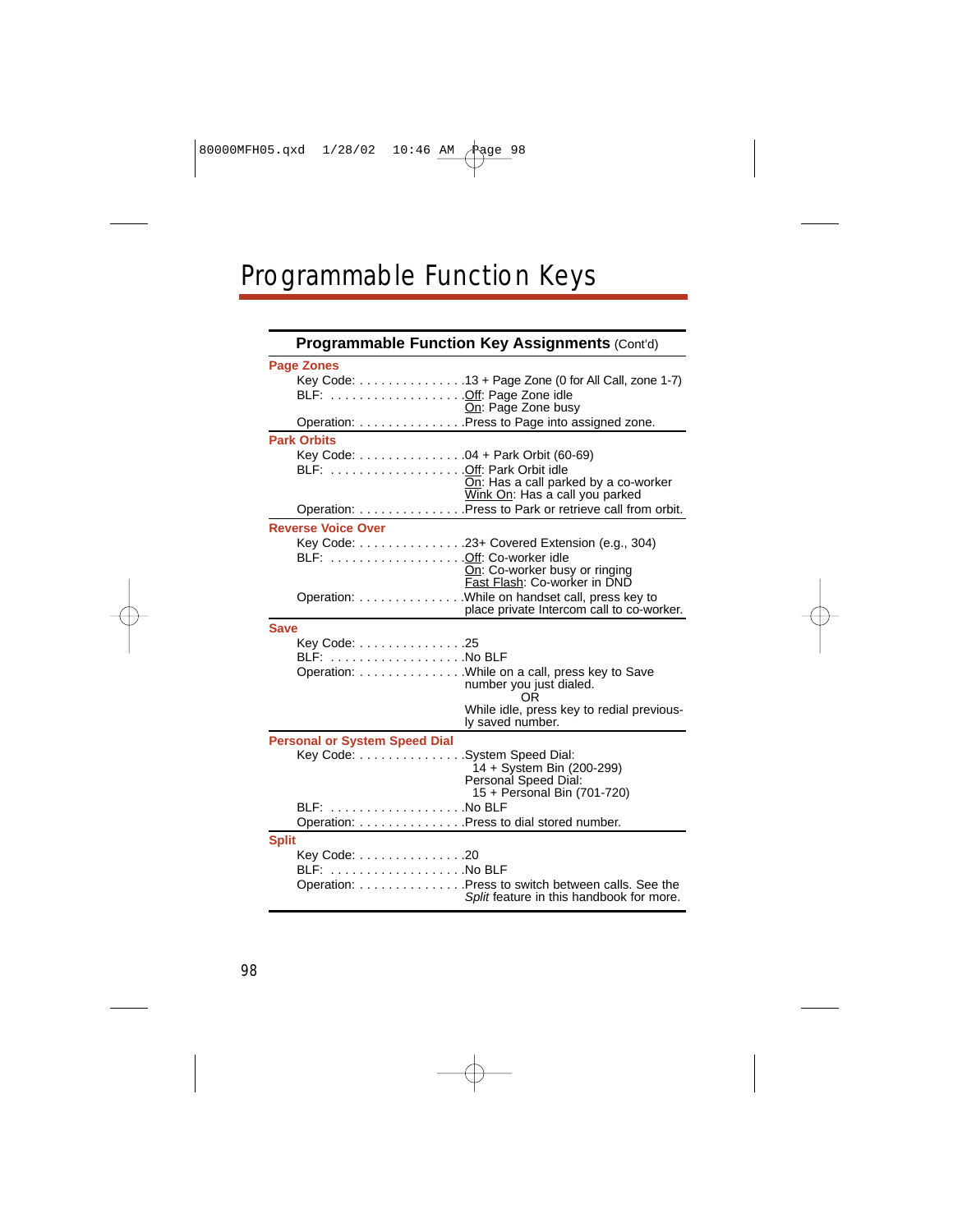### **Check Key**

Use your CHECK key to quickly check your Programmable Function Key and DSS Console Programmable Function Key assignments. You can also use the CHECK key to display your Personal Speed Dial names (if programmed).

**To check a Programmable Function Key assignment:**

 $1.$  Press  $\Box$ 

*SPK flashes while you are in the check mode.*

- 2. Press the Programmable Function Key you want to check.
- 3. Press another Programmable Function Key. OR Press  $\sum_{k=1}^{SPK}$  to exit.

### **To check a Personal Speed Dial key:**

1. Press 
$$
\overline{\phantom{a}}
$$

*SPK flashes while you are in the check mode.*

- 2. Press the Personal Speed Dial key (1-10) once to display the *name* for the lowered numbered bin (e.g., 701).
- 3. Press the Personal Speed Dial key (1-10) a second time to display the *number* stored in the lowered numbered bin.
- 4. Press the Personal Speed Dial key (1-10) a third time to display the *name* for the higher numbered bin (e.g., 711).
- 5. Press the Personal Speed Dial key (1-10) a fourth time to display the *number* stored in the higher numbered bin.
- 6. Press another Personal Speed Dial Key.

OR Press  $\Box$  to exit.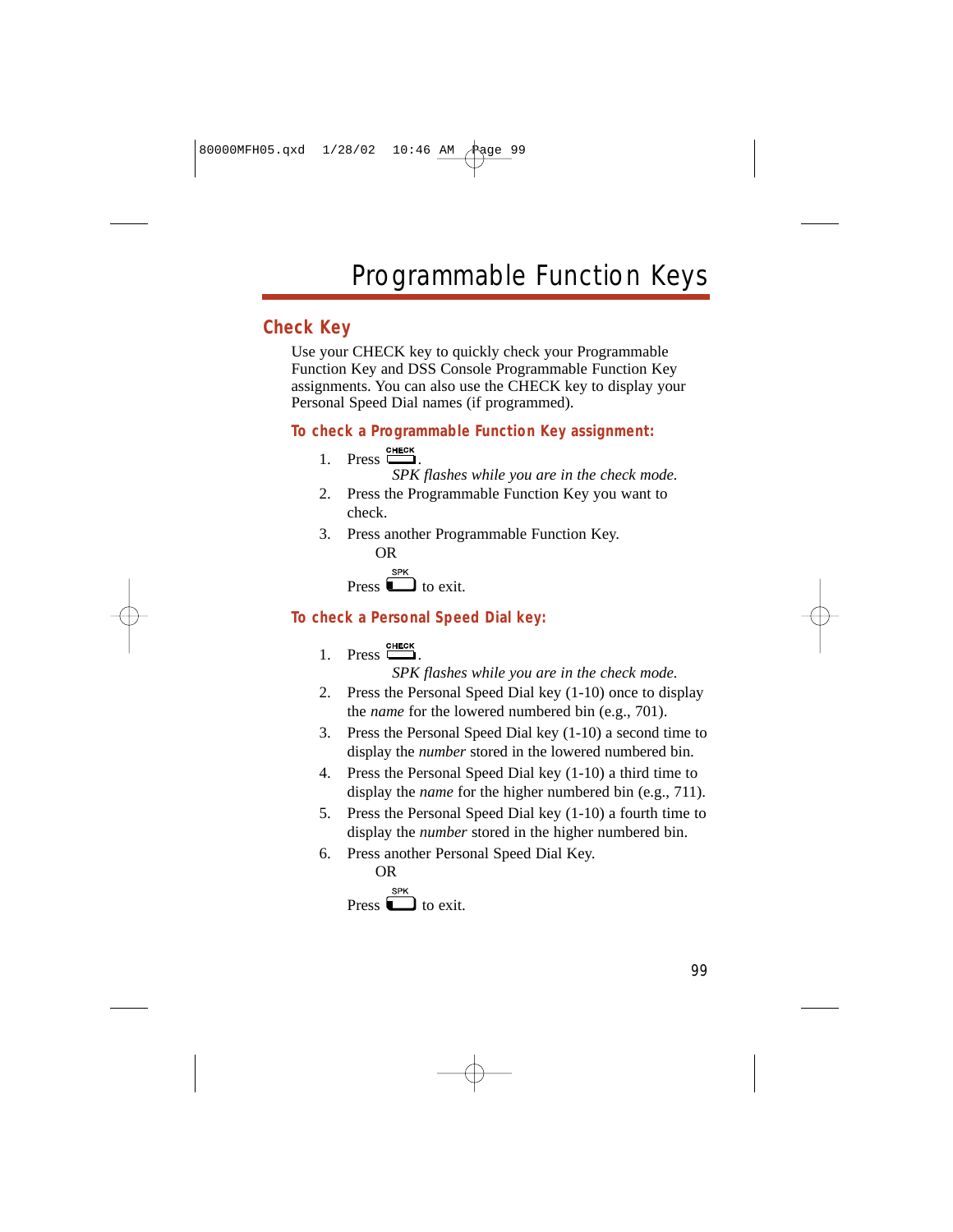

### **User Programmable Feature**

**Universal Slot: # K P Fixed Slot:** *Not available.*

Change your Programmable Function Key assignments. See *User Programmable Features* at the end of this guide for more.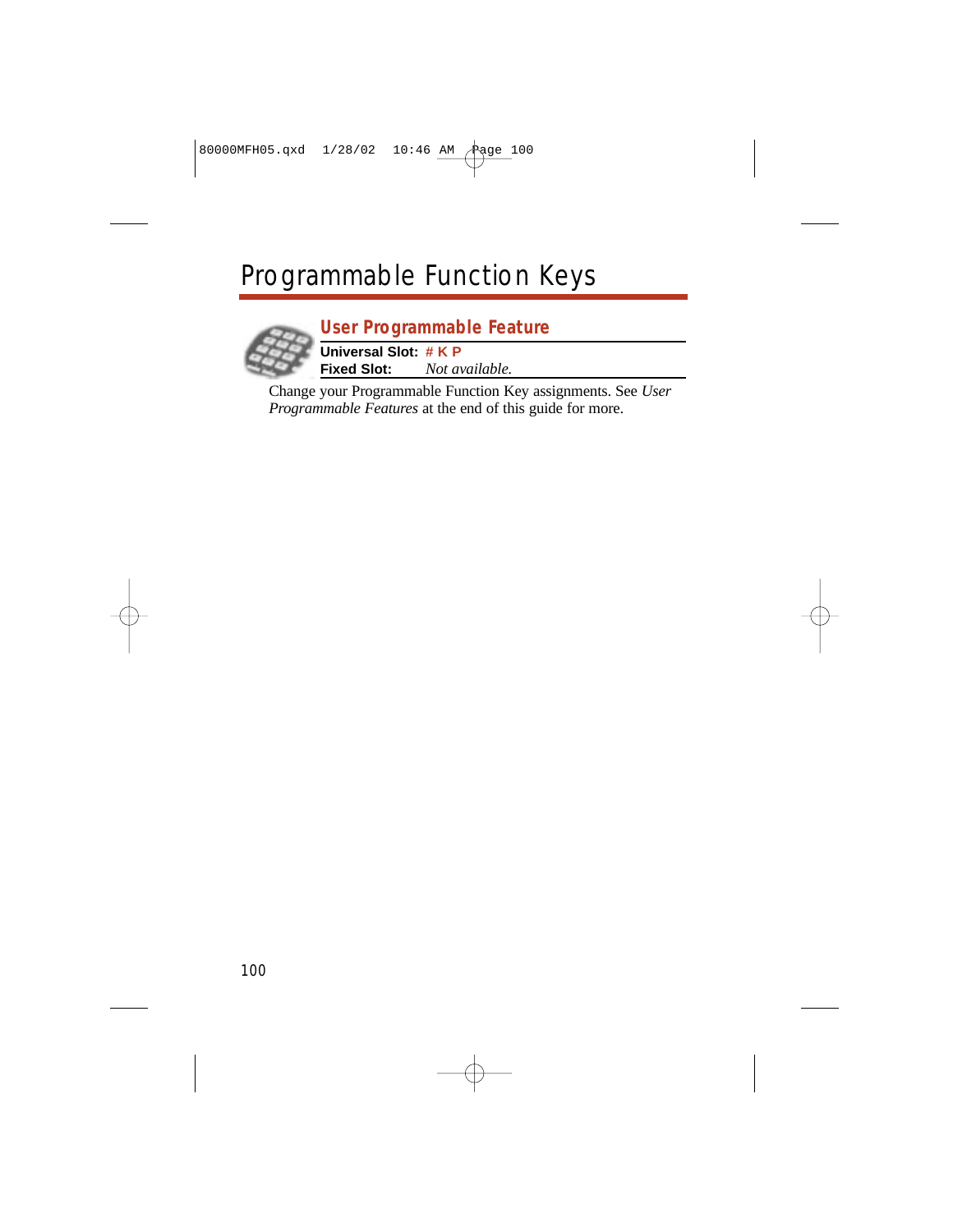## Removing Lines and Extensions

Temporarily remove problem extensions and lines from service until they can be repaired.

You can remove problem outside lines and co-worker's extensions from service. This helps ensure maximum system performance. Normally, this capability is

reserved for attendants and supervisors. For example, the attendant can busy-out a noisy line or faulty extension until service personnel can repair the problem. The line or extension appears busy to callers. Ask your Communications Manager if you can use this feature.

#### **To remove or return an extension or line to service:**

- 1. Press  $\overline{\mathbb{C}}$  and dial  $\overline{\mathbb{H}}$   $\overline{\mathbb{C}}$   $\overline{\mathbb{C}}$
- 2. Dial the number of the extension you want to remove or return to service (e.g., 300).

OR

Dial the number of the outside line you want to remove or return to service (e.g., 401).

3. Dial to  $\boxed{4}$  to return. OR

 $\text{Dial} \quad \text{6}$  to remove.

4. Press  $\Box$  to hang up.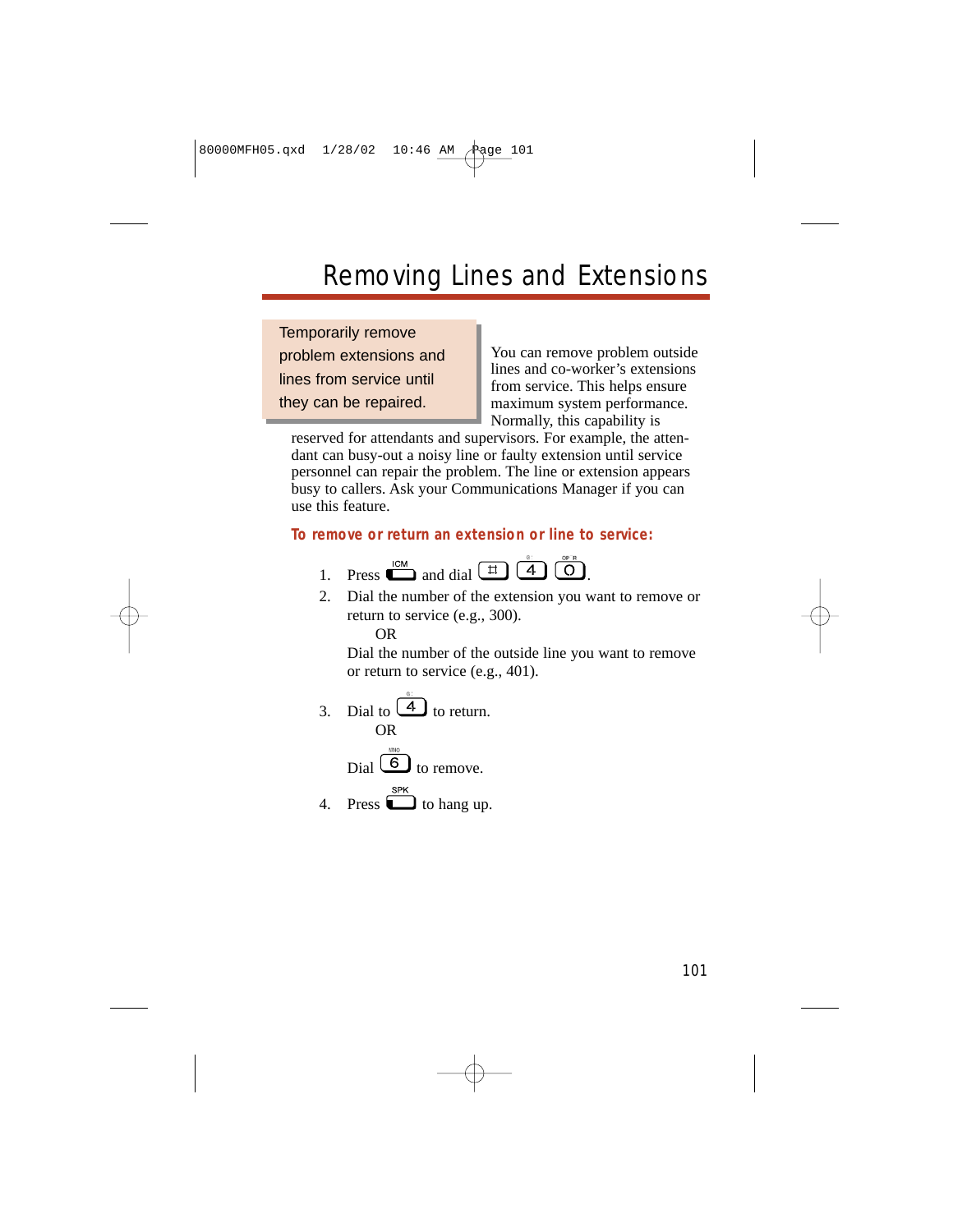## Reverse Voice Over

Privately call a co-worker while you're busy on your handset.

While on a handset call, Reverse Voice Over lets you make a private Intercom call to an idle co-worker. You just press and hold down your Reverse Voice

Over key to make the private call. Your initial caller cannot hear the Reverse Voice Over (private Intercom) conversation. The private Intercom call continues until you release your Reverse Voice Over key. Your initial call can be an outside call or an Intercom call to a co-worker.

If you are a salesperson, for example, Reverse Voice Over can help you while placing a call to an important client. You can talk to the client and give special instructions to an assistant — all without interrupting your initial client call.

You can have Reverse Voice Over keys for more than one co-worker. Ask your Communications Manager if you have any of these keys.

While your telephone is idle, your Reverse Voice Over key functions the same as a Hotline key. (You cannot, however, use it to Transfer calls.) The key shows at a glance the status of your coworker's extension.

| <b>Reverse Voice Over Key Flash Rates</b> |                           |  |  |  |
|-------------------------------------------|---------------------------|--|--|--|
| When the key is:                          | The covered extension is: |  |  |  |
| Off                                       | Idle or not installed     |  |  |  |
| On.                                       | Busy or ringing           |  |  |  |
| <b>Flashing Fast</b>                      | In Do Not Disturb         |  |  |  |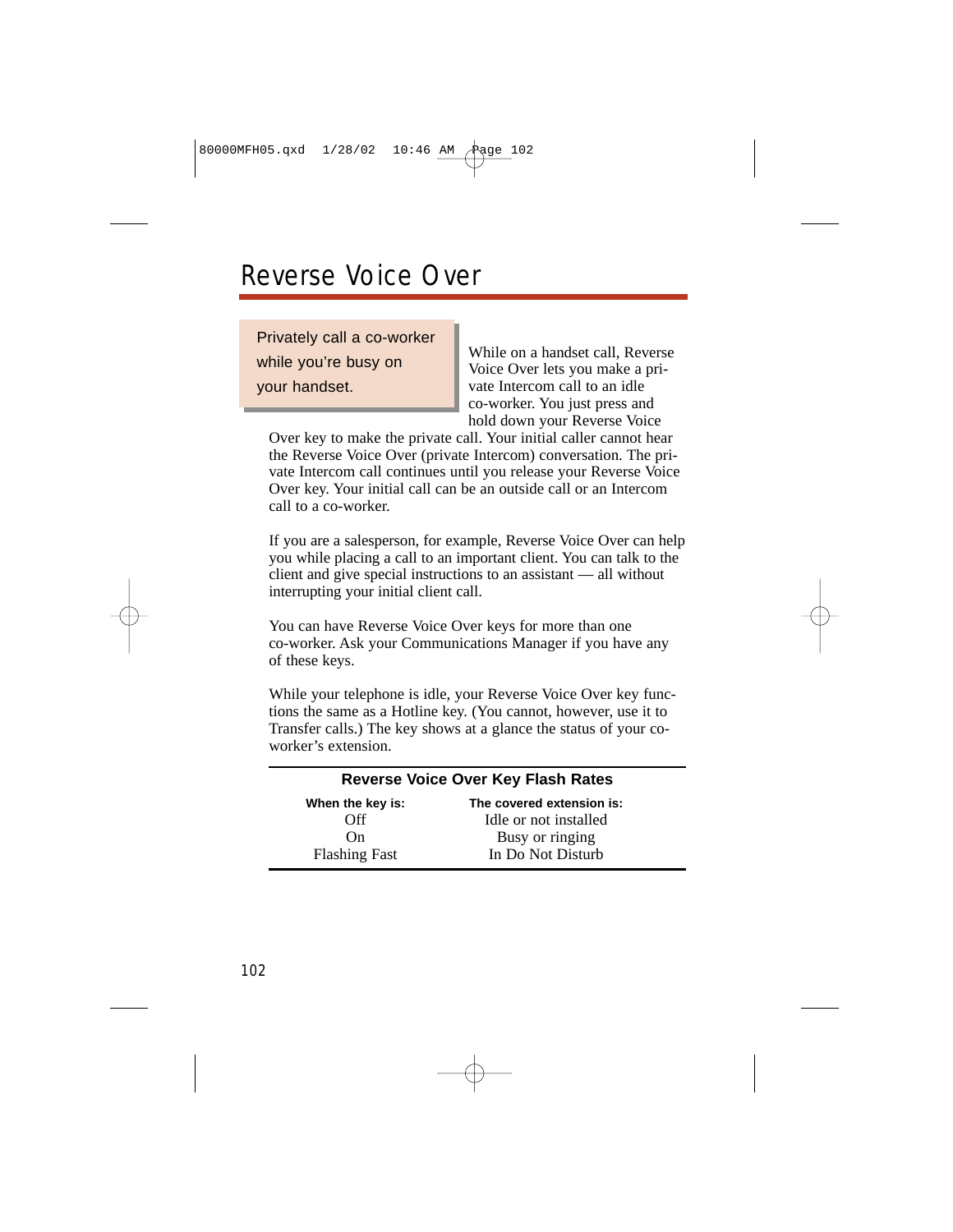#### **To place a Reverse Voice Over call:**

1. While on a handset call, press and hold your Reverse Voice Over key.

> *You hear two beeps, then conversation with your co-worker in your handset.*

*Your Voice Over key lights red.*

#### **To return to your initial caller:**

1. Release your Voice Over key. *Conversation with your initial caller (in your handset) continues. Your Voice Over key goes out.*

**To place a call to the co-worker assigned to your Reverse Voice Over key:**

1. While your telephone is idle, press your Reverse Voice Over key.

> *You hear two beeps, then conversation with your co-worker.*

*Your Reverse Voice Over key goes on (green).*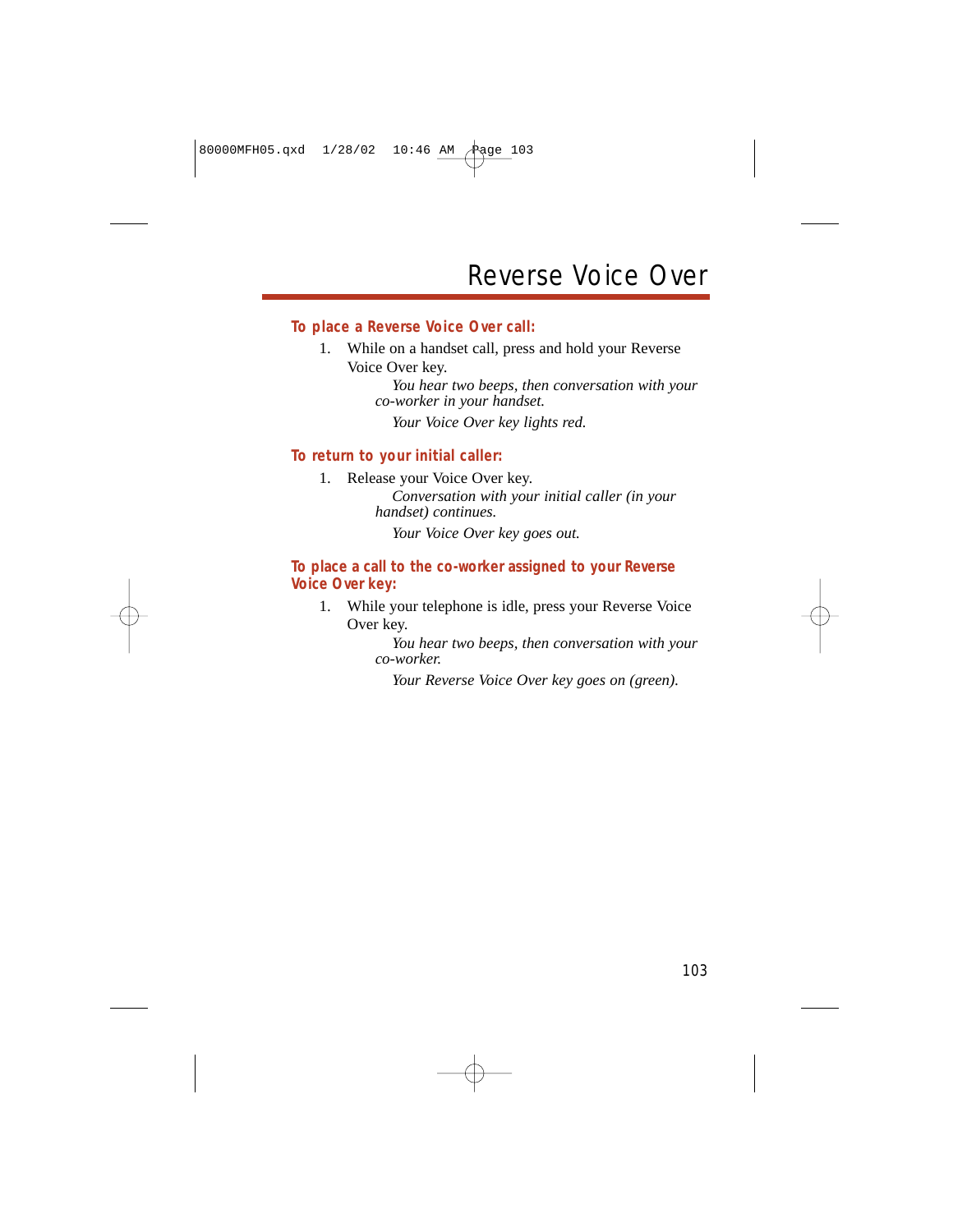# Ringing Line Preference

Simply lift the handset to answer a ringing call.

Ringing Line Preference lets you answer a ringing call just by lifting the handset. If you primarily

answer calls, Ringing Line Preference ensures that your incoming calls have priority. Your Communications Manager can tell you if you have Ringing Line Preference.

If you have multiple calls ringing your extension at the same time, lifting the handset (with Ringing Line Preference) answers the calls in the following order:

- **ICM**  $\Box$  key.
- Line key (lowest key first).
- Loop key (lowest key first).

In addition, if you and a co-worker with Ringing Line Preference answer the same outside line at the same time, the system connects the call to the lowest numbered extension.

## **Prime Line and Ringing Line Preference**

Ringing Line Preference has priority over Prime Line. For example, Ringing Line Preference will answer a ringing outside call, not give you dial tone on your Prime Line.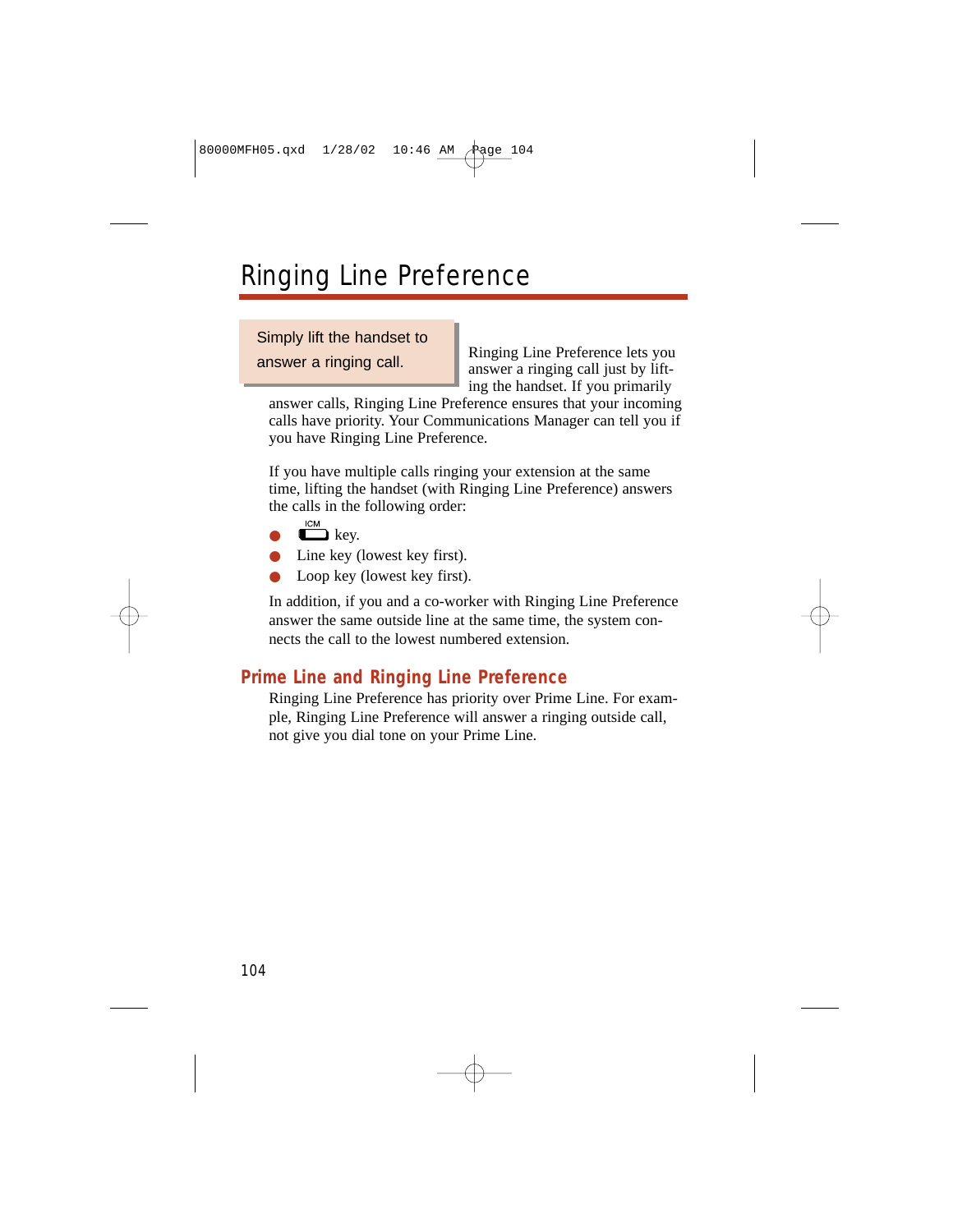# Ringing Line Preference

### **To use Ringing Line Preference:**

1. Lift the handset or press  $\Box$ . *You automatically answer the call.*

### **To bypass Ringing Line Preference:**

1. Before lifting the handset or pressing  $\Box$ , do one of the following:



- Line key
- Programmable Function Key



Enable or disable Ringing Line Preference. See *User Programmable Features* at the end of this guide for more.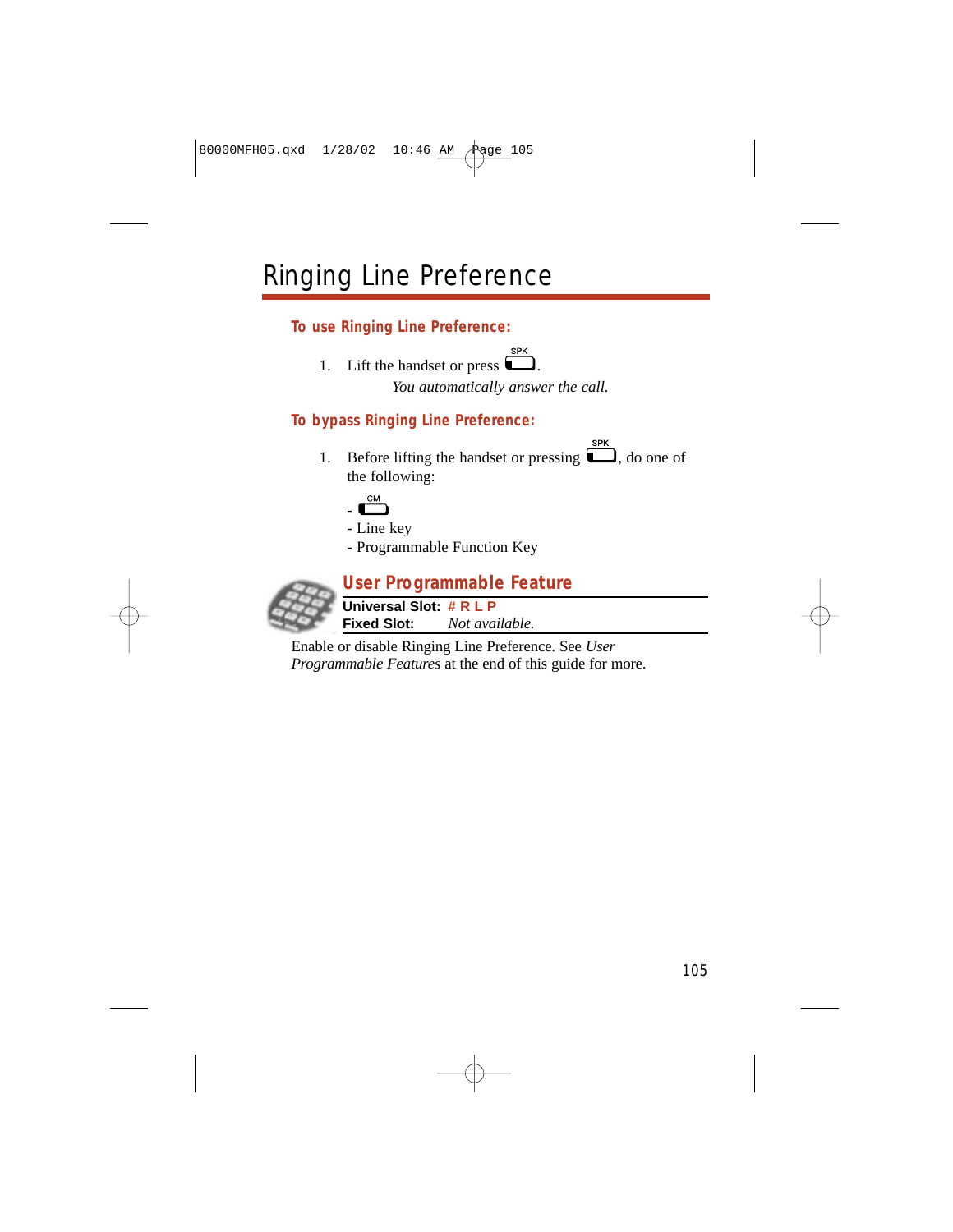# Save Number Dialed

Save the number you just dialed for quick redialing.

Save Number Dialed permits you to save your last outside number and easily redial it later on. For example, you can recall a busy or unanswered number without man-

ually dialing the digits. Your phone system retains the saved number until you store a new one in its place.

Save Number Dialed saves in system memory a number you dial up to 20 digits. The system remembers the number regardless of whether the call was answered, unanswered or busy.

Unless your phone has a display, you must have a uniquely programmed Save Number Dialed Programmable Function Key to use this feature. Check with your Communications Manager to find out if you have this key.

#### **To save the outside number you just dialed:**

1. Press **SAVE** or your Save Number Dialed key. *The system stores the number you just dialed.*

#### **To redial a saved number:**

- 1. Press a line key to preselect a trunk for the call. *If you have a Save Number Dialed key, you can skip*
	- *this step and have the system select a line for you.*
- 2. Press **DLSV** or your Save Number Dialed key. *The stored number dials out.*

*If you hear busy, you may be able to dial* **2** *and wait for an outside line to become free.*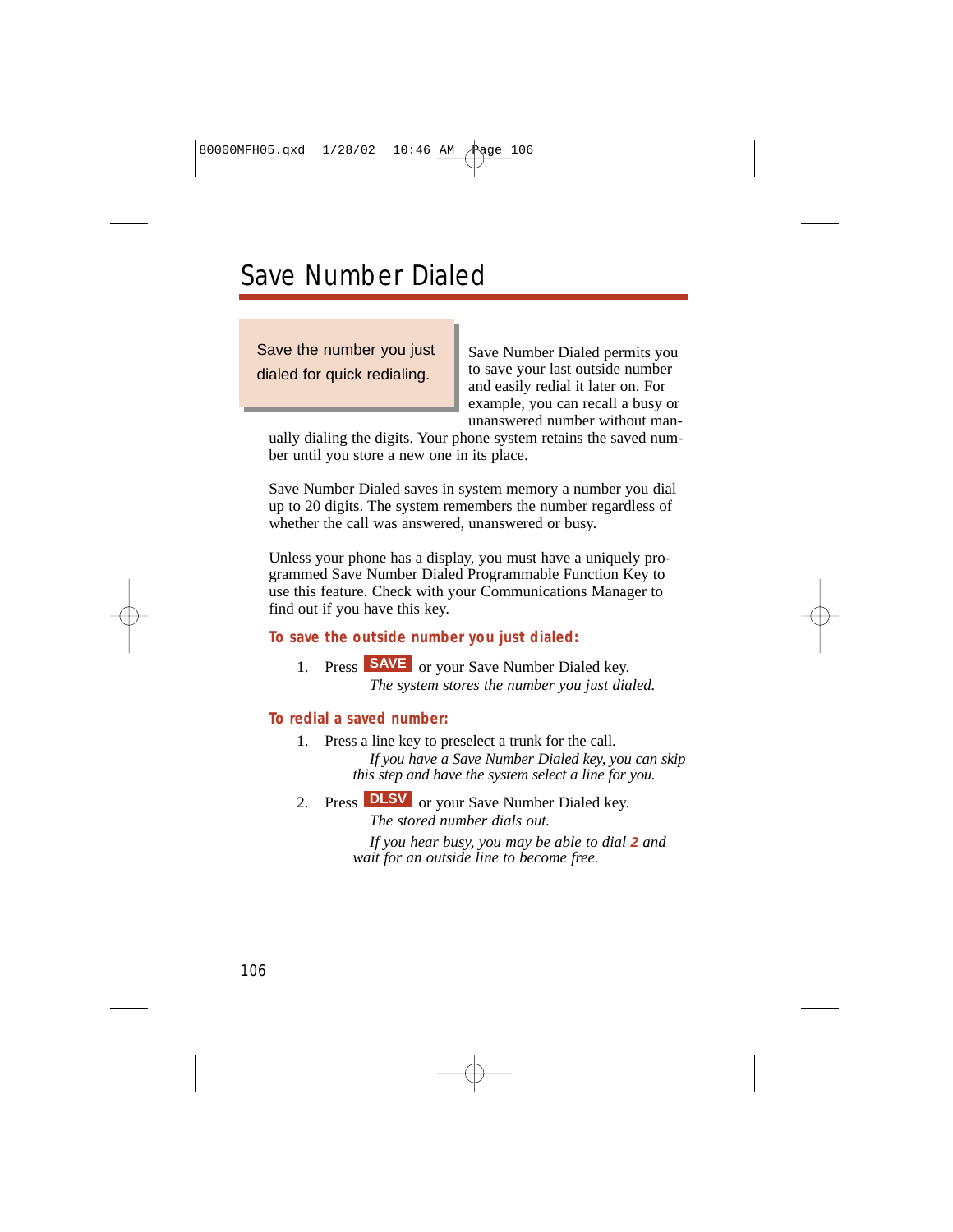# Selectable Display Messaging

While you're away from your phone, display telephone callers can receive personalized text messages you set up.

You can select a preprogrammed Selectable Display Message for your extension. Your display telephone callers see the selected message when they call your extension. Selectable Display Messaging provides you with per-

sonalized text messaging. For example, you can select the message, "*GONE FOR THE DAY*." Any co-worker calling from a display telephone sees the message. Other than displaying your message, the call goes through normally.

There are 16 Selectable Display Messages (01-16), and each message can be up to 20 characters long. When your system is first installed, you have the following standard messages (although they may have been changed during installation):

| Message Number Message |
|------------------------|
| 01 CALL                |
| 02 BACK BY             |
| 03 MEETING IN RM       |
| 04 OUT TO LUNCH        |
| 05 GONE FOR THE DAY    |
| 06 ON VACATION         |
| 07 ON BUSINESS TRIP    |
| 08 IN THE MEETING      |
| 09 OUT UNTIL           |
| 10-16 Undefined        |

Using the instructions that follow (see step 3), you can easily scroll through all your system's messages to see which are most helpful to you. You can append (add characters to) any message, provided the total message does not exceed 20 characters. The characters you add apply only to your own phone.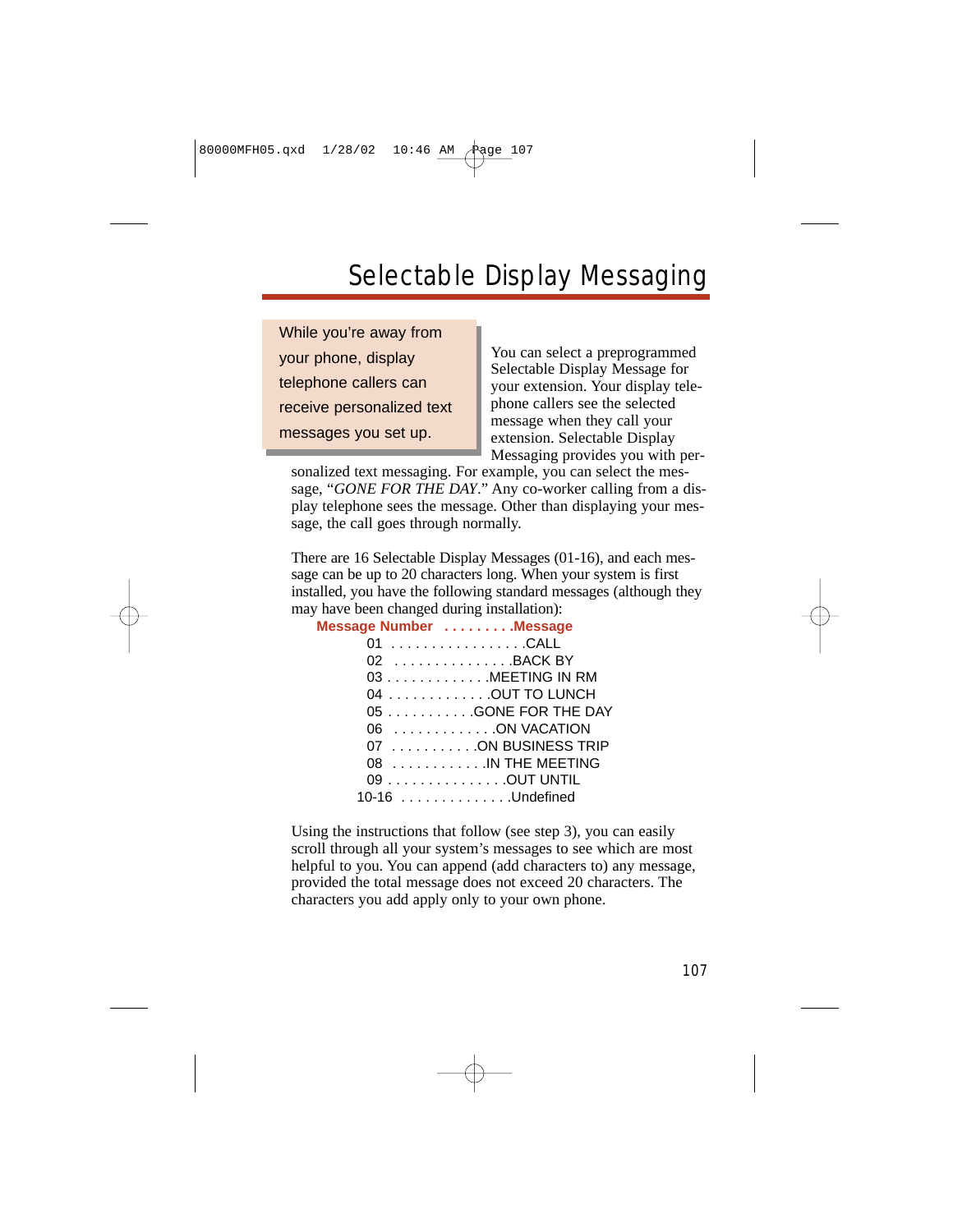# Selectable Display Messaging

### **To select a Selectable Display Message:**

1. Press  $\sum_{n=1}^{\infty}$  and dial  $\left(\frac{\ast}{\cdot}\right)$  3 8 OR

 $\text{Press}$  **PGM** + **CFWD** + Dial  $\frac{B}{C}$ . 2. Dial the message number (01-16).

> *You can press* **VOL** ▲ *or* **VOL** ▼ *to scroll through the message numbers instead of dialing the number.*

 $3.$  Press  $HOD$ 

*You can press* **VOL** ▲ *or* **VOL** ▼ *to scroll through the messages before adding any characters in the next step.*

4. Enter any additional digits.

*The total number of digits/characters in the message cannot exceed 20. Use any valid characters, digits or symbols (just as if you were entering a Speed Dial name). Refer to the table on the next page when entering digits.*

 $5.$  Press  $HOD$ 

*You hear dial tone.*

6. Press  $\Box$  to hang up. **DND** *lights while you have Selectable Display Messaging enabled.*

### **To cancel a Selectable Display Message:**

1. Press  $\sum_{n=1}^{\infty}$  and dial  $\overline{(*)}$  3 0 OR  $\text{Press}$  **PGM** + **CFWD** + Dial  $\textcircled{O}$ . **SPK** 2. Press  $\Box$  to hang up. **DND** *goes out.*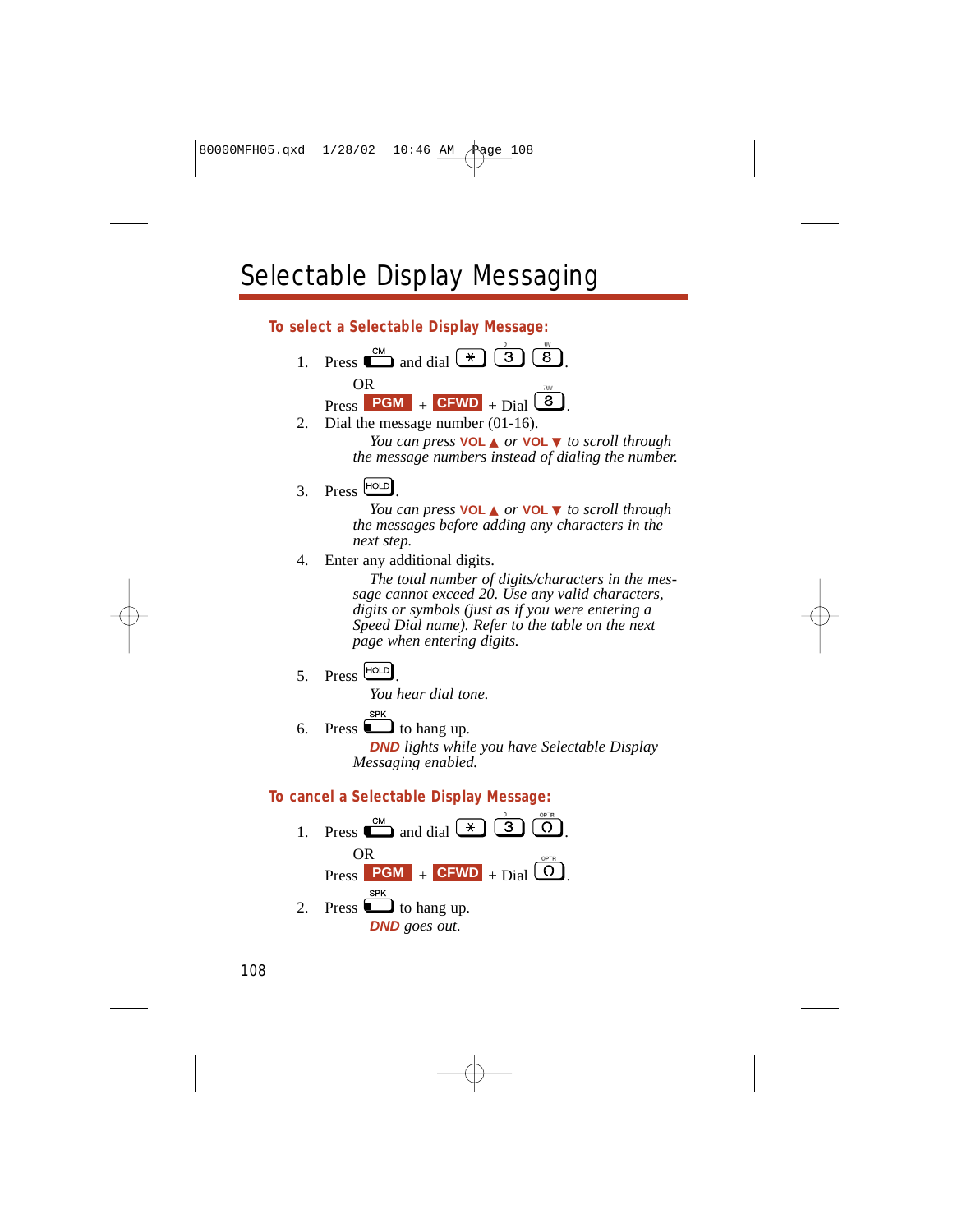## **Entering Additional Characters**

Use the following table when appending (adding digits/characters to) Selectable Display Messages.

| <b>Keys for Entering Names</b>                                                                                                                                                                                                                                                                                                               |                                                                  |                    |                              |                                       |                |  |  |
|----------------------------------------------------------------------------------------------------------------------------------------------------------------------------------------------------------------------------------------------------------------------------------------------------------------------------------------------|------------------------------------------------------------------|--------------------|------------------------------|---------------------------------------|----------------|--|--|
| <b>Press this</b>                                                                                                                                                                                                                                                                                                                            | Then one of these keys to enter the character in the white cell: |                    |                              |                                       |                |  |  |
| key:                                                                                                                                                                                                                                                                                                                                         | 1                                                                | $\overline{2}$     | 3                            | 4                                     | #              |  |  |
| $\mathbf{1}$                                                                                                                                                                                                                                                                                                                                 | &                                                                | $-(\text{dash})^1$ | $/$ (backslash) <sup>1</sup> | $^{\prime}$ (apostrophe) <sup>1</sup> | 1              |  |  |
| $\overline{2}$                                                                                                                                                                                                                                                                                                                               | A                                                                | В                  | С                            |                                       | $\mathbf{2}$   |  |  |
| 3                                                                                                                                                                                                                                                                                                                                            | D                                                                | Е                  | F                            |                                       | 3              |  |  |
| $\overline{\mathbf{4}}$                                                                                                                                                                                                                                                                                                                      | G                                                                | н                  | ,                            |                                       | 4              |  |  |
| 5                                                                                                                                                                                                                                                                                                                                            | J                                                                | ĸ                  | L                            |                                       | 5              |  |  |
| 6                                                                                                                                                                                                                                                                                                                                            | М                                                                | N                  | Ο                            |                                       | 6              |  |  |
| $\overline{7}$                                                                                                                                                                                                                                                                                                                               | P                                                                | Q                  | R                            | S                                     | $\overline{z}$ |  |  |
| 8                                                                                                                                                                                                                                                                                                                                            | T                                                                | U                  | v                            |                                       | 8              |  |  |
| 9                                                                                                                                                                                                                                                                                                                                            | w                                                                | x                  | Y                            | z                                     | 9              |  |  |
| 0                                                                                                                                                                                                                                                                                                                                            | <b>SPACE</b>                                                     | :                  |                              |                                       | 0              |  |  |
| $\star$                                                                                                                                                                                                                                                                                                                                      |                                                                  |                    |                              |                                       | $\star$        |  |  |
| #                                                                                                                                                                                                                                                                                                                                            |                                                                  |                    |                              |                                       |                |  |  |
| To enter characters in lower case (e.g., $e$ instead of $E$ ), press <b>MW</b> before pressing the key in the<br>first shaded column. Use <b>LND</b> to backspace over (erase) any characters you want to correct.<br><sup>1</sup> In software versions prior to 02.00.00, the codes for $1 + 2$ , $1 + 3$ , and $1 + 4$ were not available. |                                                                  |                    |                              |                                       |                |  |  |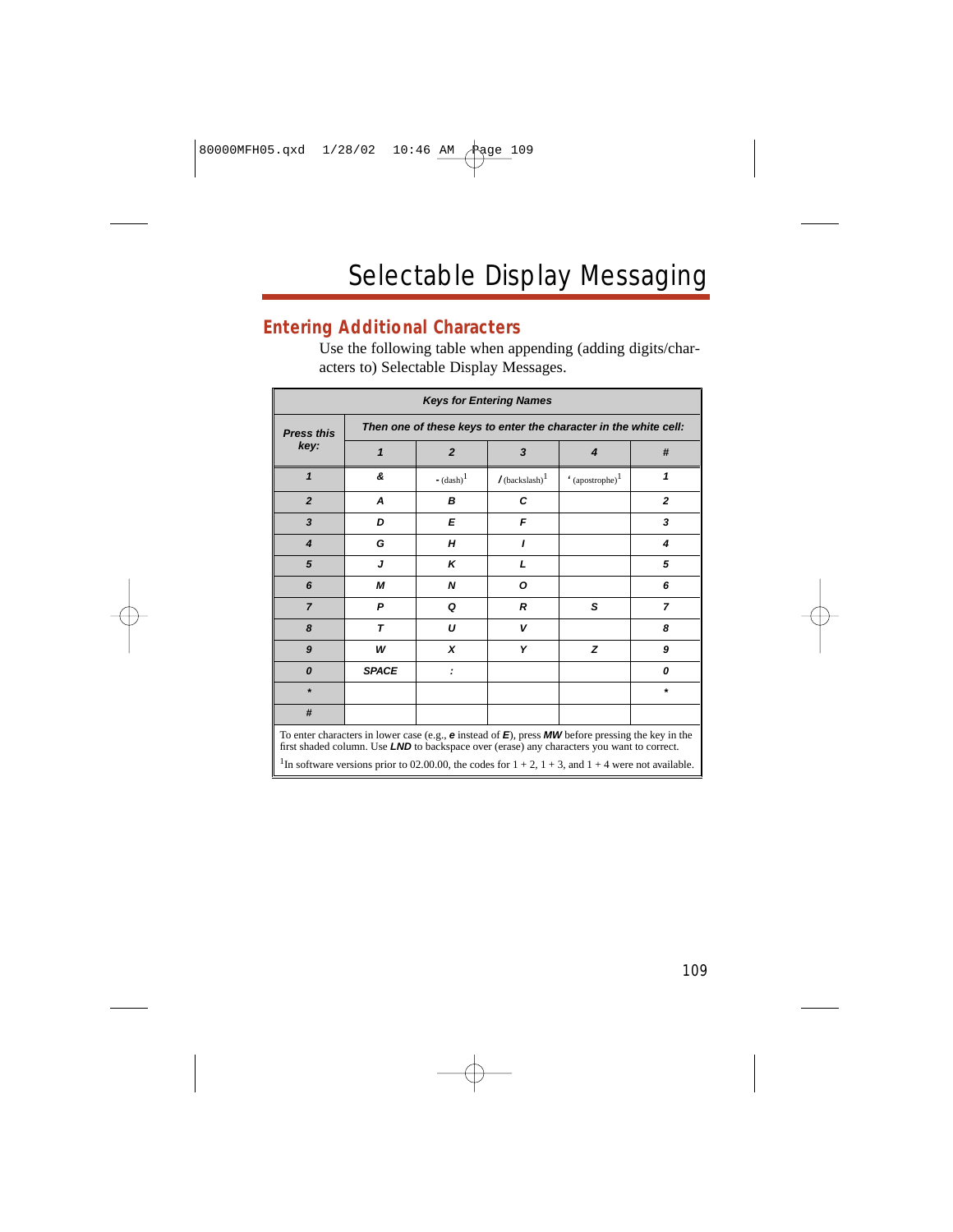# Speed Dial

## Use Speed Dial instead of dialing long numbers.

Speed Dial gives you quick access to frequently called numbers. Instead of dialing a long tele-

phone number to reach a client or customer, use Speed Dial. Speed Dial also lets you store Intercom digits for quick access to commonly used features.

There are two types of Speed Dial: System and Personal. Speed Dial numbers can be up to 16 digits long, using 0-9, # and  $*$ . Every Speed Dial can have a programmed name up to 16 characters long. The name shows in your telephone's display as the Speed Dial number dials out.

Speed Dial can store outside numbers and Intercom digits. This capability to store Intercom digits provides you with "one-touch" access to features you use most often. For example, you can have a Personal Speed Dial bin that simplifies forwarding calls to Voice Mail or a co-worker.

Pressing **SP DIAL 1** or **SP DIAL 2** at your 34-Button Super Display telephone will show the first 10 characters of the name for the associated Personal Speed Dial bin. If you don't have names programmed, your phone will show the first 10 digits of the stored number instead.

## **System Speed Dial**

System Speed Dial gives you and your co-workers access to the same set of stored numbers. Your system can have up to 1000 System Speed Dial numbers, depending on how it was set up during installation. Check with your Communications Manager for more about your System Speed Dial numbers.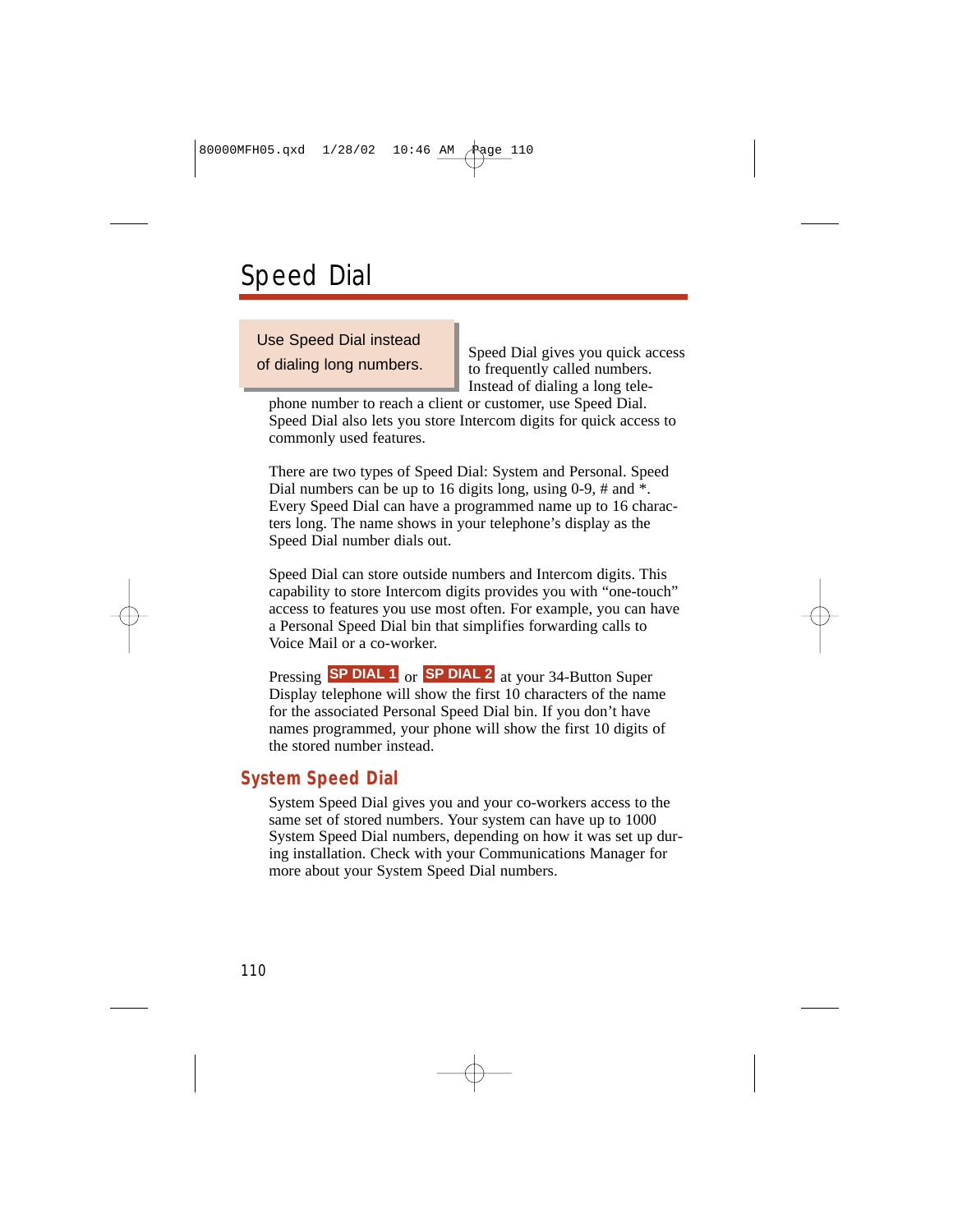#### **To program a System Speed Dial number:**

*Normally, only attendants and supervisors can store System Speed Dial numbers. Find out from your Communications Manager if you can.*

- 1. Press  $\boxed{\pm 1}$  and dial  $\boxed{7}$   $\boxed{7}$ OR  $\begin{bmatrix} \text{Press} & \text{PGM} \\ \text{Press} & \text{SPD} \end{bmatrix}$
- 2. Dial the system bin number (normally 200-299).

$$
3. \quad \text{Press} \quad \boxed{\text{HOLD}}.
$$

4. Enter the line number you want the system to use when dialing your stored number (e.g., 1 for line 1).

OR

Enter the line group number you want the system to use when dialing your stored number (e.g., 90 for group 0). OR

Press  $\sum_{n=1}^{\infty}$  if you want to enter Intercom codes.

- $5.$  Press  $\boxed{\text{HOLD}}$
- 6. Enter the number you want to store (up to 16 digits long). *You can enter any combination of the digits 0-9, # and \*. To insert a pause in your Speed Dial number, press* **MIC***. To insert a Flash in your Speed Dial number, press* **FLASH***. These entries count as digits.*
- 7. Press **HOLD**
- 8. Enter a name for the Speed Dial number. *See Entering Speed Dial names for more.*
- $9.$  Press  $HOLD$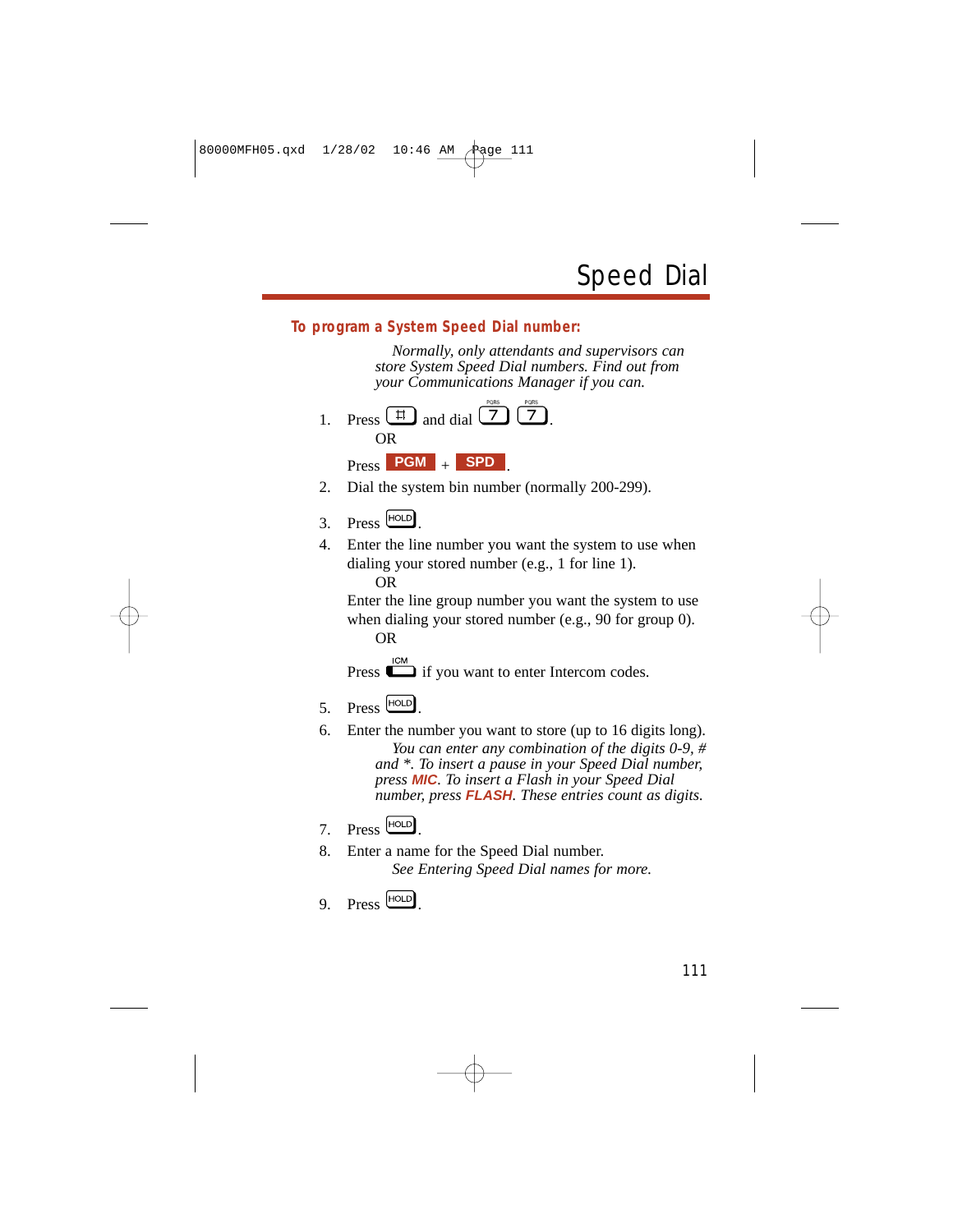# Speed Dial

10. Repeat from step 2 to program another bin number. OR

Press  $\sum_{k=1}^{SPK}$  to exit.

**To dial a System Speed Dial number:**

1. Press 
$$
\overline{\bullet}
$$
 and dial  $\overline{\bullet}$ .

2. Dial the system bin number (normally 200-299). OR

Press a Programmable Function Key for System Speed Dial bin.

*The stored number dials out.*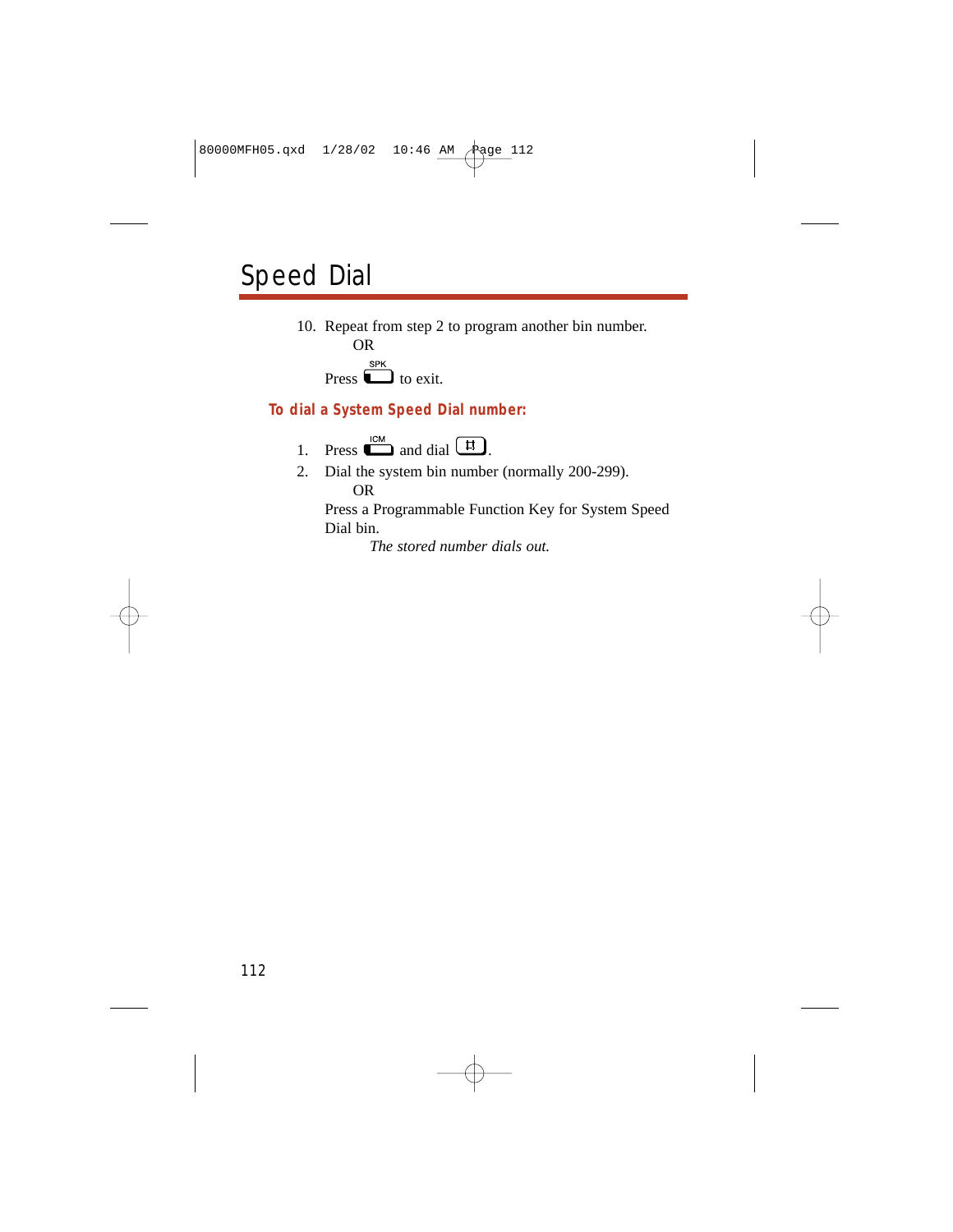## **Personal Speed Dial**

Personal Speed Dial provides 20 stored numbers just for your own use. (If you have a DSS Console, the Personal Speed Dial numbers on your console are the same as those on your phone.)

Your telephone has 10 Personal Speed Dial bin keys. Pressing keys 1-10 accesses your first 10 Personal Speed Dial numbers (701-710). Pressing **DIAL** and keys 1-10 accesses your second 10 Personal Speed Dial numbers (711-720).



If you have a *22-Button Standard* or *22-Button Display* Telephone, this is the location of your 10 Speed Dial bin keys.



If you have a *34-Button Display* Telephone, this is the location of your 10 Speed Dial bin keys.



If you have a *34-Button Super Display* Telephone, this is the location of your 10 Speed Dial bin keys.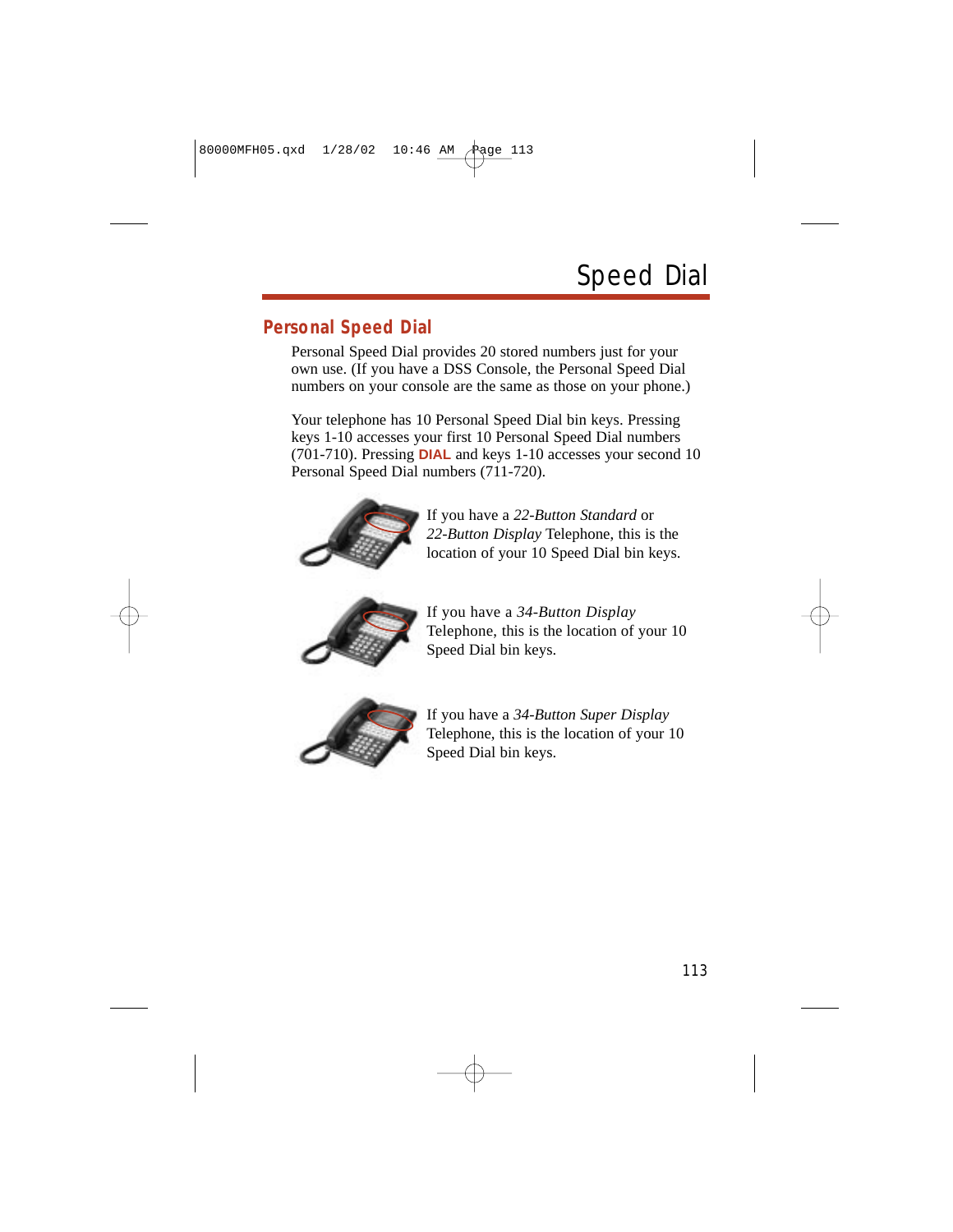**To program a Personal Speed Dial number:**



2. Dial the personal bin number (normally 701-720). OR

Press a Personal Speed Dial key (for bins 1-10).

OR

Press  $\Box$  + a Personal Speed Dial key (for bins 11-20).

- $P_{\text{recc}}$   $HOLD$
- 4. Enter the line number you want the system to use when dialing your stored number (e.g., 1 for line 1).

OR

Enter the line group number you want the system to use when dialing your stored number (e.g., 90 for group 0).

OR

Press  $\sum_{n=1}^{\infty}$  if you want to enter Intercom codes.

- $5.$  Press  $HOLD$
- 6. Enter the number you want to store (up to 16 digits long). *You can enter any combination of the digits 0-9, # and \*. To insert a pause in your Speed Dial number, press* **MIC***. To insert a Flash in your Speed Dial number, press* **FLASH***. These entries count as digits.*
- $7.$  Press  $HOLD$
- 8. Enter a name for the Speed Dial number. *See Entering Speed Dial names for more.*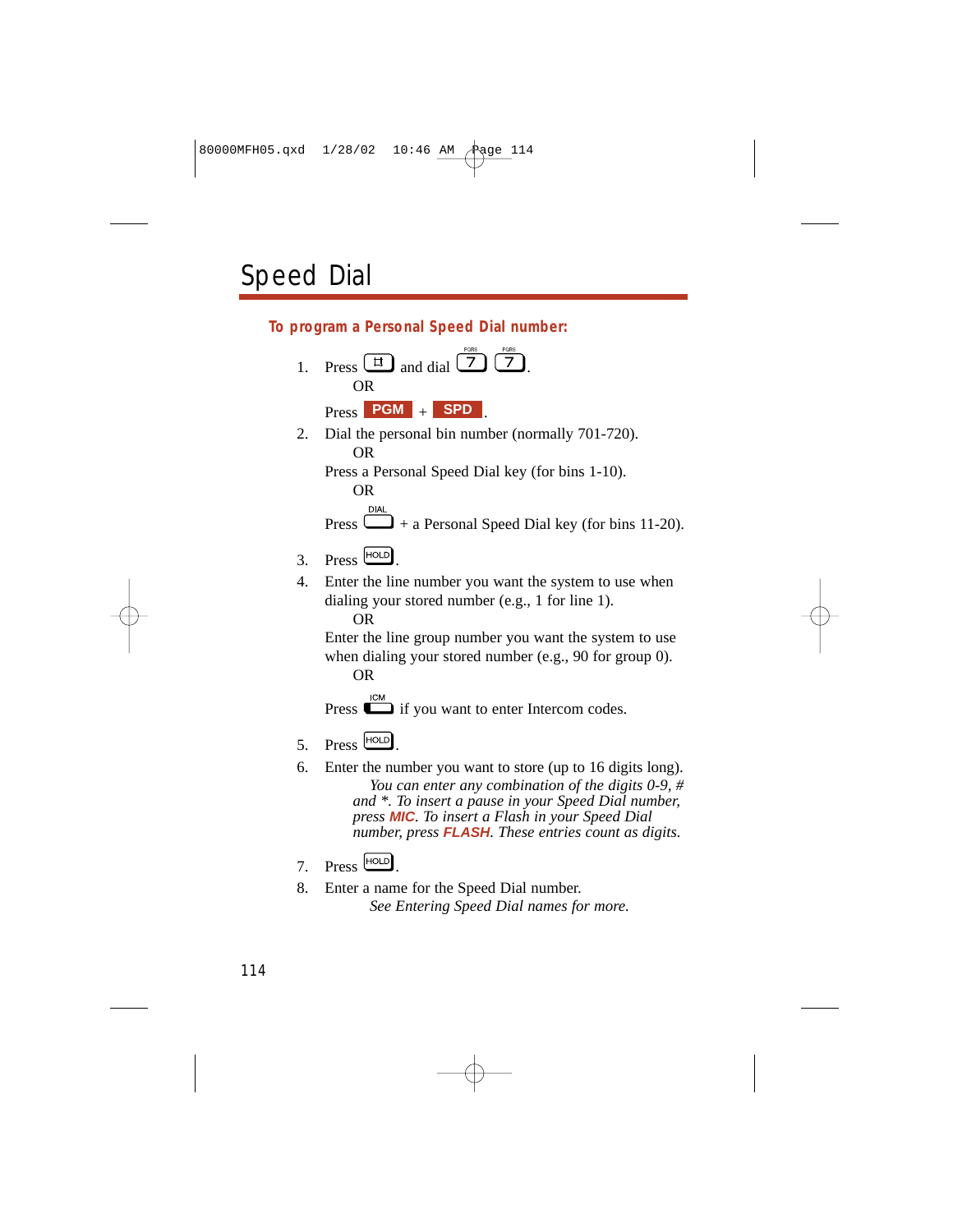- $9$  Press  $HOLD$
- 10. Repeat from step 2 to program another bin number. OR **SPK** Press  $\Box$  to exit.

#### **To dial a Personal Speed Dial number:**

- 1. Press  $\sum_{n=1}^{\infty}$  and dial  $\boxed{1}$ .
- 2. Dial the personal bin number (normally 701-720). OR

Press a Personal Speed Dial key (for bins 1-10). OR

DIAI

Press  $\Box$  + a Personal Speed Dial key (for bins 11-21). OR

Press a Programmable Function Key for System Speed Dial bin.

*The stored number dials out.*

#### **To dial a Personal Speed Dial number if you have a 34-Button Super Display telephone:**

- 1. Press **SP DIAL 1** (for bins 701-710) or **SP DIAL 2** (for bins 711-720).
- 2. Press a Personal Speed Dial bin key. *The stored number dials out.*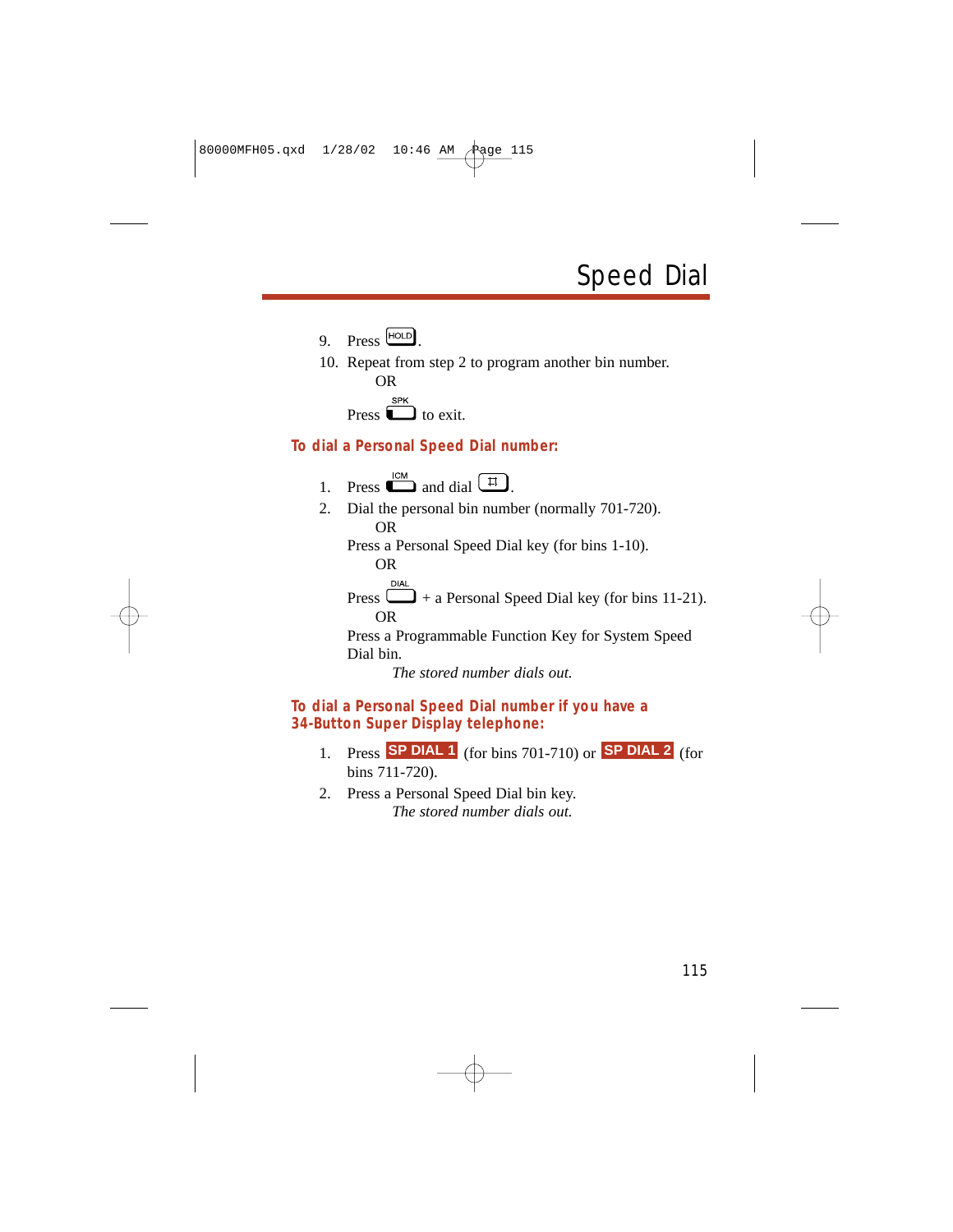## **Entering Speed Dial Names**

Use the following table when entering Speed Dial names.

| <b>Keys for Entering Names</b> |                                                                  |                       |                              |                                       |                         |  |  |
|--------------------------------|------------------------------------------------------------------|-----------------------|------------------------------|---------------------------------------|-------------------------|--|--|
| <b>Press this</b><br>key:      | Then one of these keys to enter the character in the white cell: |                       |                              |                                       |                         |  |  |
|                                | $\mathbf{1}$                                                     | $\overline{2}$        | 3                            | 4                                     | #                       |  |  |
| $\mathbf{1}$                   | &                                                                | $-(\text{dash})^1$    | $/$ (backslash) <sup>1</sup> | $^{\prime}$ (apostrophe) <sup>1</sup> | 1                       |  |  |
| $\overline{2}$                 | A                                                                | В                     | С                            |                                       | $\overline{2}$          |  |  |
| 3                              | D                                                                | E                     | F                            |                                       | 3                       |  |  |
| $\overline{\mathbf{4}}$        | G                                                                | H                     | $\mathbf{I}$                 |                                       | $\overline{\mathbf{4}}$ |  |  |
| 5                              | J                                                                | ĸ                     | L                            |                                       | 5                       |  |  |
| 6                              | M                                                                | N                     | ο                            |                                       | 6                       |  |  |
| $\overline{7}$                 | P                                                                | Q                     | $\mathcal{R}$                | s                                     | $\overline{7}$          |  |  |
| 8                              | $\tau$                                                           | U                     | v                            |                                       | 8                       |  |  |
| 9                              | W                                                                | x                     | Υ                            | z                                     | 9                       |  |  |
| 0                              | <b>SPACE</b>                                                     | $\tilde{\phantom{a}}$ |                              |                                       | 0                       |  |  |
| $\star$                        |                                                                  |                       |                              |                                       | $\star$                 |  |  |
| #                              |                                                                  |                       |                              |                                       |                         |  |  |

To enter characters in lower case (e.g., **e** instead of **E**), press **MW** before pressing the key in the first shaded column. Use **LND** to backspace over (erase) any characters you want to correct.

<sup>1</sup>In software versions prior to 02.00.00, the codes for  $1 + 2$ ,  $1 + 3$ , and  $1 + 4$  were not available.



## **User Programmable Feature**

**Universal Slot: # S P Fixed Slot: ICM + ##**

Program Personal and System Speed Dial Numbers. See *User Programmable Features* at the end of this guide for more.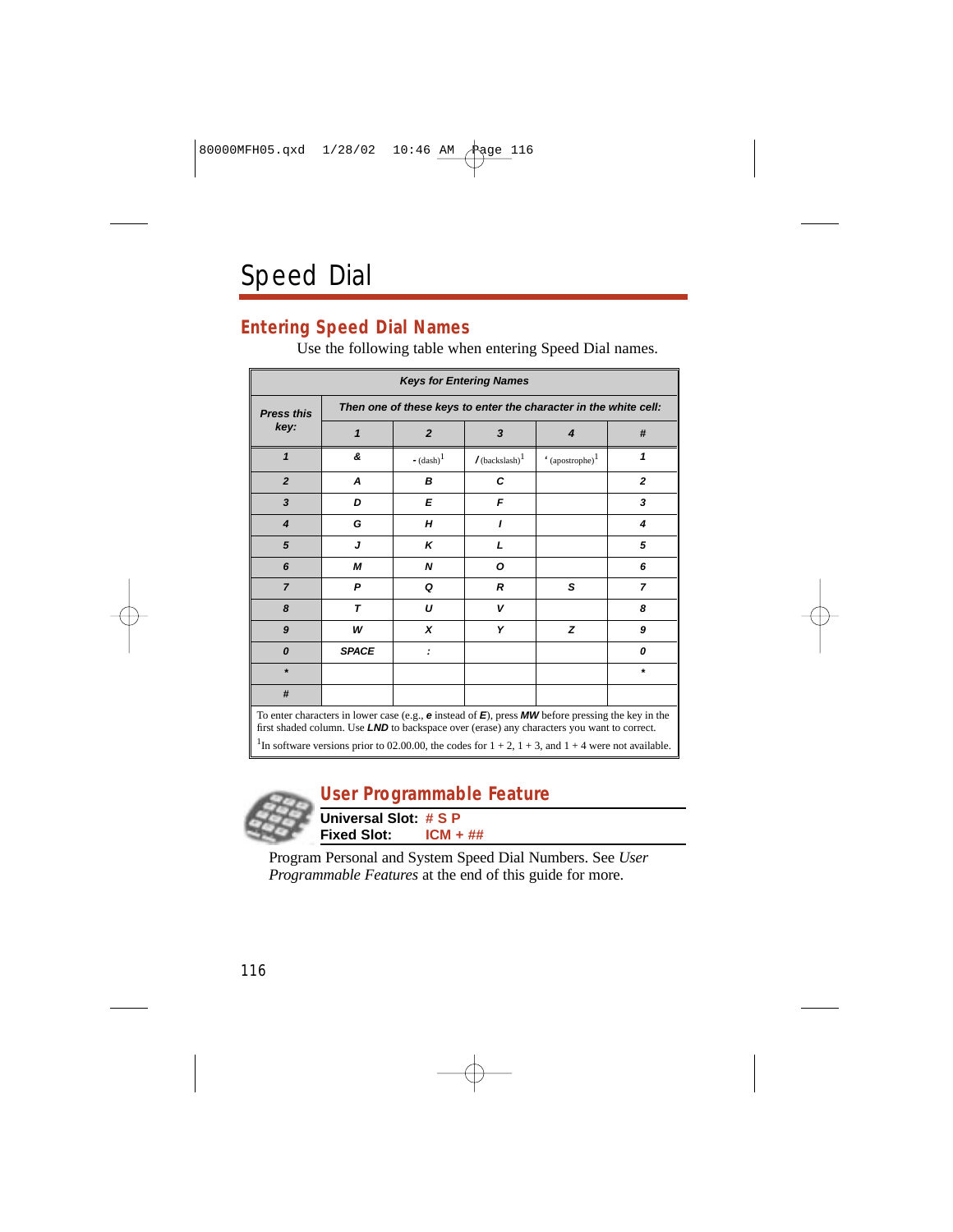Switch between active calls without Conferencing the calls together.

With Split, you can split (alternate) between your current call and a new call. Split lets you easily alternate between the calls without

joining (Conferencing) your callers together.

Split requires a uniquely programmed Split Programmable Function key. Check with your Communications Manager to find out if you have this type of key.

#### **To Split between your current Intercom call and a new Intercom call:**

- 1. Press  $\frac{[HOLD]}{[HOLD]}$  to place your current Intercom call on Hold, then hang up.
- 2. Place or answer Intercom call.
- 3. Press your Split key to switch between your two Intercom calls.

#### **To Split between your current outside call and an Intercom call:**

- 1. Press  $\Box$  to place outside call on Hold, then hang up.
- 2. Place or answer waiting Intercom call.
- 3. Press your Split key to switch between your Intercom call and the outside call.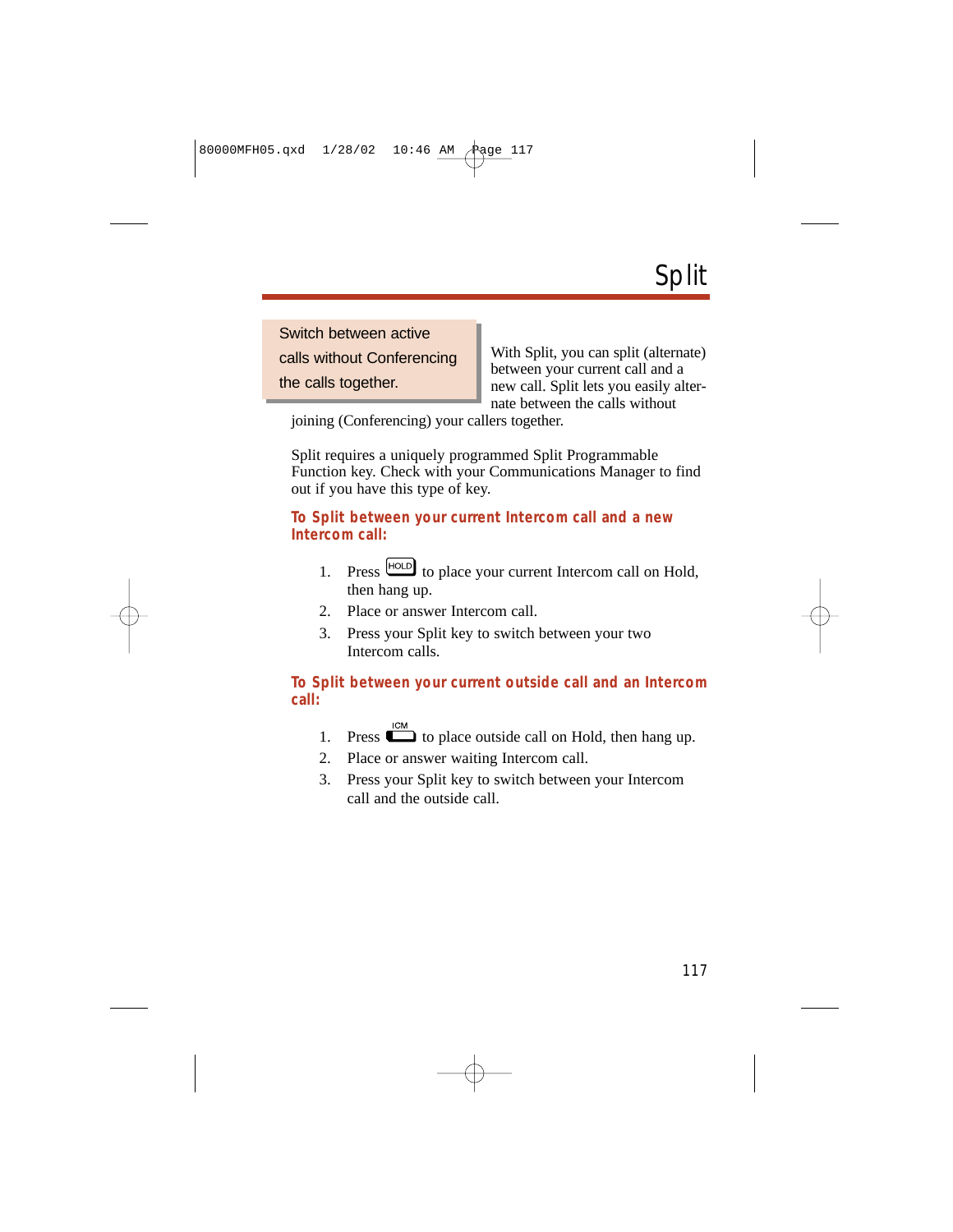**To Split between your current Intercom call and an outside call:**

- 1. Press  $\frac{HOLD}{HOLD}$  to place your current Intercom call on Hold.
- 2. Place or answer outside call.
- 3. Press your Split key to switch between your two calls.

#### **To Split between your current outside call and a waiting outside call:**

- 1. Press  $\sum_{n=1}^{\infty}$  to place your current outside call on Hold, then hang up.
- 2. Place or answer a new outside call.
- 3. Press your Split key to switch between your two calls.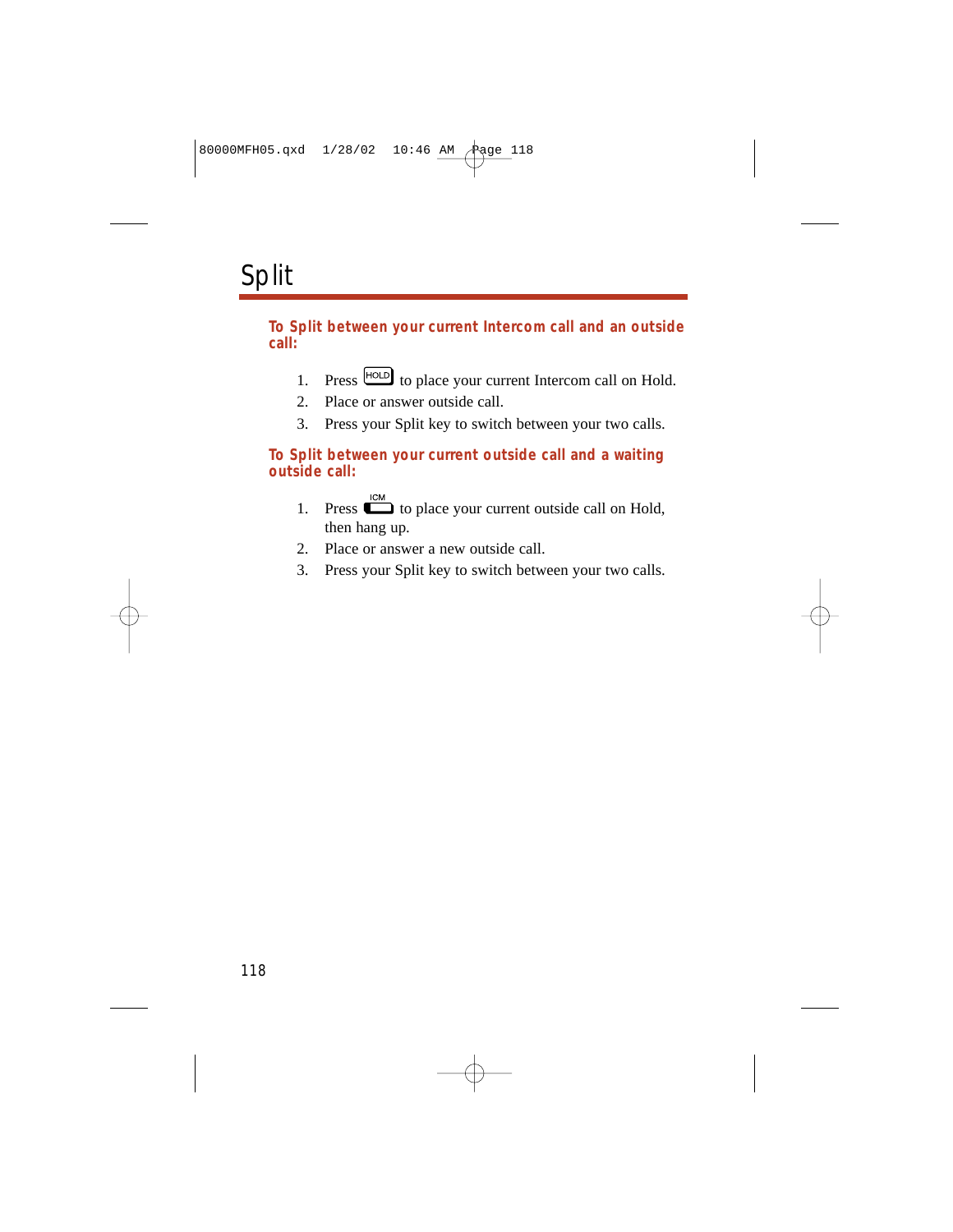# Tandem Trunking

Join two callers in Conference, leave the call and let their conversation continue.

Tandem Trunking (Unsupervised Conference) allows you to join two outside callers in a line-to-line Conference. You can then drop out of the call, leaving

your callers in an unsupervised Conference. You are no longer part of the conversation. The Conference continues until either outside party hangs up. Find out from your Communications Manager if you are able to set up an Unsupervised Conference.

### **To set up a tandem call (Unsupervised Conference):**

- 1. Place or answer an outside call.
- 2. Press  $\Box$  or **CONF**
- 3. Place or answer another outside call.
- 4. Press  $\Box$  or **CONF** to set up the Conference.
- 5. Hang up.

*If the outside lines disconnect when you hang up in this step, you do not have Tandem Trunking capability.*

*You can optionally press* **HOLD** *to place the Conference on Hold. Your callers hear Music on Hold (if installed) while waiting on Hold. Just press* **CONF** *again to reinstate the Conference.*

#### **To disconnect a tandem call (using Forced Trunk Disconnect):**

1. Press line key for busy line.

OR

Press  $\Box$  and dial the line's Direct Line Access code (e.g., 401 for line 1).

2. Dial  $\#$  or press **DISC** to disconnect the line.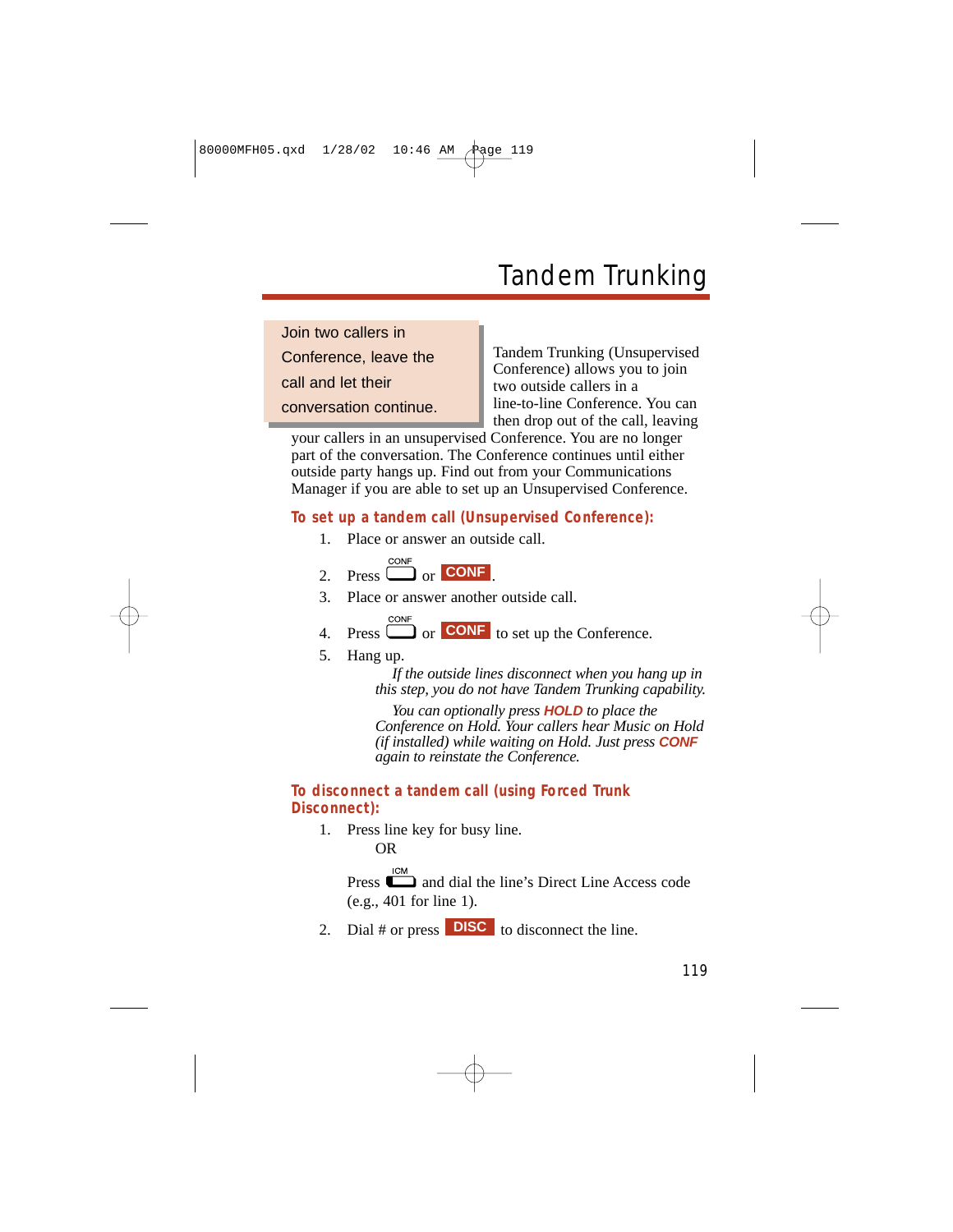### **To Barge In on a tandem call:**

*Use this procedure to rejoin a Conference already in progress.*

1. Press line key for busy line. OR

> **ICM Press**  $\Box$  and dial the line's Direct Line Access code (e.g., 401 for line 1).

2. Dial  $\left(4\right)$  or press **BARG** 

# Time and Date

The time and date shows on all telephone displays.

The time and date appear on all telephone displays in your system. Follow the User

Programmable Feature steps referenced below if you need to reset the system time and date (e.g., after the Daylight Savings Time change).



## **User Programmable Feature**

**Universal Slot: # T D Fixed Slot:** *Not available.*

Change your system's time and date. See *User Programmable Features* at the end of this guide for more.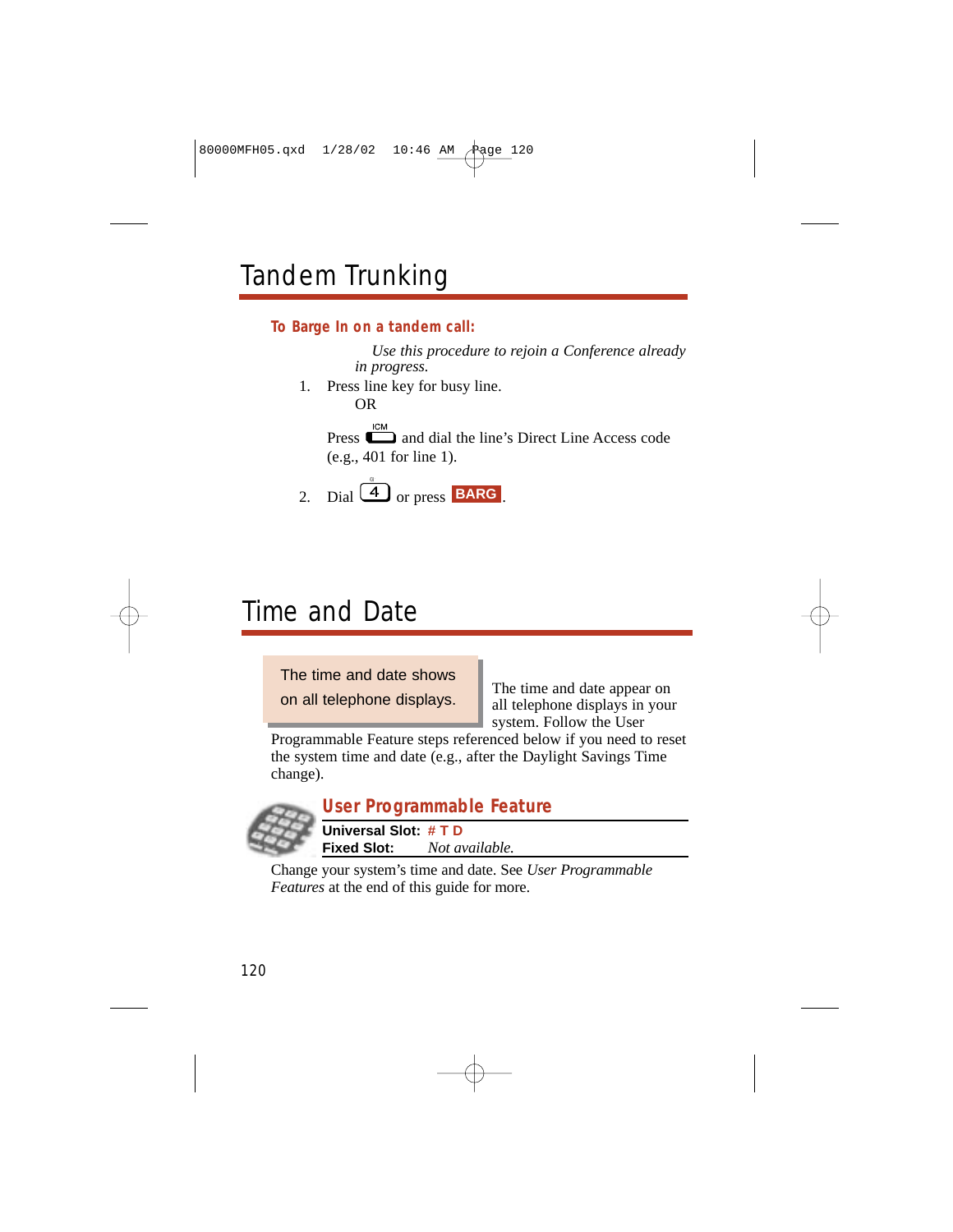# **Transfer**

Send the outside call you are on to a co-worker.

Transfer permits you to send your active outside call to a co-worker, Ring Group, UCD Hunting Group

or Voice Mail. With Transfer, you can quickly send a call to the desired co-worker. A call you Transfer automatically recalls to you if not picked up at the Transfer destination. If you don't answer the recall, the call will ring other co-workers or the attendant. This assures that you do not lose or inadvertently abandon your transfers.

Your telephone system allows the following types of transfers:

**Screened Transfer** 

With Screened Transfer, you announce the call to the destination before hanging up.

### ● **Unscreened Transfer**

With Unscreened Transfer, you extend the call without making an announcement.

### ● **Handsfree Transfer**

Use Handsfree Transfer to send an outside call to a co-worker's speakerphone. This allows your co-worker to converse with the transferred caller just by speaking toward their phone — without lifting the handset.

### **To Transfer your call:**

- 1. Do not hang up.
- 2. Press  $\Box$ .
- 3. Dial your co-worker's extension.

OR

Press a DSS key.

OR

Dial a Ring Group or UCD Hunting Group master number.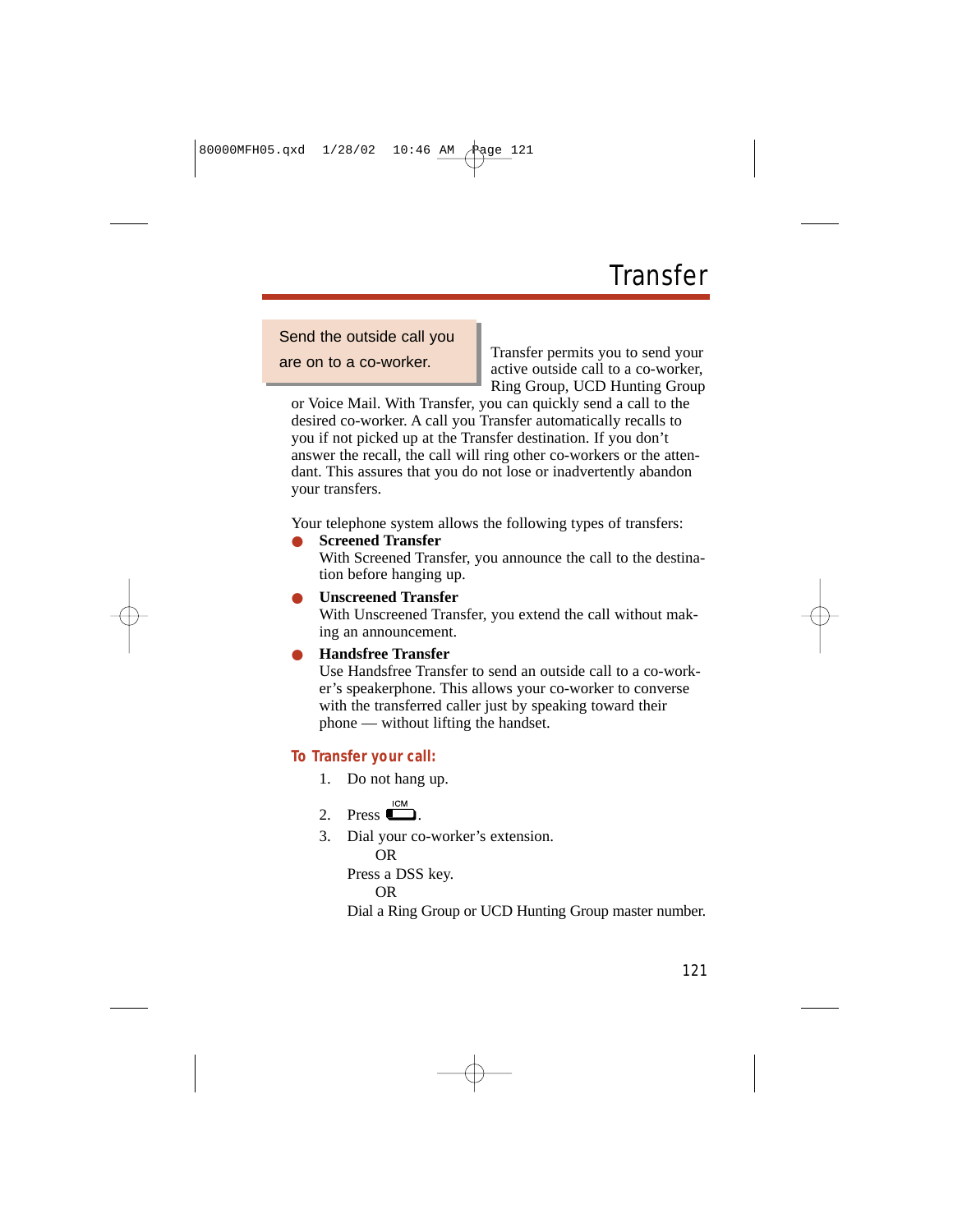# **Transfer**

4. Announce the call to make a Screened Transfer. OR

Press the flashing line key to return to your call if your co-worker doesn't want it (i.e., rejects your screen). OR

Hang up to send the call through unscreened.

*The call will recall to you if unanswered at the destination.*

#### **To Transfer your call to a co-worker's mailbox:**

- 1. Do not hang up.
- 2. Press  $\Box$
- 3. Dial your co-worker's extension.

4. Press 
$$
\bullet
$$
 or **MBox**

5. Hang up.

#### **To Transfer a call to a co-worker's speakerphone:**

1. While on an outside call, press  $\Box$  and dial your co-worker's extension number OR

Press the Hotline key for your co-worker.

- Listen for 2 beeps. (This means that your Transfer announcement has voice-announced at your co-worker's phone.)
- If your co-worker's phone is set up to ring instead of voice-announce, you cannot use Handsfree Transfer.
- 2. Press  $\Box$  to send the call directly to your co-worker's speakerphone. OR

**Press** to get Intercom dial tone and select another co-worker for the Transfer.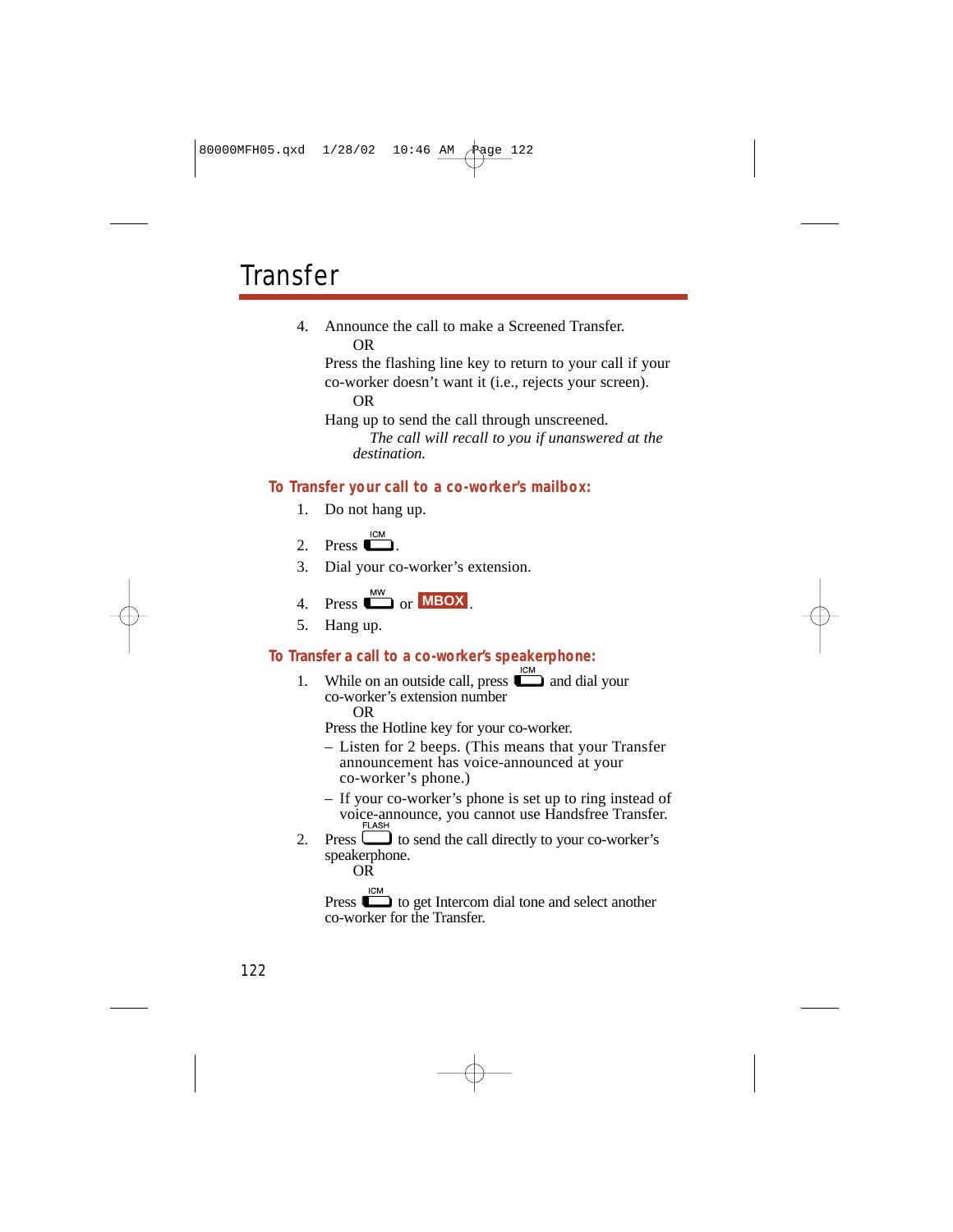## **Transfer Recall**

Your telephone display can show the type of call recalling, as well as which co-worker initially transferred the call.

Following are the displays you see at your phone when a transferred call is recalling. In the first example, the call was transferred by extension 301 (which does not have a name). In the second example, the call was transferred by extension 300 (which has the name *ATTENDANT)*.

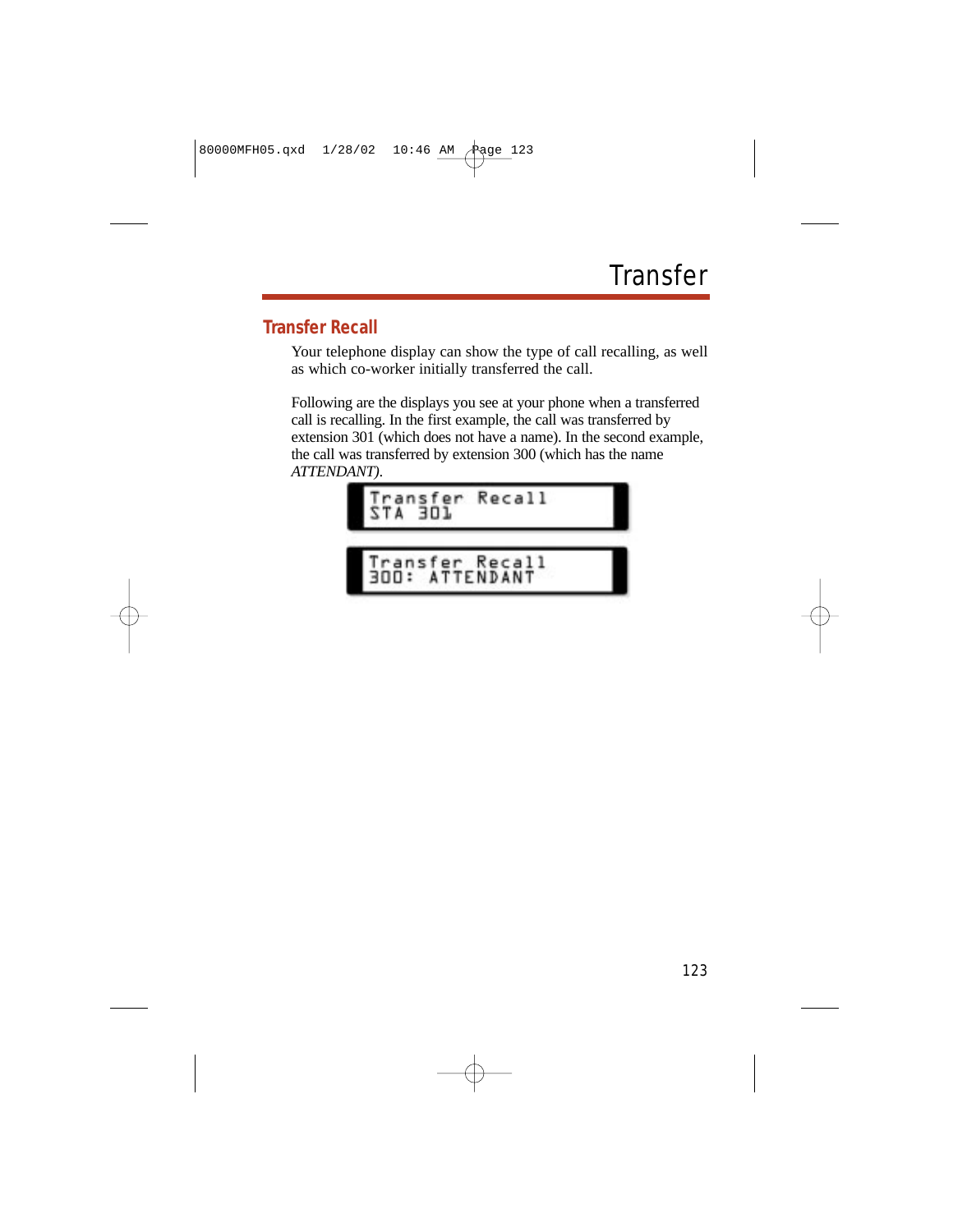# Trunk (Line) Queuing and Callback

When all outside lines are busy, Line Queuing lets you wait in line for a line to become free.

Line Callback will automatically call you back when a line is available.

—

Line Queuing permits you to queue (wait in line) on hook for a busy line or line group to become free. The system will connect you as soon as the line is available. You do not have to manually retry the line later.

After queuing for a line, you just hang up to convert your Line Queue into a Line Callback. When

the line becomes free, the system automatically recalls your phone. As soon as you lift the handset, you connect to the outside line.

You can leave a Line Callback request for many outside lines. The system processes your requests as the lines become free. In addition, you and your co-workers can leave a Callback request for the same line. The system processes these requests on a first-in/first-out (FIFO) basis.

If you leave a Line Callback request and fail to answer when Callback rings your phone, the system cancels the Callback.

## **Line Queuing Priority**

You may have Line Queuing Priority enabled for your telephone. If you do, when you queue for a busy line Line Queuing will connect you before your co-workers that don't have priority. Your Communications Manager can can tell you if you have Line Queuing Priority.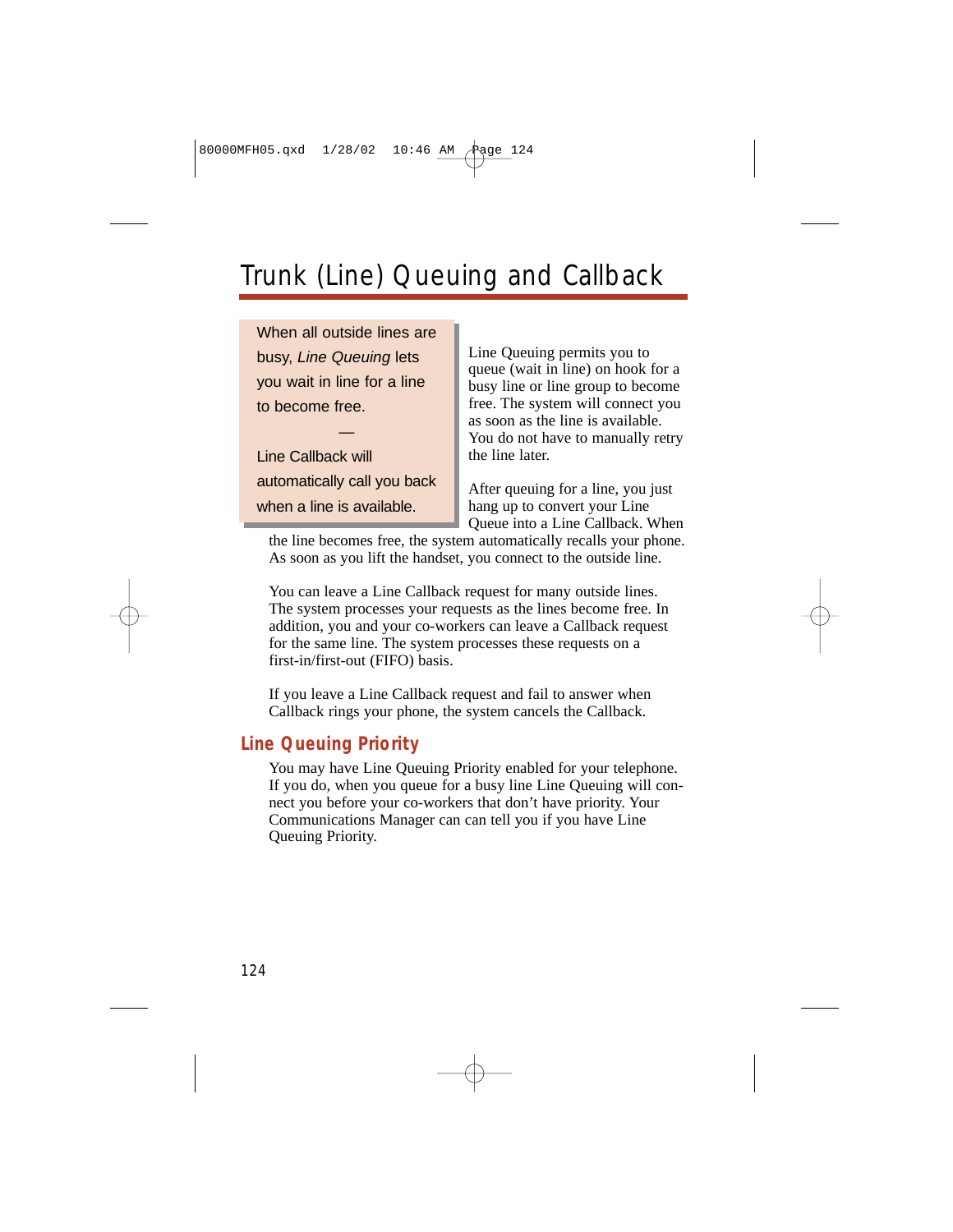#### **To queue for a busy line:**

1. Press line key for busy line. OR

> Press  $\Box$  and dial the line's Direct Line Access code (e.g., 401 for line 1).

- 2. Dial  $\boxed{2}$ ; do not hang up.
- 3. When the line becomes free, you automatically connect. *When you hear dial tone from the line, you can place your call again.*

#### **To leave a Line Callback for a busy line:**

1. Press line key for busy line. OR

> **ICM Press**  $\Box$  and dial the line's Direct Line Access code (e.g., 401 for line 1).

- 2. Dial  $\boxed{2}$  or press **CLBK**, then hang up.
- 3. When the line becomes free, the system automatically calls you back.

*If you answer within 4 rings, you hear dial tone from the outside line.*

*If you don't answer the Callback ring, your phone system cancels the Callback.*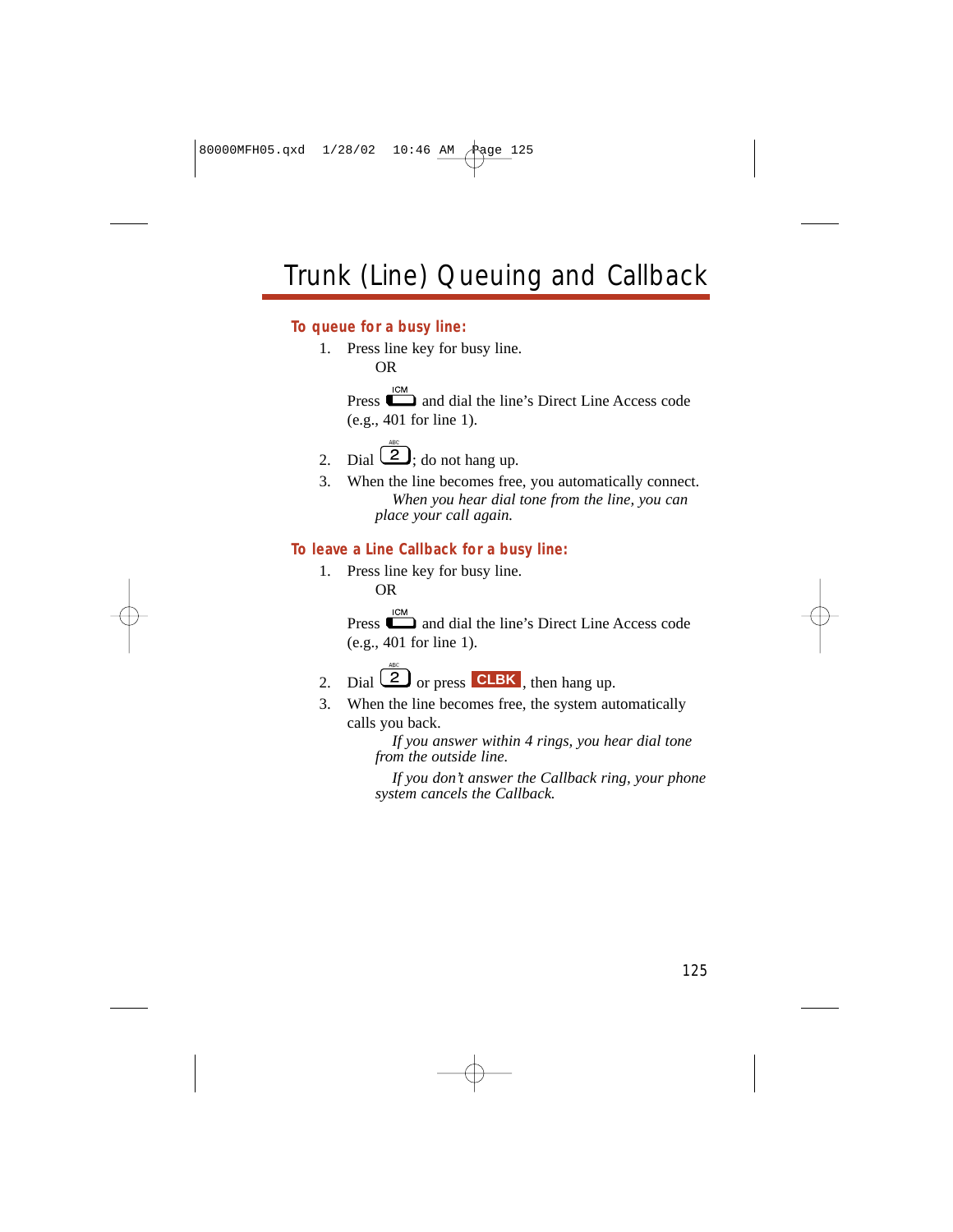# Voice Mail

End the frustration of missed calls, inaccurately written messages and telephone tag.

Your system may be connected to an NVM-Series Voice Mail with Automated Attendant system. NVM-Series Voice Mail provides your system with comprehensive

voice messaging capability as well as a sophisticated Automated Attendant. Your NVM-Series provides:

#### ● **Automated Attendant**

Automated Attendant automatically answers your system's incoming calls. After listening to a customized Automated Attendant greeting, callers to your company can dial a system extension or use Voice Mail.

#### ● **Leaving a Message**

When you call a co-worker that doesn't answer, is busy on the phone or in Do Not Disturb, you can easily leave them a voice message in their mailbox. There is no need for you to call back later.

#### **Call Forwarding to Voice Mail**

When you forward your calls to Voice Mail, calls to your phone go to your Voice Mail mailbox. Your callers then leave you a voice message instead of calling back later. You can enable forwarding for all calls immediately, for unanswered calls, or for calls to your phone when you are busy.

#### **Transferring to Voice Mail**

You can Transfer a call to your mailbox or a co-worker's mailbox. After the Transfer goes through, your caller can leave a message in the mailbox.

#### **Conversation Record**

While on a call, you can have Voice Mail record your conversation. You just press your uniquely programmed Conversation Record key or a soft key. Once recorded, Voice Mail stores the conversation as a new message in your mailbox. After calling your mailbox, you can save, edit or delete the recorded conver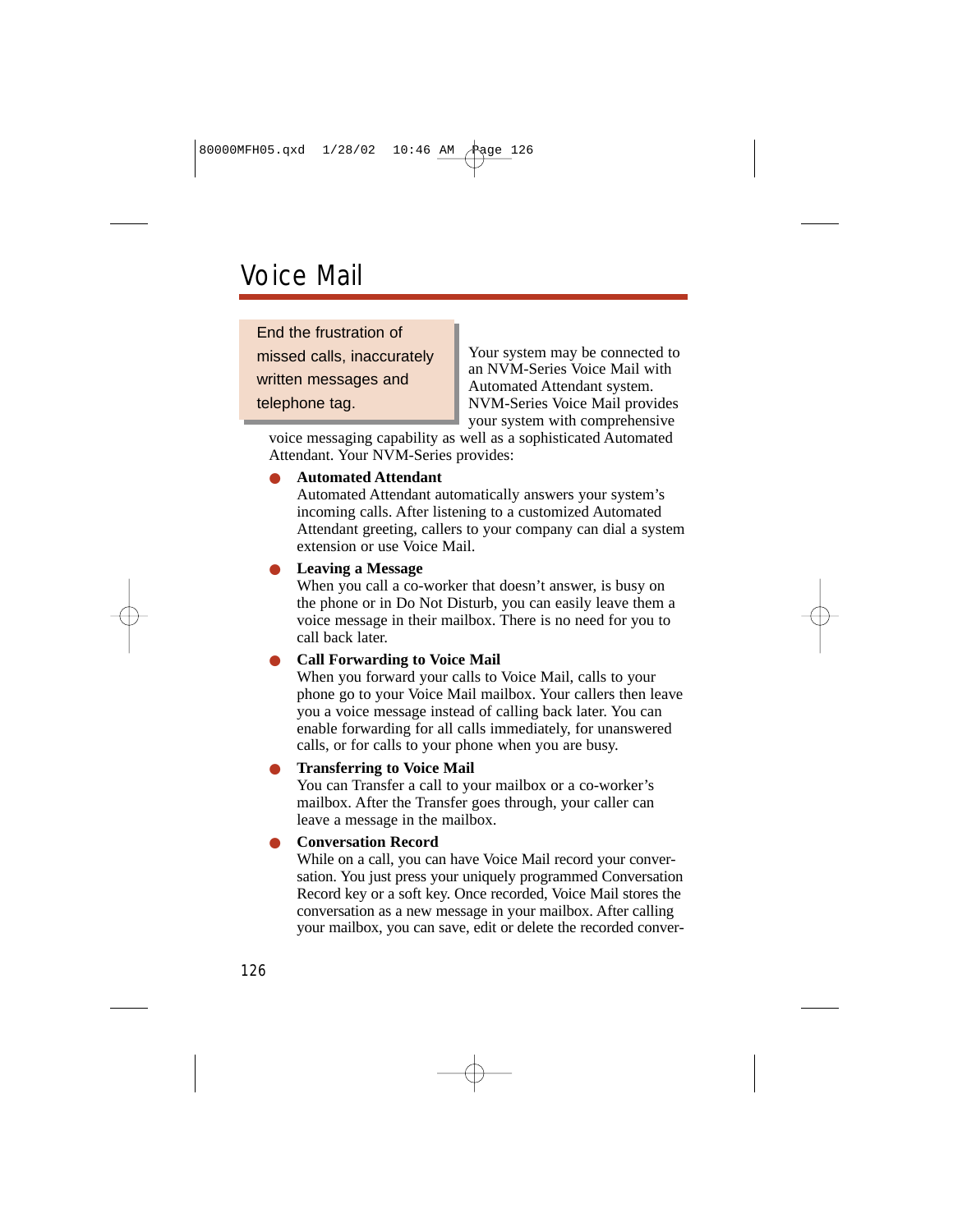sation. (Check with your Communications Manager to see if you have Conversation Record capability.)

#### ● **Personal Answering Machine Emulation**

You can have your idle telephone emulate a personal answering machine. This lets Voice Mail screen your calls, just like your answering machine at home. If activated, your incoming calls route to your mailbox. Once your mailbox answers, you hear two alert tones followed by your caller's incoming message. You can then:

- Let the call go through to your mailbox.

- Intercept the call before it goes to your mailbox.

#### **Message Center Mailbox**

A Message Center Mailbox is a mailbox shared by more than one co-worker. You access the Message Center by pressing a Message Center key on your phone. (Ask your

Communications Manager if you have this key.) With your Message Center key you can:

- Listen to the messages stored in the Message Center mailbox.
- Transfer calls to the Message Center mailbox.
- Use many other Voice Mail features.

A Message Center Mailbox may help you if you work closely with a group of co-workers. For example, your group's supervisor can send important messages to the shared Message Center Mailbox, and members of your group can review them as time allows.

● **Interactive Soft Key Shows New Messages**

Your soft keys show the number of new messages in your mailbox. For example, if you have 2 new messages in your mailbox, your Voice Mail soft key shows **VM02** (display telephone) or (34-Button Super Display telephone). The new mes-**V-MAIL 02** sage count resets to 00 as soon as your call your mailbox (regardless of whether you listened to your new messages). The message count returns when you get new messages.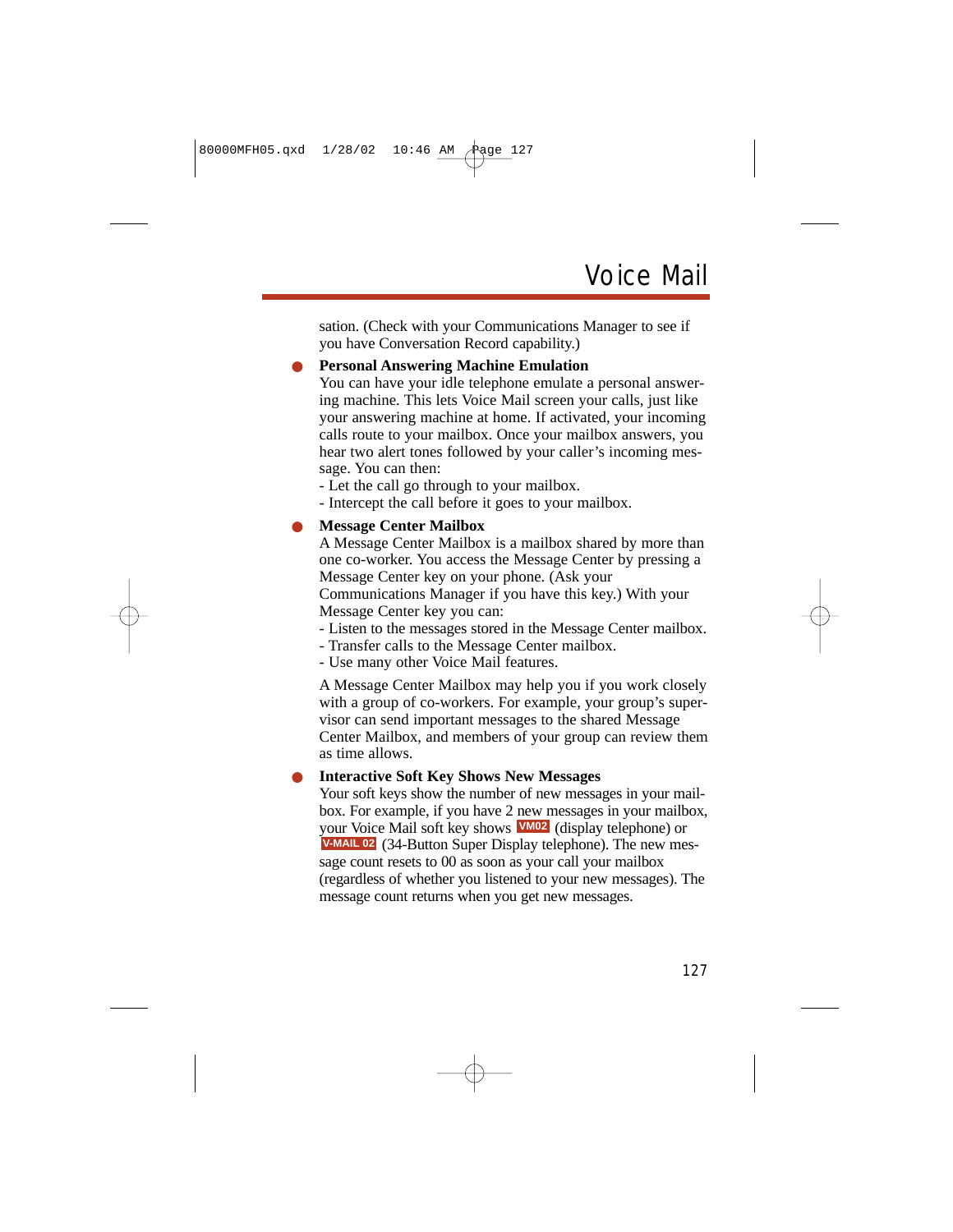## **Calling Your Mailbox**

### **To call your mailbox:**

*Your* **MW** *key and* **Ring/Message** *lamp flash fast when you have new messages in your mailbox.*

1. Press **VM** OR Press  $\sum_{n=1}^{\text{ICM}}$ , then press  $\sum_{n=1}^{\text{MW}}$ . OR **ICM** 

**Press**  $\Box$ **, then dial the Voice Mail master number** (e.g., 700) followed by your mailbox number.

*Your mailbox number is normally the same as your extension number. You may optionally dial a co-worker's mailbox — or use this procedure to call your mailbox from a co-worker's phone.*

- 2. Lift handset for privacy.
- 3. If requested by Voice Mail, enter your security code. *Your* **MW** *key and* **Ring/Message** *lamp go out after you call your mailbox.*

## **Leaving a Message**

#### **To leave a message in the mailbox of an unanswered extension:**

*The extension you call can be busy, in Do Not Disturb, or unanswered.*

**MW** 1. Press  $\overline{\bullet}$  or **MSG**.

*The Voice Mail system will prompt you to leave a message.*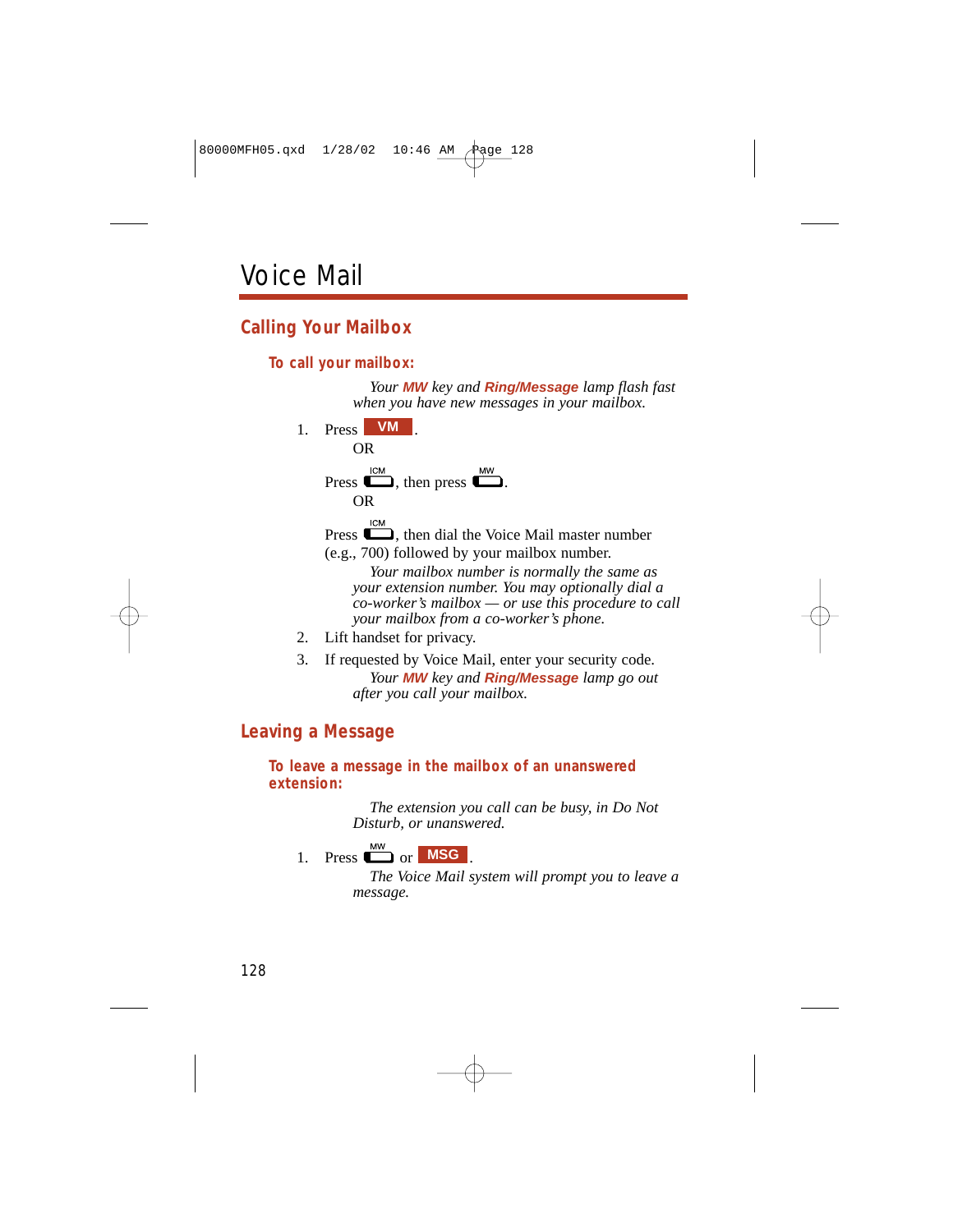## **Forwarding Calls to your Mailbox**

#### **To activate or cancel Call Forwarding:**

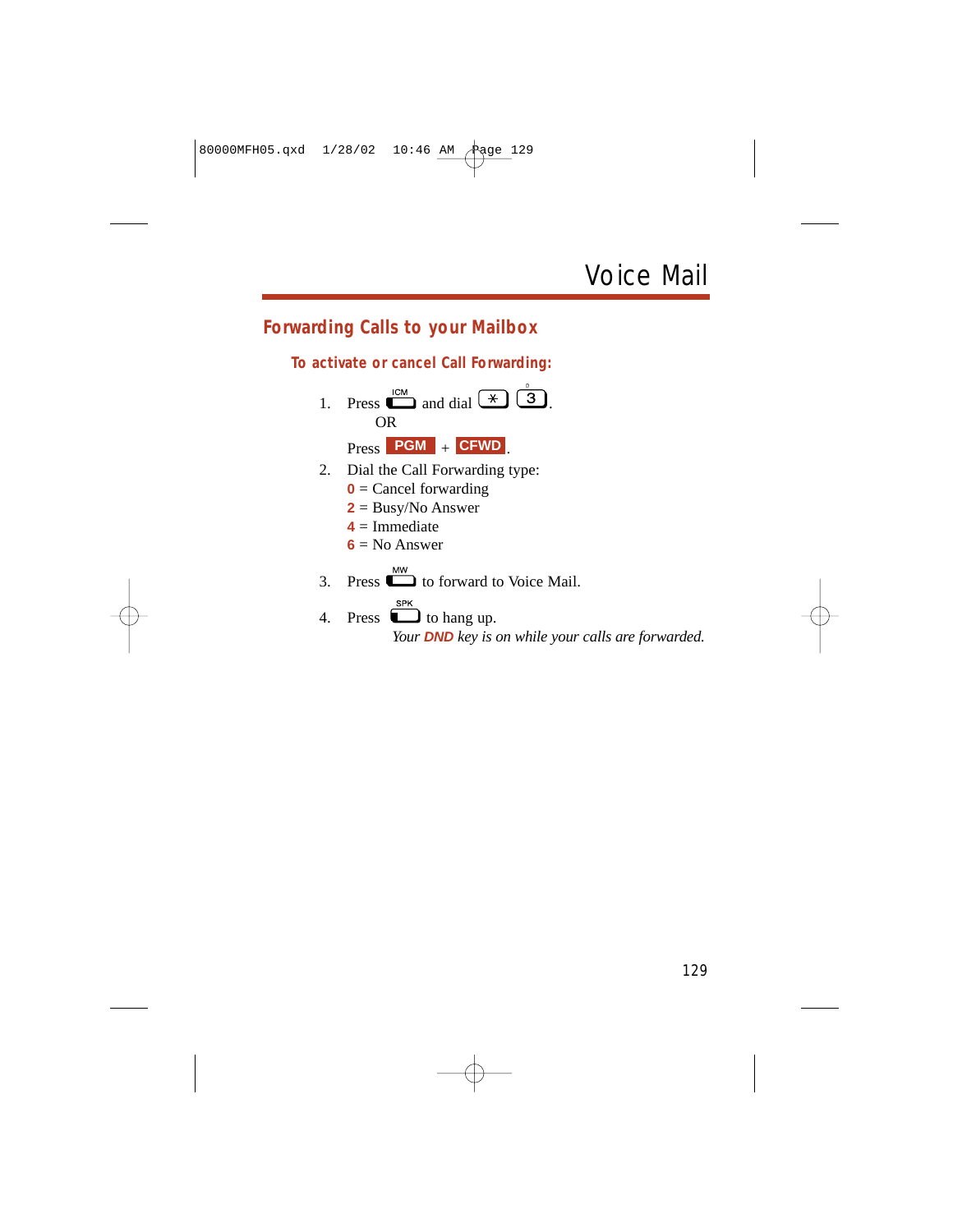## **Transferring Calls to a Mailbox**

#### **To Transfer your active call to a mailbox:**

### **Method A**

1. Press 
$$
\square
$$

2. Dial the number of the mailbox to receive the Transfer (e.g., 301 for extension 301).

> *This number can be your mailbox number (if you're away from your desk) or a co-worker's mailbox number.*

3. Press 
$$
\bullet
$$
 or **MBox**

**SPK** 4. Press  $\Box$  to hang up.

> *Voice Mail will prompt your caller to leave a message in the mailbox you selected.*

#### **Method B**

- **ICM** 1. Press  $\Box$
- 2. Press DSS key for co-worker's extension  $+ \Box$ .
	-
- 3. Press  $\Box$  to hang up.

*Voice Mail will prompt your caller to leave a message in the mailbox you selected.*

#### **Method C**

- 1. Press keyset or DSS Console Hotline key.
- **MW** 2. Press  $\overline{\phantom{a}}$ .
- 3. Press  $\Box$  to hang up. *Voice Mail will prompt your caller to leave a message in the mailbox you selected.*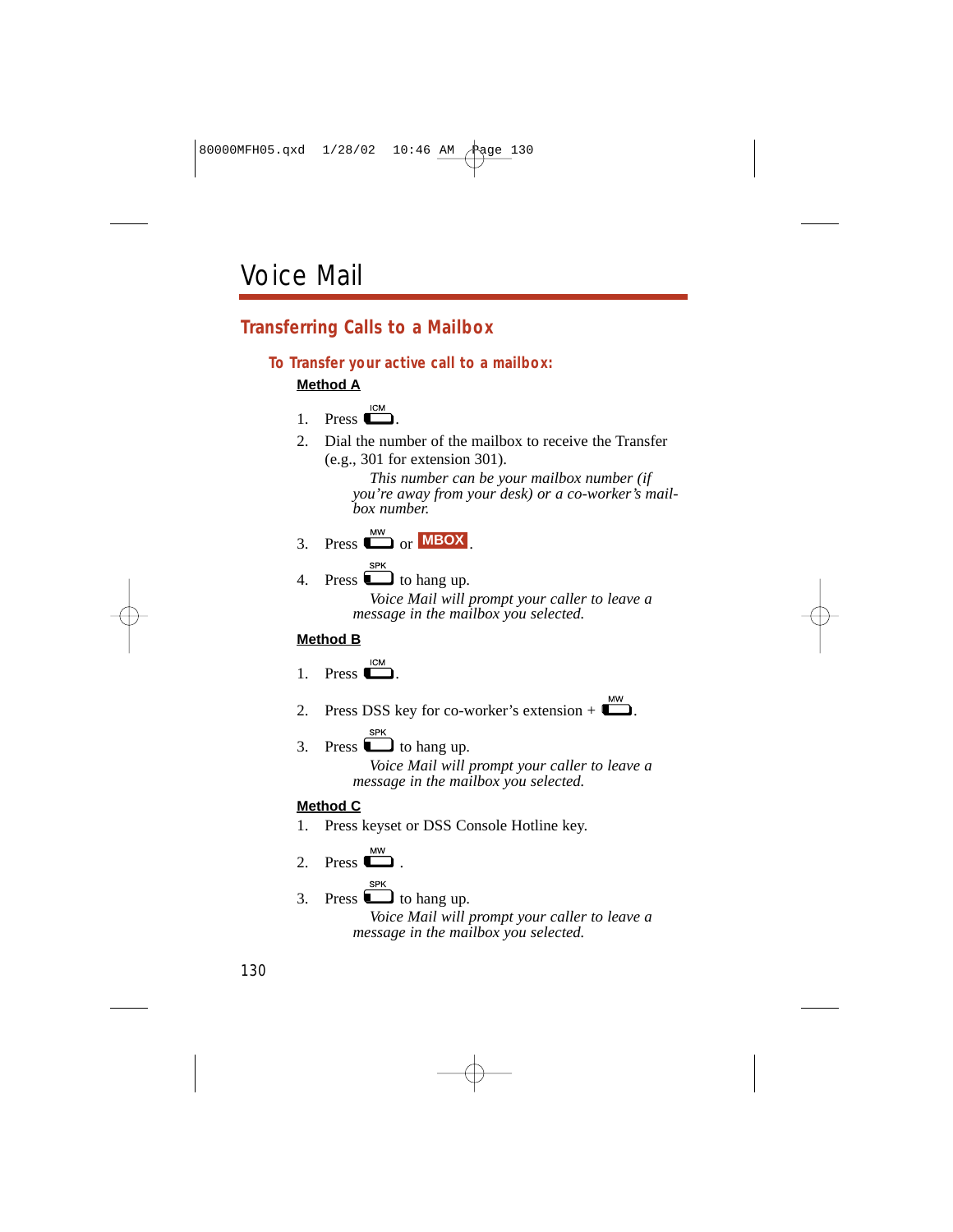## **Conversation Record**

#### **To record your active call in your mailbox:**

*Only one party on a call can use Conversation Record at any one time. This includes Intercom calls and Conference calls.*

1. Press **REC** or your Voice Mail Record key.

*Your Record key lights green while your system calls your mailbox. Once recording begins, the key flashes fast and you hear the voice prompt, "Recording."*

*You can also have a Record key on your DSS Console. It lights red while the system calls your mailbox and flashes fast once recording begins.*

## **Personal Answering Machine Emulation**

#### **To activate Answering Machine Emulation:**

1. Press  $\sum_{n=1}^{\infty}$  and dial  $\boxed{\ast}$   $\boxed{3}$ . OR  $\text{Press}$  **PGM** + CFWD 2. Dial  $\boxed{7}$ 3. Dial the Answering Machine Emulation option:  $\begin{bmatrix} 2 \\ \end{bmatrix}$  or hang up to forward all calls.  $\mathbf{8}$  to forward just outside calls. 4. Press  $\Box$  to hang up. *Your* **DND** *key is on while your calls are forwarded.*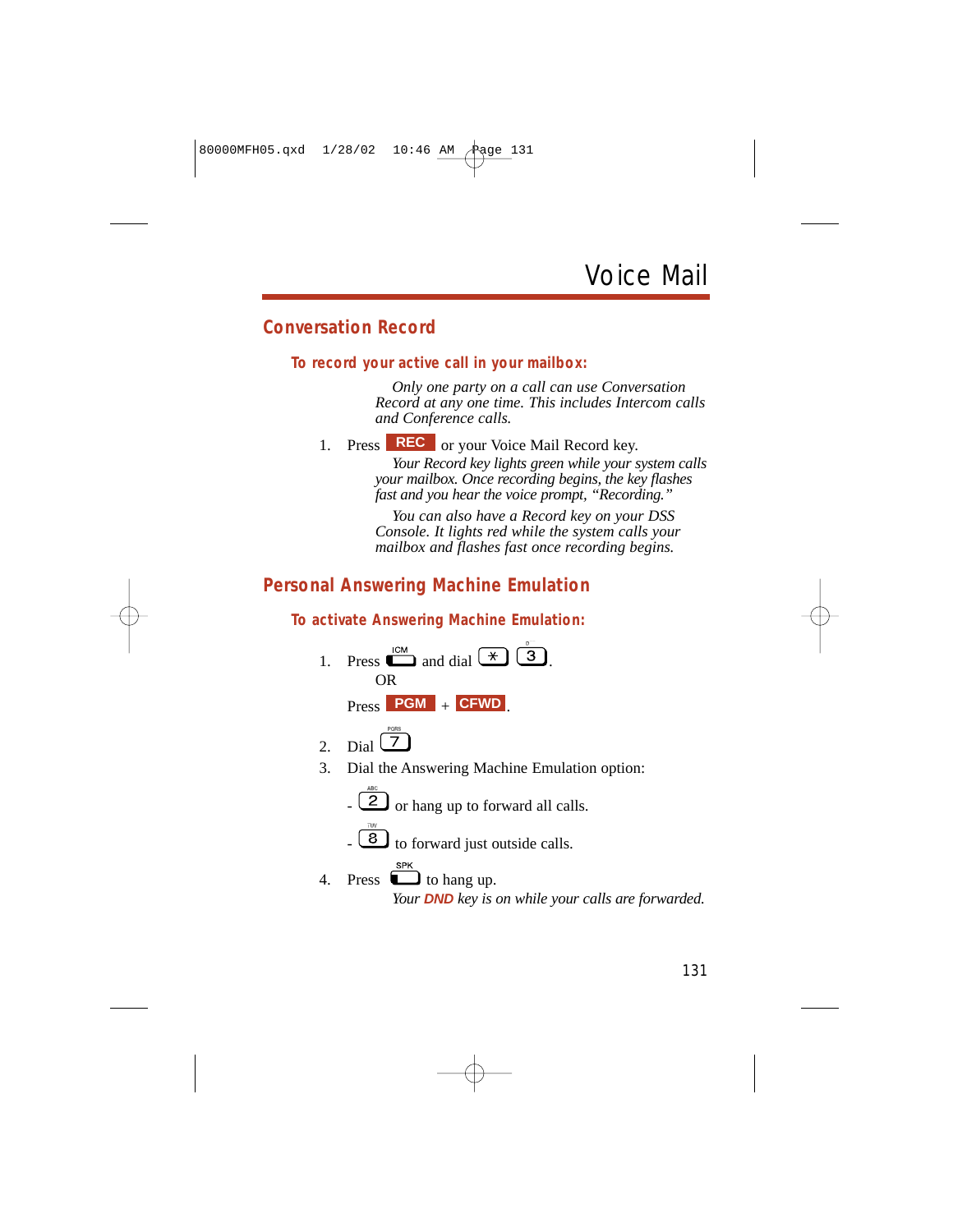**To cancel Answering Machine Emulation:**

|         | <b>HER</b><br><b>ICM</b><br>Press $\Box$ and dial $\pm$ $\boxed{3}$<br>OR |
|---------|---------------------------------------------------------------------------|
|         | $Press$ PGM $+$ CFWD                                                      |
| $2^{1}$ | $_{\rm Dial}$ (O)                                                         |
| 3.      | <b>SPK</b><br>Press $\Box$ to hang up.                                    |
|         | Your <b>DND</b> key goes out.                                             |

**When Answering Machine Emulation broadcasts your caller's message, you can:**

- Do nothing to have the caller's message automatically recorded in your mailbox. OR
- Lift the handset to intercept the call and speak to your caller.

**Checking Your Messages**

**To check your messages:**

1. Press  $\overset{MW}{\bullet}$ .

*You see: Number of MSG = n (where n is the number of new messages in your mailbox).*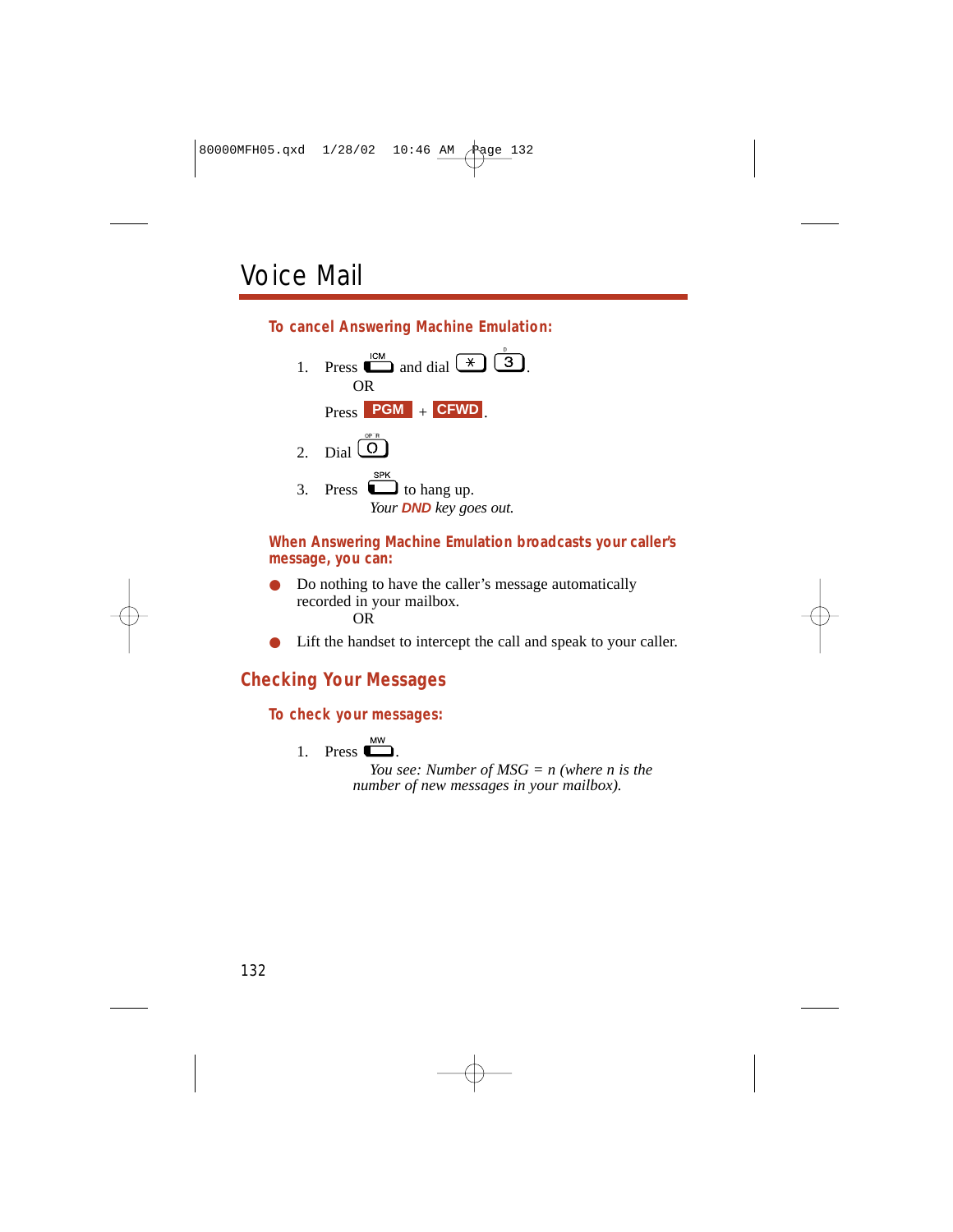### **Message Center Mailbox**

*The Message Center key flashes fast (green) when there are new messages not listened to in the Message Center mailbox.*

#### **To call the Message Center:**

- 1. Press  $\sum_{n=1}^{\text{SPK}}$  or lift the handset.
- 2. Press the Message Center key.
- 3. If requested by Voice Mail, enter the security code for the Message Center mailbox.

#### **To Transfer a call to the Message Center:**

- 1. When on an Intercom or outside call, press the Message Center key.
- 2. Hang up.

*Your caller will be prompted to leave a message in the Message Center mailbox.*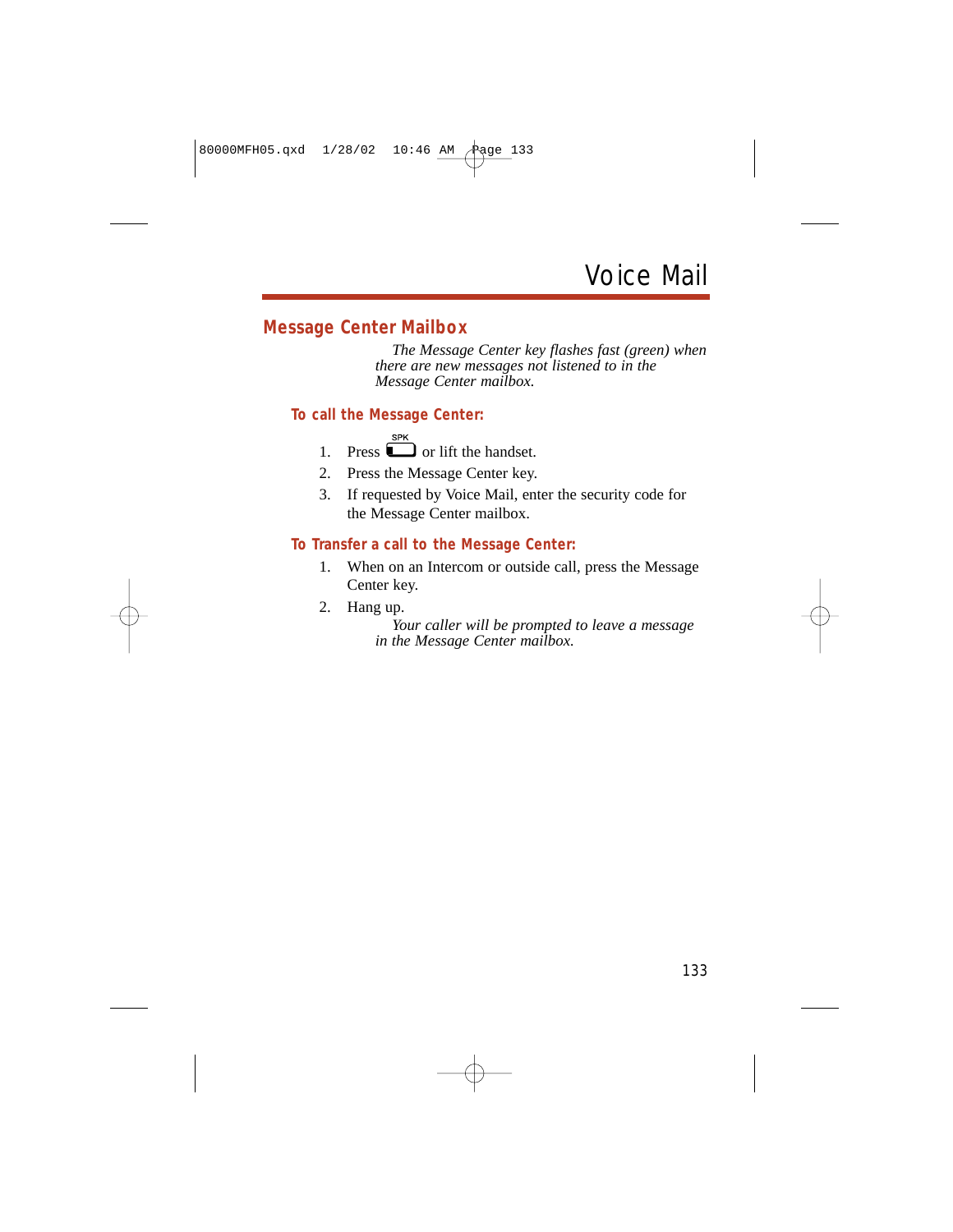## Voice Over

Get through to a co-worker busy on a handset call — without interrupting their call.

Voice Over lets you get through to a co-worker busy on a handset call. With Voice Over, the person you call hears an alert tone followed by your voice. They can respond to you without being

heard by their original caller. They can also easily switch between you and their first caller.

Voice Over could help a lawyer, for example, waiting for an urgent call. While on a call with another client, the lawyer's paralegal could announce the urgent call as soon as it comes in. The lawyer could then give the paralegal instructions on how to handle the situation — all without the original client hearing the conversation.

#### **To initiate a Voice Over to a busy extension:**

*You can only leave a Voice Over if you hear busy/ring tone.*

1. Dial  $\boxed{9}$  or press **VOVR**.

*You hear two beeps, then you can speak with your co-worker.*

#### **To respond to a Voice Over alert tone at your extension:**

*You hear two beeps while on a handset call.*

**MIC** 1. Press and hold  $\Box$ 

> *Release your* **MIC** *key to talk to your initial caller. You can repeat this procedure as long as the Voice Over initiator doesn't hang up.*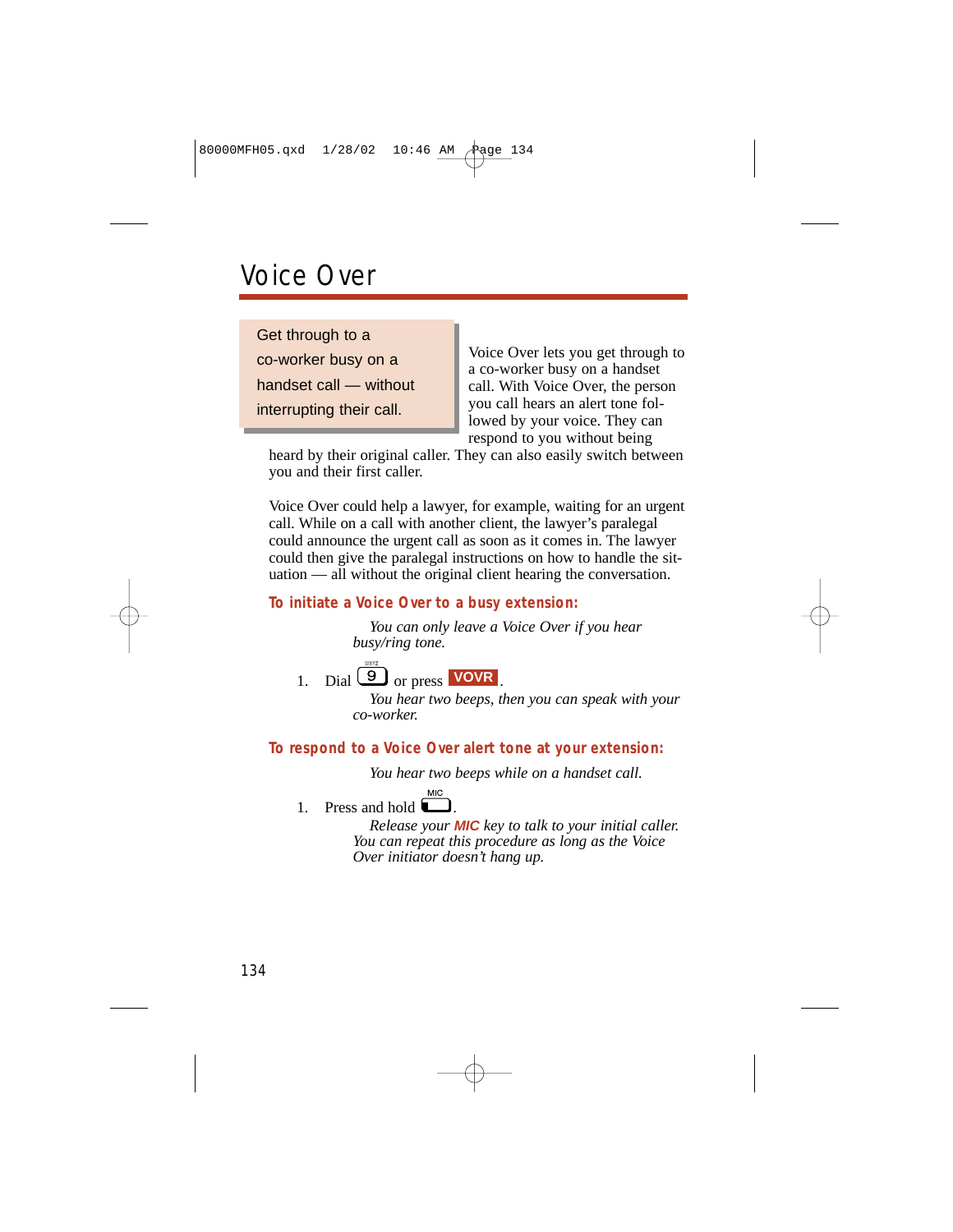# Volume and Contrast Control

Adjust the volume of your call, as well as your phone's display contrast.

You can easily adjust the volume of your phone and the contrast of the display. The volume and display settings you make are "remembered" by the system in

the event of a power down or system reset.

## **Volume Control**

Your telephone provides individual 7-step volume controls for the following features while they are active:

- Intercom handset calls
- Intercom Handsfree calls
- Outside call handset calls
- Outside call Handsfree calls
- Paging (receive volume)
- Background Music
- Ringing

You can additionally use your telephone's soft keys to adjust the volume of your on-hook ringing, off-hook ringing and Paging (receive).

## **Using the Volume Control Soft Keys**

#### **To adjust the ringing, off-hook ringing or incoming Page volume at your 22- button or 34- button telephone:**

1. While your phone is idle, press **PGM**. You see:



2. Press **MORE**. You see:



3. Press **VOL**. You see: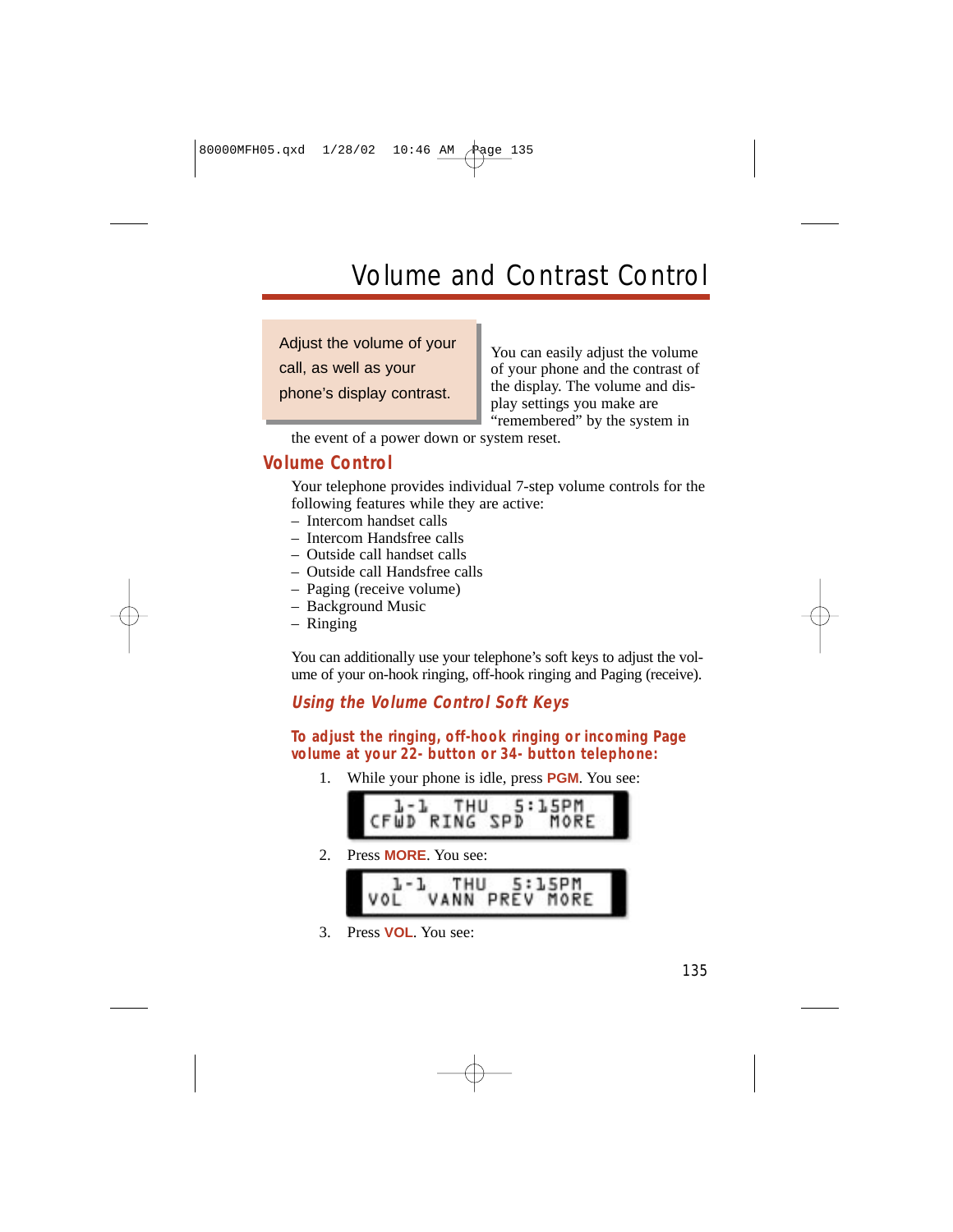# Volume and Contrast Control



- 5. Press  $\sqrt[10]{\begin{array}{c} \hline \blacksquare \\ \hline \end{array}}$  or  $\frac{\sqrt[10]{\begin{array}{c} \hline \blacksquare \\ \hline \end{array}}}{\begin{array}{c} \hline \blacksquare \end{array}}$  to adjust the selected volume.
	- The number to the right of the display indicates the current setting (1-7).

**To adjust the ringing, off-hook ringing or incoming Page volume at your Super Display telephone:**

1. While your phone is idle, press **PROGRAM**. You see:



2. Press **VOLUME**. You see: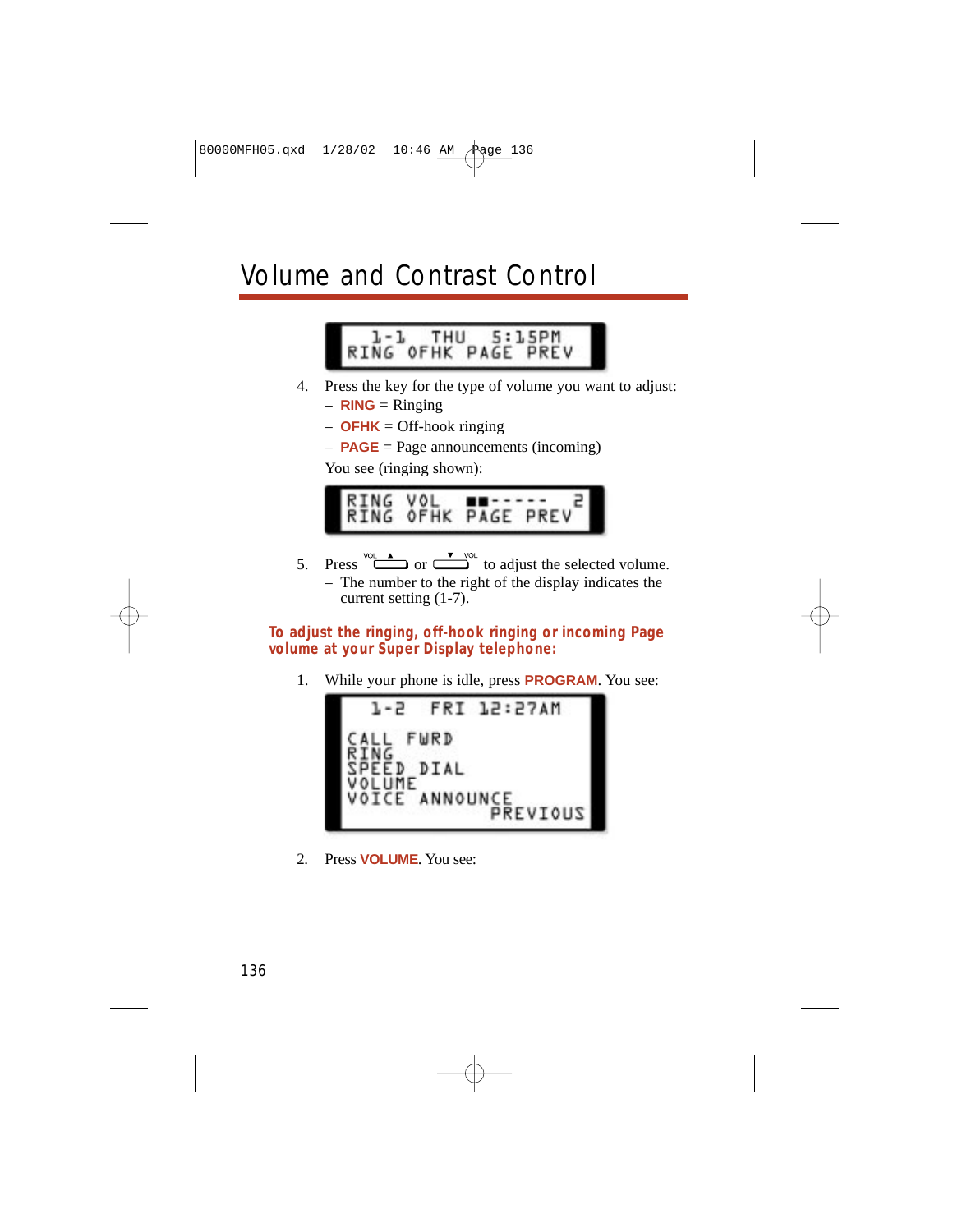## Volume and Contrast Control



- 3. Press the key for the type of volume you want to adjust:  $-$ **RING** = Ringing
	- **OFF-HK RING** = Off-hook ringing
	- **PAGE** = Page announcements (incoming)

You see (ringing shown):



4. Press  $\sqrt[3]{\begin{array}{c} \hline \longrightarrow \\ \hline \longrightarrow \end{array}}$  or  $\frac{\sqrt{3}}{2}$  to adjust the selected volume. – The number to the right of the display indicates the current setting (1-7).

### **Contrast Control**

Press  $\sqrt[8]{\begin{array}{c} \hline \longrightarrow \\ \hline \end{array}}$  or  $\frac{\sqrt[8]{\begin{array}{c} \hline \longrightarrow \\ \hline \end{array}}}{}$  while your 22-button or 34-button display telephone is idle to adjust the display contrast. There are 7 steps in this adjustment. Note that *Contrast Control is not available if you have a Super Display telephone*.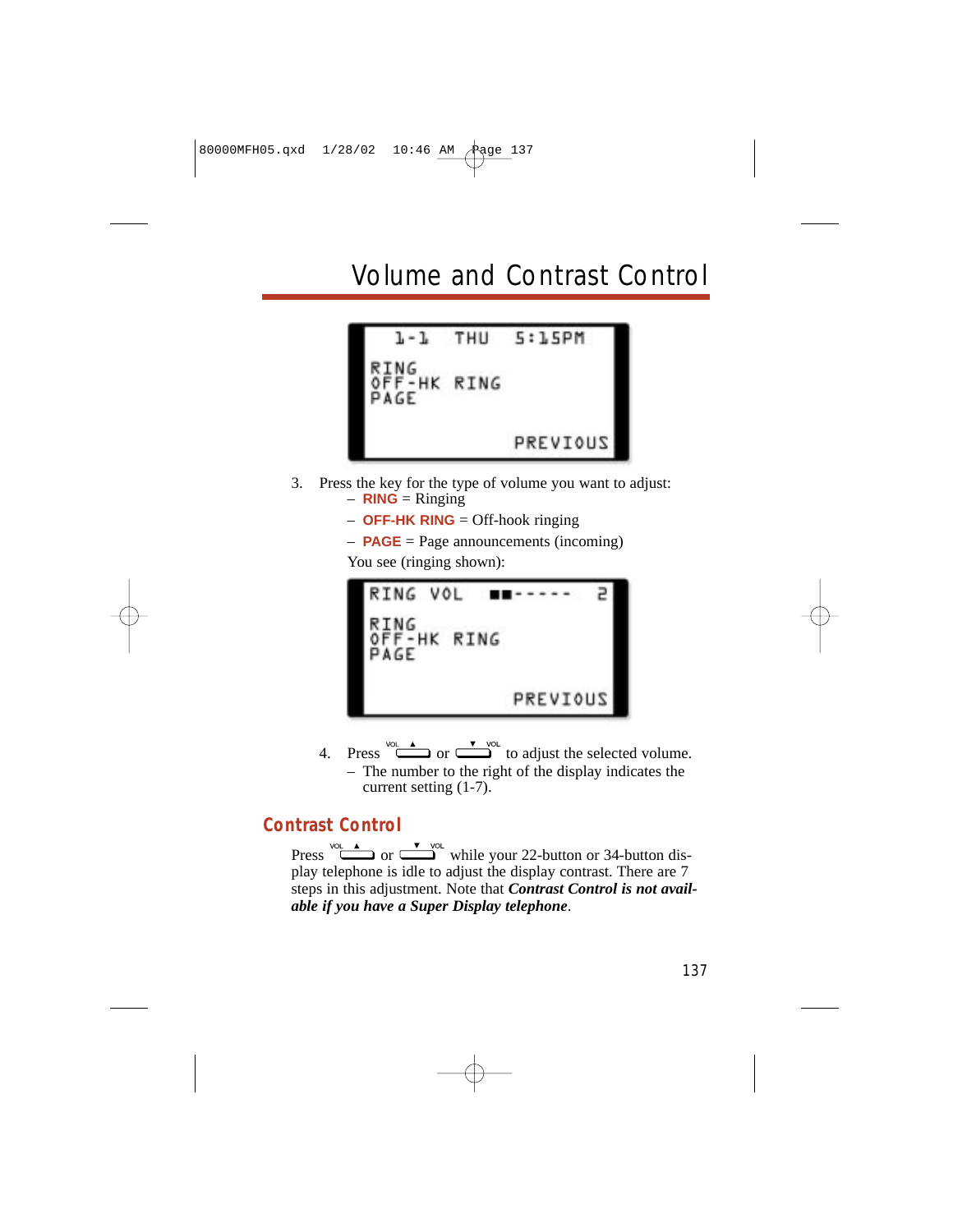# User Programmable Features

Set up your telephone to meet your own unique requirements.

The User Programmable Features allow you to customize your telephone to work just the way you want. You'll no longer have to rely on your System Administrator or

Communications Manager to set up your phone.

Using the chart on the next page, the User Programmable Features let you customize the following features:

- **Headset Mode**
- **Hotline Key Assignment**
- **Off Hook Signaling** (Setup)
- **Paging** (Incoming)
- **Prime Line Assignment**
- **Programmable Function Key Assignment**
- **Programmable Function Key Ringing** (for Call Coverage Keys, Group Call Pickup Keys, and Line Keys)
- **Ringing Line Preference**
- **Speed Dial Bin Setup** (Personal and System)
- **Time and Date**
- **Voice Announce** (for incoming Intercom calls)
- **Voice Over**

**Note:** The ability to use certain User Programmable Features may be restricted by your telephone's programmed Access Level. Check with your Communications Manager if you need to use a User Programmable Feature that is restricted.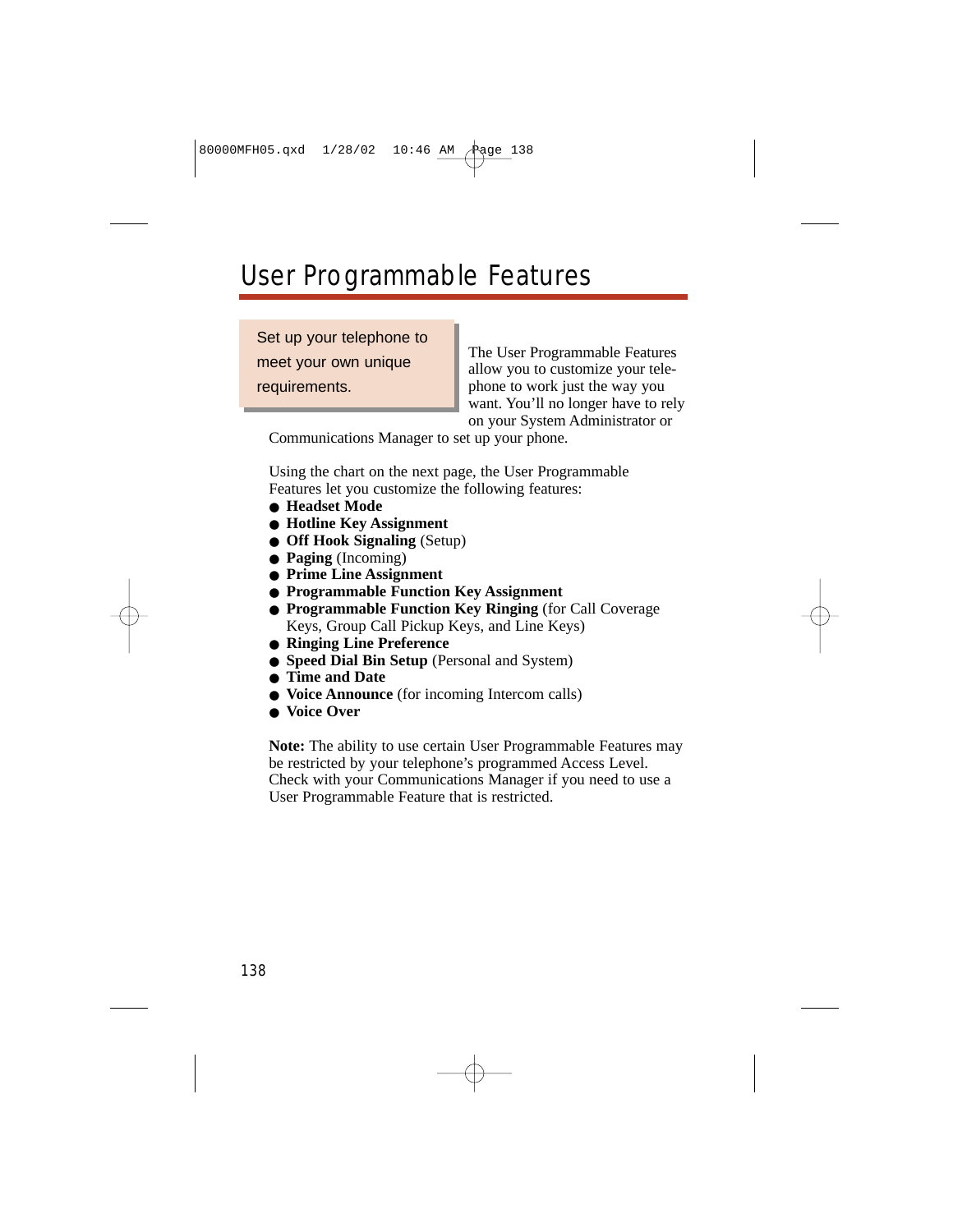## User Programmable Features

| <b>User Programmable Features</b>                                                                                                                                                                                                |                 |                                                                                                                                                                                                                                                                                                                           |
|----------------------------------------------------------------------------------------------------------------------------------------------------------------------------------------------------------------------------------|-----------------|---------------------------------------------------------------------------------------------------------------------------------------------------------------------------------------------------------------------------------------------------------------------------------------------------------------------------|
| To program a feature, press # and the feature's code. For example, to enable incoming Paging, press # and dial VPY,<br>then SPK to hang up. By default, System Speed Dial and Time and Date are only available to the attendant. |                 |                                                                                                                                                                                                                                                                                                                           |
| Feature                                                                                                                                                                                                                          | <b>Mnemonic</b> | Operation                                                                                                                                                                                                                                                                                                                 |
| Headset                                                                                                                                                                                                                          | #HS             | $#HS + Y$ to enable or N to disable $+$ SPK to exit                                                                                                                                                                                                                                                                       |
| Hotline                                                                                                                                                                                                                          | #HL             | $\#HL$ + Press flashing Hotline key + Enter extension for new Hotline<br>partner $+$ Program another Hotline key or SPK to exit.                                                                                                                                                                                          |
| Off Hook Signaling                                                                                                                                                                                                               | #OHS            | $\textsf{\#OHS} +$ Select mode (C=Outside line, D=Hotline, I=ICM) + Select<br>option (see below) $+$ SPK to exit.<br><i>Outside line options:</i> $C = Camp On tone, O = Off Hook Ringing, O = None$<br>Intercom options: C=Camp On, V=Voice Over, 0=None<br>Hotline Options: C=Camp On, 0=None                           |
| Paging (Incoming)                                                                                                                                                                                                                | #VP             | $\textsf{HVP} + \textsf{Y}$ to enable or <b>N</b> to disable + <b>SPK</b> to exit.                                                                                                                                                                                                                                        |
| Prime Line Assignment                                                                                                                                                                                                            | #PLA            | <b>#PLA</b> + Press one of your flashing programmable keys or $ICM +$<br><b>SPK</b> to exit.                                                                                                                                                                                                                              |
| Programmable Function<br>Key Assignments                                                                                                                                                                                         | #KP             | $\#KP$ + Press key you want to program + HOLD + ICM + Press VOL<br>Up or VOL Down to select key option $+$ HOLD $+$ enter any addi-<br>tional data (if required) + Press $VOL$ Up or $VOL$ Down to select<br>another key to program, or SPK to exit.                                                                      |
| Programmable Function<br>Key Ringing                                                                                                                                                                                             | #RAC            | Call Coverage Keys: $\#RAC +$ Call Coverage Key repeatedly to select<br>ringing mode $+$ SPK to exit.<br>Call Coverage Keys flash as follows: Lamp only=On red, Immediate<br>ring=On green, Delay ring=Fast flash green.                                                                                                  |
|                                                                                                                                                                                                                                  | #RAL            | <i>Outside Line Keys:</i> $\#RAL + Line$ Key repeatedly to select ringing<br>mode $+$ SPK to exit.<br>Line keys flash as follows: Lamp only=On red, Immediate ring=On<br>green, Delay ring=Fast flash green, Night ring=Slow flash green.                                                                                 |
|                                                                                                                                                                                                                                  | #RAP            | Group Call Pickup Keys: #RAP + Group Call Pickup Key repeatedly<br>to select ringing mode $+$ SPK to exit.<br>Group Call Pickup Keys flash as follows: Lamp only=On red, Imme-<br>diate ring=On green, Delay ring=Fast flash green.                                                                                       |
| Ringing Line Preference                                                                                                                                                                                                          | #RLP            | $\#RLP + Y$ to enable or N to disable $+$ SPK to exit.                                                                                                                                                                                                                                                                    |
| Speed Dial, Personal                                                                                                                                                                                                             | #SP             | $\textsf{#SP}$ + Press bin key (for bins 701-710) or <b>DIAL</b> then bin key (for<br>bins $711-720$ ) + <b>HOLD</b> + Enter outside line (e.g., 1), line group (e.g.,<br>90), or <b>ICM</b> for Intercom feature $+$ <b>HOLD</b> $+$ Number to store $+$<br>$HOLD + Name + HOLD + Press$ another bin key or SPK to exit. |
| Speed Dial, System                                                                                                                                                                                                               | #SP             | $\textsf{#SP}$ + Dial System Speed Dial bin number (e.g., 200) + <b>HOLD</b> +<br>Enter outside line (e.g., 1), line group (e.g., 90), or <b>ICM</b> for Intercom<br>$feature + HOLD + Number to store + HOLD + Name + HOLD +$<br>Press another bin key or <b>SPK</b> to exit.                                            |
| Time and Date                                                                                                                                                                                                                    | #TD             | $\text{HTD}$ + Enter time in 24-hour clock using hours (2 digits), minutes (2)<br>digits) and seconds $(2 \text{ digits}) + \text{HOLD} + \text{Enter}$ date using month $(2 \text{ digits})$<br>digits), day (2 digits) and year (4 digits) $+$ <b>HOLD</b> $+$ <b>SPK</b> to exit.                                      |
| Intercom Voice Announce<br>(for incoming Intercom calls)                                                                                                                                                                         | #VA             | $\textsf{HVA} + \textsf{V}$ for voice announce or <b>R</b> for ring + <b>SPK</b> to exit.                                                                                                                                                                                                                                 |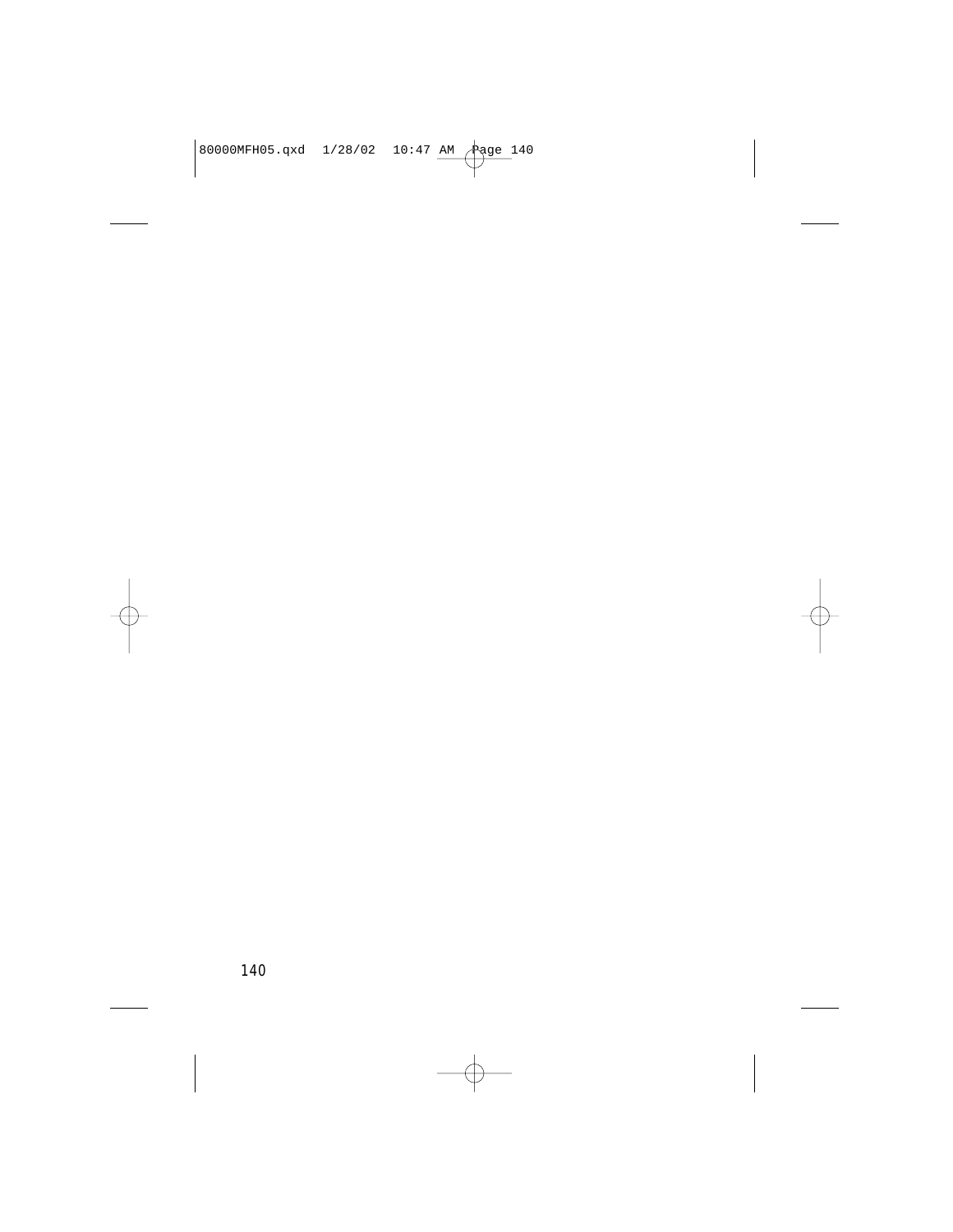## **Your Super Display Telephone**



- Your key assignments may be different than shown. Ask your communications manager.
- See the inside front cover of this quide for an illustration of the 34-Button Display telephone.